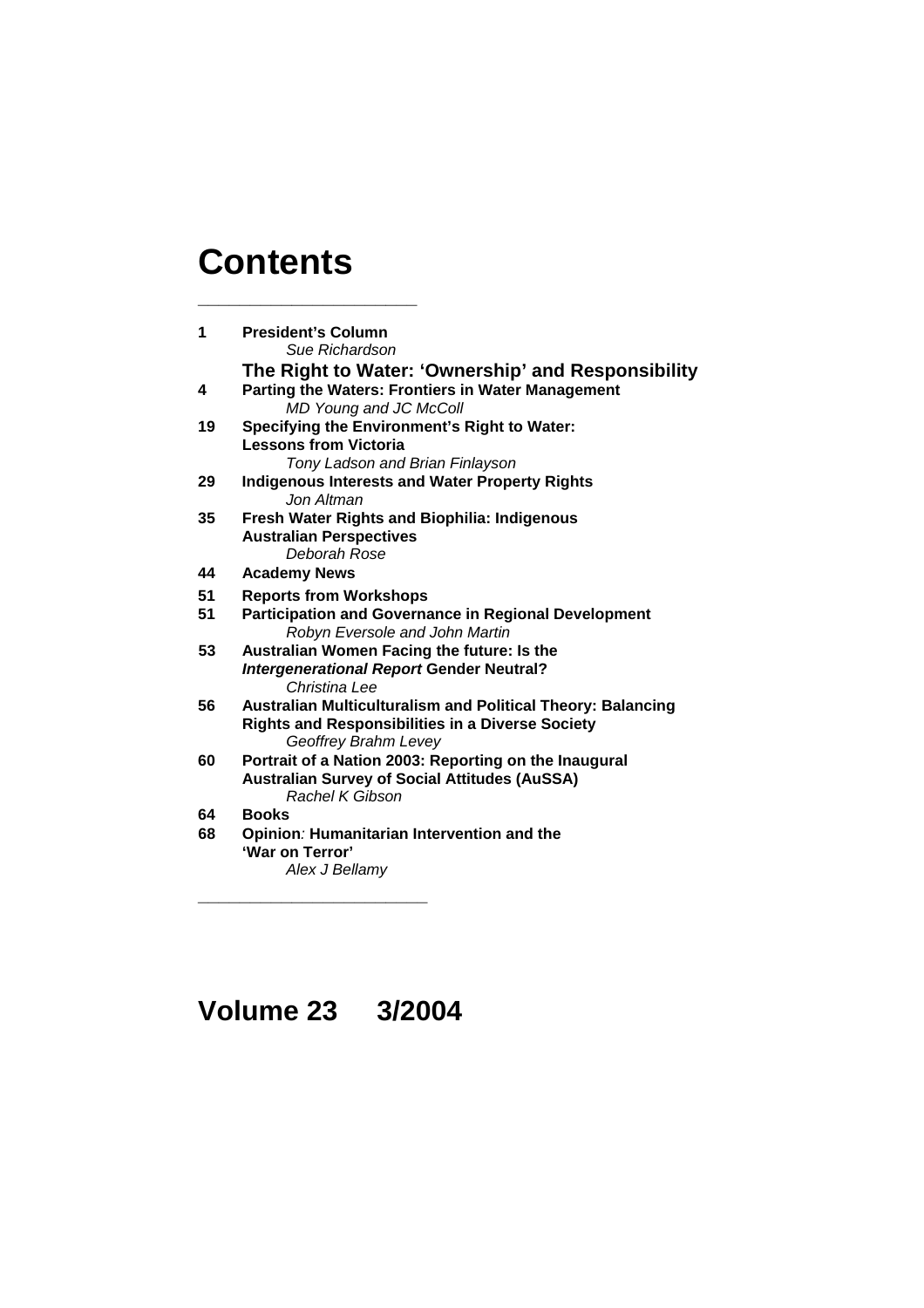he Academy of the Social Sciences in Australia was established in 1971. The Academy of the Social Sciences in Australia was established in 1971.<br>Previously, some of the functions were carried out through the Social Science Research Council of Australia, established in 1942. Elected to the Academy for distinguished contributions to the social sciences, the 396 Fellows of the Academy offer expertise in the fields of *accounting, anthropology, demography, economics, economic history, education, geography, history, law, linguistics, philosophy, political science, psychology, social medicine, sociology and statistics.* The Academy's objectives are:

- to promote excellence in and encourage the advancement of the social sciences in Australia;
- to act as a coordinating group for the promotion of research and teaching in the social sciences;
- to foster excellence in research and to subsidise the publication of studies in the social sciences;
- to encourage and assist in the formation of other national associations or institutions for the promotion of the social sciences or any branch of them;
- to promote international scholarly cooperation and to act as an Australian national member of international organisations concerned with the social sciences;
- to act as consultant and adviser in regard to the social sciences; and,
- to comment where appropriate on national needs and priorities in the area of the social sciences.

These objectives are fulfilled through a program of activities, research projects, independent advice to government and the community, publication and cooperation with fellow institutions both within Australia and internationally.

The **Secretariat is connected to email**. The general address for all Academy matters is: ASSA.Secretariat@anu.edu.au. Individual staff may be reached at the following addresses:

Dr John M Beaton, Executive Director: j.beaton@anu.edu.au Dr John Robertson, Research Director: john.robertson@anu.edu.au Mrs Robin Taylor, Executive Assistant: at the general address Mark Pinoli, Assistant Director (Research & Policy): mark.pinoli@anu.edu.au Ms Jennifer Fernance, Finance Officer: assa.accounts@anu.edu.au Dr Peg Job, *Dialogue* **Editor**: pegs.books@ispdr.net.au or editor@assa.edu.au

**Website** www.assa.edu.au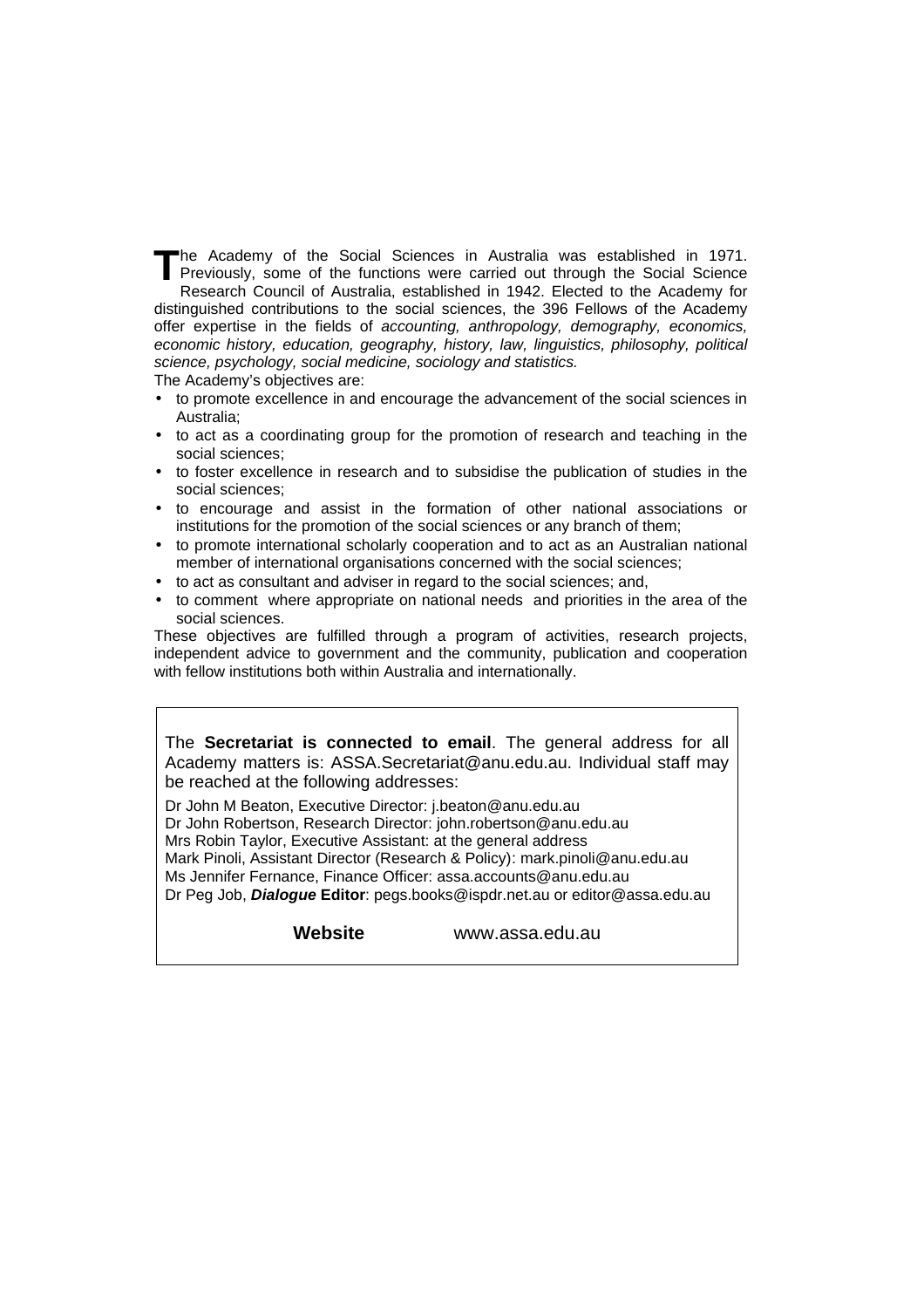### **President's Column**

he annual meetings of the Academy, held from 7-9 The annual meetings of the Academy, held from 7-9<br>November, went well in all respects. Following a half day meeting of the Executive, the usual Fellows' Colloquium was held on Sunday evening.

The Sunday Colloquium was initiated a number of years ago to provide an informal forum for Fellows who had arrived from their home institutions around Australia to attend the Annual Symposium the following day, and any interested Canberra-based Fellows. It is always a most engaging event. Its success lies in its ability to gather a modest number of Fellows (around 30-40), from many of the disciplines included in the Academy's ambit, for lively dialogue around some interesting and controversial topic. One or more people prepare a short presentation in advance, and from there, discussion flows freely, drawing



on the extensive range of experience, insight and knowledge that the assembled Fellows possess. This year, Hal Kendig led a discussion on ageing. Hal is to head up the new Australian Research Council/National Health and Medical Research Council *Network on Ageing Well*. He was assisted by Mary Luszcz and myself, since both of us have active roles in the new *Network*. The topic, Hal's provocative questions and some challenging tidbits of information stimulated a vibrant discussion.

The Annual Symposium, on the role of government in managing risk, was held on Monday, at the Academy of Science Shine Dome. About 80 people attended an illuminating and creative discussion of the types of risks with which government can assist people. John Quiggin gave a clear, systematic and succinct review - starting with the 16<sup>th</sup> century - of this complex issue and laid the foundation for the rest of the day's program. Bruce Chapman, author of the Higher Education Contribution Scheme (HECS) introduced the idea behind the basis of that Scheme, the income related loan (IRL). The Symposium explored the many other situations where an IRL could be applied creatively to form a type of partnership between government and individuals to share economic risks. Examples included the provision of drought assistance to farmers; provision of scholarships and other support to elite athletes; provision of income support for those who are temporarily at risk of bank foreclosure on their mortgage; as a mechanism to recover small fines; or as a means to manage large health costs. As is clear just from this list, the Symposium presented a range of imaginative and innovative ideas on how to use the basic principle of a loan that has repayments tied to levels of future income, to assist people to deal with episodes of low income and/or high need. The program concluded with a panel of discussants who took a more sceptical view of the potential of the income related loan, principally on the grounds that it excused governments from responsibility for managing the level of risk that people faced. John Quiggin then provided a thoughtful summation.

Bruce Chapman, with considerable assistance from the Secretariat, arranged the program, as well as making his own contribution on the day. He did a wonderful job and all those I spoke to found the program to be stimulating and full of creative ideas. It is regrettable that it did not attract more policy makers (despite being widely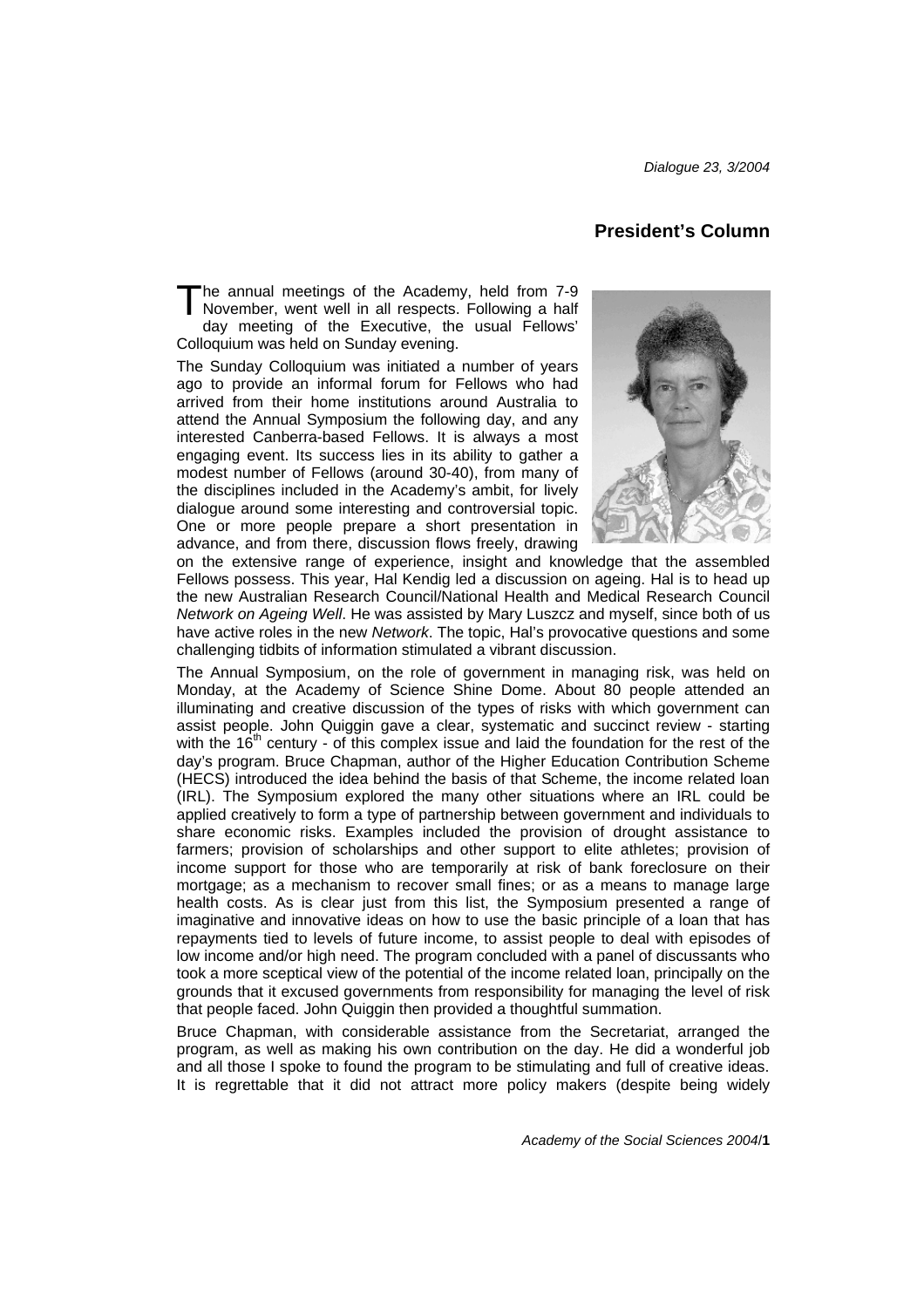advertised), for it was breaking new ground in thinking about innovative instruments for promoting the public good. I would like to thank both Bruce and all the staff of the Secretariat, who ensured that the whole program ran faultlessly.

After a break for informal discussion and drinks, we gathered again for the Cunningham Lecture. This major event in the annual calendar of the Academy was presented by Fellow Geoff Brennan - economist, social theorist, singer of renown from the Australian National University. Geoff gave an eloquent, beautifully crafted case for appreciating the importance of esteem as a basis for human motivation. He examined the ways in which this motivation could be harnessed, drawing an analogy with Adam Smith's concept of the invisible hand, to lead people to take actions in seeking esteem that have as a by product the promotion of the public good. The Lecture was followed by a most lively discussion. As is usual, the Lecture will be published by the Academy.

The Annual Dinner was a well-attended gathering that followed the Symposium and Cunningham Lecture. I was pleased to welcome the Presidents of two sister Academies - Iain McCalman from the Australian Academy of Humanities and John Zillman from the Academy of Technological Sciences and Engineering. An important part of the evening's formalities was to welcome the newly elected Fellows and to present them with their Testamurs.

As is becoming customary, the new Fellows were invited to a breakfast at the Academy on the following morning, hosted by myself and John Beaton. The main purpose of this breakfast is to brief new Fellows on the origins and workings of the Academy, introduce them to the staff of the Secretariat, and indicate ways in which they can contribute to the life of the Academy should they wish to do so. A number told me after the Annual General Meeting that they had felt most warmly welcomed by the Academy and its Fellows and had thoroughly enjoyed their first experience of its annual meetings.

Panel meetings preceded the Annual General Meeting. As usual, we did not have a quorum at the AGM, and the meeting agreed to proceed as if we did, and to circulate the minutes of the meeting to all Fellows to have any resolutions endorsed. The meeting adopted the *Annual Report*, including the financial accounts. Our finances are satisfactory. We have budgeted for a small surplus for 2004-05 and have about \$250,000 in reserves.

The meeting discussed at some length whether the Academy should make a statement about the nature of universities in response to press reports that the Minister for Education (Brendan Nelson) was contemplating increasing the gradations among universities, including the possibility of teaching-only institutions. After a most fruitful exchange, the meeting endorsed the following statement:

The Academy affirms the importance of research, and teaching informed by research, as defining features of a university. It believes that all academics must have the opportunity to pursue research, and urges governments and universities to sustain this essential link between the activity of research and the provision of higher learning.

It has been left to my discretion to decide when and how this Academy statement might be added to any debate.

The meeting also discussed the idea that the annual meetings be, from time to time, held in a city other than Canberra. There was support for this idea, and it will be taken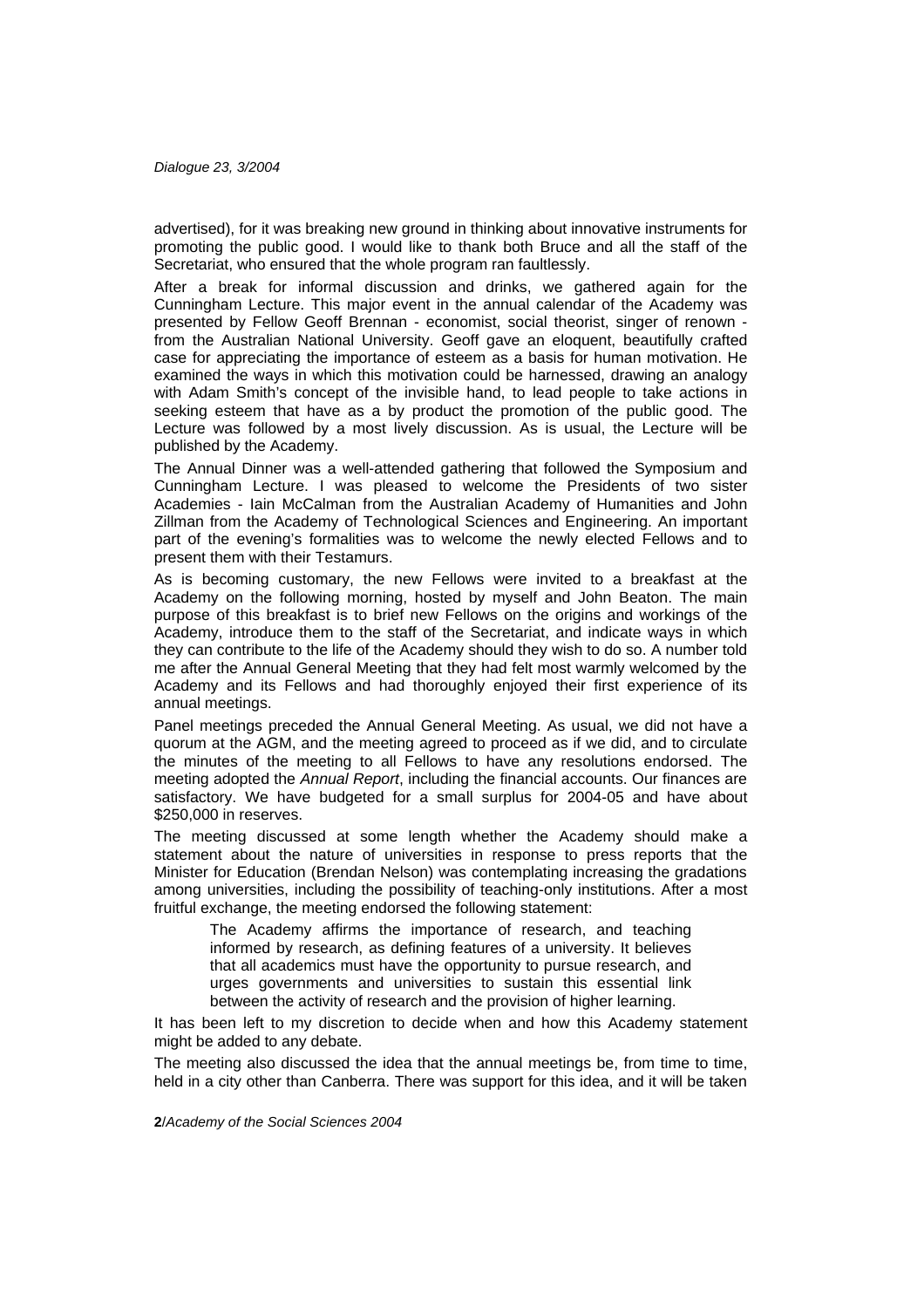further. If any Fellow has an opinion on this, please do communicate it to me or to John Beaton.

It was pleasing to be able to reflect on a very active and interesting year for the Academy. Its processes and Secretariat are working well, its regular programs are productive and valuable and there are a number of new developments that show promise. All these characteristics were on display at the annual meetings.

The Secretariat did a superb job in organising the complex set of activities and the many and disparate demands of all the people involved. We are indeed well served by them. When you are in Canberra next, please drop in, say hello and meet the team that so effectively underpins all the activities of the Academy.

#### **Sue Richardson**



*Academy of the Social Sciences 2004*/**3**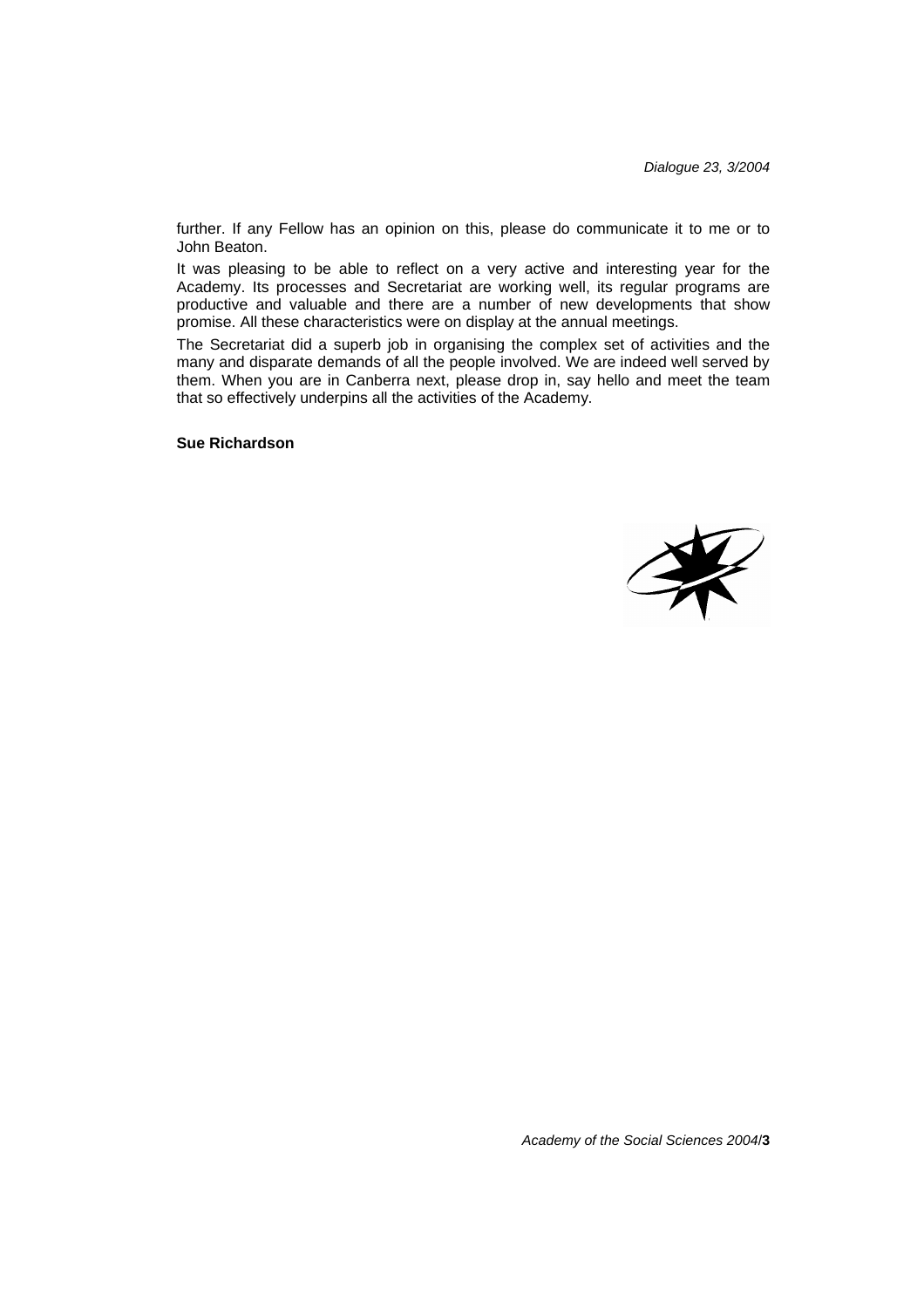## **The Right to Water: 'Ownership' and Responsibility**

# **Parting the Waters: Frontiers in Water Management**

### *MD Young and JC McColl*

A key focus of the National Water Initiative will be to implement a **robust framework** for water access entitlements that encourages investment and maximises the economic value created from water use, while ensuring that there is sufficient water available to maintain healthy rivers and aquifers. The framework will be compatible between jurisdictions and reflect regional variability in the reliability of water supply and the state of knowledge underpinning regional allocation decisions. (emphasis added)<sup>1</sup>

#### **The state of the Nation**

riven by the emergence of widespread urban water shortages and the declining health of the River Murray System, Australian governments are pushing the frontiers of water policy reform. There is a sense of urgency. Arguably, policy reform is now ahead of theory and empirical analysis, especially theory and analysis that is publicly available and, hence, contestable. D

Concern about the way we manage our water supply systems, both rural and urban, is being accelerated by increasing awareness of the prospect of adverse climate change. The impact of the risks associated with climate change are well illustrated by Perth's recent experience, as has been noted elsewhere. During the last quarter of last century this city appears to have lost 50 per cent of its expected water supply (Figure 1).



#### **Figure 1**

**The supply of surface water available to Perth in the last 25 years of the 20th century** 

**<sup>4</sup>**/*Academy of the Social Sciences 2004*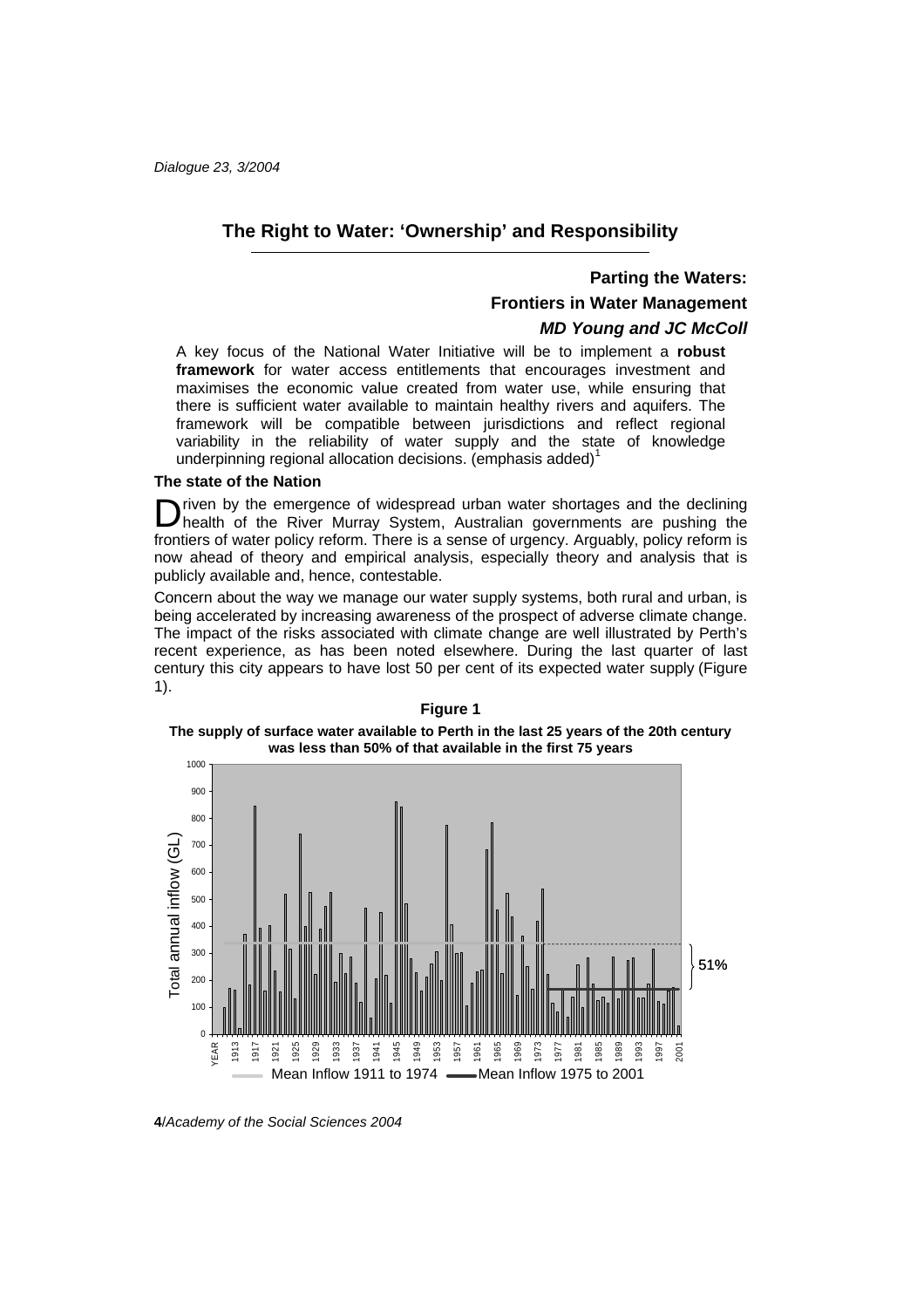#### **The National Water Initiative**

In response to concerns about the state of water supplies across much of the Nation, the critical environmental status of the Snowy River, and the declining health of the Murray-Darling Basin and of the River Murray System in particular, the Council of Australian Governments (COAG) recently agreed to a National Water Initiative (NWI) whose detail is set out in two agreements:

- An Inter-governmental Agreement on a National Water Initiative **(**NWI IGA) that commits all States and Territories except Tasmania and Western Australia to a 10 year schedule of 87 time-stamped reforms to the management of water and waterdependent systems; $^2$  and
- An Inter-governmental Agreement on addressing water over-allocation and achieving environmental objectives in the Murray Darling Basin (MDB IGA) which includes a commitment 'to invest \$500 million to address water over-allocation' and to do so in a manner that is 'cost-effective'<sup>3</sup>

Collectively, these documents set three interdependent agendas relating to urban water, rural water, and the River Murray. The goals and approaches set for each mix theoretical insights with a degree of political pragmatism. At the highest level, there is interest in and support for the proposed reforms to produce 'robust' outcomes.

#### **Robustness**

Robust arrangements stand the test of time and endure. They are designed to work efficiently and equitably in all circumstances. No further modification is expected. When the system they are associated with is severely stressed, robust arrangements can be relied upon to continue to function and produce the intended outcome. In contrast to many policy reform processes, the perspective offered by instituting 'robust' arrangements is very long term. One example of a robust institutional arrangement is the Torrens Title system now used to register interests in land throughout much of the world.<sup>4</sup> The internet is often described as robust because of its capacity to withstand virtually all known forms of assault. 5

Over the next few years, there is a choice. The Nation can search for excellence and establish such robust arrangements, or see the NWI as simply providing a framework for a series of small steps in an ongoing water reform process.

If willingness to search for robust solutions is pursued aggressively, Australia can expect to become the world leader in water policy development and implementation. Indeed, the opportunity is already there. Last year in an international review of water policy, *The Economist* concluded that 'The country that takes top prize in water management is Australia.'

As noted in the pre-amble to the NWI's statement of objectives;

Full implementation … will result in a nationally-compatible, market, regulatory and planning based system of managing surface and groundwater resources for rural and urban use that optimises economic, social and environmental outcomes.

We should be aware that the NWI could result in optimal outcomes that endure forever, *but may not result in optimal outcomes*. The nature of the outcome will depend upon the willingness of governments and the people who serve them to attend to the detail, which in turn is dependent upon ensuring the understanding of, and obtaining support for robust reform from the community and from industry.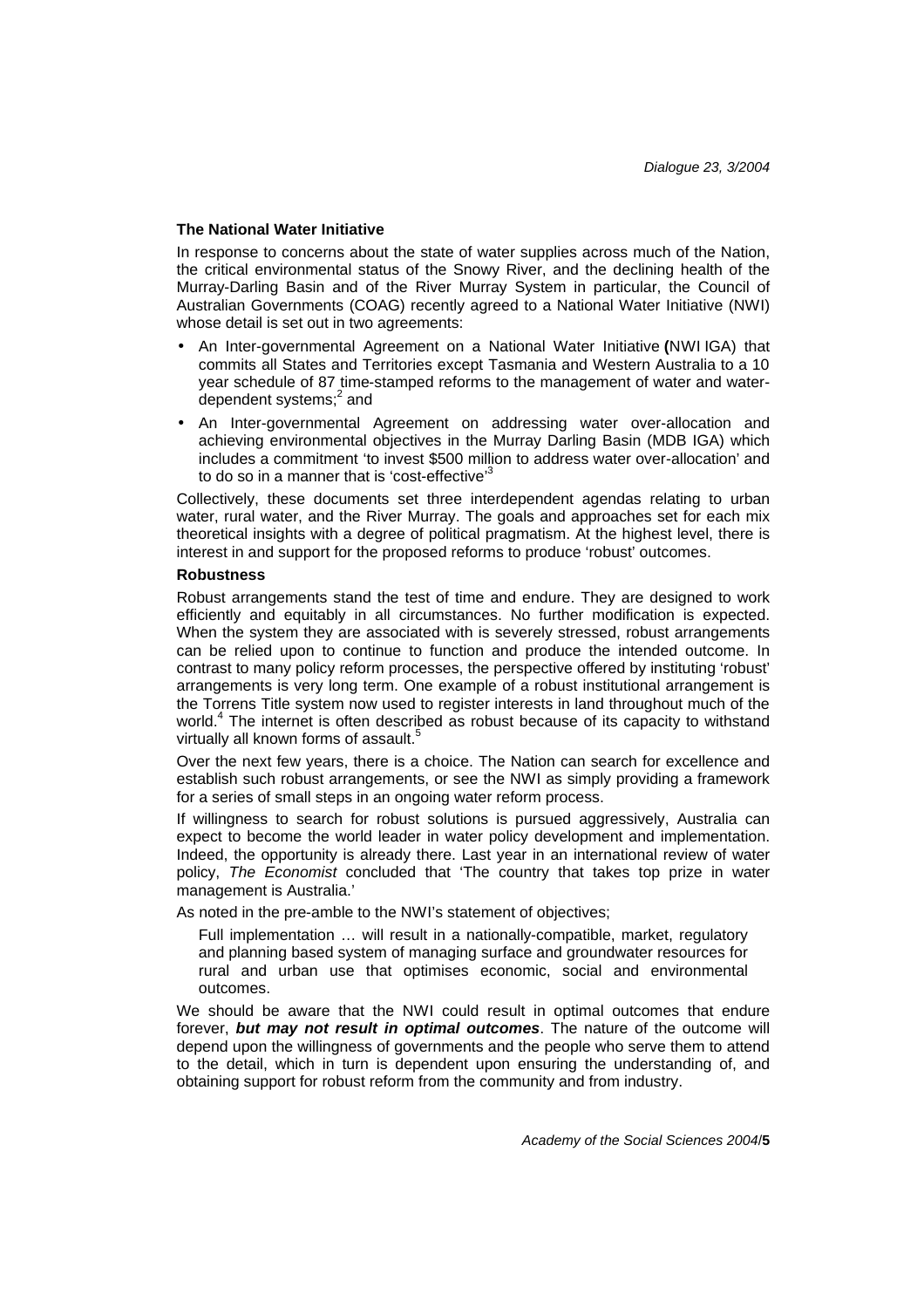#### **A mature water economy**

When viewed through the eyes of an economist, the state of Australia's water supplies and the health of our waterways and aquifers suggests we now have a mature water economy, especially in southern and eastern Australia, where we must live within absolute limits and face up to the variable nature of our climate. Very few costeffective opportunities to build new dams or to divert rivers inland remain – especially when national preferences for the maintenance of ecosystem services are taken into account.

In mature water economies, limits are set to the amount of water that may be used for consumption. Restrictions on water use, pricing policies and trading arrangements are used to determine who gets to use that which is available. There is competition among users and among uses. Some users are interested in consuming water, some in ensuring that it provides ecosystem services, while others are more interested in ensuring that sufficient is left for them to go boating and to generally enjoy water environments.

This competition draws attention to one of the biggest dilemmas in the management of a mature water economy. The greater the percentage of the water we wish to consume, the more sophisticated the allocation and management arrangements have to be. Very simple allocation and management systems can be used if we only aspire to consume 10 per cent of average natural flow. Relatively complex systems are needed when we wish to consume 50 per cent or more. In the case of the River Murray System, where we currently consume nearly 80 per cent of the average natural flow for commercial purposes, very sophisticated management systems are necessary.

#### **Urban water**

#### *Supply variability and sources*

Throughout most of the twentieth century, urban water supplies were abundant. As demand grew, new dams were built. Towards the end of that century, however, many cities for the first time hit a scarcity limit. Today, the maintenance of household lawns and gardens is a very significant part of the water industry and depends upon a reliable supply. Australia has a highly variable climate and water supplies, and we have invested large amounts in the development of storage dams and distribution systems. In southern and eastern Australia, particularly near most large urban centres, we have hit the dam supply limit when construction cost per unit of stored water, and community preference for the environment is taken into account.

Australian Governments are now searching for other reform opportunities. The first reform was to introduce more astute pricing regimes and, during droughts, water use restrictions. Urban water users have responded by installing water saving systems, dual flush toilets, low volume showers and changing the plants they grow. With these simple options gone and increased demand from a growing population, effort is turning again to other more challenging ways of increasing the quantity of water available. These include

- The development of aquifer storage and recharge schemes that capture storm water, store it in an aquifer until it is needed;
- Recycling of treated sewage water; and
- Development of groundwater sources.<sup>6</sup>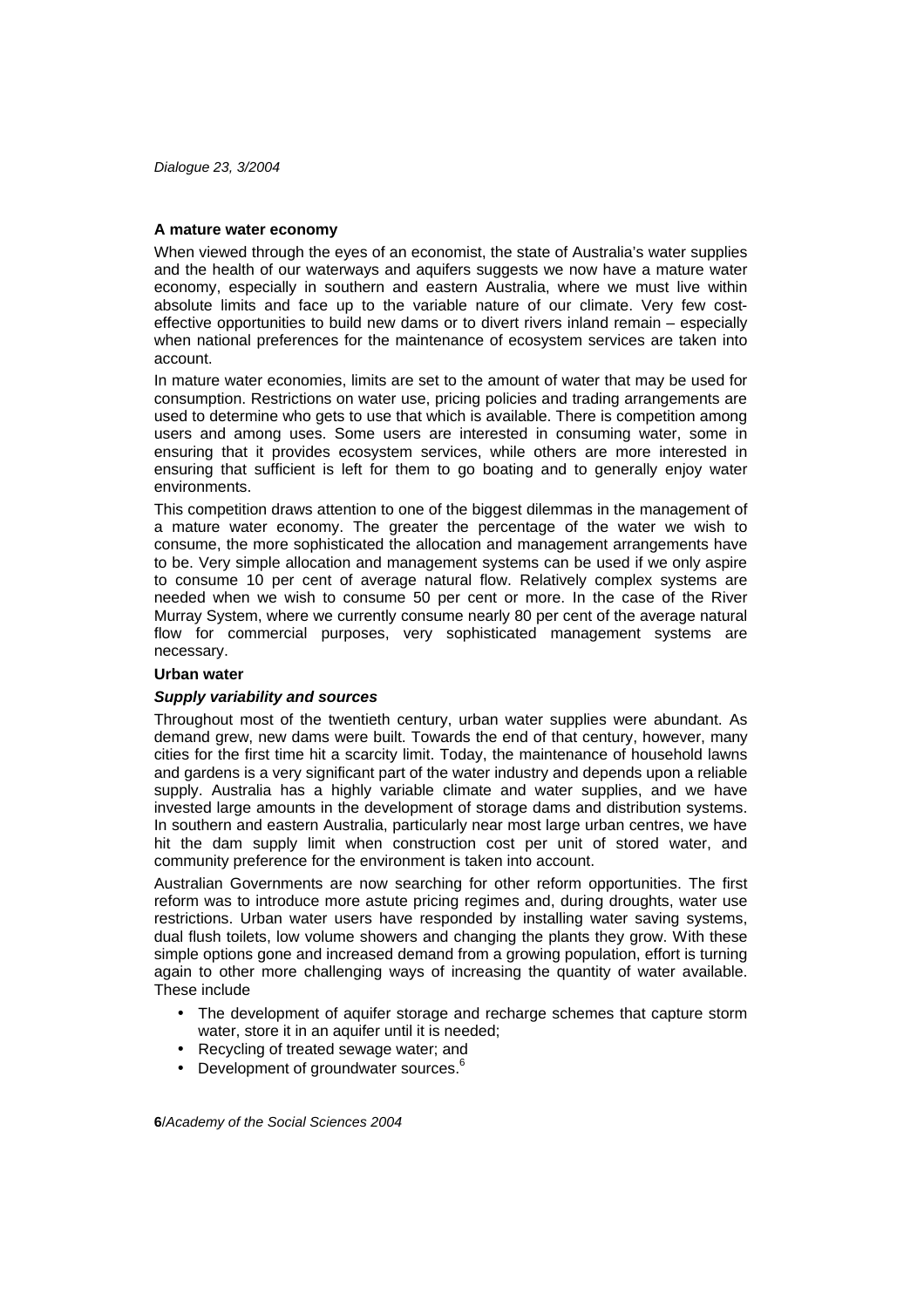As with many start-up technologies, the cost-effectiveness of many of these new opportunities is questionable. As an alternative, water managers in cities like Perth have started work on construction of a desalination plant and in Sydney are starting to seriously consider desalination as a potential source of urban water supplies. One of the big advantages of desalination schemes is that they rely upon a non-varying supply source – sea water. Desalination can be used to top up a varying land-based supply source and thereby satisfy user preferences for access to a constant supply of water. From a policy perspective, the cost of desalination is going in the opposite direction to the cost of sourcing water from traditional sources. Desalination costs are falling (see Figure 2), while the costs of traditional sources of water, such as dams, is rising. Ten years ago, the cost of desalination was around \$5.00 per KL, but in an ideal location it can now be delivered for less than \$1.00 per KL. Many urban consumers appear to be willing to pay significantly more than \$1.00 per KL in order to maintain their gardens, wash their cars and keep their swimming pools full.





The falling cost of desalination draws attention to pricing policy and choice. In Australia, water prices are set and delivered through several mechanisms:

- The separation of the agency responsible for managing resources water from the utility that supplies it;
- Appointment of independent bodies responsible for setting prices;
- Two part tariff arrangements that involve a fixed charge and a charge that varies with the volume used:

*Academy of the Social Sciences 2004*/**7**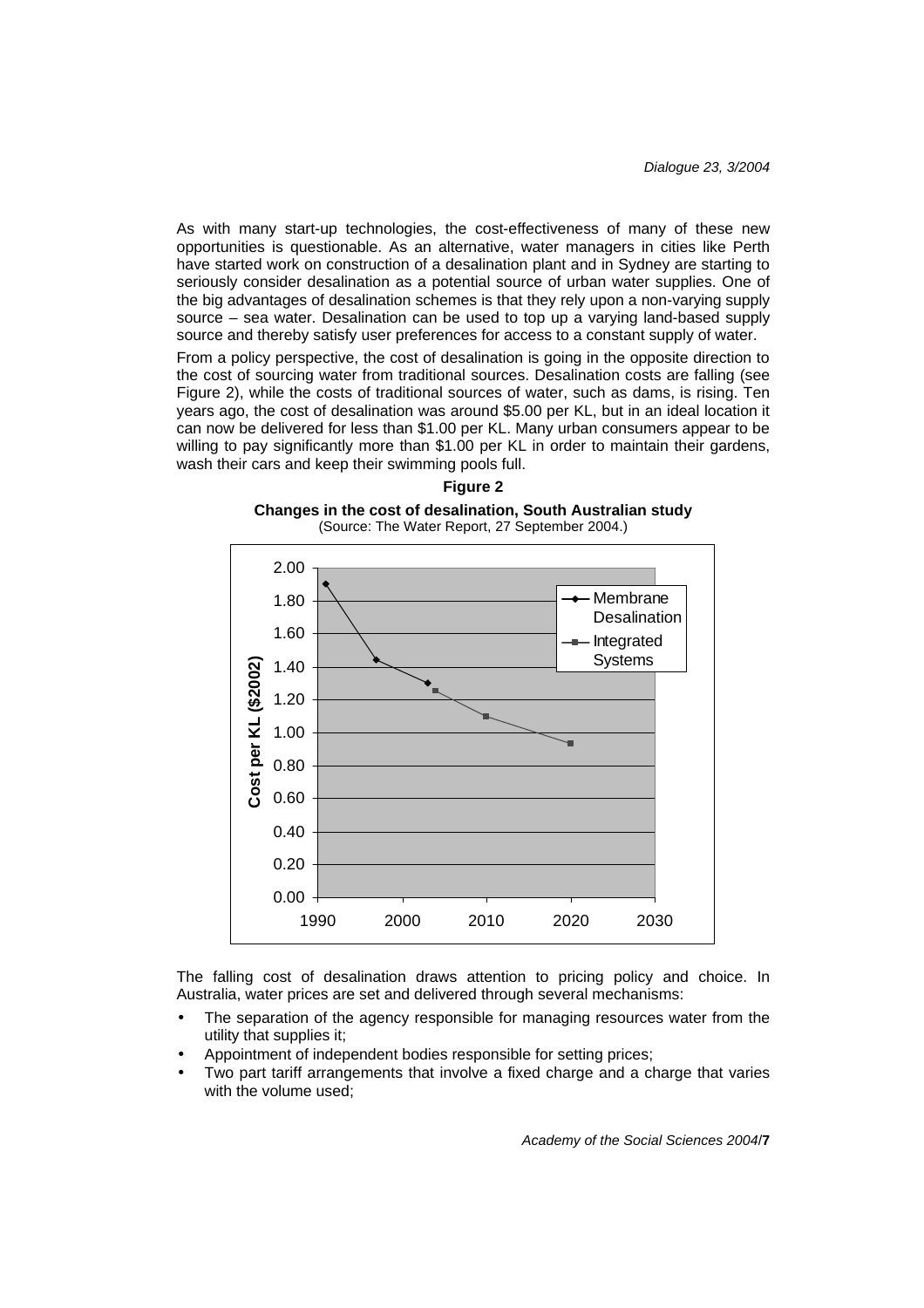- The introduction of opportunities to trade entitlements and allocations so that users are made more aware of the opportunity cost of or value of a megalitre of water.
- In the case of virtually all cities, water supply utilities are now responsible for delivering water.

Most cities also use two part tariff structures but, as yet, few charge for externalities not managed by other means. Arrangements for water pricing are also becoming more complex (See Table 1).

| <b>Town/City</b>                        | <b>Population</b><br>receiving water<br>supply services<br>(000s) | <b>Total Annual</b><br>Consumption <sup>1</sup> (ML) | Price per Kilolitre (\$)                                                                                                                                    |
|-----------------------------------------|-------------------------------------------------------------------|------------------------------------------------------|-------------------------------------------------------------------------------------------------------------------------------------------------------------|
| Adelaide                                | 1,077                                                             | 177,648                                              | $0.40 < 125$ kL<br>$0.97 > 125$ kL                                                                                                                          |
| <b>Brisbane</b>                         | 905                                                               | 165,353                                              | 0.82                                                                                                                                                        |
| Sydney                                  | 4,198                                                             | 634,742                                              | 0.94                                                                                                                                                        |
| Melbourne                               | 3,470                                                             | 479,215                                              | 0.77                                                                                                                                                        |
| Perth                                   | 1,426                                                             | 215,315                                              | $0.40(0 - 150kL)$<br>$0.65$ (151 - 350kL)<br>$0.88$ (351 - 550kL)<br>$1.01$ (551 - 750kL)<br>$1.07(751 - 1150kL)$<br>$1.19(1151 - 1950k)$<br>1.47 (>1950kL) |
| Canberra                                | 346                                                               | 56,148                                               | $0.41 < 200$ kL<br>0.97 > 200 kL                                                                                                                            |
| Shepparton                              | 36                                                                | 11,112                                               | 0.35                                                                                                                                                        |
| Central Highlands<br>Water <sup>2</sup> | 113                                                               | 17,815                                               | 0.76                                                                                                                                                        |
| Mildura                                 | 32                                                                | 12,617                                               | $0.225 < 400$ kL<br>$0.40 > 400$ kL                                                                                                                         |
| Bendigo                                 | 78                                                                | 12,260                                               | 0.55                                                                                                                                                        |

**Table 1 Step tariff charges for water consumption, 2002-03<sup>7</sup>**

1. Total consumption includes all water consumed by households, industrial, commercial and open space users. (1ML = 1,000,000L)

2. Central Highland Water data includes Ballarat and surrounding towns such as Daylesford, Ballan, Maryborough, Beaufort, Avoca, Creswick and Clunes.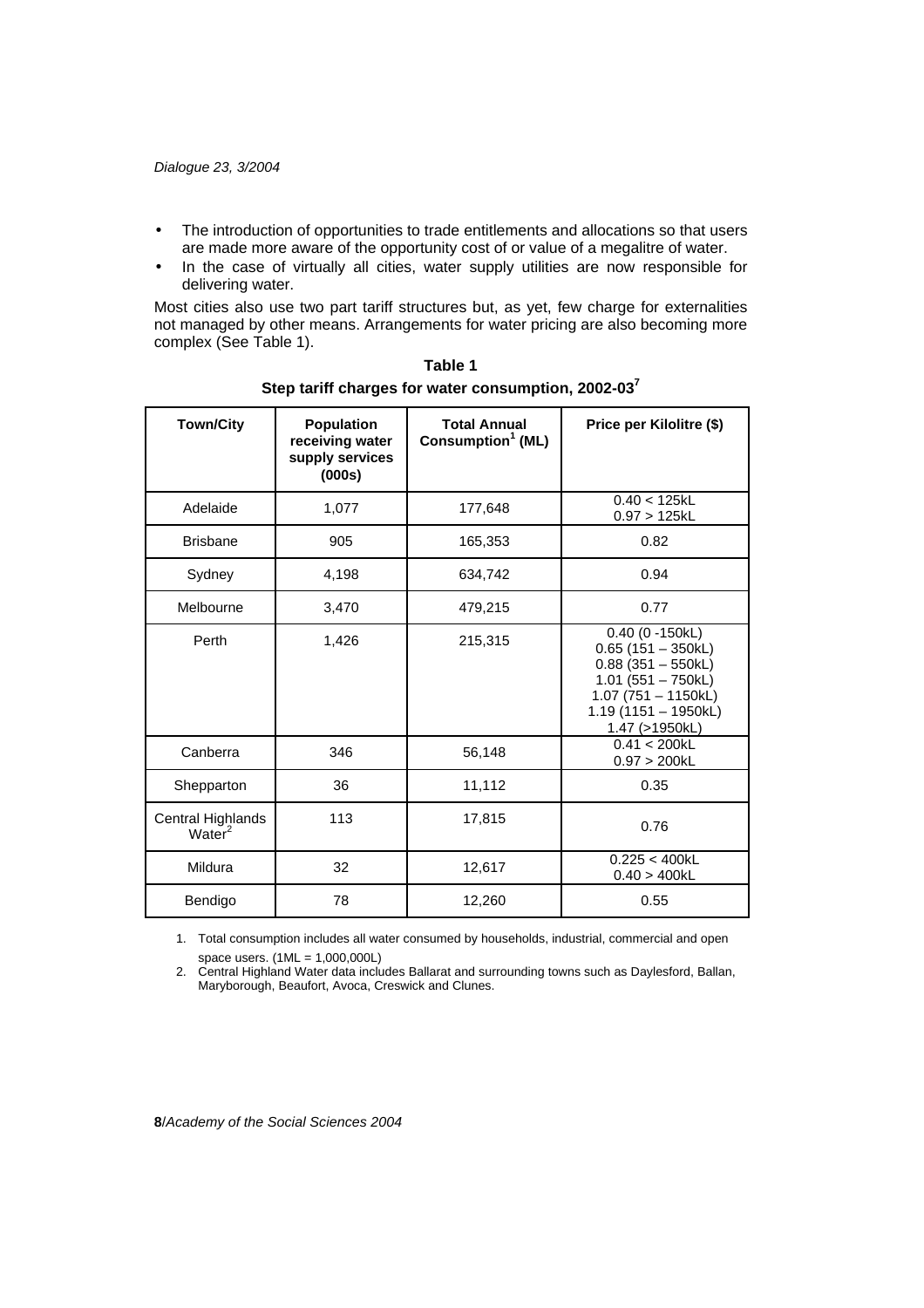For Metropolitan water supplies, at paragraph 66 of the NWI IGA, State and Territories agree to

- 'i) continued movement towards upper bound pricing<sup>8</sup> by 2008;
- ii) development of pricing policies for recycled water and stormwater that are congruent with pricing policies for potable water, and stimulate efficient water use no matter what the source, by 2006;
- iii) review and development of pricing policies for trade wastes that encourage the most cost effective methods of treating industrial wastes, whether at the source or at downstream plants, by 2006; and
- iv) development of national guidelines for customers' water accounts that provide information on their water use relative to equivalent households in the community by 2006.'

'Expect the cost of the water to continue to rise, especially in cities like Perth and Sydney and for charging arrangements to become more complex than they already are.'

In the case of urban water policy, the greatest and perhaps most challenging step is the introduction of water trading arrangements and the likelihood of competition with rural areas for the supply and re-use of water.

With regard to trading, the NWI IGA aims to 'facilitate the efficient functioning of water markets, including inter-jurisdictional water markets, and in both rural and urban settings.' There is clearly an intention to allow and encourage urban water managers to profit from the annual sale of water deemed surplus to urban requirements to irrigators, and when supplies are inadequate to purchase additional entitlements from rural water users. Issues still to be resolved and which are critical for the future water use include the questions of whether or not:

- All urban water supply entitlements should be made tradeable and defined with the same degree of reliability and in the same way that rural water entitlements are?
- The management of sewage water and stormwater systems should be separated from management of 'first use' water supply systems?
- Entitlements to access untreated sewage water should be allocated to sewage infrastructure managers rather than to those who generate the sewage or to those who supply 'first use' water?

Arguments can be put for and against each of these questions but, pending further analysis, if robustness is the policy driver, then the answer to each of these questions is probably 'yes' – even though it will dramatically change perceptions about the best way to manage urban water use. The most dramatic of these changes is the proposal to allow future urban water users to buy water entitlements from irrigators. Historically, urban water users, especially those along a river, have had a prior right to take enough water to meet their needs without having to negotiate with irrigators. Paving the way, SA Water has now begun buying up irrigation water along the River Murray so that they will be able to meet the ongoing needs of metropolitan South Australians.

A commitment to robustness would also suggest much wider use of market-based instruments. Governments could seek to progress beyond the minimum agreed to in the NWI IGA paragraph 73, namely to: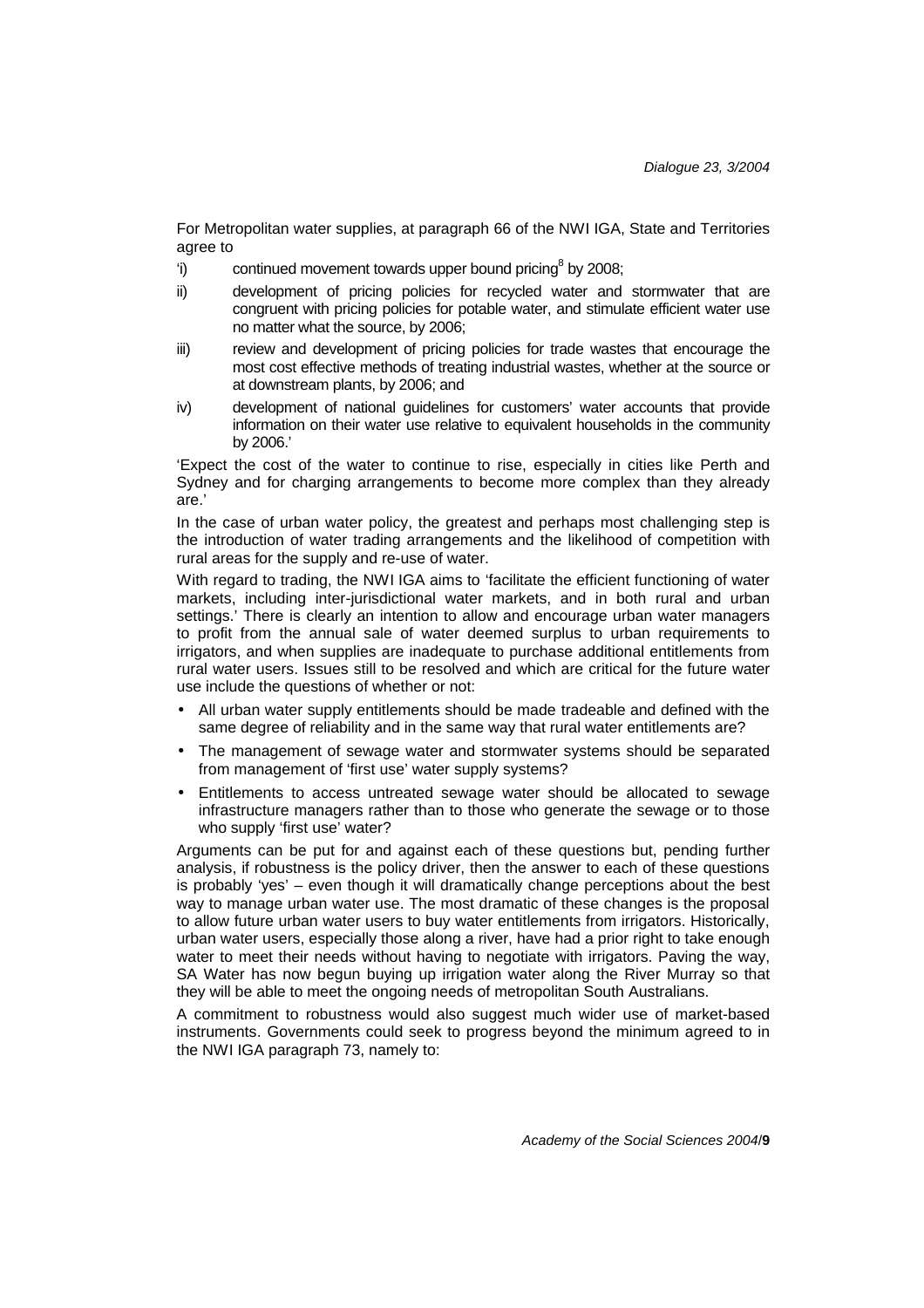- (i) 'continue to manage environmental externalities through a range of regulatory measures (such as through setting extraction limits in water management plans and by specifying the conditions for the use of water in water use licences);
- (ii) continue to examine the feasibility of using market based mechanisms such as pricing to account for positive and negative environmental externalities associated with water use; and
- (iii) implement pricing that includes externalities where found to be feasible.'

As stated above, the challenge for Australian urban water managers is to decide whether or not they wish to go for global best practice that would require performance significantly above that proposed by the NWI. From an industry development perspective, one would expect quite different investment decisions if there is a commitment to global excellence – for example, widespread use of market-based instruments and pricing arrangements that account for all residual externalities. Robust solutions to difficult problems would be found.

#### **Rural Water**

#### *Pricing*

The NWI IGA in paragraph 66 deals with rural water pricing differently and requires:

'v) full cost recovery for all rural surface and groundwater based systems, recognising that there will be some small community services that will never be economically viable but need to be maintained to meet social and public health obligations:

a) achievement of lower bound pricing for all rural systems in line with existing NCP commitments;

b) continued movement towards upper bound pricing for all rural systems, where practicable; and

c) where full cost recovery is unlikely to be achieved in the long term and a Community Service Obligation (CSO) is deemed necessary, the size of the subsidy is to be reported publicly and, where practicable, jurisdictions to consider alternative management arrangements aimed at removing the need for an ongoing CSO.'

It is interesting to observe that while urban water utilities are expected to achieve upper bound pricing, rural water users are only expected to achieve lower bound pricing. Amongst other things, this can be expected to distort trading between the two sectors.

#### *Entitlements and Trading*

While NWI IGA pricing criteria are less for rural users than those for urban water users, the reverse is the case when it comes to the definition of water entitlements and trading. Trading can create significant opportunities for increased economic activity. In the case of the wine industry, for example, much of the recent expansion of grape plantings and production would have been impossible without water trading (Figure 3).<sup>9</sup> In this case, the NWI IGA is consistent with world best practice and sets out an expectation that:

'The consumptive use of water will require a water access entitlement, separate from land, to be described as a perpetual or open-ended share of the consumptive pool of a specified water resource, as determined by the relevant water plan..'

… and that

'Water access entitlements will:

i) specify the essential characteristics of the water product;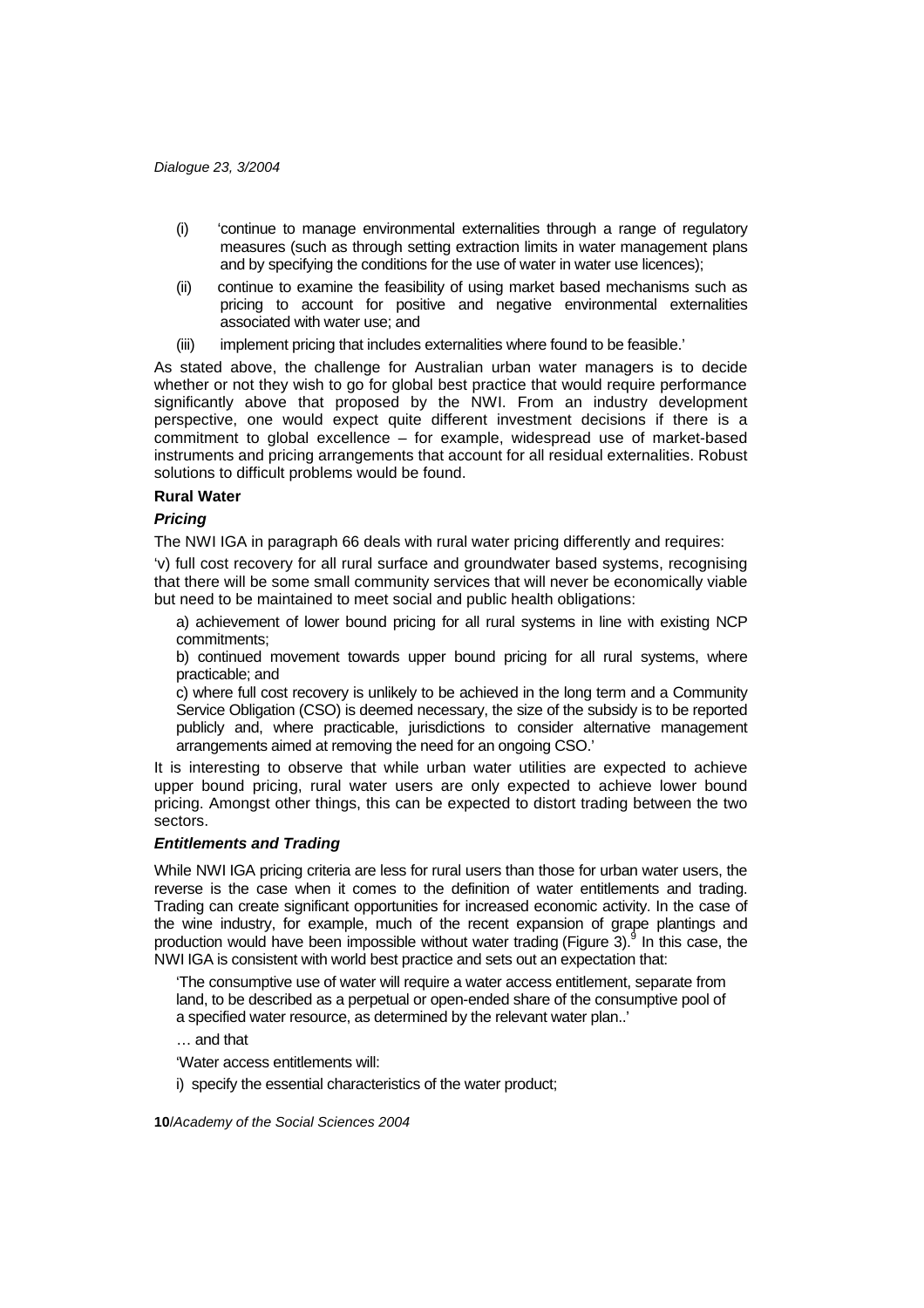ii) be exclusive;

iii) be able to be traded, given, bequeathed or leased;

iv) be able to be subdivided or amalgamated;

v) be mortgageable (and in this respect have similar status as freehold land when used as collateral for accessing finance);

vi) be enforceable and enforced; and

vii) be recorded in publicly-accessible reliable water registers that foster public confidence and state unambiguously who owns the entitlement, and the nature of any encumbrances on it..'.

and that…

58. '…water market and trading arrangements … facilitate the operation of efficient water markets and the opportunities for trading…

60. (iv) in respect of any existing institutional barriers to intra and interstate trade:

a) immediate removal of barriers to temporary trade;

b) immediate removal of barriers to permanent trade out of water irrigation areas up to an annual threshold limit of four percent … with a move to full and open trade by 2014 at the latest, except in the southern Murray-Darling Basin where it..' has been agreed to.. 'enable exchange rates and/or tagging of water access entitlements traded from interstate sources to buyers in their jurisdictions by June 2005.'

If these entitlement and trading reforms are put in place, Australia will move to the very frontier of water policy development.

Importantly also, the NWI IGA in paragraph 30 provides for the management of water use externalities to be dealt with separately from the entitlement and trading system.

' Regulatory approvals enabling water use at a particular site for a particular purpose will be specified separately to the water access entitlement'.



**Figure 3: Expansion of water trading and wine production in the Murray Darling Basin**

#### **There is a 3-5 year lag between planting and increased wine production**

*(Adapted from Stringer and Wittwer, 2001 as printed in Bowmer 2004<sup>10</sup>)*

*Academy of the Social Sciences 2004*/**11**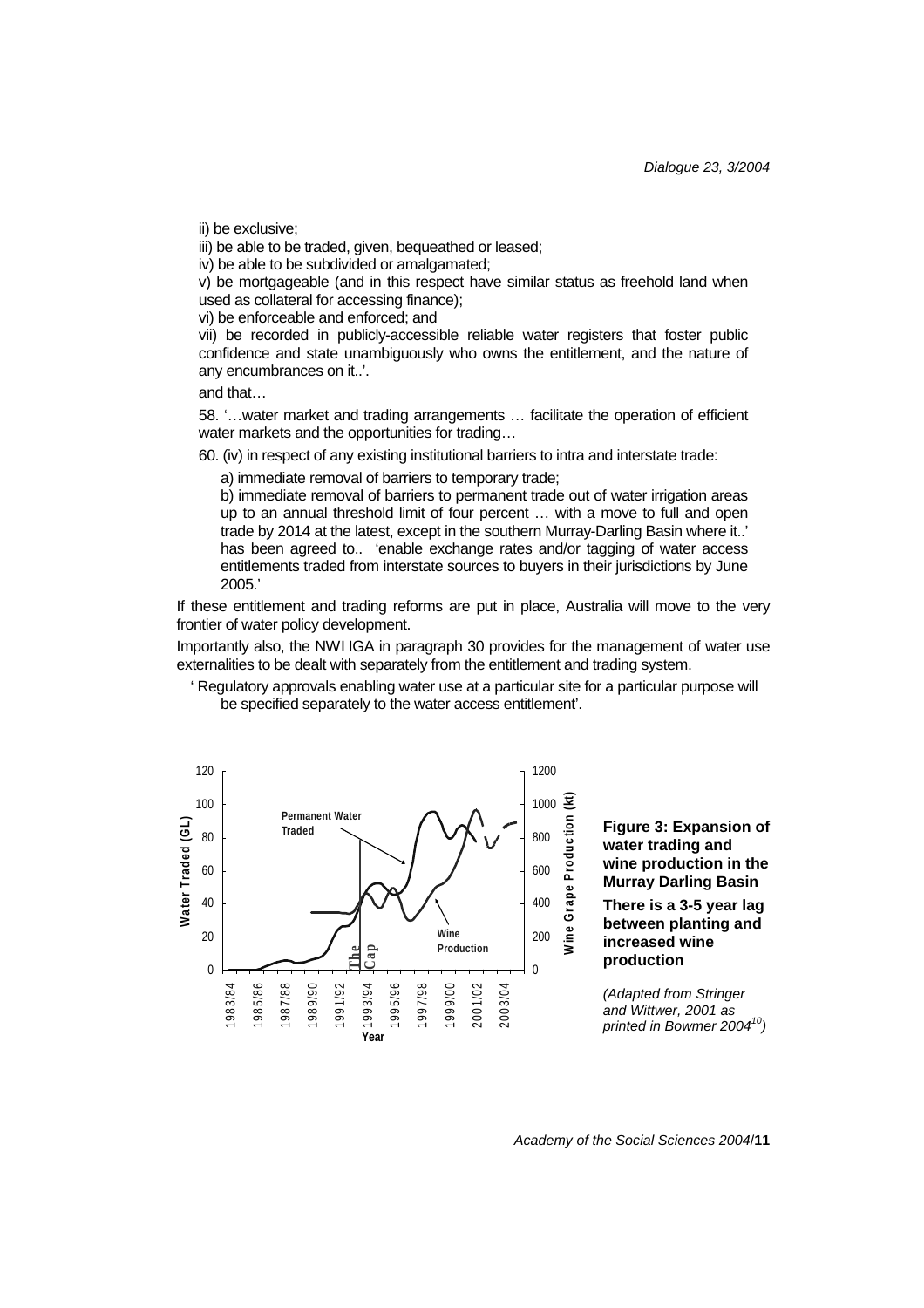One of the most interesting proposals associated with reforms to the way entitlements are defined, is the commitment to establishment of 'publicly-accessible water registers that foster public confidence and state unambiguously who owns the entitlement', and to make such entitlements mortgageable in a manner that is similar to that which operates for freehold land. The language chosen here is cautious and does not go as far as to guarantee the integrity of entitlement registers and trading arrangements such an administrative error could result in an obligation to pay compensation to an aggrieved party. This option is open, but some States may not go all the way.

If the integrity of government-maintained registers is guaranteed, then entitlement holders may be offered access to finance at lower interest rates than are available to those holding only an indirect interest in the water they use. In particular, this may create an interesting dilemma for irrigators whose water is held by an irrigation corporation or a trust in which they hold shares. These corporations and other similar bodies can be expected to respond by establishing their own registers and entering into legal arrangements that either guarantee the integrity of their corporate share register and encumbrances over it or, alternatively, by insuring the integrity of these privately managed registers. If irrigation corporations can not do this in a manner acceptable to the banking sector, then there will be considerable pressure on these corporations to allow their shareholders to transfer their water out of these companies and place it on a government register. If this is done, then the entitlement holders would have to contract the company to deliver water.

There is a lot of fine print around these issues but the NWI IGA (paragraph 63) makes it clear that NSW Government will be making necessary legislative changes to give effect to a Heads of Agreement with major irrigation corporations to permit increased trade, including the removing of barriers to trade up to the interim threshold limit of 4 per cent per annum of the total water access entitlement for any water irrigation area by 2005.

#### **Unresolved issues**

#### *Lowering transaction costs*

Water trading occurs between willing buyers and willing sellers and, as such, is typically in the interests of the two parties involved. However, without the implementation of robust management arrangements, such trade may result in environmental loss and may change the reliability of supply of the pools of water involved in the trade. Third parties affected by the trade, such as those involved in supplying services to water users or those owning supply infrastructure may win or lose. One of the biggest challenges will be to develop the means to manage these impacts through the use of tagging arrangements, exit fees, and other methods.

The transaction costs associated with water trading can be high. As the NWI IGA suggests the development of consistent ways to define water entitlements is one way of reducing transaction costs. Another way to reduce transaction costs is to separate the management of the environmental impacts associated with the way this water is used from the definition of entitlements and allocations. When entitlement and allocations are separated from the definition of use conditions, very low-cost allocation trading arrangements can be put in place by establishing bank-like account systems and making them accessible over the internet.<sup>11</sup>

At the moment, there are a plethora of types of water entitlement and allocation on the water market and, hence, many opportunities to simplify the system. Most policy debate associated with the Murray-Darling Basin tends to suggest that there are really only two types of surface water entitlement - high security entitlements and general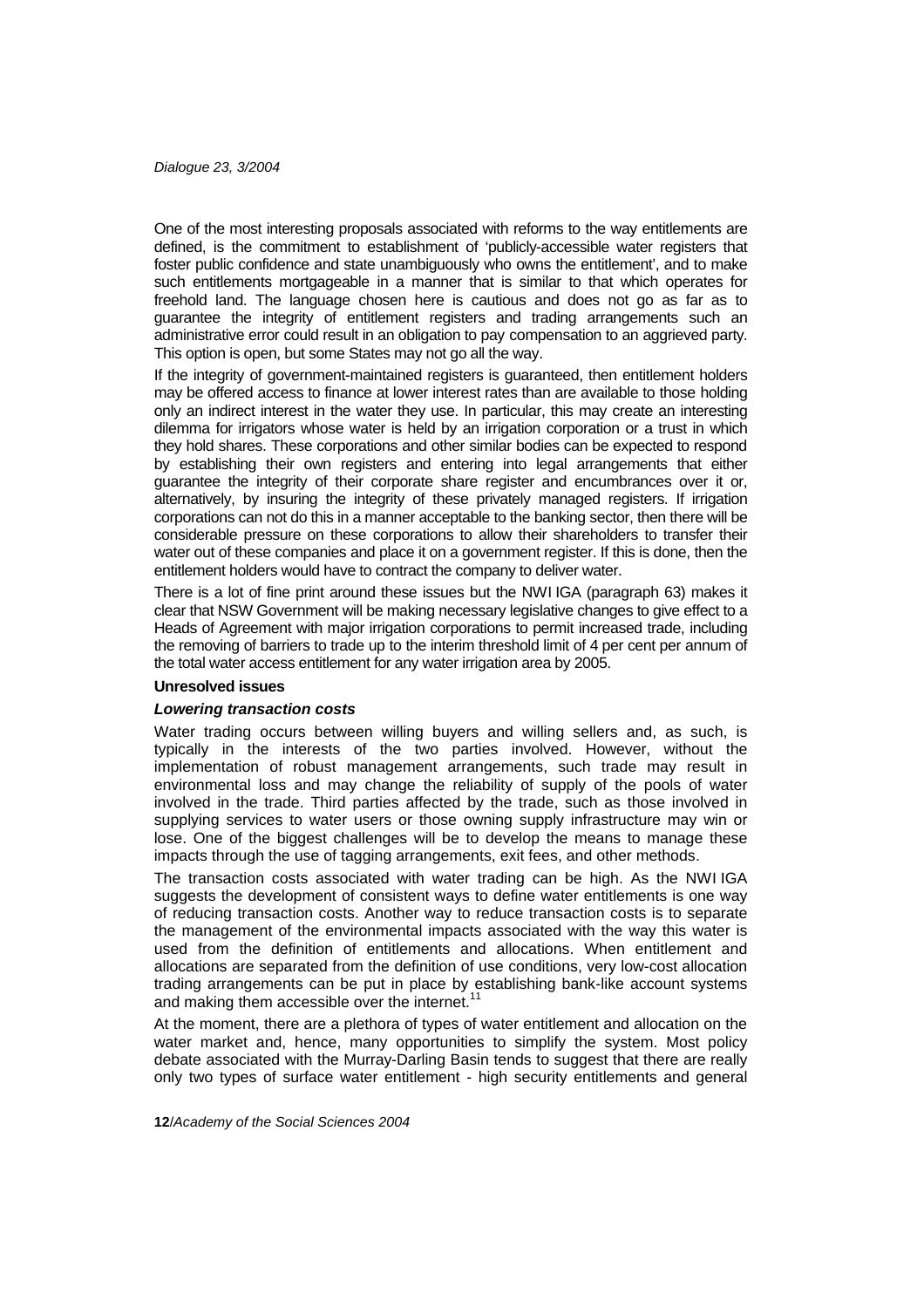security entitlements. When one looks more closely at entitlement registers and the way each is defined, however, it becomes apparent that there are numerous types of water entitlement and a multitude of types of trade permitted.

With freer trade and only two types of regulated surface water licence - a high security entitlement whose allocation from year to year would be very constant, and a general security entitlement whose allocation would vary from year to year - water users will be able to make a private decision as to how reliable their water entitlement should be. Given the difference in the cost of a high security versus a general security entitlement, many irrigators may prefer to hold part of their entitlement as a high security entitlement and part as a general security entitlement . Others may prefer to buy water on the open market as and when they need it. Further, if water entitlement management is separated from use management, then considerable entitlement rationalisation could occur. There are many models but one of the simplest would be a reduction to two surface water entitlement types per catchment or river system.

#### *Interception*

One issue that still needs to be addressed is the question of how to manage changes in land and water use practice that reduce river flow but are not included in current accounting systems. Major omissions that diminish river flow include increased forestry in high rainfall areas (stimulated by tax subsidies), increased farm dam development, increased water use efficiency, and increased groundwater use.<sup>12</sup> Under the NWI IGA, all States are required to have in place arrangements that deal with these so-called interception issues 'no later than 2011.' In the River Murray System, this issue is particularly challenging as unless the scope of allocation policies is significantly changed, increased interception and a decline in return flows can be expected to reduce the volume of water in the system by some 1,500 GL per annum over the next 15 to 20 years (Table 1). The current NWI IGA commitment to return 500 GL to the River Murray over the next 5 years is aimed at improving existing river health. In effect, there is a 2,000 GL gap, and unless the interception issue is addressed, inevitably the benefits from securing volumes of water for the environment will be dissipated over time.

Other river flow reducing factors not considered in Table 2 include the impacts of climate change previously mentioned and post bushfire recovery.

Further consideration of Table 2 reveals an interesting management issue. At present, the amount of water allocated to general security water holders in any season is managed by reference to rules associated with the volume of water in the supply storages. This means that increased interception by landholders above the dam has the same effect as a drought. Allocations are reduced as interception increases. Interception below the storage, however, means that river flow is less and, hence, the main impact is on the environment rather than irrigators.

#### *Who should own urban water entitlements*

Lack of specificity is potentially as important an issue in urban catchments as in rural catchments. As a general rule, entitlements to stormwater, sewage and recycled water have not been defined with any specificity. Governments are subsidising the installation of rainwater tanks but as with the farm dam issue, this reduces stormwater run-off and opportunities for others to manage it. A similar issue exists with untreated sewage water. Recently, the National Competition Council (2004) in a draft recommendation has ruled that Sydney Water must grant third party access to much of Sydney's sewage water so that these third parties can mine, treat and then on-sell the treated product. In time, we can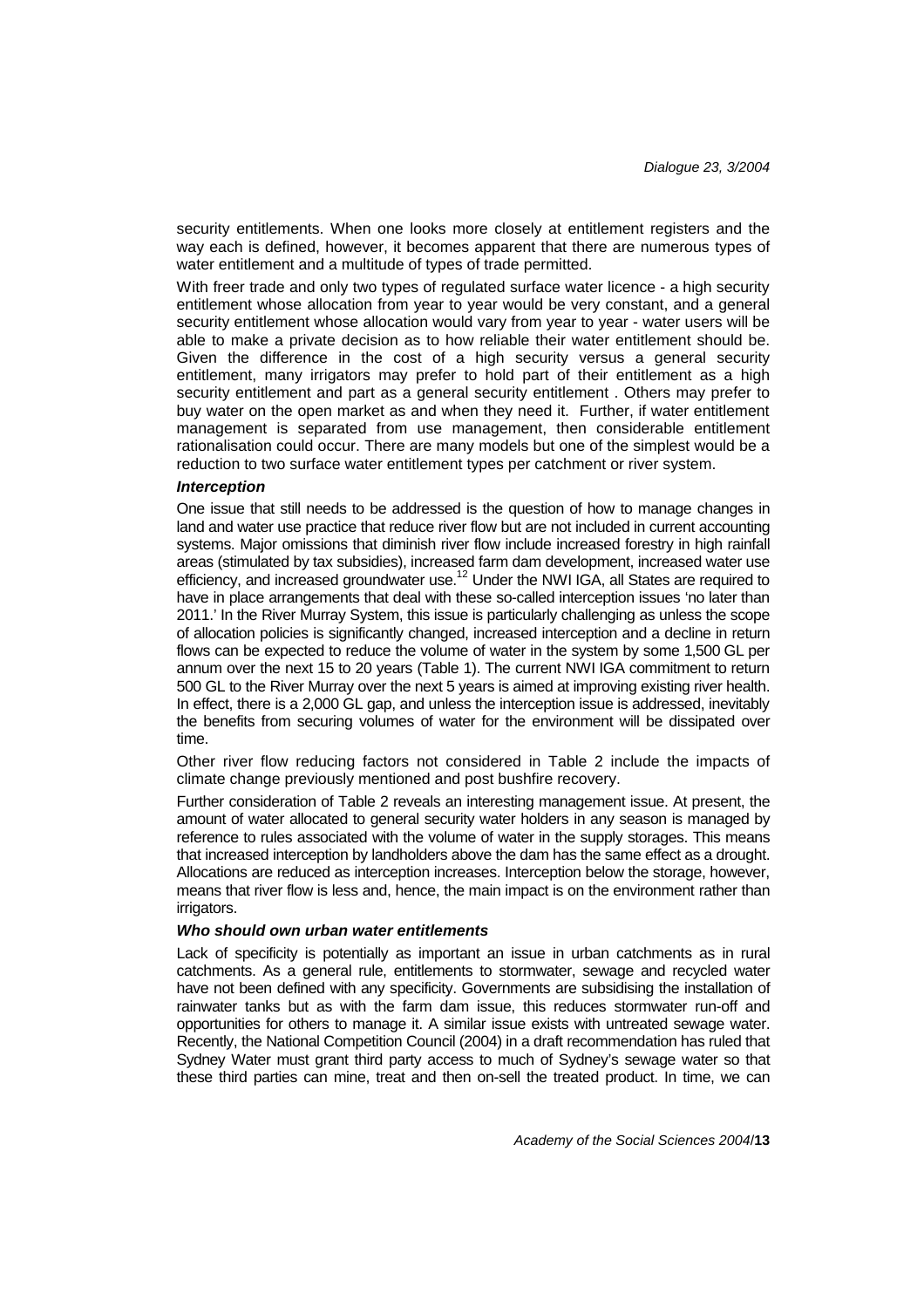expect entitlements to this potentially valuable resource to be defined and made tradable. Similar decisions can be expected for access to storm water.

#### **Table 2**

#### **Estimated reduction in mean annual flow and available seasonal allocations of design omissions in the entitlement systems used to allocate water in the River Murray Basin (baseline 1993/94)**

| <b>Design Omission</b>                                                                                                                         | Net effect |
|------------------------------------------------------------------------------------------------------------------------------------------------|------------|
| Reduced drainage and groundwater returns to the River<br>resulting from water use efficiency savings <sup>a)</sup>                             | -723 GL    |
| Reduction in water yield from catchment land-use changes like<br>increased forestry and farm dam development <sup>b)</sup>                     | -600 GL    |
| Reduced groundwater flow to the River as a result of<br>increased installation and operation of Salinity Interception<br>Schemes <sup>c)</sup> | -20 GL     |
| Reduced groundwater flow to the River from increased<br>groundwater use <sup>d)</sup>                                                          | -349 GL    |
| Estimated net reduction in mean river flow and allocations<br>to irrigators                                                                    | -1.692 GL  |

- a) This assumes that a mean of 8,734 GL is used for consumptive purposes in the River Murray System. Since 1993/4 there has been considerable investment that has sought to increase water-use efficiency. If 1,500 GL is withdrawn from irrigation, it can be expected that irrigators will respond by increasing water-use efficiency. It is assumed that the collective long run effect of reduced groundwater return to the river and reduced surface water return, in those systems where licences are defined in gross not net terms, and increased investment in the capture and use of run-off, will be around 10% of the remaining water.
- b) It has been estimated that from 2002, increased plantation forestry stimulated by financial incentives will reduce recharge across the entire Murray Darling Basin by 1,300GL.<sup>13</sup> Assume that this reduces mean flow into the River Murray System by 600GL. The estimate is intentionally conservative. More accurately, an estimate of the impact from 1993/94 to 2002 could also be included. Recent advice suggests this impact could be as big as that caused by forestry development in high rainfall areas.
- c) At present, pumping of saline water and its subsequent evaporation as part of a salinity interception scheme is not defined as an extractive use which needs to be managed under the cap. This estimate of 20 GL is also conservative. The MDBC has since advised that 40 GL is a more appropriate<br>estimate of the impact of existing and planned schemes.<sup>14</sup>
- d) Results from MDBC studies are understood to have estimated that increasing groundwater development will erode the Cap by somewhere between 4 and 7%.

#### *A fixed or market influenced allocation policy?*

Another issue of critical importance is the question of whether or not the amount of water available to irrigators should be determined in the market place, by administrative policy makers, or by some combination of the two. At present, the amount of water to be made available to water users is decided primarily by rules set out in water sharing plans. An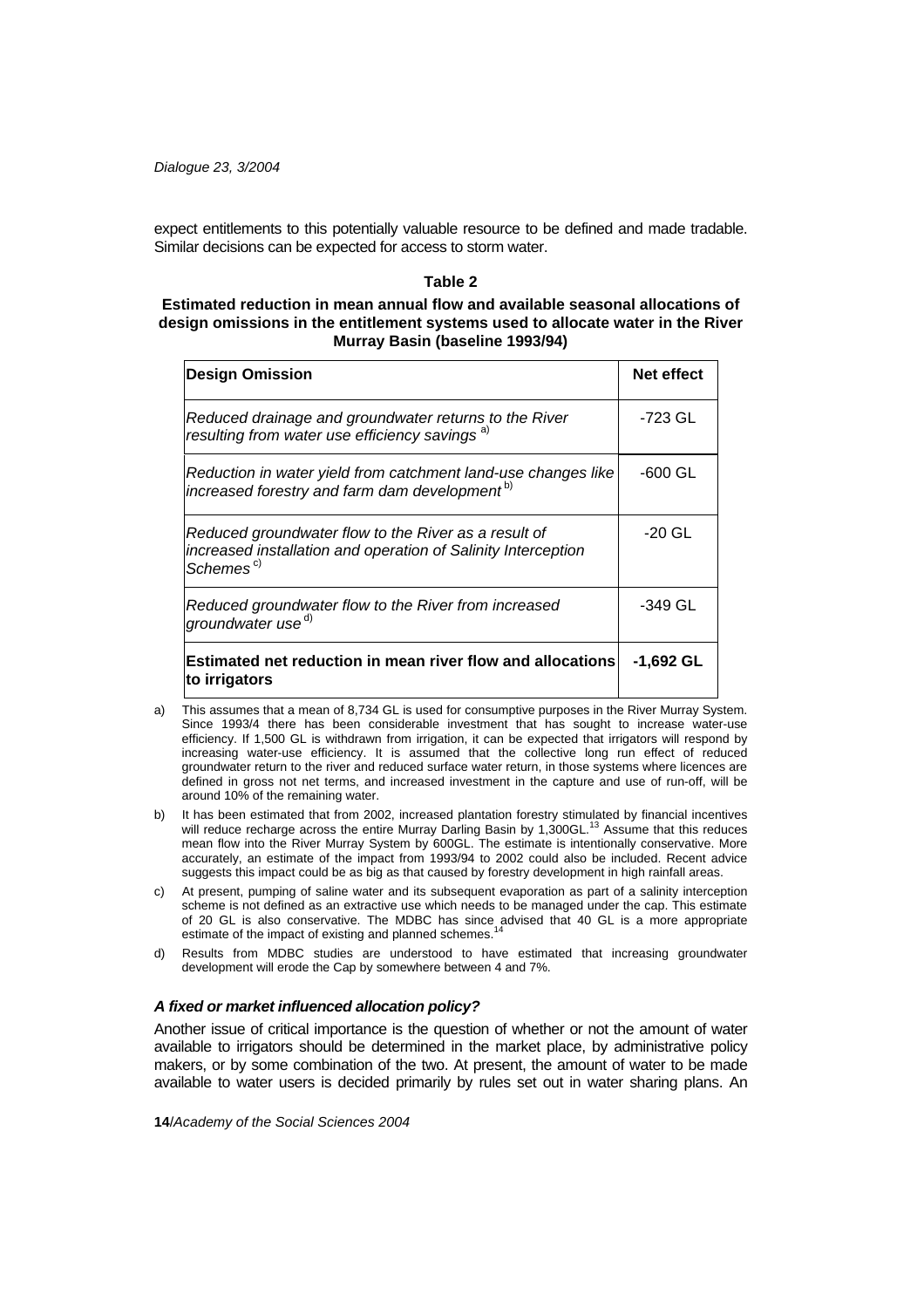exception is the opportunity in NSW for holders of general security entitlements in the River Murray and the Murrumbidgee system to carry forward unused allocations from one year to the next. This arrangement provides irrigators with increased economic opportunity by allowing between season trade-offs without having to resort to the market place.

If there is to be consistency among States, then all States may like to consider introducing a carry forward mechanism. Alternatively, access could be provided to such an arrangement via leasing water from another State.<sup>15</sup> In any event, if any State offers such an arrangement and restrictions on temporary trading between States are removed, the market's invisible hand can be expected to offer access to a carry forward facility to all.

Moreover, in the River Murray Agreement there is a commitment to allow counter-cyclic trading. Counter-cyclic trading involves selling water allocations to irrigators in droughts and then buying more water back during wetter periods when the market price for water is likely to be cheaper.

An interesting empirical issue is the question of whether or not the same gains can be achieved through the development of derivative markets for water,<sup>16</sup> and also, how different ways of defining release strategies affects the economic efficiency of water use.

#### *Increasing environmental allocations*

The NWI, among other things, aims to 'ensure the health of river and groundwater systems by establishing clear pathways to return all systems to environmentally sustainable levels of extraction.' How much water is necessary to do this is best left for another forum. The NWI IGA does, however, require 'selection of measures primarily on the basis of costeffectiveness, and with a view to managing socio-economic impacts.' The choice of words here suggests that the emphasis is on cost-effectiveness. Socio-economic impacts are to be managed using separate instruments and policies. This approach is consistent with Tinbergen<sup>17</sup> who established the principle that if one wants a dynamically efficient outcome one must use separate instruments to manage separate issues.

Essentially there are only two options: increasing the amount of below 'cap' water entitlements held by the environmental manager; and, improved management of the above 'cap' water that has not been allocated for consumption.

If the criterion for securing water for the environment is cost-effectiveness, then the obvious performance benchmark is the cost of buying water entitlements in the market place. Only investment schemes that save water for the environment at less than the price of buying water should be approved, with the cost of any on-going management of a project included in the evaluation.

When all these considerations are put together and if cost-effectiveness is the criterion, one would expect a significant volume of any allocated water that needs to be returned to a river to be purchased. The main reason for this is that any irrigator who is aware of an opportunity to make savings at less than market price would be better off making the necessary investment and selling the saved water.

One cost-effective option that has yet to be floated is an increase in the incentive for people to donate water to the environment. Under the Income Tax Assessment Act, the smallest donation of water that is tax deductible is \$5000 while the smallest donation of cash that is tax deductible is \$2. Given the fact that market prices for water are now published on the internet, it would seem reasonable to lower the threshold for donations of water by irrigators to a registered environmental trust to a much lower level. If this was done, many irrigators may be willing to donate considerable volumes of water. As the real cost to government of a donation will always be less than 50 per cent of market price this may prove to be the most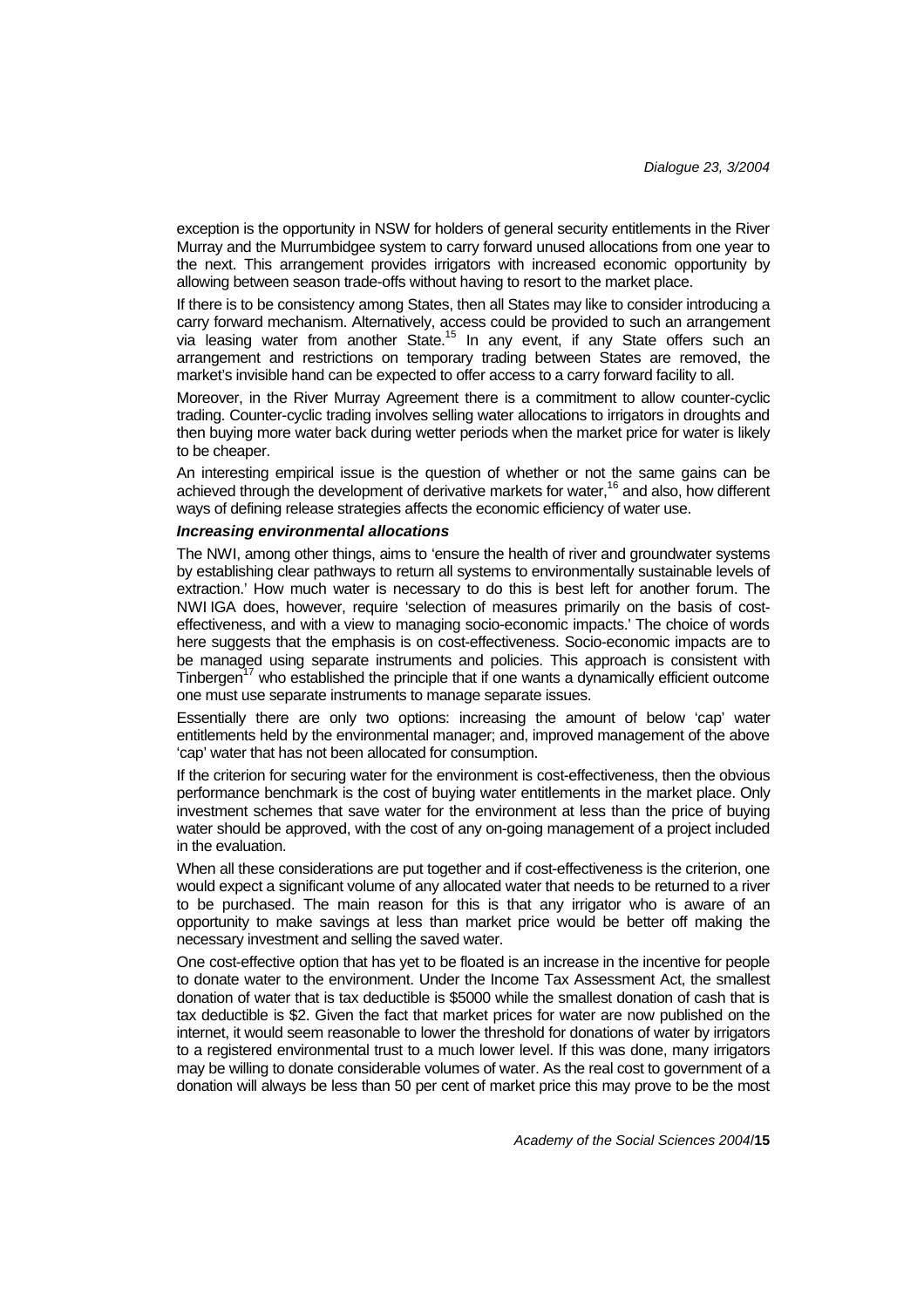cost-effective of all measures. The administrative requirements of any such scheme would need to be carefully considered.

#### *Salinity trading*

Unfortunately, Australian soils and the groundwater systems tend to naturally contain large amounts of salt and, as a result, river and aquifer salinity needs to be managed.

At the moment, salinity in the River Murray System is managed by States which undertake to make investments that will off-set the impact of any new developments or projects. A quasi-government to government salinity trading scheme operates under the current MDB Salinity Strategy. Individual irrigators and dryland irrigators are not provided for in this market with the result that they have little incentive to change practice and/or relocate to less salt prone areas.

Pushing the frontiers, albeit cautiously, the NWI IGA proposes 'a study to assess the feasibility of establishing market mechanisms such as tradable salinity and pollution credits to provide incentives for investment in water-use efficiency and farm management strategies and for dealing with environmental externalities.' If best practice is the goal, then such a study could include a salinity trading trial of the size and vision of the Pilot Interstate Water Trading Trial in the River Murray System.

#### **Where to from here?**

Looking into a crystal ball and beyond the NWI IGA is difficult. However, if one could do so, one could perhaps imagine a brave new world where Australia is renowned for the way it solved many of its current water management issues. In particular, it could be known for the way it introduced market-based instruments to achieve optimal economic and environmental outcomes and used a range of other processes and measures to effectively manage any adverse social and economic aspects of change.

In this future world, one might see urban water supply utilities, sewage management utilities, irrigators and environmental water trusts all trading water on a regular basis with one another. They may also trade salinity credits. Cities, like Adelaide, may even decide to trade-off the damage from salinity against the cost of buying more salinity credits. All these parties may also find themselves trading in greenhouse gas emission credits.

All involved will understand that more trees means less  $CO<sub>2</sub>$ , but also less river flow and hence increased river salinity. They will also understand that more irrigation and more land clearing for agriculture may also mean more salinity. Similarly, more desalination requires more energy and produces more greenhouse gas emissions.

The template is there. A National Water Commission is to be established to report to COAG on progress in implementing the NWI IGA and advise on actions required to better realise the objectives. The only question is how much support industry, community and environmental representatives will give to those charged with responsibility to implement the NWI IGA and beyond. Strong support would involve:

- demanding excellence in performance from those involved in water management and governance;
- insisting on robustness in the definition and registration of entitlements coupled with simple, fast, low-cost trading arrangements;
- ensuring that water accounting arrangements include the assessment of all impacts on flow;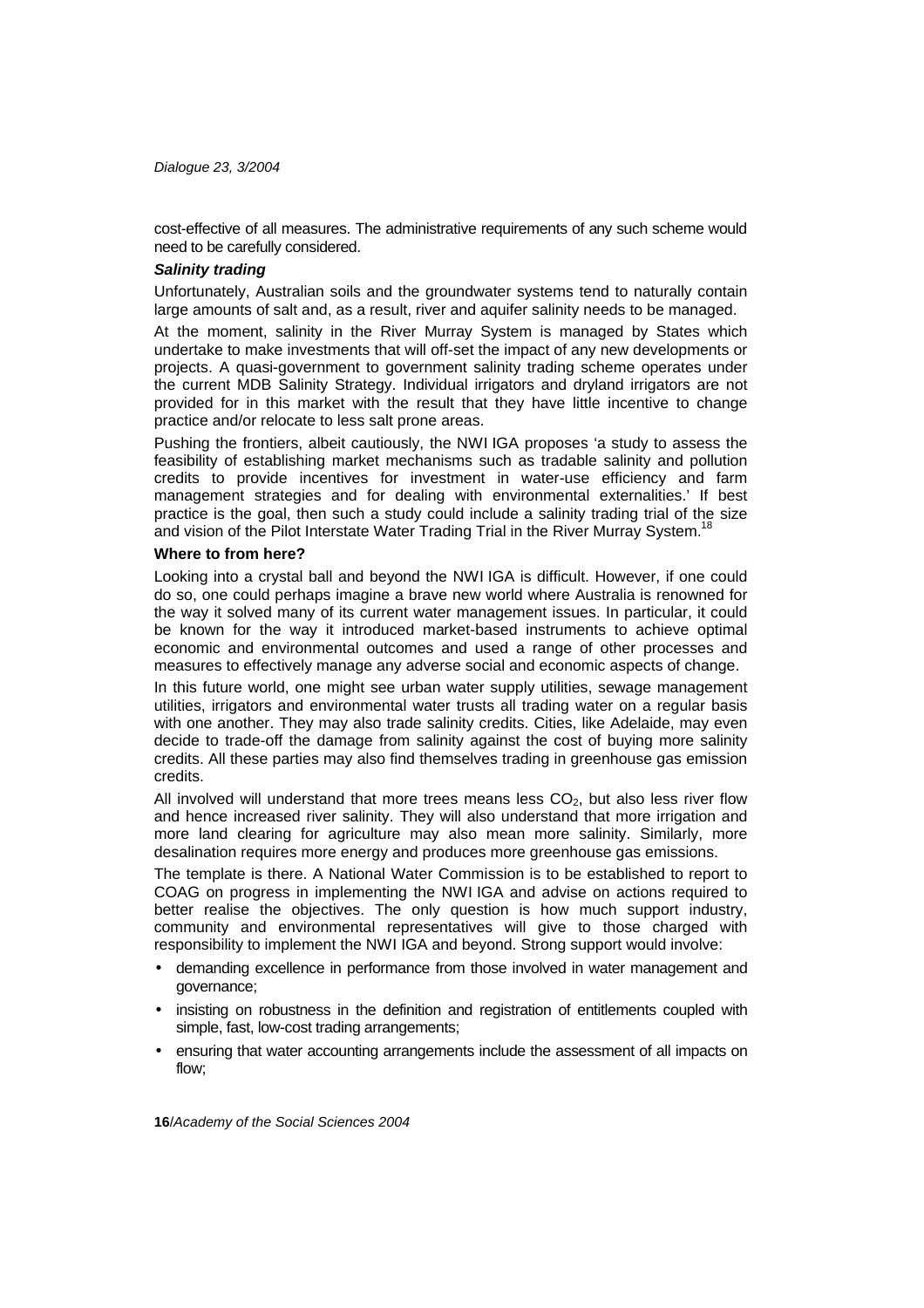- arguing for upper bound pricing to include externalities, coupled with opportunities for private investment in salinity management; and
- promoting incentives for the innovative management and sourcing of environmental water.

According to the NWI IGA, 'governments have a responsibility to ensure that water is allocated and used to achieve socially and economically beneficial outcomes in a manner that is environmentally sustainable.'

The ball is in the court of those who elect these governments  $-$  industry and community.



l

*Mike Young, FASSA, directs the Policy and Economic Research Unit at CSIRO Land and Water and holds adjunct professorships with Charles Sturt University and the University of New England.* 



*Jim McColl is research fellow with CSIRO's Policy and Economic Research Unit. Mike.Young@csiro.au<sup>19</sup>*

<sup>1</sup> Council of Australian Governments (2003). *Communiqué*, 29 August 2003.

<sup>2</sup> Council of Australian Governments (2004a). Intergovernmental Agreement on a National Water Initiative between the Commonwealth of Australia and the Governments of New South Wales, Victoria, Queensland, South Australia, the Australian Capital Territory and the Northern Territory.

<sup>3</sup> Council of Australian Governments (2004b). Intergovernmental Agreement on Addressing Water over-allocation and achieving Environmental Objectives in the Murray-Darling Basin between the Commonwealth of Australia and the Governments of New South Wales, Victoria, South Australia, and the Australian Capital Territory.

<sup>4</sup> Young, MD and McColl, JC (2002). 'Robust separation: A search for a generic framework to simplify registration and trading of interests in natural resources'. CSIRO Land and Water, Adelaide; Young, MD and McColl, JC (2003b). 'Robust separation: A search for a generic framework to simplify registration and trading of interests in natural resources'. *Agricultural Science* 15, 1: 17-22.

<sup>5</sup> Callaway, DS; Newman, MEJ; Strogatz, SH and Watts, DJ (2000). 'Network Robustness and Fragility: Percolation on Random Graphs', *Physical Review Letters* 85, 25: 5468-5471.

<sup>6</sup> For an excellent review of these opportunities, see Radcliffe, J (2004). *Water recycling in Australia*. Australian Academy of Technological Sciences and Engineering, Melbourne.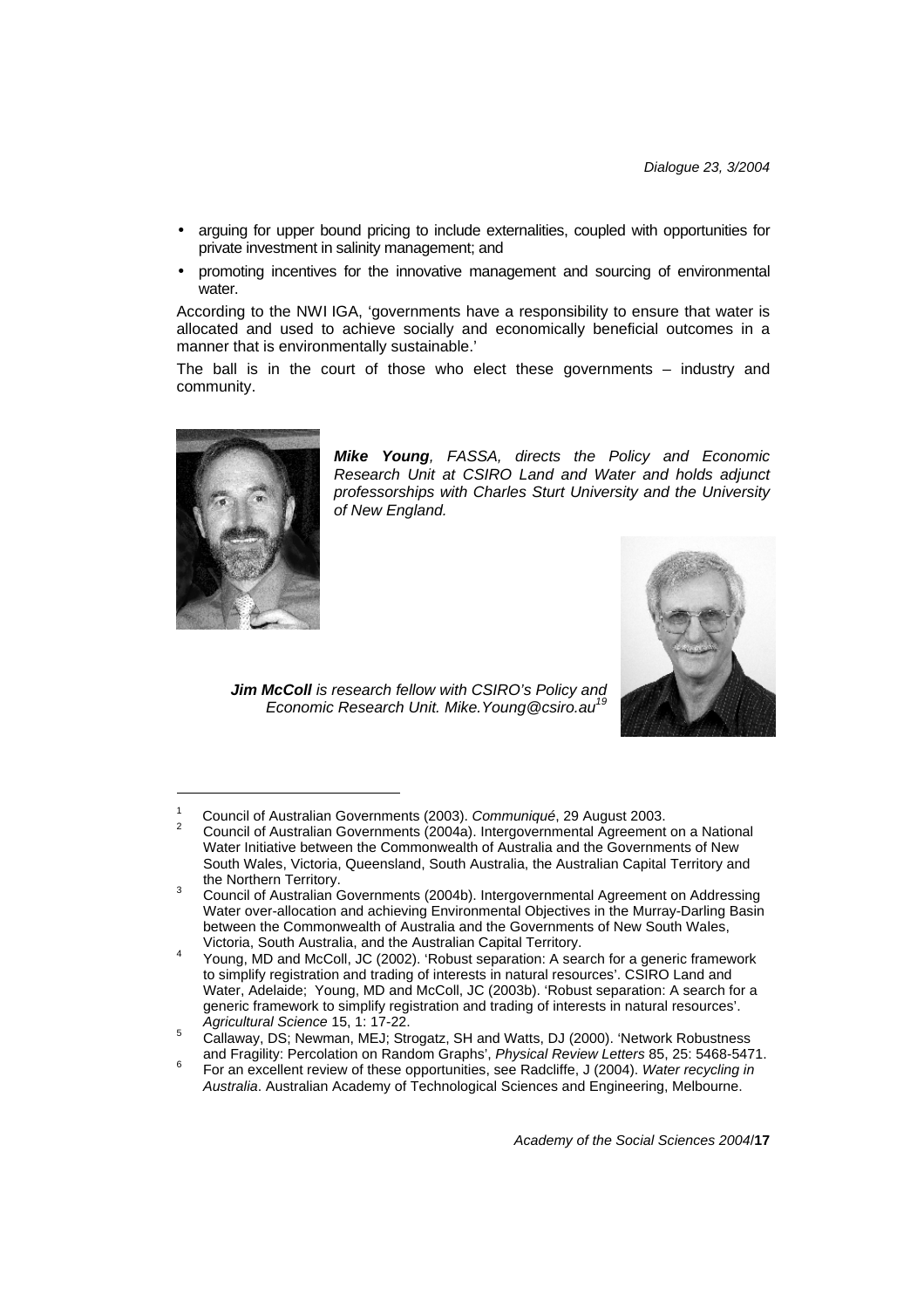- 7 Source: WSAAFacts, Water Services Association of Australia, Melbourne.
- 8 In the Schedule B(i) the NWI IGA defines upper and lower bound pricing. The main difference is in the treatment of dams and other asset classes which are no longer worth as much as they cost to build. Upper bound (urban) system managers are not allowed to recover monopoly rents but are expected to cover all costs and earn a return on the opportunity cost of all capital. Lower bound (rural) system managers only have to cover interest on debts and earn a return on the commercial value of the business. Both have to cover the costs of administration, operation, maintenance and externalities.
- 9 Young, M, Hatton MacDonald, D, Stringer, R and Bjornlund, H (2000). *Inter-State Water Trading: A 2-year review*. Policy and Economic Research Unit, CSIRO Land and Water, Adelaide, Australia.
- 10 Adapted from Stringer and Wittwer, (2001) as printed in Bowmer, K (ed) (2004). *Managing Australia's Water for the Future*. CSIRO.
- <sup>11</sup> Young and McColl (2002) *op cit.*
- 12 Young, MD and McColl, JC (2003a). 'Robust reform: The case for a new water entitlement system for Australia'. *Australian Economic Review* 36, 2: 225-34.
- 13 Peter Hairsine, personal communication; and Vertessy, R; Zhang, L. and Dawes, WR (2003). 'Plantations, river flows and river salinity'. *Australian Forestry* 66, 1: 55-61.
- 14  $^{14}$  Andrew Close, personal communication.
- This is called tagging in the National Water Initiative. Effectively, it means that when a person purchases or leases an entitlement from another state it retains the allocation characteristics of the original entitlement.
- 16 ACIL Tasman (2003). *Water Trading in Australia – Current and Prospective Products*. ACIL Tasman, Canberra.
- 17 Tinbergen, J (1952). On the Theory of Economic Policy. Amsterdam: North Holland.<br><sup>18</sup> Navarrow March 2000). The *State of Linear State March 2000*
- <sup>18</sup> Young *et al* (2000) *op cit.*
- <sup>19</sup> The authors would like to acknowledge and thank John Radcliffe and Claude Piccin for useful comments on an earlier draft of this paper and Greening Australia for the opportunity to road test it on a breakfast of business leaders in Sydney.

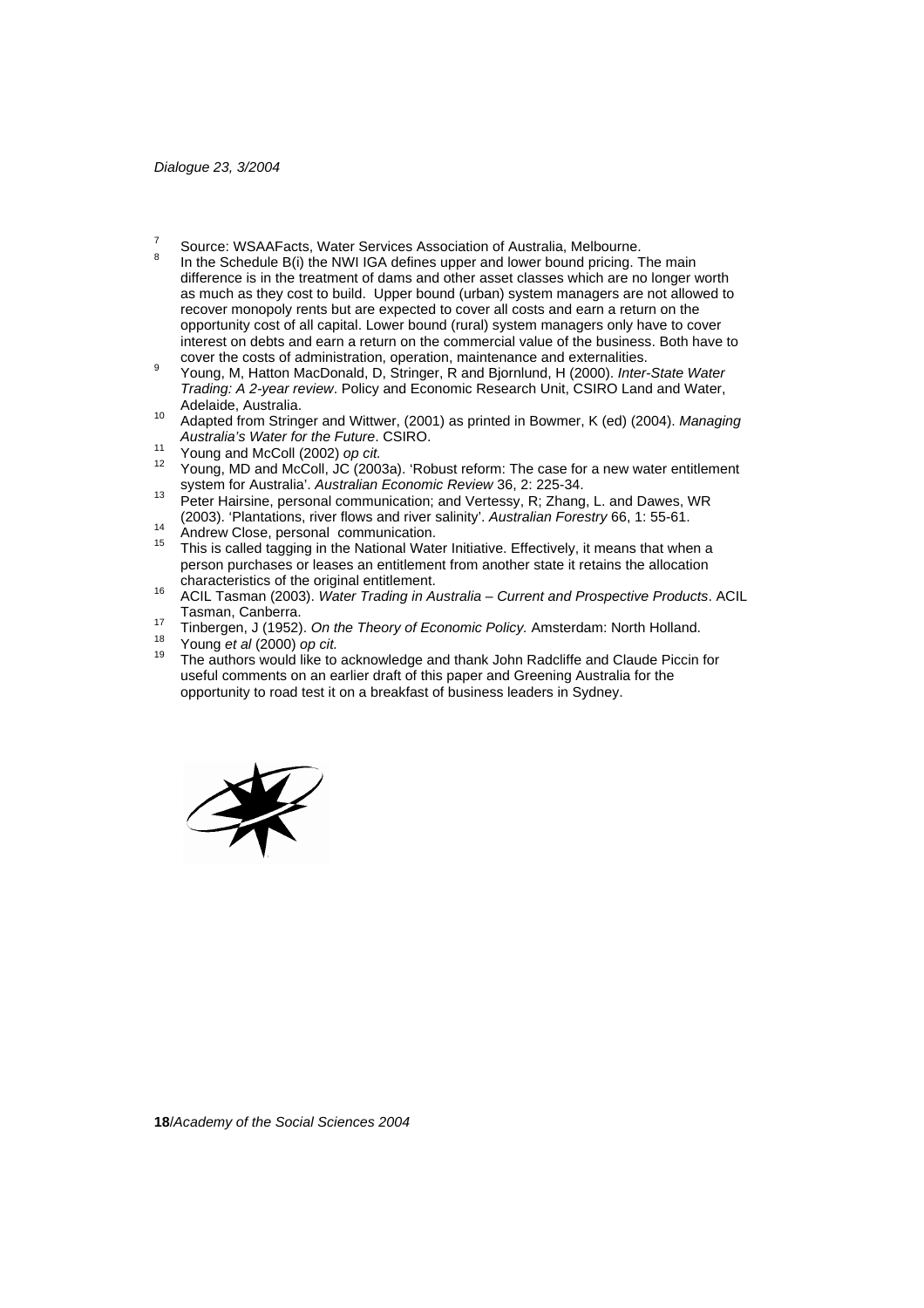# **Specifying the Environment's Right to Water: Lessons from Victoria** *Tony Ladson and Brian Finlayson*

#### **Introduction**

For most of Australia's post-settlement history water hasn't been allocated via<br>markets; instead central authorities in each State have rationed and regulated its markets; instead central authorities in each State have rationed and regulated its supply, notionally for the 'public good' but more realistically in response to political pressures. These authorities built a substantial infrastructure to collect and distribute water, mainly funded from general taxation. Most rivers in the populated parts of Australia have been heavily regulated and their management has been focused specifically on production objectives, with little concern for the environmental consequences.

The promise of water markets is that they will encourage greater efficiency in the use of water and improved economic outcomes, because water will tend to trade to where its use has the highest value (since the highest value users have the greatest ability to pay). There are, however, many non-economic impediments to the operation of the water market which have yet to be satisfactorily overcome.<sup>1</sup> Nevertheless, for markets to work well we need to be sure that the sellers really have something to sell and buyers will get something for their money. We need to own something before we can sell it. Markets require property rights and the Council of Australian Governments (COAG) has agreed that property rights to water need to be more clearly defined as part of a National Water Initiative.<sup>2</sup>

Recent work has reviewed ways to define consumptive rights to water, $3$  but what of non-consumptive rights? Some water needs to remain in a river if fish are to survive and people to swim. Our interest in this paper is in the way the environment's right to water can be specified so that ecological and other non-consumptive values are protected. Current management arrangements for water have greatly reduced environmental values in many rivers. For example, native fish number only about 10 per cent of their pre-European populations in the Murray-Darling basin and species such Murray cod (*Maccullochella peelii peelii*) and trout cod (*Maccullochella macquariensis*) are threatened with extinction.

The current water initiative is part of a dialogue about using markets to allocate water which dates from at least the early 1970s.<sup>5</sup> Victoria has been at the forefront of these proposals which makes its experience relevant as water trading develops nationwide. In Victoria, tradeable water entitlements were proposed as a way to reallocate water efficiently following a major review of irrigation and water resource management in 1984.<sup>6</sup> At that time trading was also suggested as a mechanism to address environmental issues associated with irrigation induced salinity.<sup>7</sup> With support from the government, market trading of water entitlements was developed and then trialed in the 1986-87 irrigation season.<sup>8</sup> The 1989 Victorian Water Act embodied definitions of water entitlements that aimed to facilitate market trading.

In 1994, COAG adopted a water reform agenda that involved market trading of water, separation of the roles of resource stewardship and water supply, and promotion of full cost recovery in water supply operations.<sup>9</sup> The National Water Initiative, adopted in 2003, reaffirms the COAG commitment to market based approaches to water reallocation by setting out to provide 'investment certainty', while simultaneously espousing the principles of environmental sustainability.<sup>10</sup>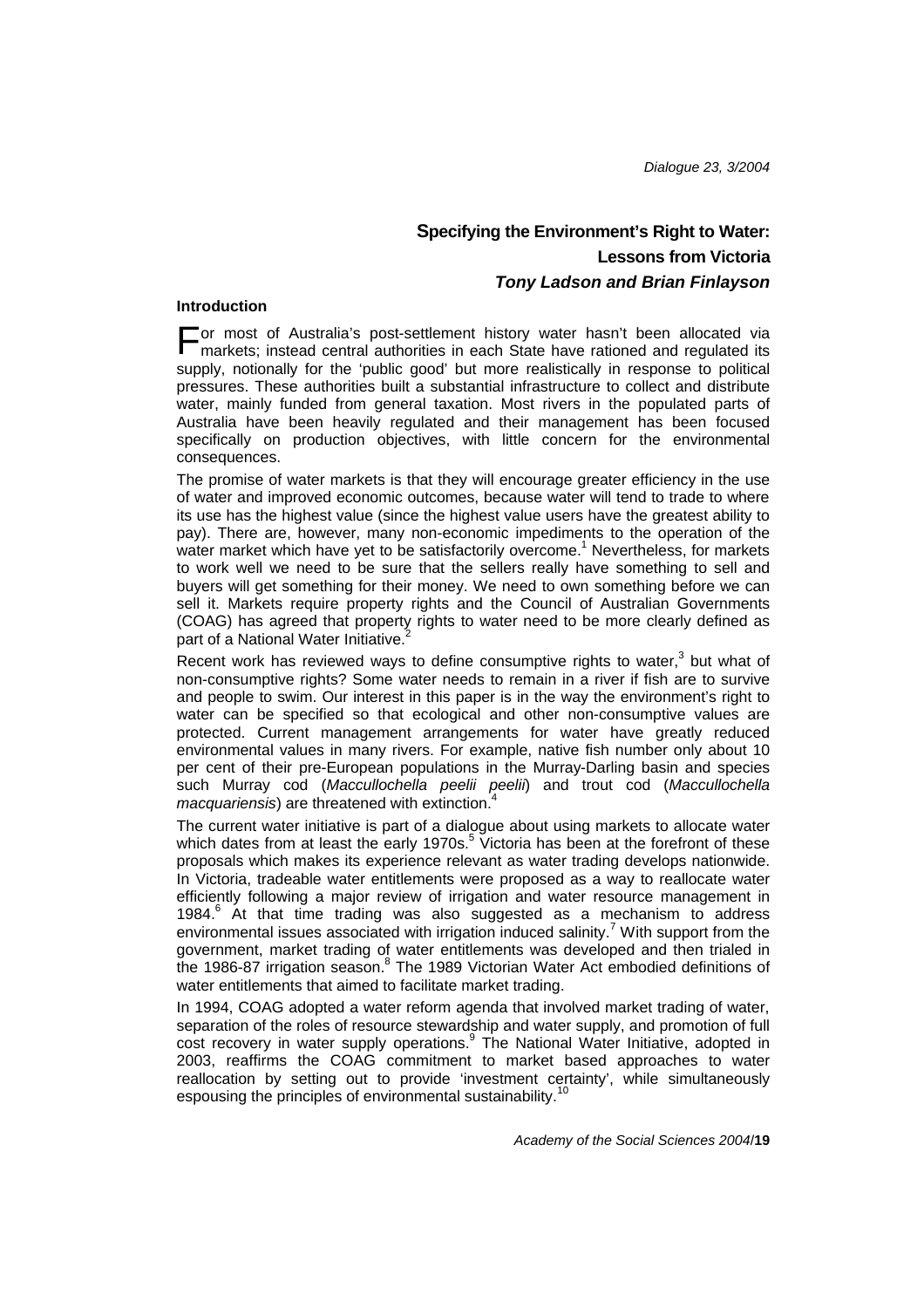Victoria has agreed to be part of the National Water Initiative but there is also major reform of water management going on within the State. A Green Paper 'Securing Our Water Future' was produced in 2003<sup>11</sup> and a White Paper 'Securing Our Water Future Together' was published in 2004.<sup>12</sup>

#### **Determining environmental allocations**

Victoria has what are, on the face of it, good processes for ensuring that the environment gets its reasonable share of water. There are two processes in operation, Bulk Entitlement (BE) orders which apply on rivers where there is a major water storage dam (regulated rivers), and the Stream Flow Management Plans (SFMP) for rivers where there is no storage and water diversion is by riparian pumping (unregulated rivers).

The purpose of BEs is to secure ownership of water to those authorities who either need to use water for their own purposes, such as electricity generation, or who have responsibility to deliver water to users for domestic water supply, industrial use or irrigation. BEs are intended to provide authorities with a property right to water.<sup>13</sup> Stream Flow Management Plans specify rules for diversions from unregulated rivers.

As part of each of these processes there is some consideration of environmental values. Although we have previously argued that the resulting environmental allocation is likely to be inadequate<sup>14</sup> our main purpose here is to consider issues associated with their ownership. Victorian experience suggests that the environment's right to water will be eroded because of the dominance of production values unless the volume, along with the timing and location of delivery of environmental flows, are considered.

#### **Legally recognising environmental allocations**

Once an environmental flow has been determined it must be legally specified in some way. There are three approaches.

• *'Equivalent right' model*

Under this approach, environmental flows are specified in the same way, and have equal status, as water for consumptive use.

• *Rules model*

Environmental flows are stipulated as operating rules that specify minimum passing flows, or conditions that would trigger an environmental release.

• *What's 'left over'*

If the volume of water available for consumptive use is completely specified, and it is less than the total volume available, then the remainder could be considered to be the environmental flow. (This is, more or less, the historic situation on many of Victoria's rivers.)

Each of these methods is being, or has been, used in Victoria. The following discussion highlights issues and problems associated with these approaches. We cannot suggest that any of them will be the best for all circumstances but we attempt to show that care must be taken to ensure that environmental flows are actually used as they were intended, that is, to protect or enhance environmental values.

#### *Environmental flow as an equivalent right*

Environmental flows can be specified in a form that is equivalent to water for consumptive use. This would imply that the environment would have the same security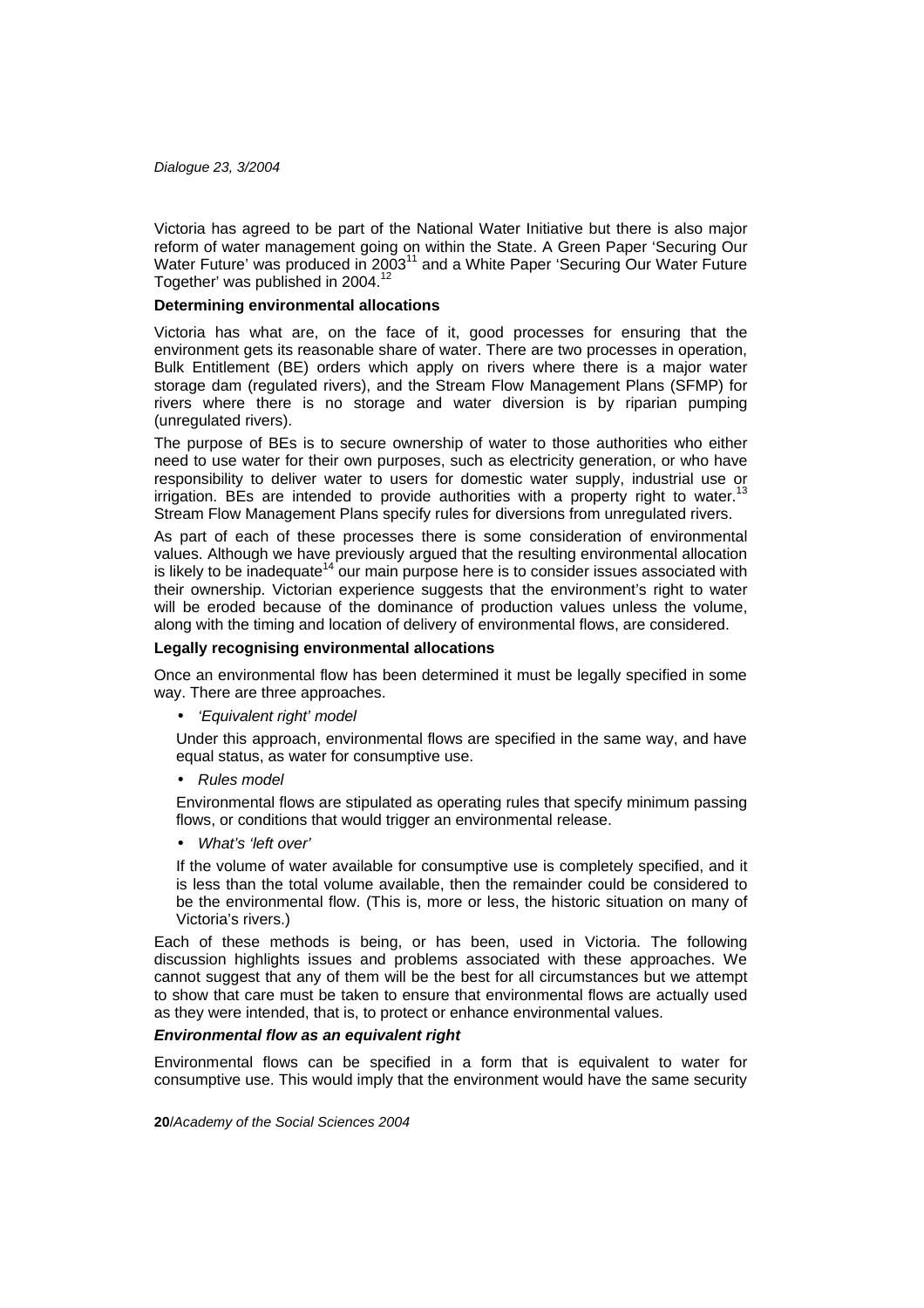of entitlement as other users and the same system of title would be used to specify and record its entitlement.<sup>15</sup>

This approach would allow environmental allocations to be traded on the water market along with consumptive entitlements. The Wentworth Group,<sup>16</sup> for example, has proposed the creation of 'environmental water trusts' that could buy and sell water in proposed the creation of christmicties have there was come  $\frac{1}{2}$  goes some way towards this approach by proposing that environmental water can be traded on the temporary water market but such trades would be subject to restrictive conditions.

Although there are clearly some advantages to specifying environmental flows in an equivalent way to consumptive entitlements, and it is allowed by the Water Act, there has been little support within the government bureaucracy for this approach. For example, the Department of Natural Resources and Environment, in their submission to a parliamentary inquiry into water allocation, questioned the value of BEs for the environment.<sup>18</sup> This was despite the fact that legally recognised environmental water entitlements form one of the nationally agreed principles for environmental flows.<sup>19</sup>

There is currently one situation in Victoria where a BE has been granted for an environmental allocation. Wetlands in the Kerang Lakes area and along the Murray River have an annual entitlement of 27.6 GL. In practice though, much of this water has not been made available to the wetlands. The water has to be delivered to these wetlands by using the channels that are operated by a water authority and which also supply water to irrigators. Irrigators pay a fee for water delivery and a similar fee is charged to deliver the environmental flow. For example in 1997-1998 13,700 ML of environmental water was delivered at a cost of \$155,802 (or \$11.37/ML).<sup>20</sup> The way that funds have been raised to pay these delivery charges is to sell some of the environmental water, which means less is available to meet environmental objectives. The water, once it is sold, can be used by irrigators. The end result is that a volume of water, specifically allocated for environmental use, ends up being used for irrigation.

Clearly, environmental flows require more complete specification than just a volume of water. There also needs to be details about where and when the water is to be delivered if the objectives of the environmental allocation are to be met.

The Victorian White paper proposes two new bulk entitlements that specify environmental flows in the Thomson and the Wimmera/Glenelg systems and documents a policy on charges for the management of environmental water. Where water is delivered via a distribution system an 'Environmental Water Reserve Manager' would be expected to pay costs to an irrigation authority. A more consistent policy statement would have ruled out selling environmental water to pay management charges associated with its use.

A corollary to this situation is in the use of natural river channels for the delivery of water from storages to irrigation areas. In Victoria the natural low flow period is in summer but this is also the time of maximum irrigation demand. Rivers such as the Goulburn are run at unseasonably high discharges for months on end during the summer with water well below the natural summer temperature. Perhaps an equitable approach to paying for the delivery of environmental flows could be an environmental charge on the use of natural river channels for delivery of water to consumptive users where that delivery interrupts the natural regime of the river.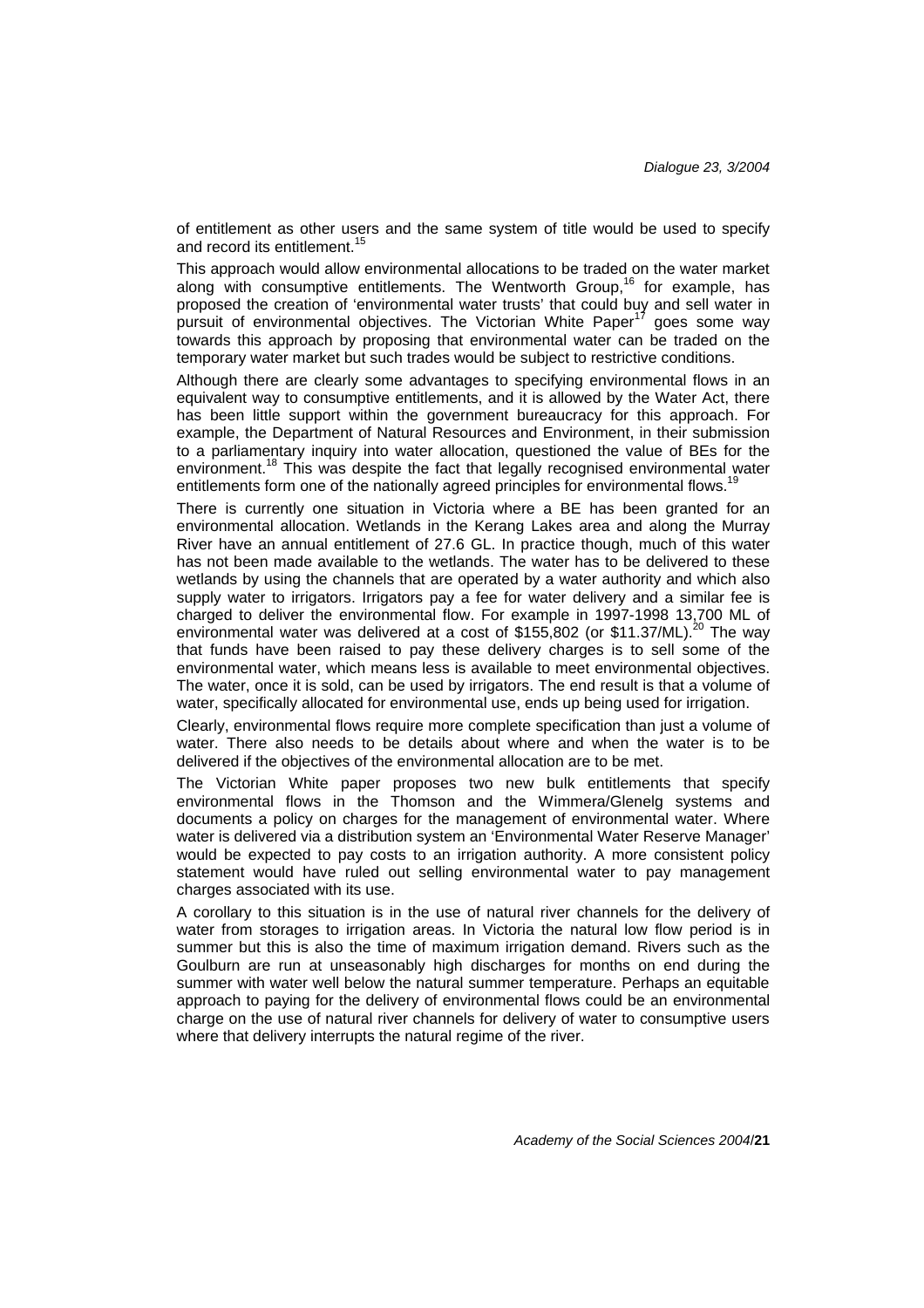#### *Specifying environmental flows through operating rules*

The approach of specifying a volume of water for the environment in the same way as a consumptive allocation, is best suited to regulated streams. In these systems, it is possible to have environmental water stored in a dam and then released to meet environmental objectives; just as water for irrigators is stored and then released to meet production objectives. In these systems, the 'equivalent right' model should work well provided timing and delivery issues are addressed.

In unregulated systems a different approach to specifying environmental flows is appropriate. In these systems, flows are not supplemented by water released from dams so there is a natural seasonal variation in flow rate. In Victoria, low flows occur at the time of maximum demand and in some rivers, especially in dry years, most of the flow is diverted. Often a rostering system is used to ensure that all the licensed diverters get some water although the volume available may be much less than the licensed amount.

In these systems, specifying environmental flows as an equivalent right is not appropriate. Protecting environmental values requires a more secure entitlement than is available to consumptive users. It is in the driest time of a dry year that an environmental allocation is likely to be required and it is then that consumptive users have the least chance of getting their water.

Instead, a more secure way of specifying environmental flows is through operating rules. Most commonly this will be a flow rate below which rostering will be implemented and a minimum flow where further diversions are banned.

In Victoria, rules for water use in unregulated rivers are in the process of being determined. The White Paper promises that:

Over the next five years the Government will provide ecologically sustainable environmental water reserves in 21 priority unregulated rivers…through the development of Stream Flow Management Plans.

In stressed rivers with high environmental values, an environmental water reserve will be established by changing the pattern of diversions, ie, diverting more water in winter and less in summer.

Although the White Paper comments sound reasonable, and offer hope that environmental values in over-allocated rivers will be protected, in fact, several draft Stream Flow Management Plans have already been prepared with mixed outcomes for the environment. These plans specify operating rules, ostensibly to protect environmental values, but they are inadequate.

SFMPs arise from the provision in the Water Act for the Minister to declare a 'Water Supply Protection Area' for the purpose of protecting the surface and groundwater resources of the area. The declaration can be made on the minister's own initiative or by application from certain defined authorities who have responsibilities for water resources management in that area. When a water supply protection area has been declared the minister *must* appoint a consultative committee to prepare a draft management plan, the cost of which is borne by the authority that applied for the protection area to be declared.

The Act also sets out in some detail how the consultative committee will be constituted. At least half of the committee members *must* be owners or occupiers of land in the protection area (unless it happens to be an urban area). The Act goes on to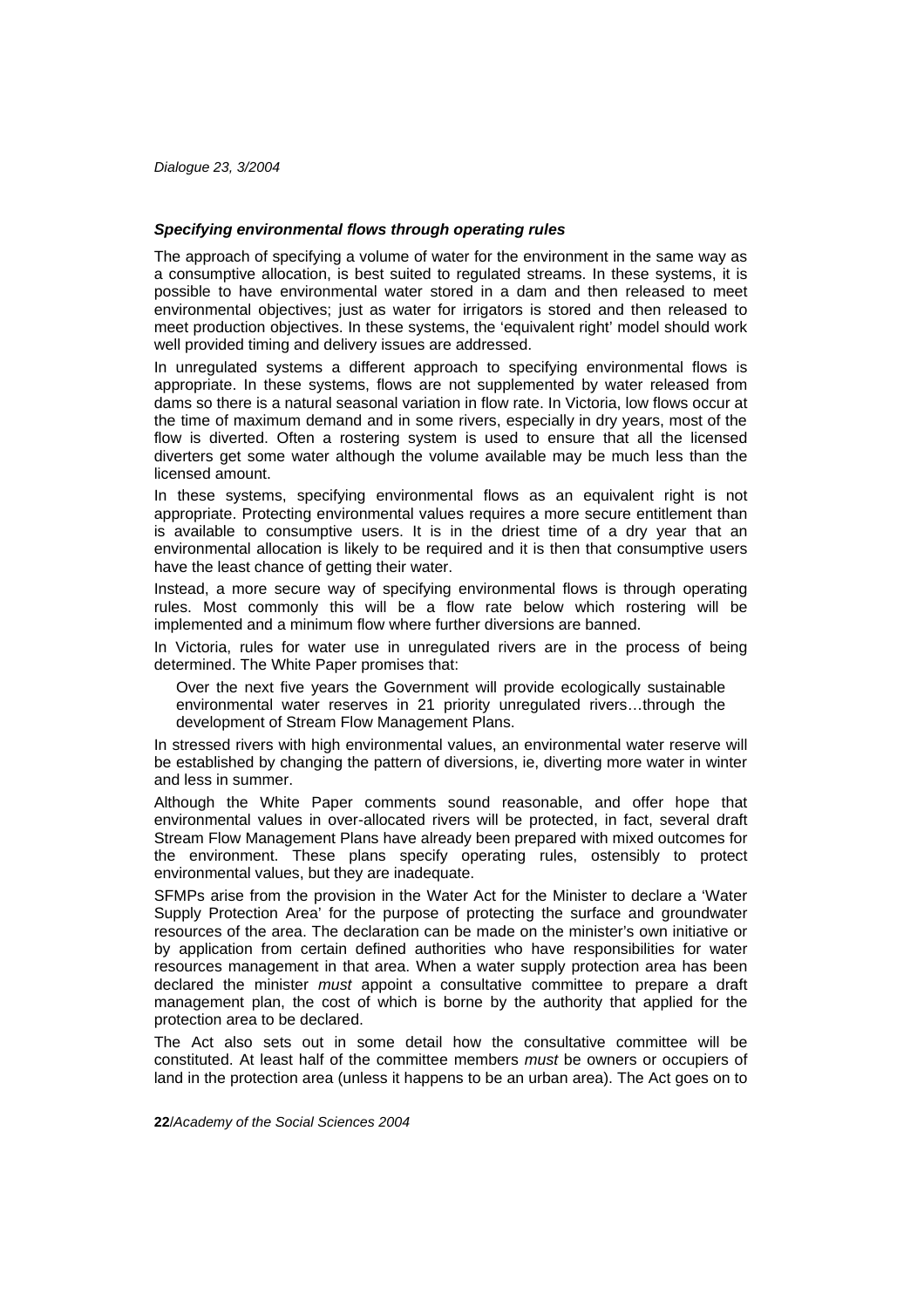be even more specific. The minister *must* consult with the Victorian Farmers Federation (VFF) when appointing local owners and occupiers to the consultative committee. No other non-statutory organisation is accorded such power in the Water Act yet the VFF is a highly partisan player in matters of water resources management. The minister also has power to make decisions about how these committees meet and the Act requires that they complete a draft management plan within 18 months.

We have drawn attention here to matters relating to SFMPs which are prescribed by the Act, through the use of the word *must*. However, when dealing with environment protection the Act merely says that the plan *may* prescribe conditions relating to the protection of the environment, and *may* prescribe a permissible annual extraction volume (an issue of considerable environmental significance).

In practice, consideration of environmental requirements does take place through an environmental flow study that aims to determine the minimum flow in a river that will protect environmental values. This environmental recommendation is then considered by the consultative committee. Although the stated aim of the current streamflow management plans is to provide a: 'balanced and sustainable sharing of stream flows between all water users in unregulated catchments. Particularly how water is shared between consumptive use and what is left in the stream'.<sup>21</sup> these environmental recommendations haven't been given much weight.

The act does not require the draft plans to be publicly available for comment but only to 'interested parties'. Only those people or groups directly affected by the plan can apply to have it reviewed. In these ways, the SFMP process gives considerable power over the plan to those with commercial interests in the water resources of the area. Irrigators are guaranteed 50 per cent of places on the consultative committee which effectively guarantees them a majority. *Entirely lacking* in the Act is provision for a secure and powerful representation on behalf of the environment.

Once a plan is declared, it can only be challenged by those affected, who are mainly irrigators. The authority responsible (usually a rural water authority) must administer and report on the plan. Enforcement and management therefore also lies under the control of those with commercial interests in the water.

As might be expected from a process that favours consumptive use, the outcomes from many SFMPs have not protected or enhanced the environmental qualities of streams. Three examples that reveal the deficiencies of this process are the SFMPs for the Yea, Kiewa and Ovens Rivers.

On the Yea River, which contains the endangered Macquarie Perch, an environmental flows study recommended a minimum flow of 40 ML/d and commented that below this level there would be high risk of environmental degradation. The consultative committee adopted a minimum flow of only10 ML/d increasing to 20 ML/d after 6 years. This minimum flow of one quarter to one half the recommended value seems inconsistent with a stated objective of the plan to maintain self-sustaining populations of locally occurring native fish species. At present, it is likely that Macquarie Perch are surviving only because they are stocked (52,700 stocked since 1987-88), $^{22}$  a situation that doesn't exactly fit the requirement to be sustainable.

On the Kiewa River, the environmental flows study recommended a minimum of 150 ML/d at Kiewa but the committee set the allowable minimum at 80 ML/d. The scientists involved in the Kiewa study found there was a critical minimum below which 'environmental conditions exceed tolerance levels and become dangerous to stream dependent biota'. This critical minimum was 130 ML/d, yet the plan allows pumping to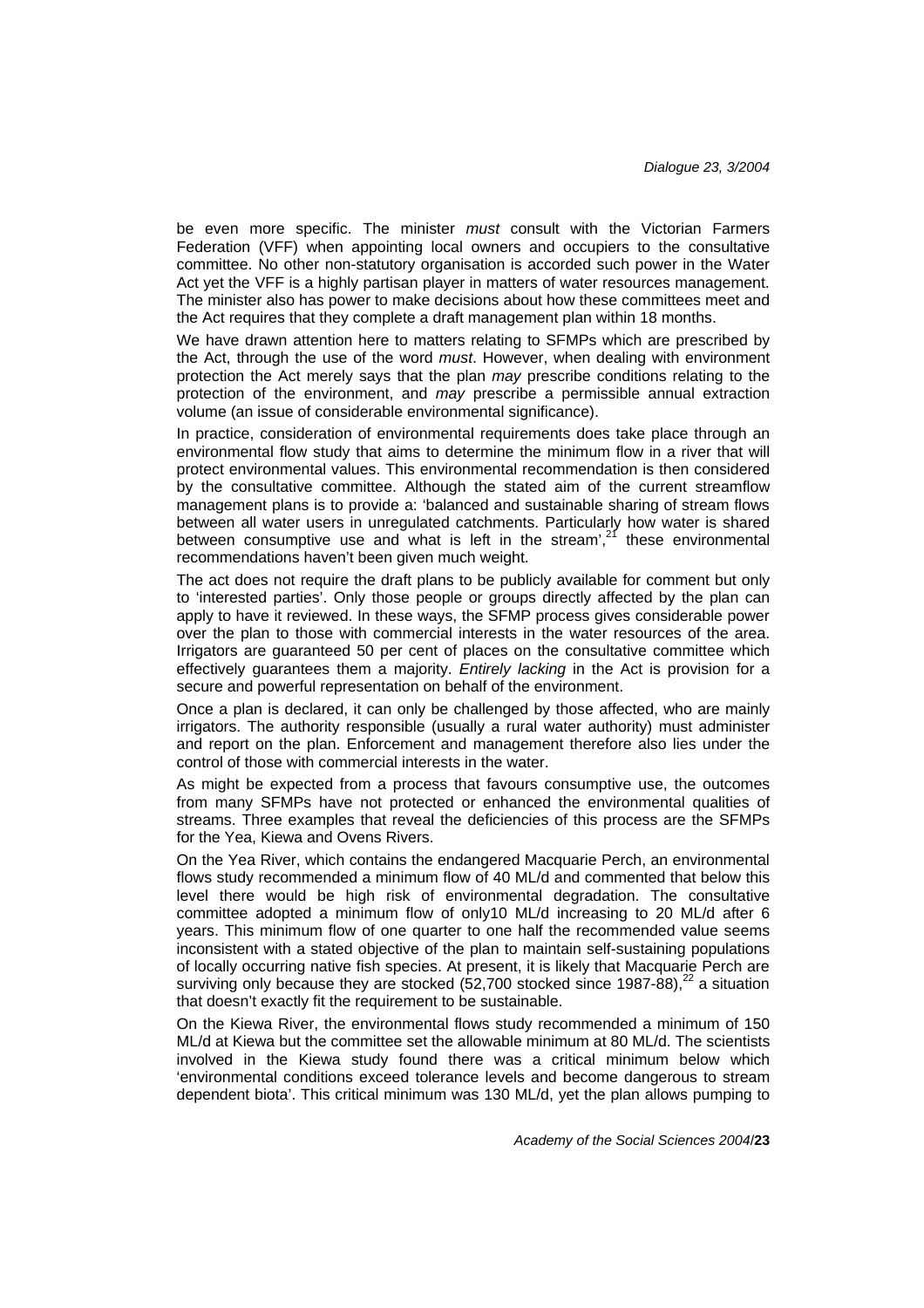continue down to 80 ML/d. $^{23}$  The Kiewa plan also specifies an 'operational tolerance' of 20 ML/d which means flows could go as low as 60 ML/d before a ban was applied; less than half the critical minimum.<sup>24</sup>

On the Upper Ovens River, the recommended environmental minimum was 200 ML/d at Myrtleford<sup>25</sup> yet the draft stream flow management plan allows diversions to occur down to less than 1 ML/d or 0.5 per cent of the required flow. Rostering isn't proposed until a flow of 60 ML/d. This is a seriously inadequate level of protection for this environmentally important river.<sup>26</sup>

Clearly, this is public policy gone awry. In these three rivers, the Yea, Kiewa and Ovens it will be legal for diverters to dry the river to beyond critical levels much more often than occurs naturally. On the Ovens, the draft plan would allow almost the entire flow to be extracted. The SFMP process allows the water users to decide how much water they want, without requiring them to accept responsibility for protecting environmental values. The SFMPs have also established a right for irrigators to take this water so they could then justifiably ask for compensation if, in the likely event, some of it is required to be returned to these rivers when their degraded state becomes apparent. The National Water Initiative specifies that 'governments will have to compensate users for changes in their entitlements resulting from changes in government policy'.<sup>27</sup> The cost and social dislocation associated with the Living Murray process<sup>28</sup> shows the dangers of over allocating water, yet we continue to do this in Victoria in the guise of community decision making.

So far, these plans have not been gazetted. The White Paper has been prepared since they were drafted so there is a possibility they will be refined. The language used in the White Paper seems to strongly support reallocation of water to protect environmental values but it is also the case that much of the rhetoric of the current plans is about protecting the environment: it's just the outcomes that are appalling.

Another positive aspect of the White Paper proposals is that Catchment Management Authorities will have responsibility to oversee Stream Flow Management Plan implementation and management of an environmental water reserve. Previously, water authorities had the lead role in Stream Flow Management Plans. Limiting diversions to protect the environment conflicted with their main role, which is retailing water. The inadequate Stream Flow Management Plans on the Yea, Kiewa and Ovens were all developed under the leadership of a water authority (Goulburn-Murray Water) and it is hoped that Catchment Management Authorities will implement fairer processes with better outcomes for the environment. At the least, perceptions of bias will be reduced. There remains, however, the problem that the constitution of the SFMP committees, as defined by the Water Act, mitigates against better environmental outcomes and the Act may need amendment.

#### *Specifying environmental flows as water that is 'left over'*

On most Victorian rivers, environmental flows are usually any water that is 'left-over' ie, the water that remains after consumptive entitlements have been met. This is a high risk strategy for environmental protection for four reasons.

*First* there are a variety of natural events that can reduce the total volume of water available in a river. These include climate change and bushfire. Without protection, the environment's share of the resource will absorb most of the decreases in supply.

*Second*, gaps in the entitlement system mean that exploitation is likely to be larger than planned which will reduce environmental flows. This problem arises because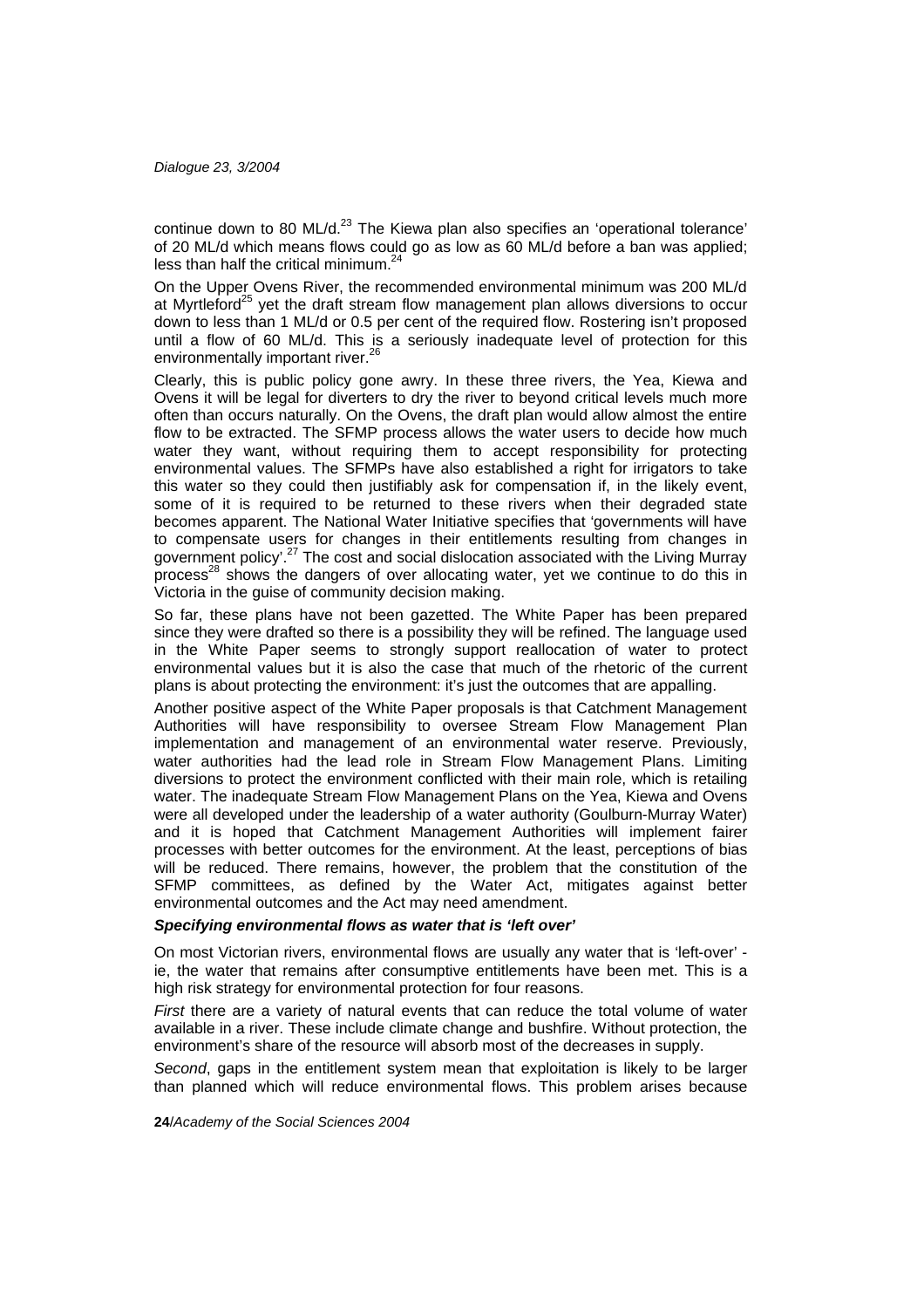current water property rights and regulations do not cover all aspects of the resource. Over time, exploitation may shift to those aspects which are not controlled which will affect the availability of the components of the resource where the rules are clear. Over exploitation is likely.

For example, there may be a property rights regime associated with diverting water from a river along with clear and enforced rules, but if groundwater use is not regulated, extraction of groundwater is likely to increase which will reduce river flows, most critically in the low flow periods when most of the streamflow is derived from groundwater.

There are two known gaps in the current regime of water entitlements:

- Increased water use associated with changing land use, particularly timber plantations. More water used by forests means reduced flows downstream.
- Reduced return flows when more of the water diverted from a river is used. Some water entitlements have been specified as a gross amount of water with return flows left unspecified. Historically, when water wasn't so valuable, much of what was diverted would have ended up back in the river. Now it is more likely to be used, which decreases the amount available to others.

Water allocations need to be specified in net rather than gross terms and all aspects of the resource need to be managed to prevent over exploitation.

*Third*, some consumptive entitlements are not limited to a particular volume but expand with the amount of water that is available. An example is the entitlements to 'sales' water on northern Victorian rivers. Sales water is made available opportunistically and is declared annually based on the amount of water in storage and the projected demand.<sup>29</sup> Sales water is in excess of a 'water right' that is a high security entitlement (100 per cent of a water right would be expected to be supplied in 96 – 99 per cent of years). Irrigators have also been allowed to divert 'off-quota' water, that is, uncontrolled flows in rivers that can not be captured in public storages. On regulated rivers, providing water for the environment reduces the volume in storage and can affect the availability of sales water in future years. It probably also decreases the likelihood of off-quota water because reservoirs are less likely to spill if some water has been released for environmental purposes. This was confirmed on the Goulburn River, where computer modelling showed that *any* water allocated to the environment reduced the security of supplies to irrigators.<sup>30</sup> This implies there really is no water 'left' over' in this system.

In the future, these issues are likely to be addressed as the White Paper proposes that off-quota water be abolished and that sales water be converted to a low security entitlement that can be better defined. Water savings made as part of this conversion are slated to be available to meet environmental objectives.

The *fourth* reason why environmental flows need to be clearly specified is that it is not just the volume of consumptive diversions that need to be controlled if environmental values are to be protected. The timing of diversions can also be critically important. This argument applies to the Yea, Kiewa and Ovens Rivers discussed above. On these rivers, the total volume of diversions is small compared to the annual average volume of water available. The threat to the environment comes because on these unregulated rivers, most of the irrigation demand comes at the time when natural flow is at its lowest. Most of the year, there will be ample water 'left over' but during critical periods diverters may take all the water, placing environmental values at risk.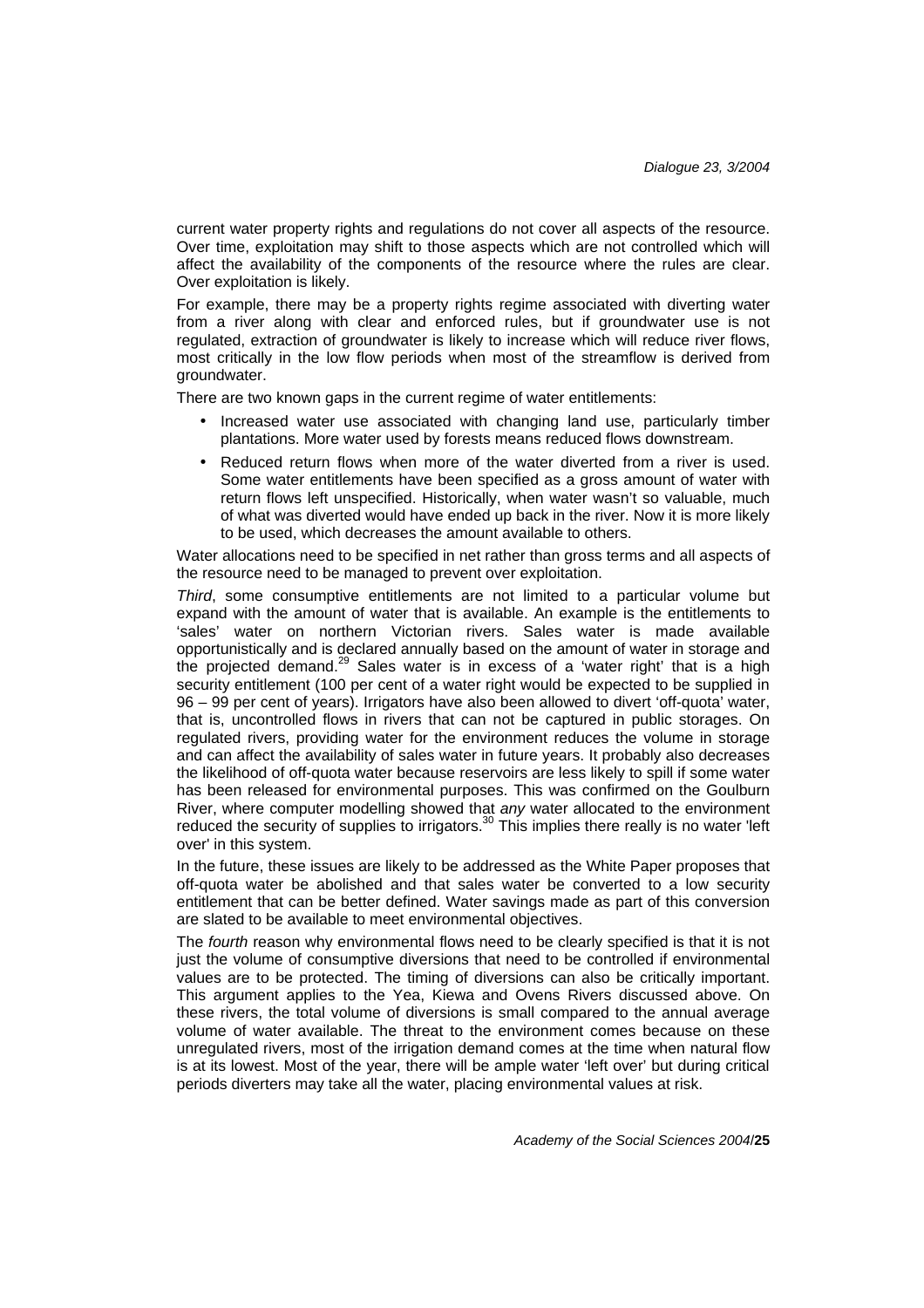#### **Conclusion**

In the current political climate, it is inevitable that much of the water in our rivers will be privately owned and traded so it can be used as efficiently and effectively as possible in the service of production objectives. The promise is that markets will shift water use to where it provides the greatest return. The challenge is to protect the environment against over exploitation. There are three main steps in meeting this challenge. First, enough water must be set aside to meet environmental objectives. Second this water must be specified in such a way that it can be delivered to the right place and at the right time. Third, the water must actually be used to protect and enhance environmental values.

This paper has explored the second of these requirements. Three ways of specifying environmental flows have been used in Victoria and all three have shortcomings, mainly because of the precedence given to production values in legal and institutional arrangements.

Although the new Victorian White Paper is strong on the rhetoric of environmental protection, effective government action will be required if the environment's right to water is not to be further eroded. Securing adequate environmental flows is complicated by the existing over-allocation of water in many river systems. It is not just a matter of providing secure title to the environment's share of the water, in many cases that water has to be first acquired from existing users.



*Dr Tony Ladson is in the Institute for Sustainable Water Resources, Department of Civil Engineering, Monash University. tony.ladson@eng.monash.edu.au*

*Associate Professor Brian Finlayson is in the Centre for Environmental Applied Hydrology, School of Anthropology, Geography and Environmental Studies, The University of Melbourne. brianlf@unimelb.edu.au*



l 1 Bjornlund H (2004). 'What Impedes Water Markets?' *Water*, 31, 7: 61-65.

<sup>2</sup> COAG (Council of Australian Governments) (2003). Communique, 29 August 2003 (www.coag.gov.au/meetings/290803/caog290803.rtf) (accessed 7 Nov 2004).

<sup>3</sup> ACIL Tasman in association with Freehills (2003). 'An effective system of defining water property titles'. Land and Water Australia and Department of Agriculture, Fisheries and Forestry, Canberra.

<sup>4</sup> Murray-Darling Ministerial Council (2003). Native Fish Strategy for the Murray-Darling Basin 2003-2013. (http://www.mdbc.gov.au/naturalresources/fish/pdf/Fish-Strat\_ful.pdf) (accessed 9 Nov 2004)

<sup>5</sup> Musgrave WF (1974). 'Management and development of the river system'. In *The Murray Waters: Man, Nature and a River System*, Firth HJ, Sawer G (eds). Angus and Robertson: Sydney: 301–320.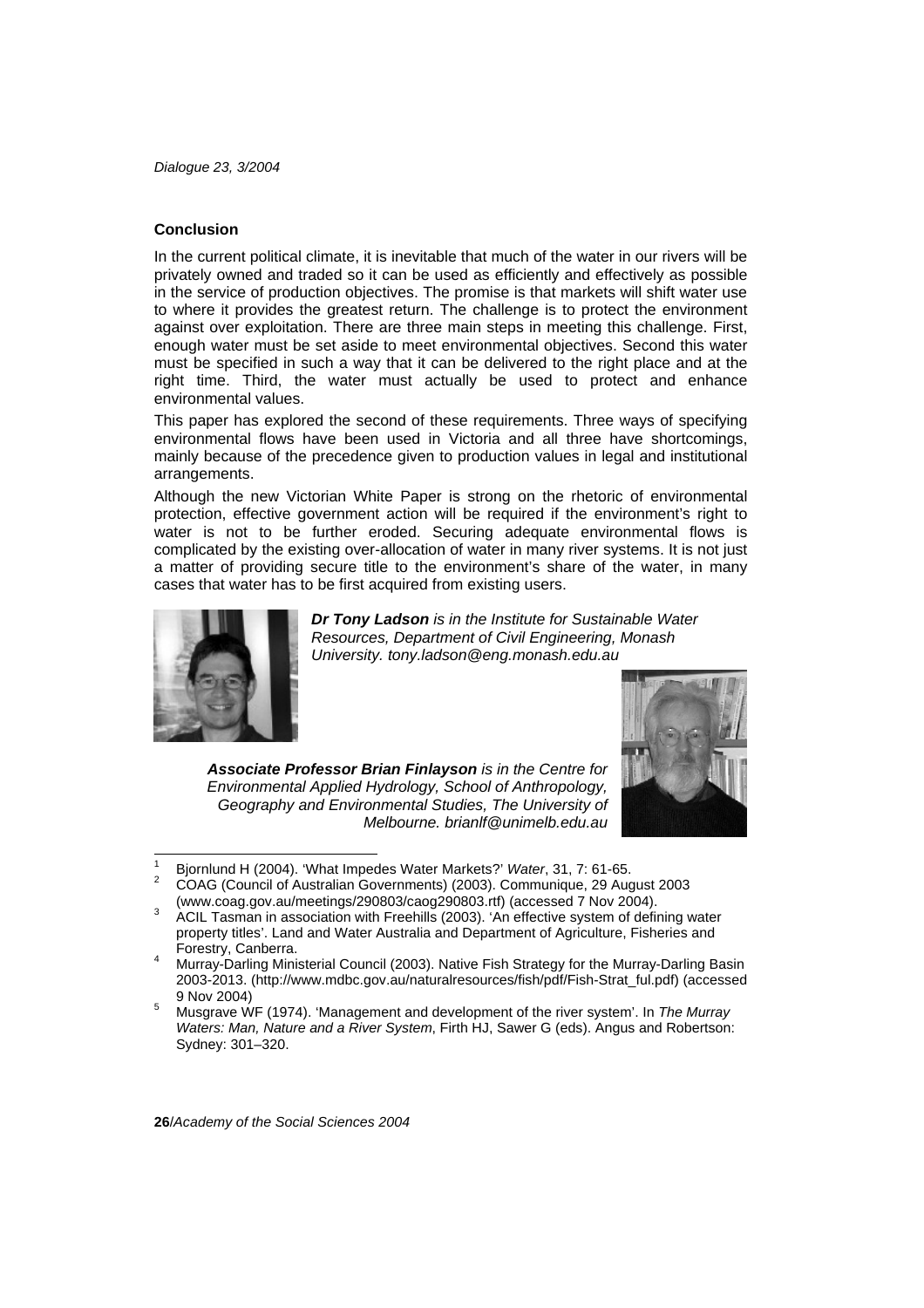- 6 Public Bodies Review Committee (1984). *Twelfth Report to the Parliament: Future Structures for Water Management, Volume 4. Final Report: Irrigation and Water Resource Management*. Parliament of Victoria: Melbourne.
- 7 Salinity Committee (1984). *Fourth Report to Parliament, Final Report on: Water Allocations in Northern Victoria*. Parliament of Victoria: Melbourne.
- 8 See Langford KJ and Foley BE (1990). Transferable water entitlements: Victorian perspectives. *Transferability of Water Entitlements: Proceedings of an International Seminar and Workshop*, 4–6 July 1990, University of New England, Armidale. The Centre for Water Policy Research: Armidale: 201–213; Pigram JJ and Musgrave WF (1990). 'Transferability of water entitlements in Australia'. *Regulated Rivers: Research and Management* 5: 391–399; Pigram JJ, Delforce RJ, Coelli ML, Norris V, Antony G, Anderson RL, and Musgrave WF (1992). *Transferable Water Entitlements in Australia*. Centre for Water Policy Research: Armidale; and Pigram JJ (1993). 'Property rights and water markets in Australia: an evolutionary process toward institutional reform', *Water Resources Research* 29, 4: 1313–1319.
- <sup>9</sup> Working Group on Water Resource Policy Secretariat (1994). The Council of Australian Governments' strategic framework for water resource policy. *Proceedings of the Irrigation Policy Workshop*, Mildura, 16–17 November 1994. Centre for Water Policy Research: Armidale.
- <sup>10</sup> Media Release, The Hon John Anderson MP, 29 August 2003, National Water Initiative, http://www.ministers.dotars.gov.au/ja/releases/2003/august/a100\_2003.htm (accessed 8 Nov 2004)
- <sup>11</sup> State of Victoria (2003). *Securing our water future*: green paper for discussion. Department of Sustainability and Environment.
- <sup>12</sup> State of Victoria (2004.) *Securing our water future together*: Victorian Government White Paper. Department of Sustainability and Environment.
- <sup>13</sup> Department of Conservation and Natural Resources, Victoria (1995). *The Bulk Entitlement Conversion Process*. Bulk Entitlements Report Series, Report No 2.
- <sup>14</sup> Ladson, AR, and Finlayson, BL (2002). 'Rhetoric and reality in the allocation of water to the environment, a case study of the Goulburn River, Victoria, Australia', *River Research and Applications*, 18: 555-568; Finlayson, BL and Ladson, AR (2003). 'The Management of Environmental Flows in Victoria'. Integrated Catchment Management Conference. Sydney, Australian Water Association.
- <sup>15</sup> ACIL Tasman (2003) *op cit.*
- <sup>16</sup> Wentworth Group of Concerned Scientists (2003). *Blueprint for a National Water Plan,* 31 July 2003. World Wide Fund for Nature (WWF) Australia, Sydney.
- <sup>17</sup> State of Victoria (2004) *op cit*.
- <sup>18</sup> Environment and Natural Resources Committee, (2001). *Inquiry into the Allocation of Water Resources for Agricultural and Environmental Purposes*, Parliament of Victoria No. 99 Session 1999-2001.
- (http://www.parliament.vic.gov.au/enrc/water\_alloc/report/default\_pdf.htm)
- Agriculture and Resource Management Council of Australia and New Zealand and Australian and New Zealand Environment and Conservation Council (1996.) *National Principles for the Provision of Water for Ecosystems*, Sustainable Land and Water Resources Management Committee, Subcommittee on Water Resources, Occasional Paper SWR No 3.
- <sup>20</sup> Tan PL (2001). 'Irrigators come first: conversion of existing allocations to bulk entitlements in the Goulburn and Murray Catchments, Victoria', *Environmental Planning and Law Journal*  18, 2: 154–187.
- <sup>21</sup> Goulburn-Murray Water (2003) Streamflow management plans: what is a streamflow management plan? http://www.g-
- mwater.com.au/browse.asp?ContainerID=streamflow\_management\_plans (9 Nov 2004) 22 Yea River SFMP Consultative Committee (2001). *Draft Yea River Catchment Streamflow Management Plan* (http://www.g-mwater.com.au/browse.asp?ContainerID=yea\_river)

*Academy of the Social Sciences 2004*/**27**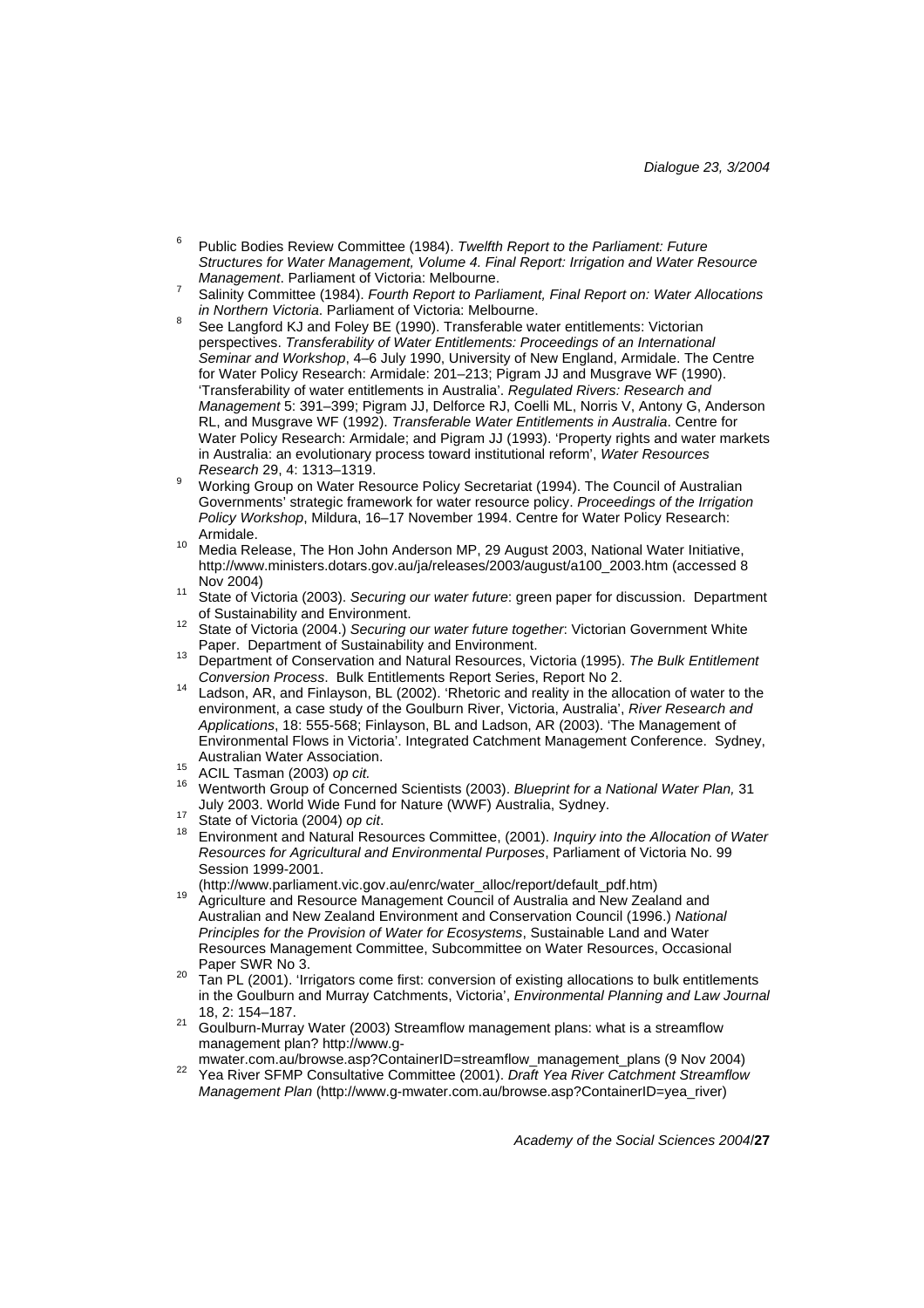- <sup>23</sup> Zampatti BP and Close PG (2000). *An Assessment of Environmental Flow Requirements for the Kiewa River: A Component of the Kiewa River Streamflow Management Plan for Goulburn-Murray Water*, Arthur Rylah Institute, Victoria.
- <sup>24</sup> Kiewa River SFMP Consultative Committee (2002). Kiewa River Streamflow Management Plan Report.
- <sup>25</sup> Sinclair Knight Merz (2001). Environmental flows studies for the Upper Ovens River. Prepared for Goulburn-Murray Water.
- <sup>26</sup> Upper Ovens River Consultative Committee (2003). Upper Ovens River Streamflow Management Plan Report (Draft). Prepared for Goulburn-Murray Water.
- <sup>27</sup> Media Release, (2003) *op cit.*
- 28 Murray-Darling Basin Commission, (2003). The Living Murray http://www.thelivingmurray.mdbc.gov.au/content/index.phtml/itemId/3288
- $^{29}$  Langford KJ and Foley BE (1990). 'Transferable water entitlements: Victorian perspectives', *Transferability of Water Entitlements: Proceedings of an International Seminar and Workshop*, 4–6 July 1990, University of New England, Armidale. The Centre for Water Policy Research: Armidale; 201–213.
- <sup>30</sup> Fitzpatrick CR and Bennett PA (1994). *Environmental Flows Jumping the Implementation Hurdle*. AWWA Environmental Flows Seminar, Canberra, 25–26 August 1994. Australian Water and Waste Water Association: 103–110.

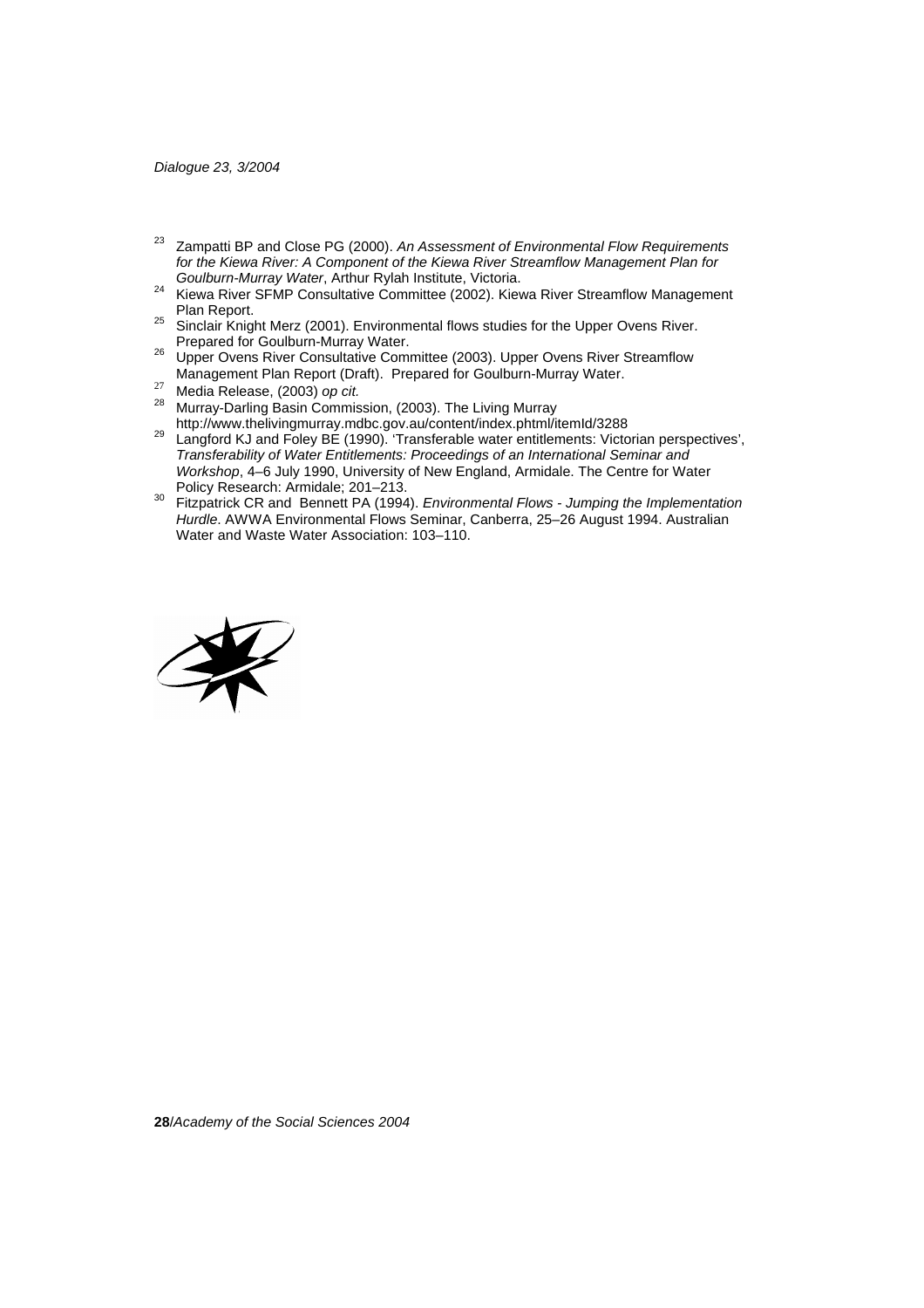#### **Indigenous Interests and Water Property Rights\***

#### *Jon Altman*

In its consideration of water property rights in 2002, the Council of Australian<br>Governments (COAG) distributed a Water Property Rights Draft Discussion Paper Governments (COAG) distributed a Water Property Rights Draft Discussion Paper for comment.<sup>1</sup> This outlines a set of common rules for fresh water entitlements and allocation to ensure a greater efficiency in use. General principles are laid out that look to ensure a more sustainable use of water, in the broad sense of ecological, economic and social sustainability. There is a focus on equity, both between users today and inter-generationally. While the COAG Discussion Paper is dealing principally, at this stage, with theoretical issues seeking to establish a water property rights framework that would be acceptable Australia-wide, it does not deal with particular groups within Australian society who may have special interests in water.<sup>2</sup>

It is important, even at this early juncture, to make some mention of one special interest group—Indigenous Australians, for four reasons:

- The water property rights framework that is being advocated is predicated on three important elements: security of tenure, transferability and clarity of specification. Arguably, these are all areas where there is enormous uncertainty from the Indigenous perspective, with regard to their water property rights interests in the native title era.
- It can be argued that the depressed economic status of Indigenous people in Australia today is explicable, at least in part, by the alienation of their ancestors' property rights in land and in resources. Historically, water rights have not been regarded as property in the same way as land and resources. A case can be made for ensuring that Indigenous interests in any property rights that are to be newlycreated should be acknowledged, and a portion reserved (hypothecated) for Indigenous interests, to avoid mistakes or assumptions of the past.
- The very extent of the Indigenous estate in Australia—approaching 20 per cent of the continent<sup>3</sup> including substantial water catchment areas and in some jurisdictions far more (eg, 42 per cent of the Northern Territory rising potentially to 52 per cent, and over 80 per cent of the NT coastline)—suggests that the actual or potential property rights in fresh water of this group cannot be ignored. All too often the alienation referred to above has occurred because an Indigenous voice has not been heard in newly-emerging debates about efficient and equitable allocation of property rights.
- Recent case law has clarified a number of important issues in relation to the legal institution of native title. For example, in Yanner v Eaton in 1999 the High Court upheld that the harvesting of crocodiles for domestic use was a native title right. In Mark Anderson on behalf of the Spinifex People v State of Western Australia in 2000 'a right to take water for the purposes of satisfying personal, domestic, social, cultural, religious, spiritual or non-commercial communal needs' was recognized. However, considerable uncertainty still remains regarding potential native title rights and interests in fresh water. Such rights and interests may extend beyond the Indigenous estate, for example in situations where the quality of fresh water that flows on Indigenous land is impaired on other lands. Such uncertainty in itself generates transactions costs.

It seems incontestable that at present Indigenous interests, practices, and uses in, or associated with, different waters have not been acknowledged in the current water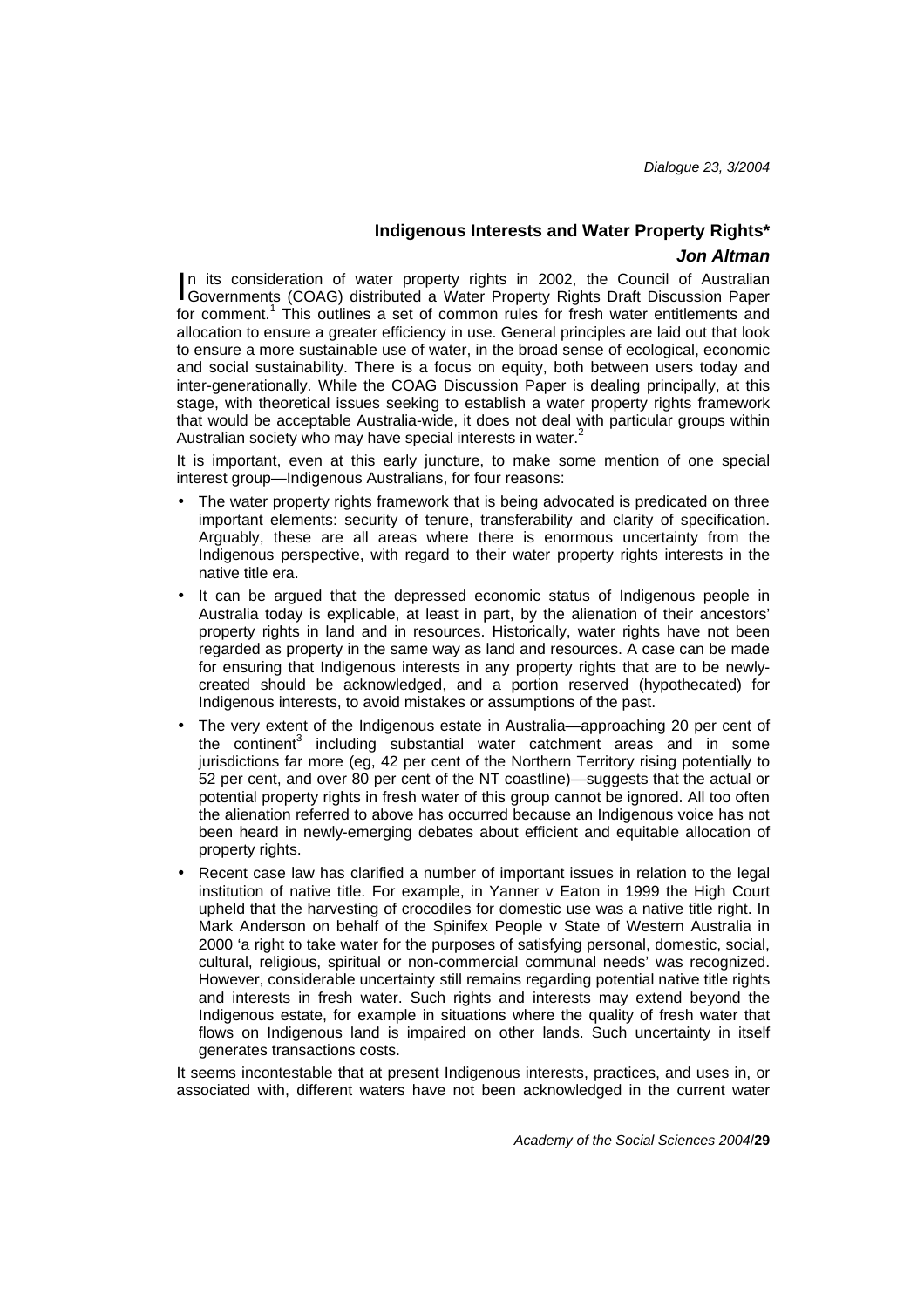reform agenda. These interests are extremely diverse across the Australian continent and probably always were. Nevertheless they need to be considered, understood, valued and integrated into any emerging water property rights framework. For future water resource markets to function efficiently and equitably, Indigenous property rights in water will need to be recognised and any particularities - some created by western laws, some by the articulation between western and customary laws - accommodated. Without such accommodation, uncertainties and inefficiencies in any new water market will be created, with potentially high transactions costs and potentially significant compensation expenses. For example, one could envisage a commercial allocation being challenged legally because it impacts on a catchment that has customary (economic or cultural) significance to a native title group.

The *Native Title Act 1993* (Cth) (NTA) is the key statute that has recognised customary rights in water and consequently, challenges any definition of property rights that is solely commercial. Since the 1992 decision by the High Court of Australia in the Mabo case, which recognised the existence of native title as part of the common law of Australia, there has been growing impetus for the definition, recognition and protection of Indigenous rights in both onshore and offshore waters. The NTA provides for the possibility of native title rights in the sea, at the same time confirming government ownership of water and minerals, while guaranteeing native title rights to customary use of resources, rights that are often dependent on inland water. In such situations possession can be differentiated from use rights. For example, floodplain wetlands, which cabe be significantly impacted by allocation of water to other purposes, are critical to the customary economies of many Aboriginal groups. This is an especially important issue in relation to migratory wildlife species like water fowl that remain an important source of food intake – habitat loss off the Indigenous estate might impact on the migratory patterns of species endemic on the Indigenous estate (and vice versa, of course). There is ethnographic evidence that such floodplains are of great significance in the customary economy.<sup>4</sup>

Section 24 of the NTA validates so-called 'future acts' carried out by governments relating to the management of inland waters after 1 July 1993 and to other management regimes after 1 January 1994. The NTA provides for the validation of other acts by each State/Territory and would apply to the issue of permits and licences. This provision recognises that native title rights can be extinguished or suspended to the extent that they are inconsistent with another right. However, in accord with the Australian constitution, compensation is payable by the State<sup>5</sup> for either extinguishment or diminution through the grant or issue of an inconsistent right. The implications of this on water management plans may differ between States given their different statutory bases for determining, issuing and regulating water rights and interests.

Two States, NSW and Queensland, have objectives in their water statutes that recognise the rights and interests of Aboriginal and Torres Strait Islander peoples. The NSW *Water Management Act 2000* is most comprehensive. The definitions in this Act define native title rights in a limited sense to mean 'the right to take and use water for domestic, personal and non-commercial communal purposes'. Regulations prescribe the maximum amounts of water that can be taken and used for such purposes in any one year. McKay<sup>6</sup> suggests that the recent High Court decision in State of WA v Ward supports the proposition that the new Water Acts do not extinguish or limit customary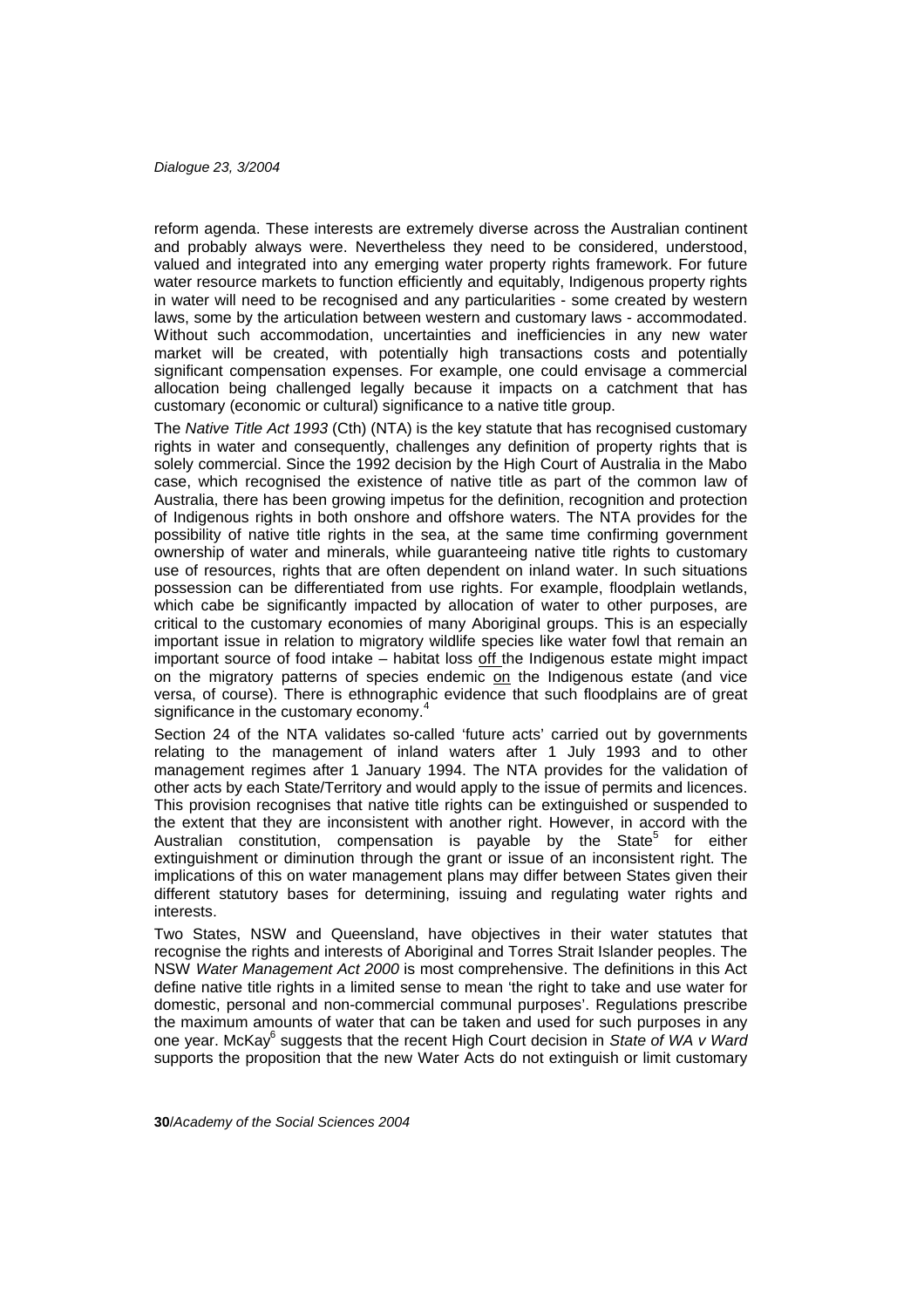native title rights to hunt, fish, gather and participate in cultural and spiritual activities. Again, use rights can be distinguished from rights of possession.

To provide a better explication of the possible implications of this statutory framework, based on economic principles, some recent research has used the concept 'hybridity' to analyse the inter-cultural nature of the economy on much of the Indigenous estate. The hybrid economy, while highly variable, can be conceptualised as consisting of three sectors: the customary, the market and the state. The NTA recognises and protects extant Indigenous native title rights in the customary sector. How customary elements of the hybrid economy will interact with a wider commercial water market will need careful consideration. If the articulation between customary and commercial rights is overlooked, two potentially negative outcomes are possible. First, there will be no incentive for customary use to be efficient. Potential efficiency losses here may be small scale compared with those of commercial use, but may nevertheless be of strategic value especially in upstream water catchment areas. Secondly, and more significantly, if commercial use impairs customary use, then there are legal avenues of recourse for native title interests. Such scenarios are most likely where property rights and legal regimes are most contested, that is where Indigenous land and sea rights are already exercised and where there are legally recognised native title parties. When non-market (customary) interests in water are taken into account there are problems in the clarity of definition of rights in water.

An associated issue that might hamper a clear definition of property rights is that while the COAG framework focuses on private rights and use of water, native title is generally a communal (or group) right. Davies<sup>8</sup> discusses this issue in the context of natural resource management more broadly. Native title holders have no legal option other than to hold and manage native title communally. This is because native title is defined by common and statute law as a system of collective rights. By negotiated agreement, native title holders may choose to relinquish their native title to the crown. It is also possible to relinquish native title in favour of allocation of individual property rights to group members. However, if they continue as native title holders, native title interests must operate collectively as the title itself is inalienable and indivisible.<sup>9</sup> This has clear implications for potential trade in any newly-established water markets.

The NTA framework has a set of procedures that are designed to ensure that native title interests are not unfairly treated. These vary somewhat between past and future acts and between valid and invalid actions. There are also alternative dispute resolution mechanisms within the NTA framework that encourage agreement making.

As already noted, the NTA does not confer full property rights in fresh water to native title parties. The property right is only partial, covering customary use rights. In so far as future developments might affect native title interests there is a requirement that native title holders or claimants are notified and have a right to comment on such proposals. Not to go through such due process runs the risk of invalidity. This socalled right to negotiate (RTN) is a limited right, but if extinguishment or impairment of native title rights are a possibility then there is a basis for either seeking compensation or for brokering agreements that can be registered. There is a strongly emerging view that negotiating agreements is less costly and preferable to litigation. Indigenous Land Use Agreements (ILUAs) are voluntary agreements between a native title group and other stakeholders about the use and management of land: Neate<sup>10</sup> has referred to them as a risk management tool for Indigenous Australians. ILUAs that encompass water rights could establish a similar agreement process for the use and management of fresh water.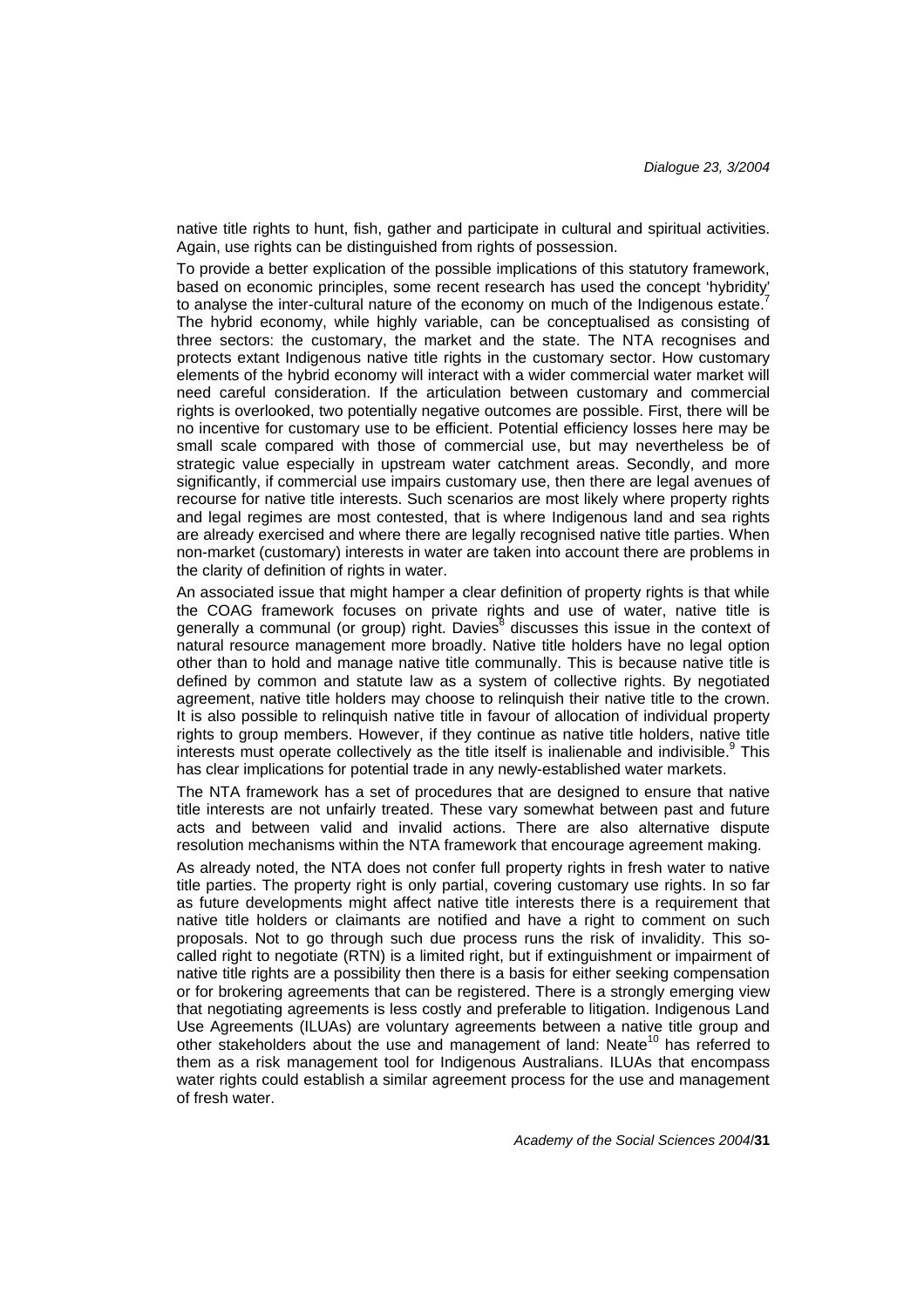Native title holders whose status has been so determined and whose rights have been affected by past acts are entitled to compensation under the NTA. This compensation is payable either by the Commonwealth alone or with the States/Territories jointly, but not by any third party who acquired an interest as a result of a past act. With respect to land, compensation is provided on the basis of 'just terms' and to date has been capped at the equivalent value of a freehold estate. The operation of 'just terms' is unclear in relation to water rights and markets. It is important to note that under the NTA framework, native title rights can be extinguished or impaired by other legislation, but, again, such extinguishment or impairment must be compensated. Legislation which does not provide for such recognition and compensation may be invalid, at least in part, or challengeable in the court.

The current uncertainty about the workings of the future acts and of past acts compensation regimes under the NTA framework also generates uncertainty about how new water property rights and markets might be created unencumbered (or undistorted) by a wide range of native title interests. Under such circumstances, some suggestions addressing the issues outlined above are appropriate.

- COAG should consider acknowledging and explicitly recognising the potential impact of native title on water property rights. This could include the development of a national approach, including the use of standardised terminology, to recognising native title rights in water.
- COAG should support the development of a communications and public education strategy that explains the nature of native title rights in water. In particular, there is a need to investigate appropriate means to enhance the capacity of Indigenous stakeholders to engage more effectively with the emerging water market and trading framework.
- COAG should consider the value of initiating research case studies that assess the impacts of current water policies and frameworks on native title water rights, and that explore the potential for negotiation of local and regional water use agreements that parallel the Indigenous Land Use Agreement framework.
- COAG should facilitate equitable Indigenous representation on government and industry bodies involved in water management. This should be regarded as a twoway process. A better understanding of the effects of any new property rights in water on Indigenous interests can be gained through taking Indigenous knowledge into account, and Indigenous representation could also ensure greater direct dissemination of information to the Indigenous community about reform proposals and their potential benefits and costs.

COAG cannot create an efficient water market if the new property rights framework focuses only on commercial and private utilisation of water. There is another set of users that now has legal customary rights to water. Indigenous interests in water, now recognised in the native title statutory framework and emerging case law, must be accommodated from the outset. To establish an efficient water market requires not only the recognition of customary rights in water, but also some consideration of innovative approaches that might accord such rights commercial (or quasicommercial) status to encourage efficient use and possible trade. To ignore such interests would run the risk of generating high future transactions costs. Legal debate would follow, inevitably, about the relative merits of commercial and customary rights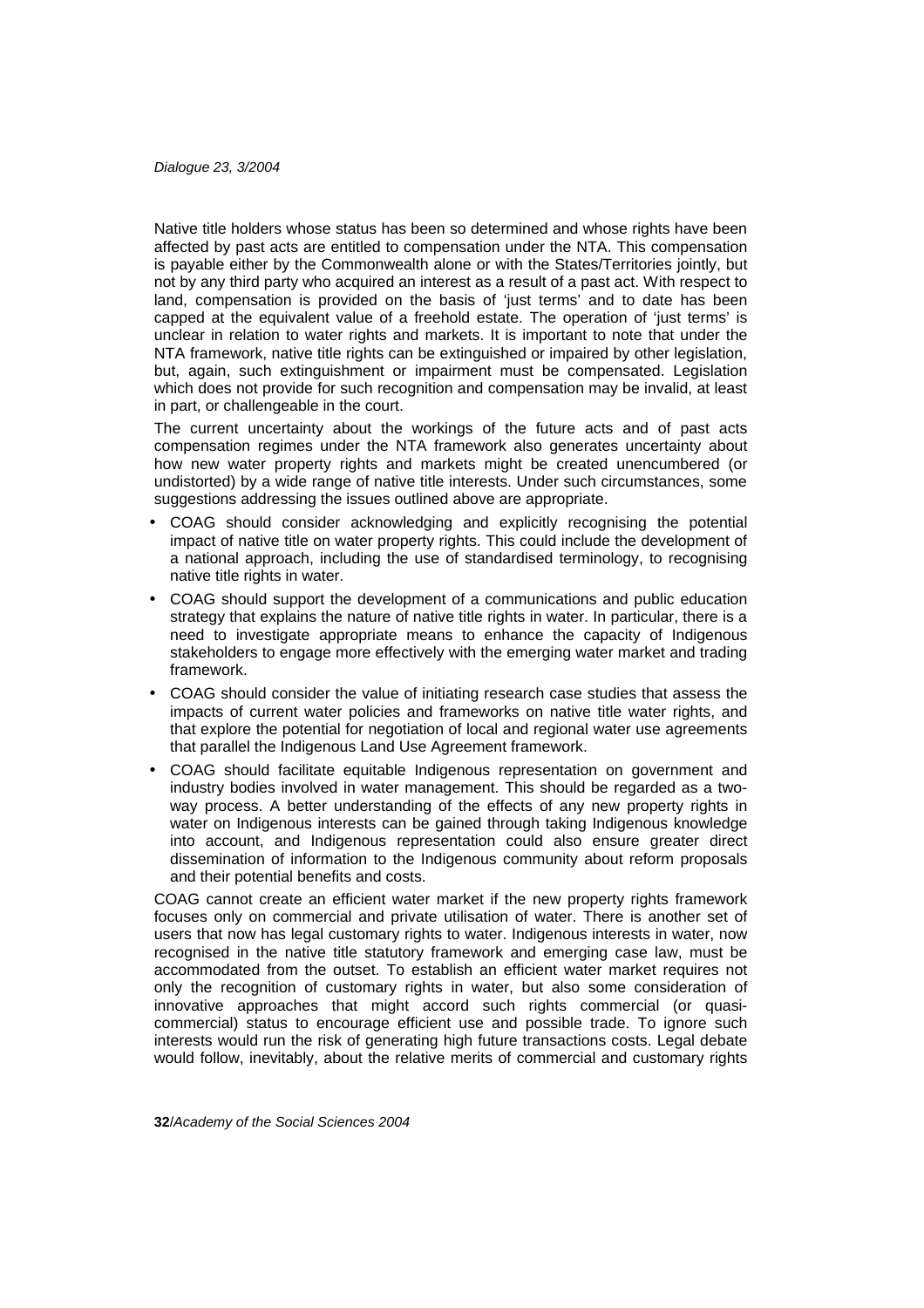and the possible impairment of native title rights; and/or, potential for expensive compensation if native title rights are improperly impaired or extinguished.

Indigenous stakeholders should be considered from the outset in any proposal for the creation of new property rights in water - their diverse rights, interests, values and activities should be recognised and incorporated into water management planning. Ignoring Indigenous stakeholders runs the risk, alluded to at the outset, of further alienating an already disadvantaged group from rights in valuable resources. As significant land and coastline owners, Indigenous interests have statutory procedural rights to protect their native title. The continual triggering of the assertion of such rights through creation of an insufficiently inclusive definition of water property could entrench avoidable inequities and consequent inefficiencies in a new water property rights framework.



l

*Professor Jon Altman, FASSA, is the Director of the Centre for Aboriginal Economic Policy Research at The Australian National University.*

- In 2002 COAG agreed to the release of a draft paper on water property rights prepared by the Chief Executive Officers' Group on Water for a public consultation process. Fifty submissions were received, but few dealt with Indigenous issues. This article is an abridged and updated version of the submission prepared by the Centre for Aboriginal Economic Policy Research, ANU. This submission resulted in the addition of three specific references to Indigenous people in 'Water Access Entitlements: Final Report to COAG from the Chief Executive Officers' Group on Water' – as members of the wider community (p 8) and as a distinct stakeholder interest group (twice on p 9).
- Natural Resource Management Ministerial Council, Chief Executive Officers' Group on Water, Draft Report to the Council of Australian Governments at www.daff.gov.au.
- 2 An earlier and longer version of this paper 'Indigenous Interests in Water: A comment on the 'Water Property Rights–Report to COAG from the Water CEOs Group' Discussion paper by Jon Altman and Michelle Cochrane was submitted to DAFF in February 2003 (see www.anu.edu.au/caepr).
- 3 Pollack, DP (2001). 'Indigenous land in Australia: A quantitative assessment of Indigenous landholdings in Australia', *CAEPR Discussion Paper 221*, CAEPR, ANU, Canberra.
- 4 See for example Meehan, B (1982). *Shell Bed to Shell Midden*, Australian Institute of Aboriginal Studies, Canberra and Rose, DB (2002). *Country of the Heart: An Indigenous Australian Homeland*, Aboriginal Studies Press, Canberra.
- 5 Under ss.24HA(5) and 24HA(6).
- McKay, J (2002). On Shore Water Project: Briefing Paper. ATSIC Background Briefing Papers.

*Academy of the Social Sciences 2004*/**33**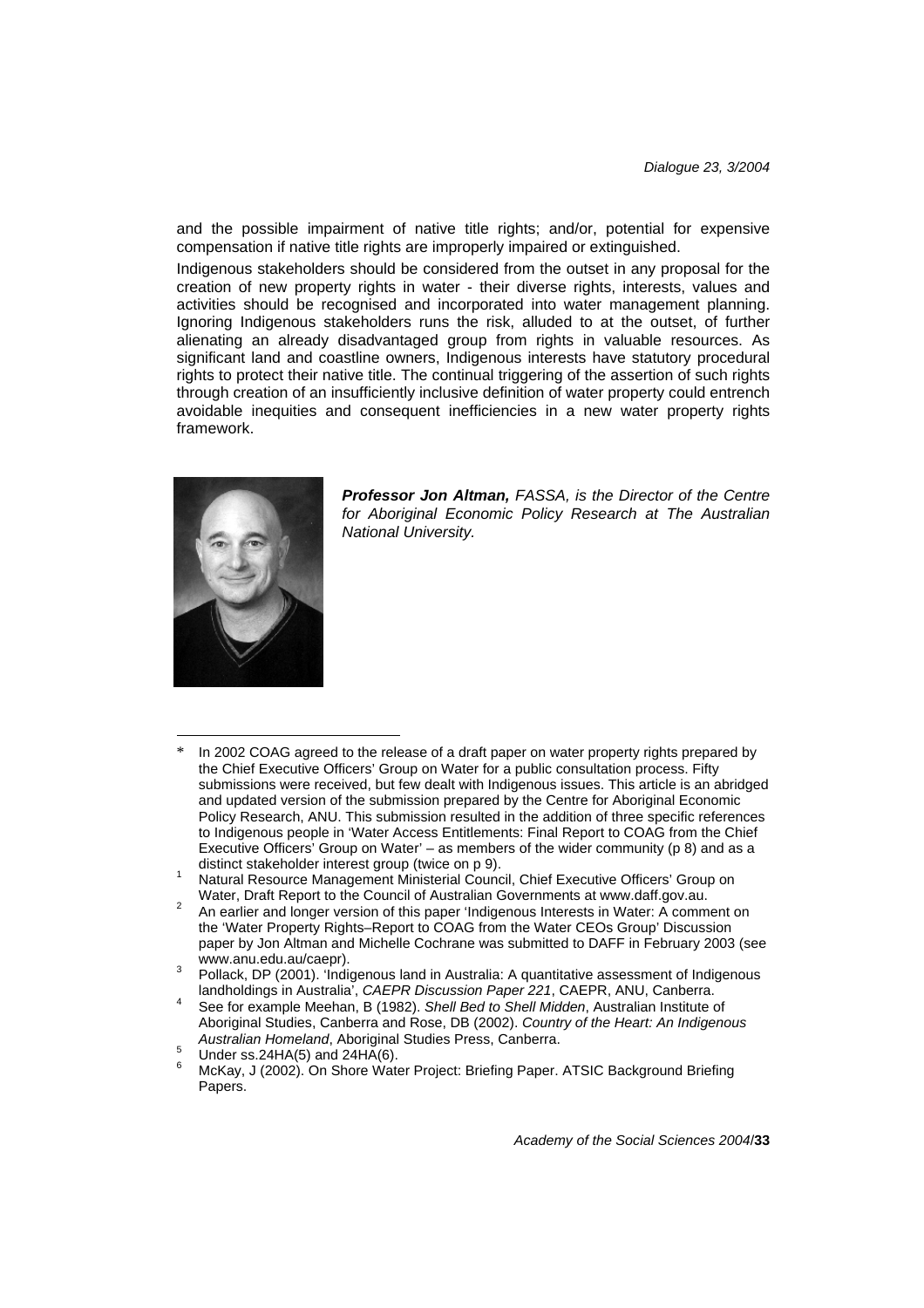- 7 Altman, JC (2001). 'Exploring sustainable development options on Aboriginal land: The hybrid economy in the twenty-first century', *CAEPR Discussion Paper 226*, CAEPR, ANU, Canberra.
- 8 Davies, J (2001). Traditional CPR's New Institutions: Native Title Management Committees and the Statewide Native Title Congress in South Australia. Paper presented at Inaugural Pacific Regional Meeting, International Association for the Study of Common Property Brisbane, 2–4 September.
- 9 Mantziaris, C and Martin, DF (2000)*. Native Title Corporations: Legal and Anthropology Analysis*. Federation Press. Sydney.
- <sup>10</sup> Neate, G (1999). The Effectiveness of ILUAs as a Risk Management Tool: a Mediator's Perspective. http://www.nntt.gov.au/ilua/info.html.

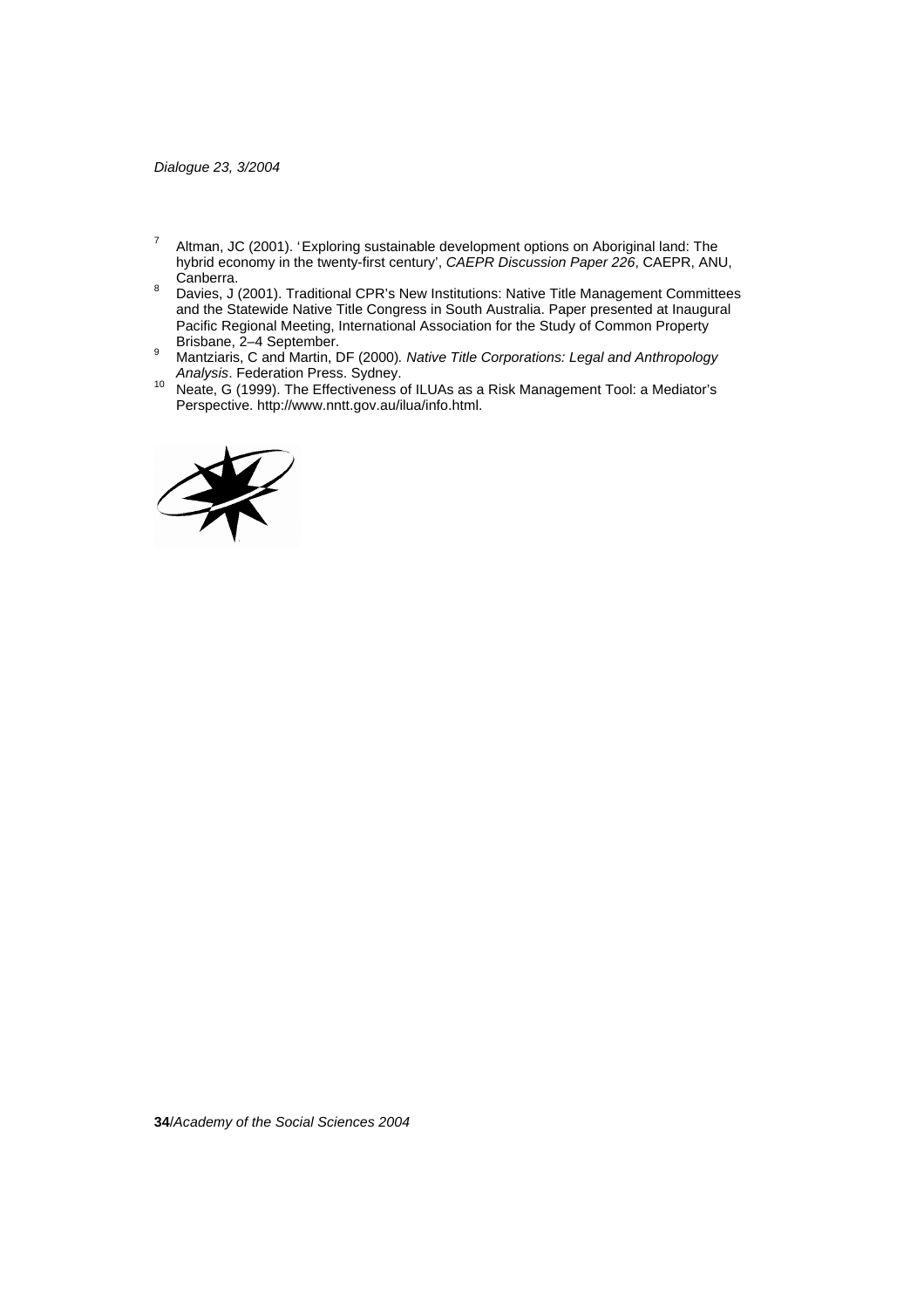# **Fresh Water Rights and Biophilia: Indigenous Australian Perspectives** *Deborah Rose*

# **Introduction**

In 2002 the United Nations Committee on Economic, Cultural and Social Rights<br>declared that access to water is a human right, and that 'water is a social and cultural declared that access to water is a human right, and that 'water is a social and cultural good, not merely an economic commodity'.<sup>7</sup> The UN's intervention in declaring water a human right recognises that the supply of quality freshwater has been identified as the world's most critical issue in the coming century. The consequence of the declaration is that countries that have ratified the International Covenant on Economic, Social and Cultural rights must now start to ensure access to clean water for their citizens. As the driest inhabited continent on earth, Australia's responsibilities in relation to the UN Convention are going to rest heavily.

Water ethics are central to water rights. The UN's World Commission on the Ethics of Scientific Knowledge and Technology (COMEST), has identified freshwater as a high priority, and founded RENEW (Research and Education Network for Ethical Water use) to work with water ethics. RENEW has enlisted scientists in the endeavour to 'promote engagement in the ethical issues involved in the sustainable use and equitable sharing of water resources at all levels'; the Australian National University is hosting the Asia-Pacific Region Node.<sup>2</sup>

Following Michael Ignatieff's proposal<sup>3</sup> that 'human rights' are a ground for dialogue rather than a narrative of triumphal achievement, I take my discussion of water rights into the domain of ethics, focusing on systems of Indigenous water governance and philosophy. The analysis engages with ethics in the mode of bioethics and biophilia. In a provocative study of water concepts, Darrell Macer and his colleagues<sup>4</sup> propose that the term bioethics, short for biological ethics, denotes the ethical decisions we make concerning life. They argue that love of life lies at the heart of bioethics: 'It is the concept of love, balancing benefits and risks of choices and decisions'. More commonly, love of life is termed biophilia<sup>5</sup> and the concept is by no means unproblematic.<sup>6</sup> But regardless of problematics, Macer's ethical question continues to arise: does love of life entail love of water? In the spirit of dialogue, I offer some Indigenous Australian perspectives on this question.

#### **Water as right**

Water in Australia is governed ecologically by the reality that this continent is the 'driest, flattest, most poorly drained, and in fact largely inward draining land on Earth'.<sup>7</sup> The El Niño-Southern Oscillation (ENSO) amplifies unpredictability and high rates of variation,<sup>8</sup> and global warming is almost certain to exacerbate the unpredictability of water regimes. In a significantly provocative study of Australian dryland river systems, Walker et al<sup>9</sup> ask a question in respect of dryland rivers that is pertinent to environmental issues more generally: 'can the ecological integrity of dryland rivers be sustained … if the environment is considered a competitor for water rather than a guarantor?' Their answer is no. Their ironically 'simple' recommendation: adjust demand to supply.

Walker and his colleagues may have had no inkling of the fact that their vision of how relationships between people and water could be organised had already been developed with extreme finesse by the Aboriginal people. Their inhabitation of the continent responded to risk and uncertainty with a range of social and physical

*Academy of the Social Sciences 2004*/**35**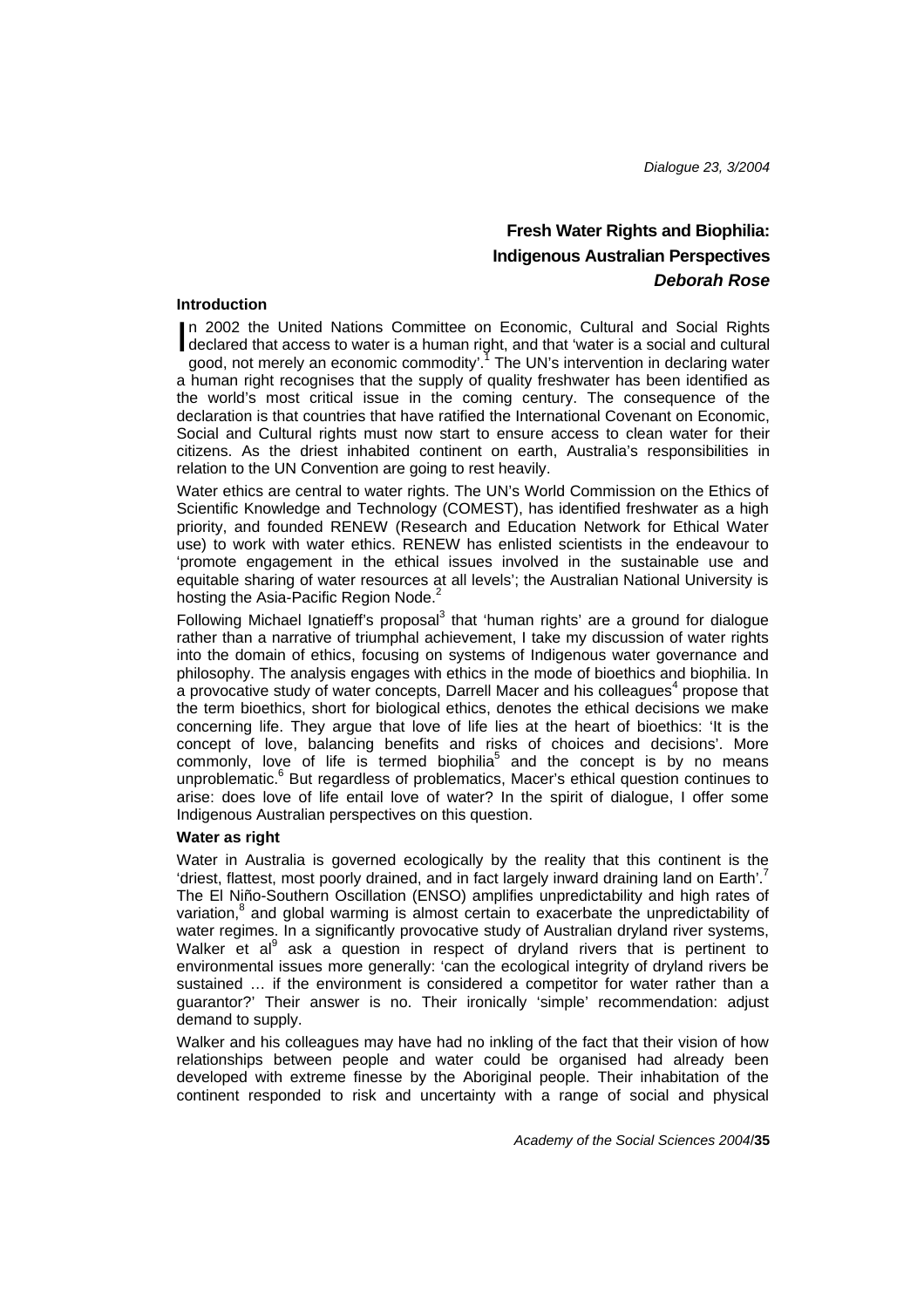measures that ensured a balance between control and flexibility, and thus ensured human and other forms of life.

Indigenous people's organisation of their use of freshwater, including care and restraint, constitutes their essential adaptation to this driest of inhabited continents. Aboriginal people spaced themselves across the continent in densities that reflected the rainfall of a given area. Much like the Anglo-European settlers who now cluster in the well-watered coastal areas, Aborigines, too, sustained higher densities where this was possible, and sustained scattered low-density populations where that was all that the water could support. In the arid regions, tribal territories were very large, and along the coastal areas, tribal territories were correspondingly much smaller. In general, people held group size relatively constant, and adjusted the size of the territories to suit.<sup>10</sup>

Tribes were grouped together into larger clusters forming cultural blocs. Peterson<sup>11</sup> studied the cultural and natural areas of Australia and found that supra-tribal groups and major drainage systems showed a high degree of correlation. At finer levels of resolution, in areas where there is a network of creeks and rivers, ownership of country tends to flow with the water.<sup>12</sup> Groups who share adjacent junctions on a larger river, or whose countries come together at watersheds or floodouts, share close relations in marriage and trade, and often share a language.

Water, according to Indigenous accounts, does not happen by chance, but rather exists through the creative action of Dreaming beings. The term Dreaming connotes both creation and connection. It refers to the beings and actions that made the world, and it further refers to the continuing process of life's coming forth in the world. It thus references both original and on-going creation. Dreamings created relationships that structure obligations of care, and that constitute webs of reciprocities within the created world. These relationships are localised into countries. A country is small enough to accommodate face-to-face groups of people, and large enough to sustain their lives; it is politically autonomous in respect of other, structurally equivalent countries, and at the same time is interdependent with other countries. Bonds 'of mutual life-giving', to use Elkin's elegant term, are focused in country, and countries are connected through Dreaming tracks to form regions.<sup>13</sup> Rockholes, soaks, wells, rivers, claypans, water-holding trees, billabongs, springs and other localised water sources form part of the subsistence geography of country and almost invariably part of the sacred geography as well. The tracks and sites of Dreaming significance link surface, subsurface and aerial sources of fresh water. Every country has its own permanent and ephemeral waters. No country is without water as that would leave people dependent on others, but in many areas, of course, water is scarce.

Water in Aboriginal Australia exists within a system of rights and responsibilities that is usually referred to as ownership. Groups of people belong to and 'own' their country, including their water. Rights and responsibilities are vigorously defended. In the words of Marcia Langton:

individual rights and responsibilities arise from the wider mytho-geographical bodies of knowledge, and … these rights and responsibilities of individuals in relation to  $\ldots$  waterscapes  $\ldots$  are jural in nature.<sup>1</sup>

Exclusive rights to waterscapes are a key factor in inhabitation of country. On the one hand, countries were under the control of the people who belonged there and who, through creation, bore responsibility for the country and its living things, including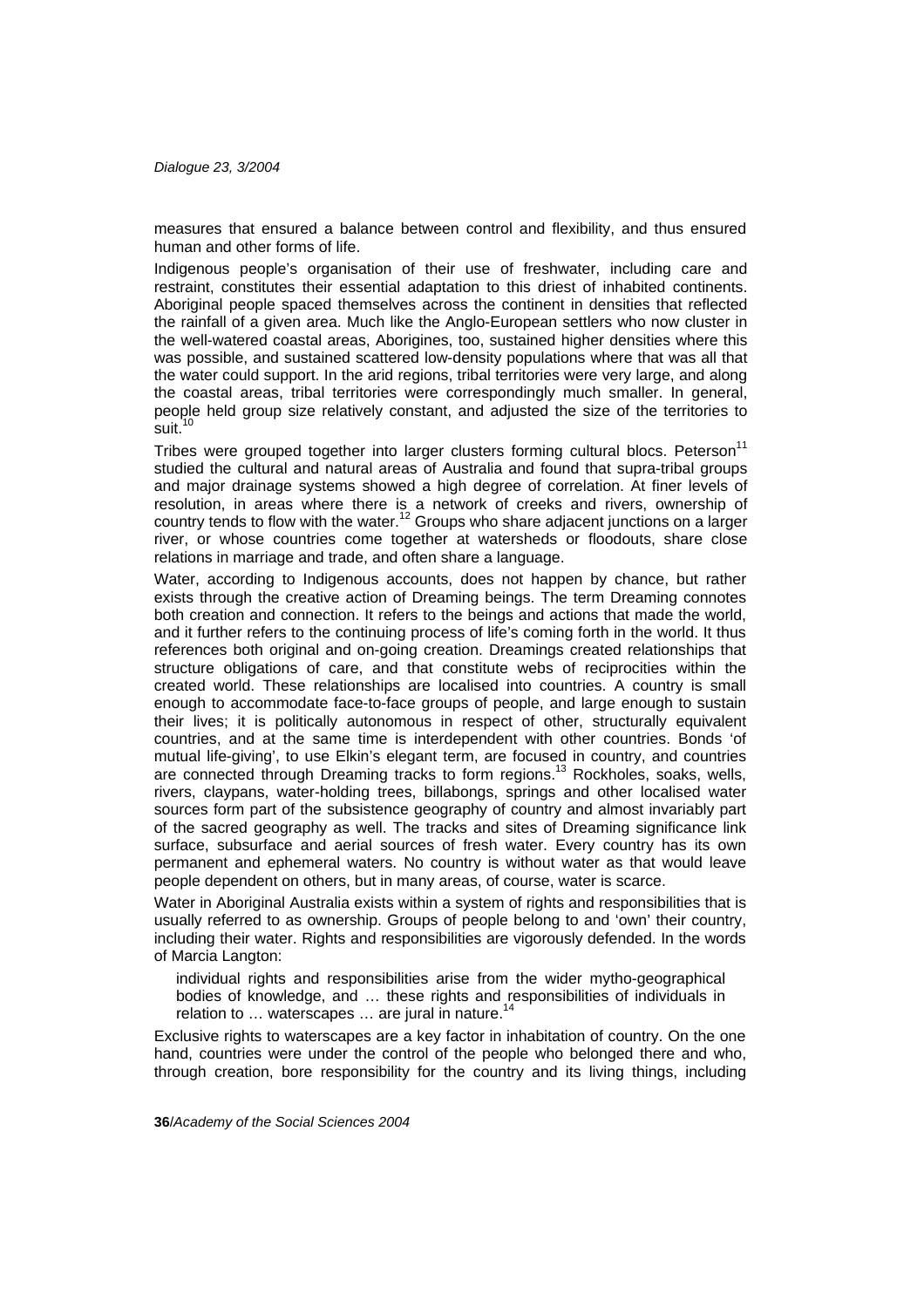water. Their on-going subsistence depended on control of resources, and this is a matter of life and death. For example, one cannot plan to rely on a certain place that is a source of fresh water, only to arrive and find that somebody else has used it all up. Use and access rights must exist and be enforceable. Control of knowledge was, and is today, a key form of defense. 'Intellectual property' rights to water knowledge constitute a significant domain of territorial integrity and thus of sustainable inhabitation.

On the other hand, flexibility is also a key factor. Indigenous people's main adaptation to uncertainty was to develop social ties that enabled people to move to resources as they became available. The general rule, articulated in simple and eloquent terms, was and is: 'always ask'.<sup>15</sup> The rule identifies the right of the owners of country to say yes or no; 'always' ask' articulates owners' responsibility in making managerial decisions about the use of their own country.

The social organisation of sharing was utterly essential. Gould's work on risk and sociality offers important insights. He maintains that desert people had to 'chase rain in order to live<sup>' 16</sup> One of their major strategies, therefore, for 'minimizing the risks in an inherently risky environment is to establish and maintain multiple, long-distance kin sharing networks that enable people to move freely to better favored areas during drought'.<sup>17</sup> A strong effect of this system is that while asking is obligatory, there are also intense pressures toward sharing, not least of which is the knowledge that those with plenty today will be supplicants themselves in the future. In discussing the constant sharing behaviour and the networks of obligation, Gould concludes that 'sharing relationships among these people are too important to be left to sentiment'. $^1$ Sharing is encoded and embedded within all social relations; trade, marriage, ceremony and others. The code is reciprocity. Not only is the precept 'always ask' essential; so too is the fact that people are almost never refused.

One aspect of the genius of this system of countries is to give people inalienable rights without inhibiting their flexibility. Social relations cross-cut the boundaries of rights without obliterating or undermining them.

# **Water as responsibility**

Indigenous Australians learned to understand water in order to adapt themselves to it – to its unpredictability, its capacity to support life, its dangers, and its hidden places. Not only did they acquiesce and adapt to the water conditions of the Australian continent, they also enhanced the capacity of water to sustain life. Acceptance of the water conditions of any given territory was and is an active way of working with water's own action. Practices of care involve relationships between people, water, and all the living things that depend on water, and thus entail ethics.

There are many, many references to the care that people took, and where possible continue to take, to ensure that their water sources remain as beneficial as possible. Some actions sought to direct water's flow, as with the fishing stations in the Barwon River at Brewarrina, or the eel weirs in Victoria.<sup>20</sup> Other actions to direct flow include dams constructed to direct water into grasslands. Similar action involves wells which enable permanent access to water. The *mikiri* wells of the south-east Simpson Desert, for example, were kept clean and clear; the sides were propped up with wooden structures. $2^7$  In many accounts, the care and cleaning of waterholes is linked to ritual. Some of the ritual is secret and sacred, and thus is not available for discussion.

Pat Lowe vividly describes the work of digging out a waterhole: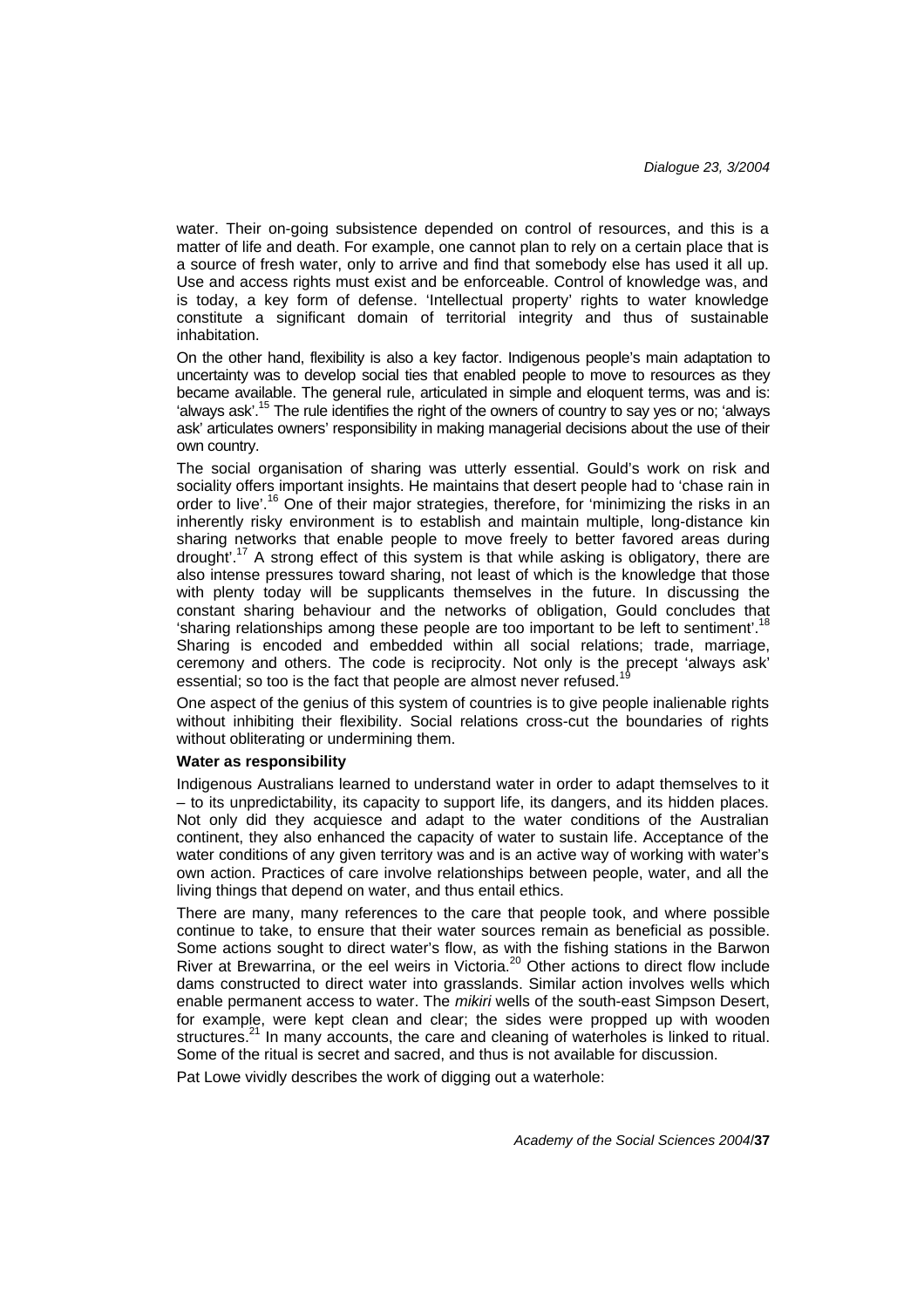At the waterhole, the men are still digging. Already they have reached damp sand. There is only enough room in the deepening hole for one to work, so they take turns on the shovel. As the pit sinks lower and the man digging has to throw sand upwards, he abandons the shovel and digs with a billy can… Now the sand in the bottom has turned to grey mud.

The man in the pit squats down and, after consulting those who know this place the best, scoops a smaller, deeper hole to the east of his feet: the Ngapa Mil, or eye of the jila. Water starts to seep in. The sides of the inner well are crumbing, and the man calls for [hunks of desert grass] to line the mil [eye]…. The well man curves the grass into an arc and, stooping, presses them into the seepage hole. Everyone else stands on the heaped sand above, watching the water slowly rise. A cup is called for, and a woman produces an enamel mug. The man below tosses out the first scoops of water, dark and murky. When the cleaner water has seeped up to replace it, he swirls away the surface scum and immerses the mug. This second water, still only inches deep, is grey and gritty, but he drinks deeply, refills the mug and passes it up. The water goes from hand to hand. It is cool and fresh and tasting of the earth.<sup>2</sup>

Other forms of life enhancing care include protection for plants and animals. Peter Latz, a botanist who has carried out extensive work in Central Australia, notes that the most sacred/protected places are likely to be places where a number of Dreamings meet up or cross over. He describes them this way:

... there's a lot of dreaming trails which cross over, these are really important places. They are so sacred you can't kill animals or even pick plants. And of course you don't burn them. You might burn around them in order to look after them.<sup>2</sup>

Most of the 'really important places' focus on water. The restraint enjoined as respect for sacred sites enhances the capacity of such sites to serve as refugia in times of drought. $^{24}$ 

Some of the most vivid evidence of Indigenous curation and protection of water comes through contrast with settler profligacy. Peter Latz has had the opportunity to study the process in Central Australia, and he states bluntly:

The Arrernte people ... have important sacred sites where lots of Dreamings meet up with each other. These places were like ... the biggest, the most wonderful cathedral in Australia. And, of course, they were also the best places for recolonisation. There's a place called Running Waters, the best waterhole in central Australia, which was an absolute sanctuary. The waterhole runs for about four miles. Pelicans breed in it. It is now utterly stuffed! It was the very first place that white people came in and unwittingly put all their cattle. In other words, it's as if the whites came up here, found the cathedral and then went and shat on the altarl $^{25}$ 

Similarly, Veronica Strang states that on the west coast of Cape York mining is having large impacts on water.<sup>26</sup> Aboriginal elders evaluated the pollution of water caused by mining companies as 'a poisoning of the rainbow – a flow of alien substance into the lifeblood of the community'.<sup>27</sup> One of the elders explained that:

pollution from upriver is seen as potentially disastrous not only to resources, but "everything":

"... It will all be gone, finish. All the fish, all the animals, everything finish."<sup>28</sup>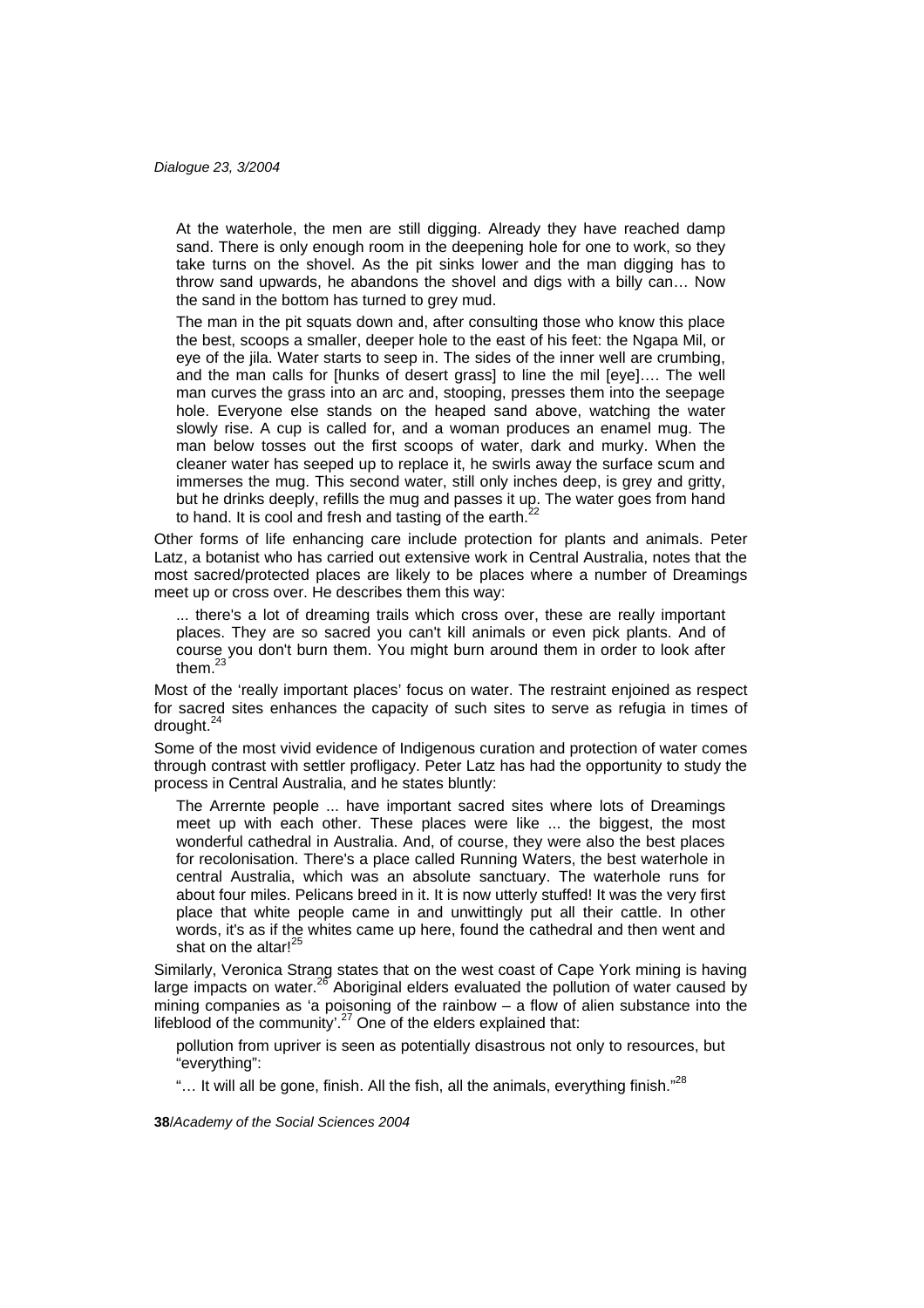## **Water as connectivity**

Right across Australia water is part of the sacred geography of people's homelands. Water knowledge is integral to the broader domain of ecological knowledge, and water is invariably linked to life. 'Living water' is the term frequently used to describe permanent waters. It conveys the sense of water having its own life, and also of offering life to others. Human understandings of water elaborate both aspects: water in its own presence or absence, and water in its connectivities across land forms, between earth and sky, and among living things.

The Rainbow Serpent is the major connecting figure. In most parts of Australia Rainbow Serpents (and/or other large snakes) are regularly associated with permanent water and with connections between the subsurface, surface, and aerial waters.<sup>29</sup> Everywhere they are dangerous, and everywhere they are life-giving. In many areas subsurface water is said to be situated along the tracks of the giant snake.

In western New South Wales, for example, in the country of the Ngiyampaa people, Steve Meredith spoke about *Wawi*, the Rainbow Serpent:

This country was made by the ancestors. *Wawi* the Rainbow Serpent came up through the springs, he came from Nakabo springs, Ngilyitri country. Wherever he travelled he left ochre to show where he had been. The springs were entry and exit points. He came out of the earth, travelled along its surface, and then went back to the earth. *Wawi* travels, and is still there. We know he's still there.<sup>3</sup>

The Rainbow Serpent is associated with rain  $-$  the action that brings the fresh water down to earth. In the Victoria River valley of the Northern territory, for example, the Rainbow Serpent rises up out of the permanent waterholes and starts travelling across the sky with the clouds that contain and release water. $31$  Rain water replenishes springs, rivers and underground water, people say, generating life and growth. For this and other reasons, people say that water *is* life.

One set of connectivities articulated by the Rainbow Serpent is thus the flow of water from inside the earth, across the surfaces, into the sky and back to earth. On the face of it, Rainbow Serpent connectivities parallel ecological analysis of water dynamics and energy flows. However, the internal forces and sources of water that the Rainbow Serpent is, and accesses, are deep matters in Indigenous metaphysics.

As is perhaps well known, Aboriginal philosophy does not work with a nature/culture binary; humans and non-humans share a moral order both in consequence of Dreaming creation, and in the on-going kinship between humans and other species, and other entities such as sites. Water pervades systems of kinship: many Dreamings that are clan or 'social' totems relate specifically to water. Water snakes, for example, and fish, crocodiles, and many others are kin within the totemic system. In addition, water is part of larger moiety systems – light and dark rain, for example, or Rainbows, flying foxes and catfish.<sup>32</sup> Fiona Magowan draws on her extensive learning with Yolngu people to explain the deep connectivities and co-substantialities between water and people:

If flowing water carries "feelingful" emotion it is because the aqua-aesthetics of Yolngu ancestral waters embody identities and personalities. Where these waters come together, an interaction of different personalities is implied in their ebb and flow. And a conjunction of personalities is also a conjunction of groups and kinship relations. Each water has its own flavour, design, and temperament held in its names, which are ritually intoned. These colors and tastes change as one water meets and mixes with the next. Waters that relate as mother/child or

*Academy of the Social Sciences 2004*/**39**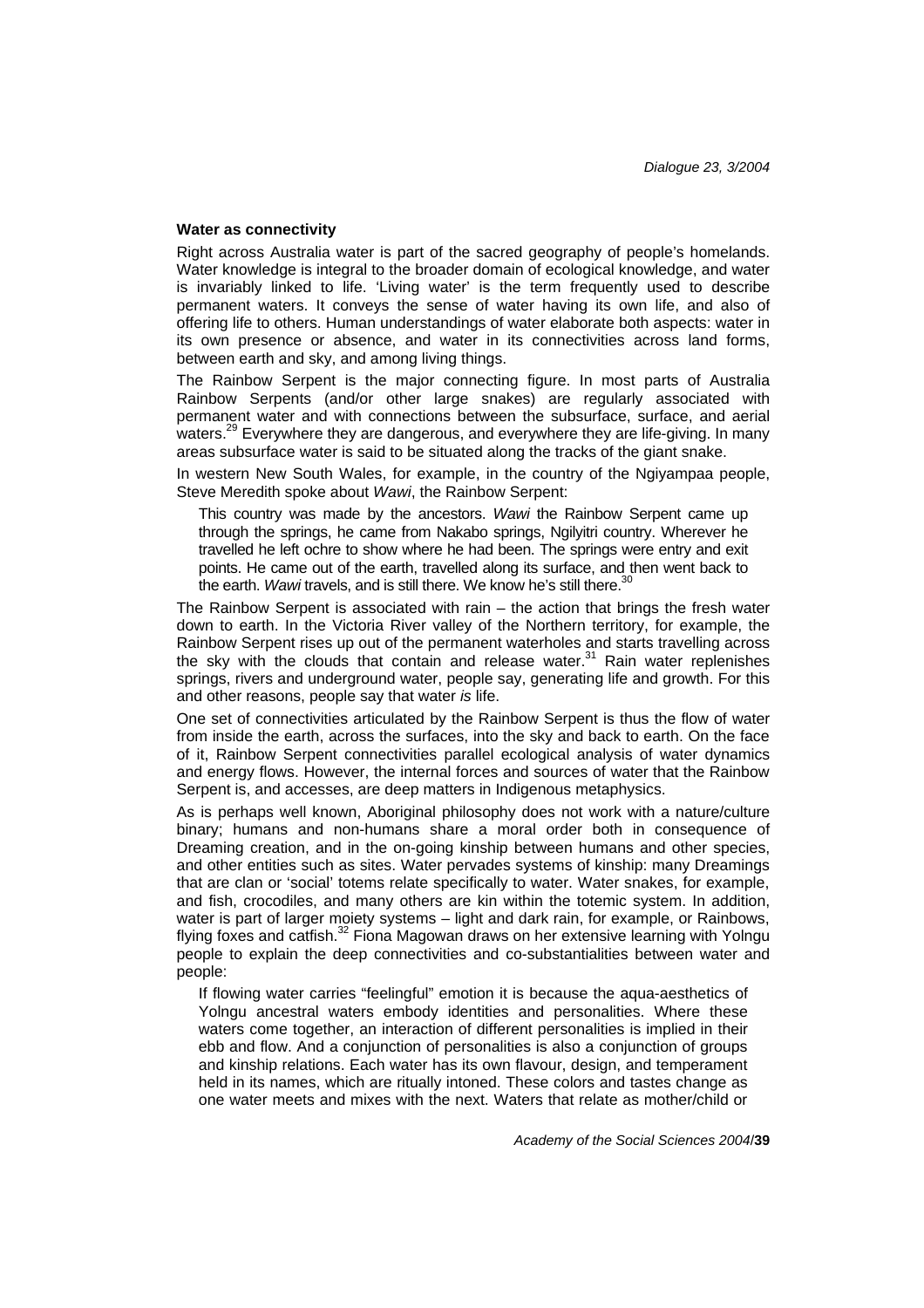grandmother/granddaughter come together with the possibility of reproducing ancestral knowledge and lineages in their flow.<sup>33</sup>

She asserts that in Yolngu metaphysics 'waters have moral, social, and spiritual consequences'.<sup>3</sup>

#### **Water is life**

Stephen Muecke ventures a generalisation with which I would agree: Aboriginal philosophies 'are all about keeping things alive in their place'.<sup>35</sup> To his point about life in place, I would want to add the element of time: keeping things alive in their place requires continuity through time – whether that be generational time, seasonal time, or broader spans of ecological time. In taking the analysis further, I suggest that water materialises and articulates two aspects of the continuity of life in place on earth – its locatedness in country and its continuity in time. I am not seeking to establish abstract or mathematical qualities of time and space; rather I am looking to how water materialises both flux (time) and enduring stability (place).

An excellent example is the life-giving sites known in the literature as 'totemic wells'. Wells, or springs, hold future generations of people. A 'spirit' emerges from the clan water, is nurtured in its mother's womb, is born into the clan, and at death the spirit is returned to the clan well. Allan Marett offers a moving explanation of the process in his discussion of funeral songs in the Daly River region of the NT:

Frank [Dumoo] and I discussed the way in which the ceremony had ensured the continuity of his niece's existence, by allowing her to transform from a living human into a Walakandha [deceased ancestor] and thus to begin a journey back to the life-center from which she had originally emerged as a baby-spirit. Like every Marritjevin, she traced her existence to an eternal center of life-giving power in her country, … at which seminal power had been deposited at the beginning of time by a Dreaming ancestor. After her death, the … ceremony provided the means for her to cross over the barrier between life and death and  $\ldots$  then – in a journey which mirrored that taken during life – she travelled backward from death, through adulthood to childhood, eventually to re-enter the... totemic well from which ... she originally sprang.

The relationship between person and clan well is described eloquently by Mr Bulun Bulun of the Ganalbingu people of the Arafura wetlands in Arnhem Land. He speaks of the Ral'kal (sacred waterhole):

Ral'kal translates to mean the principal totemic or clan well for my lineage. Ral'kal is the well spring, life force and spiritual and totemic repository for my lineage… It is the place from where my lineage of the Ganalbingu people are created and emerge. It is the equivalent of my 'warro' or soul.

Djulibinyamurr is the place where not only my human ancestors were created but according to our custom and law emerged, it is also the place from which our creator ancestor emerged…. Djulibinyamurr is my Ral'kal, it is the hole or well from which I derive my life and power. It is the place from which my people and my creator emerged.<sup>37</sup>

There is a patterned connectivity here that can be recognised in several domains and thus is integrative of domains. Rainbow Serpent action shows one such pattern. It stays in its permanent waterholes or underground tracks, and it emerges to bring rain to nurture life. It travels in the sky, and it returns to the ground in patterns of connectivity. This pattern replicates itself; it characterises the design of the human life,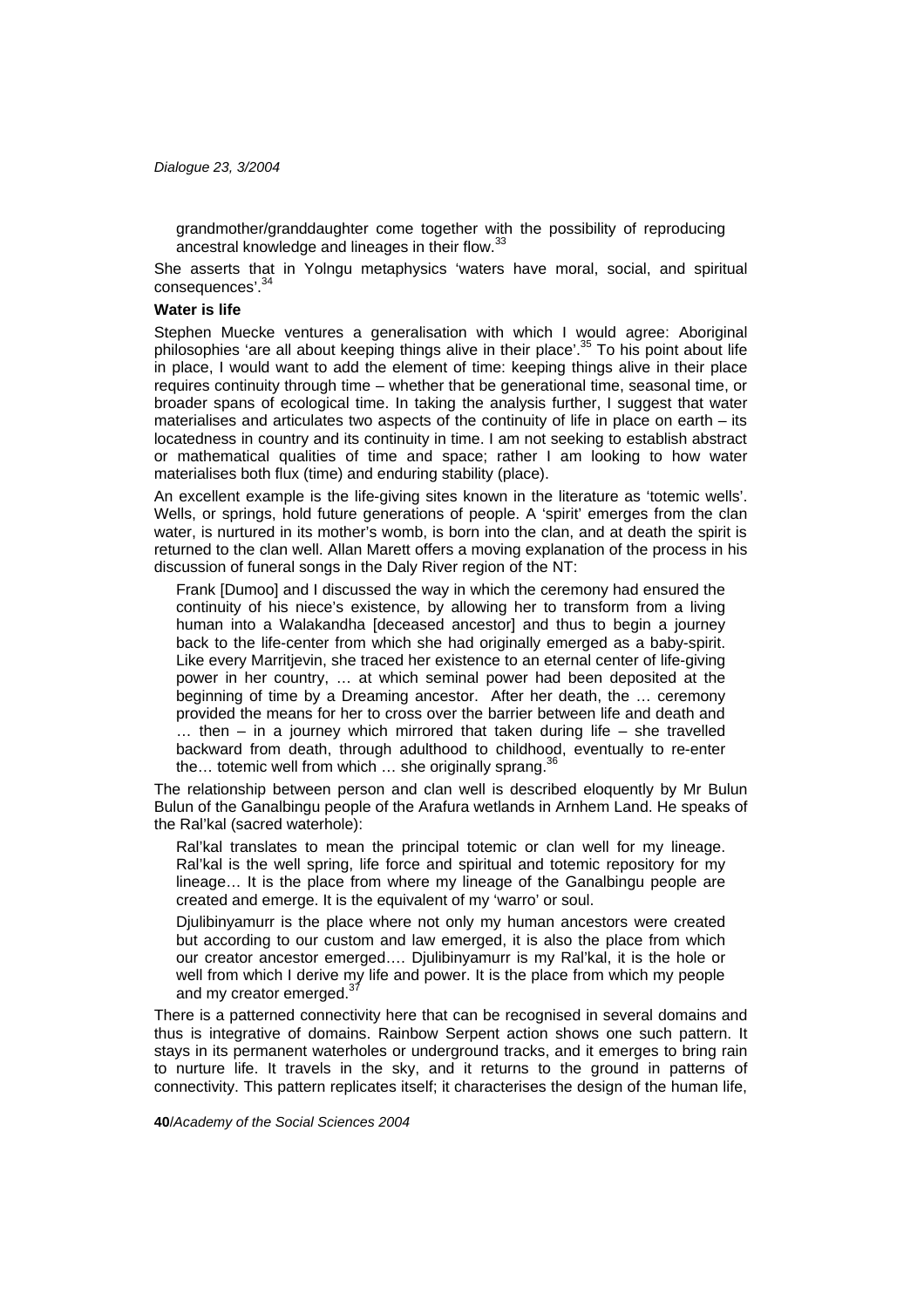and the design of Dreaming creation. The dynamics of emergence and return, and the centrality of water in both holding life in place and sustaining life in motion, constitute a patterning of time, place, motion and return.

Water *is* life, Indigenous people keep telling us. According to Yolngu elders of coastal Arnhem Land, 'In the Yolngu world view, water is the giver of sacred knowledge, all ceremonies and lands. Whether it's fresh or salt, travelling on or under the land, or in the sea, water is the source of all that is holy'.<sup>38</sup>

In answer to the question of whether love of life includes love of water, an Indigenous response might regard the question as a bit silly to begin with, since water is so central to so much more than might be implied by the term 'love'. The late David Burrumarra was characteristically both forceful and enigmatic. He asked: 'What supernatural entity or entities allow "a tree to take water inside itself from the leaves and roots and to flourish? We know this is where the tree gets its water but we don't see it happening. We only hear about it. Motj is the water of life. It is our word for God"<sup>3</sup>.<sup>39</sup>

# **Conclusion**

The UN has issued a directive that is actually a huge challenge: to protect water as a social and cultural resource, not just as a commodity. Indigenous water philosophy offers a broadly life-affirming account of water that is admirably suited to this continent, having been developed over millennia of interaction with water. The challenge, from both the UN and from Indigenous people, is to go beyond our contentious but ultimately comfortable categories of resources and rights. A first step is to situate water within a realm of biophilia, for it is surely clear that those who love life must love water. Perhaps it is finally time for non-Aboriginal Australians to develop a water philosophy that will hold their lives, too, in patterns of connectivity.



*Dr Deborah Rose, FASSA, is a Senior Fellow in the Centre for Resource and Environmental Studies at the Australian National University.*

l 1 Capdevila, Gustavo (2002). 'UN Consecrates Water As Public Good, Human Right', *Inter-Press Service*, November 28, reprinted at www.commondreams.org/headlines02/1128- 01.htm: 1.

<sup>2</sup> White, Ian (2001). 'Report on Informal Meeting of the World Commission on the Ethics of Scientific Knowledge and Technology (COMEST) and the RENEW Initiative, UNESCO Headquarter, Paris, 4-5 December 2000', unpublished mss: 6.

<sup>3</sup> Ignatieff, M (1999). 'Human Rights: The Midlife Crisis', *New York Review of Books*, 20 May: 58–62.

<sup>4</sup> Macer, Darryl & Masuru Morita (2002). 'Nature, Live and Water Ethics', *Eubios: Journal of Asian and International Bioethics*, 12: 82-88.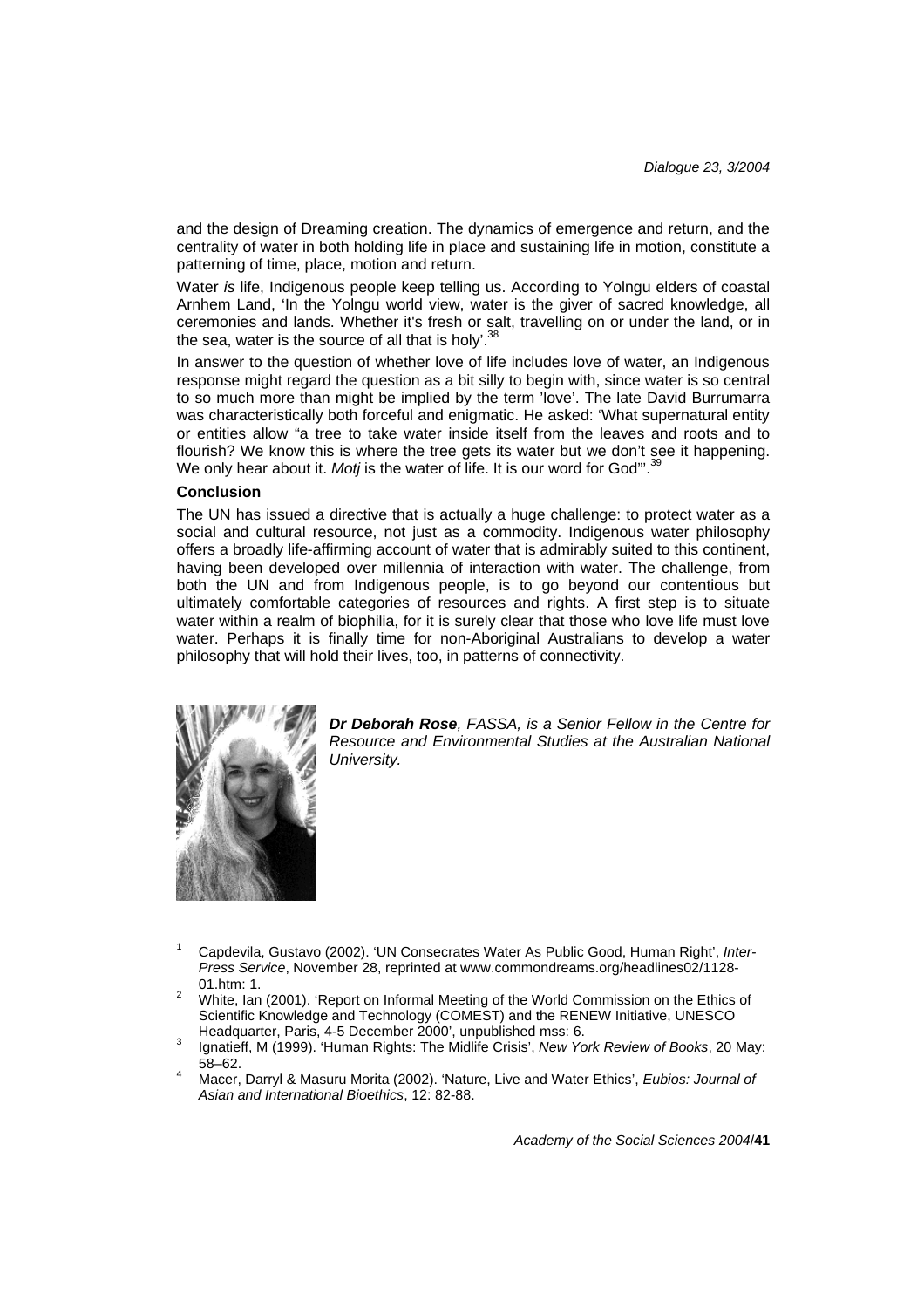- 5 See Kellert, Stephen & Edward Wilson (eds) (1993). *The Biophilia Hypothesis*, Island Press, Washington DC.
- 6 For example, see Sagan, Dorion & Lynn Margulis (1993). 'God, Gaia, and Biophilia' in Stephen Kellert & Edward Wilson (eds) 1993 *The Biophilia Hypothesis*: 345-364. Island Press, Washington DC.
- <sup>7</sup> White, Mary (2000). *Running Down: Water in a changing land*, Kangaroo Press, Sydney: 2. 8 Walker, Keith, Fran Sheldon, & Jim Puckridge (1995). 'A Perspective on Dryland River
- Ecosystems' *Regulated Rivers: Research and Management*, 11: 85-104.
- $\mathsf{o}$ *Ibid*: 100.
- 10 Tindale, Norman (1974). Aboriginal Tribes of Australia: Their Terrain, Environmental Controls, Distribution, Limits, and Proper Names, Australian National University Press, Canberra: 31; 111.
- <sup>11</sup> Peterson, Nicolas (1976) 'The natural and cultural areas of Aboriginal Australia: a preliminary analysis of populations groups with adaptive significance', in *Tribes and Boundaries in Australia*, N Peterson (ed): 50-71. Australian Institute of Aboriginal Studies, Canberra.
- <sup>12</sup> For example, Rose, Deborah (1996). *Nourishing Terrains; Australian Aboriginal Views of Landscape and Wilderness,* Australian Heritage Commission, Canberra: 52.
- <sup>13</sup> Elkin, AP (1938) [1954]. *The Australian Aborigines: How to Understand Them*, Angus and Robertson, Sydney: 133.
- <sup>14</sup> Langton, Marcia (2002) 'Freshwater' in *Background briefing papers*, Lingiari Foundation, Broome, WA.

(http://www.atsic.gov.au/issues/Indigenous\_Rights/Indigenous\_Rights\_Waters/docs/layout\_ papers.pdf): 45.

- Myers, Fred (1982). 'Always Ask: resource use and land ownership among the Pintupi Aborigines of the Australian Western Desert', in *Resource Managers: North American and Australian Hunter-Gatherers,* N Williams and E Hunn, (eds): 173-195. Aboriginal Studies Press, Canberra.
- <sup>16</sup> Gould, Richard (1982). 'To Have and Have Not: The Ecology of Sharing Among Hunter-Gatherers' in Williams & Hunn *ibid*: 71.
- <sup>17</sup> *Ibid*: 73.

- <sup>19</sup> Myers (1982), *op cit*: 184.
- <sup>20</sup> Lourandos, Harry (1997). *Continent of Hunter-Gatherers: New Perspectives in Australian Prehistory*, Cambridge University Press, Cambridge: 55 and 65.
- <sup>21</sup> Hercus, Luise & Peter Clark (1986). 'Nine Simpson Desert wells' *Archaeology in Oceania*, 21: 51-62.
- <sup>22</sup> Lowe, Pat, with Jimmy Pike (1990). *Jilji: Life in the Great Sandy Desert*, Magabala Books, Broome: 136-137.
- 23 Latz, Peter (1995) 'Fire in the desert: Increasing biodiversity in the short term, decreasing it in the long term' in D Rose (ed), *Country in Flames; Proceedings of the 1994 symposium on biodiversity and fire in North Australia*: 77-86. Biodiversity Unit, Department of the Environment, Sport and Territories, and the North Australia Research Unit, Canberra & Darwin: 82. 24
- See Newsome, Allan (1980). 'The Eco-Mythology of the Red Kangaroo in Central Australia,' *Mankind*, 12, 4: 327-34.

26 Strang, Veronica (2001). 'Poisoning the rainbow' in *Mining and Indigenous Lifeworlds in Australia and Papua New Guinea*, A Rumsey & J Weiner (eds): 208-225. Crawford House Publishing, Adelaide: 211.

<sup>18</sup> *Ibid.*

<sup>25</sup> Latz (1995) *op cit*: 84.

<sup>27</sup>  $\frac{27}{28}$  *Ibid*: 223.

<sup>28</sup> *Ibid*: 222.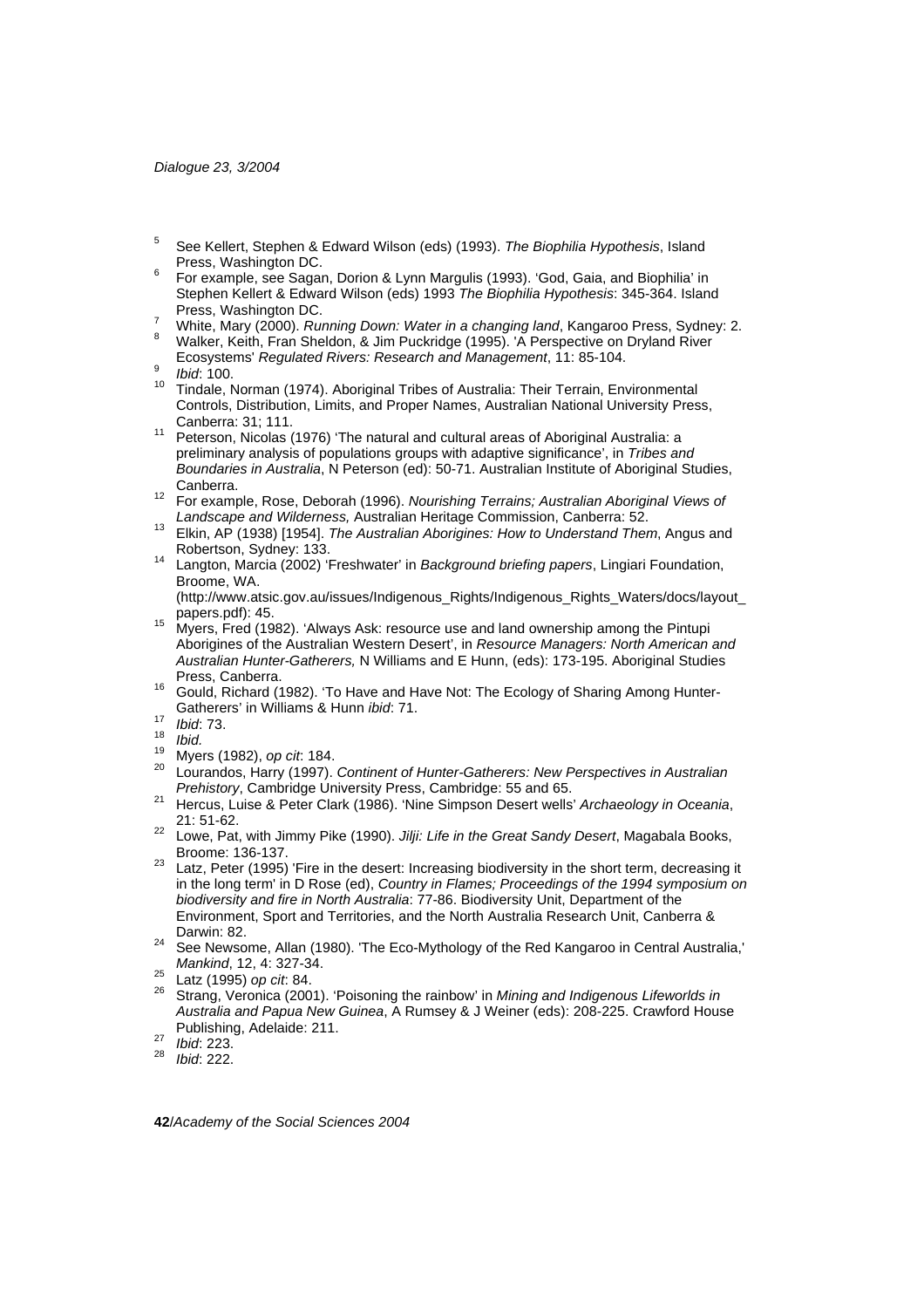- $29$  See for example Radcliffe-Brown, AR (1930). 'The rainbow-serpent myth in south-east Australia', *Oceania* 1, 3: 342-347.
- <sup>30</sup> Quoted in Rose, Deborah, Diana James & Chris Watson (2003). *Indigenous Kinship with the Natural World*, National Parks and Wildlife Service, NSW, Sydney: 62.
- 31 Rose, Deborah (2000) Dingo Makes Us Human: *Life and land in an Australian Aboriginal Culture*, Cambridge University Press, Cambridge: 97-99.
- <sup>32</sup> *Ibid*: 82-3.
- <sup>33</sup> Magowan, Fiona (2002). 'Negotiating Indigenous Water Knowledge in a Global Water Crisis', *Cultural Survival Quarterly*, 26, 2: 19. 34
- <sup>34</sup> *Ibid*: 18.
- <sup>35</sup> Muecke, Stephen (1999) 'The Sacred in History', *Humanities Research*, 1: 34.
- 36 Marett, Allan (2002) 'The Tide has Gone Out on Him', *Cultural Survival Quarterly*, 26, 2: 24- 25.
- 37 Quoted in Langton (2002) *op cit*: 49.
- <sup>38</sup> Ginytjirrang Mala with the assistance of A•D•V•Y•Z for the Northern Land Council and Ocean Rescue 2000 — November 1994. 'An Indigenous Marine Protection Strategy for Manbuynga ga Rulyapa', unpublished mss: 5.
- 39 Burrumarra, David with Ian McIntosh (2002). '*Motj* and the Nature of the Sacred',,*Cultural Survival Quarterly*, 26, 2: 10.

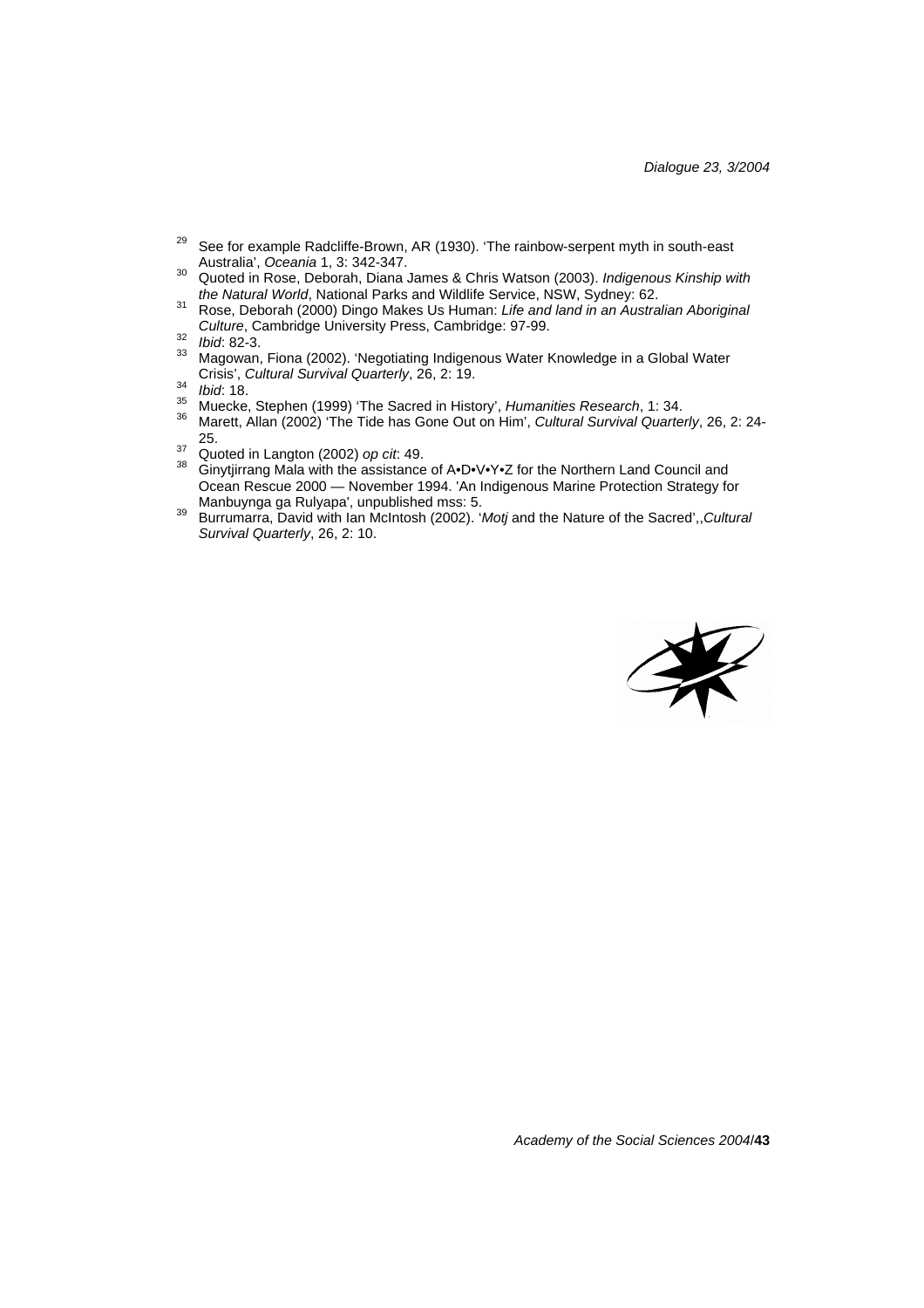# **Academy News \_\_\_\_\_\_\_\_\_**

# **Research Program**

# **ARC Linkage-Learned Academies Special Projects**

n November 2004 the University of NSW Press published the book *Sustainability and Change in Rural Australia* edited by Chris Cocklin and Jacqui Dibden. This work Iis the result of an ARC-funded Special Project in 2001 which researched *The Sustainability of Australian Rural Communities.* 'By addressing themes such as social and economic change, government policy and gender relations, the volume tackles the thematic complexities of sustainability. At the heart of this discussion lies a desire to understand how small rural communities have survived in the past; how they are shaped by environmental, economic and social factors at present; and how these factors will impact on their survival in the future.'

# **ARC Research Project 2004:** *What Is To Be Done With Management Ethics? Addressing National Needs and Priorities.*

A Symposium on *What is to be done with Management Ethics* will be held at the University of Technology, Sydney on 16 December 2004. In addition to presenting a paper as a contributor, a public lecture on *The Globalisation of Nothing* will be delivered at UTS on 15 December by acclaimed author and sociologist George Ritzer.

Professor Ritzer will present a provocative and insightful look at the way that globalisation has radically changed the nature of our lives. He will chart how the world is increasingly consuming goods and services that are 'nothing' rather more than 'something'. He claims that the consumption of things that are indigenously conceived, locally controlled and rich in distinctive content is diminishing rapidly. Instead, we consume and increasingly seem to want centrally controlled and conceived goods and services that are devoid of distinctive substance. Troublingly, as we consume more, we feel a sense of loss of meaning amidst the monumental abundance of — nothing. This lecture will provide a stimulating new way of thinking for anyone interested in the business, marketing and social effects of globalisation and offers a rare opportunity to learn from an acknowledged 'modern master'.

*George Ritzer* is Distinguished Professor of Sociology at the University of Maryland. He is author of many books including *The Globalization of Nothing* (2004), *The McDonaldization of Society* (1993/2004), *Expressing America: A Critique of the Global Credit Card Society* (1995), and *Enchanting a Disenchanted World* (1999/2005).

# **ARC Linkage Learned Academies Special Projects 2005**

The research project *Patterns of Population Mobility and Internal Migration in Australia* has received funding of \$100,000 in the latest ARC funding round for Learned Academies Special Projects. The Project Leaders are Peter McDonald (ANU) and Martin Bell (University of Queensland).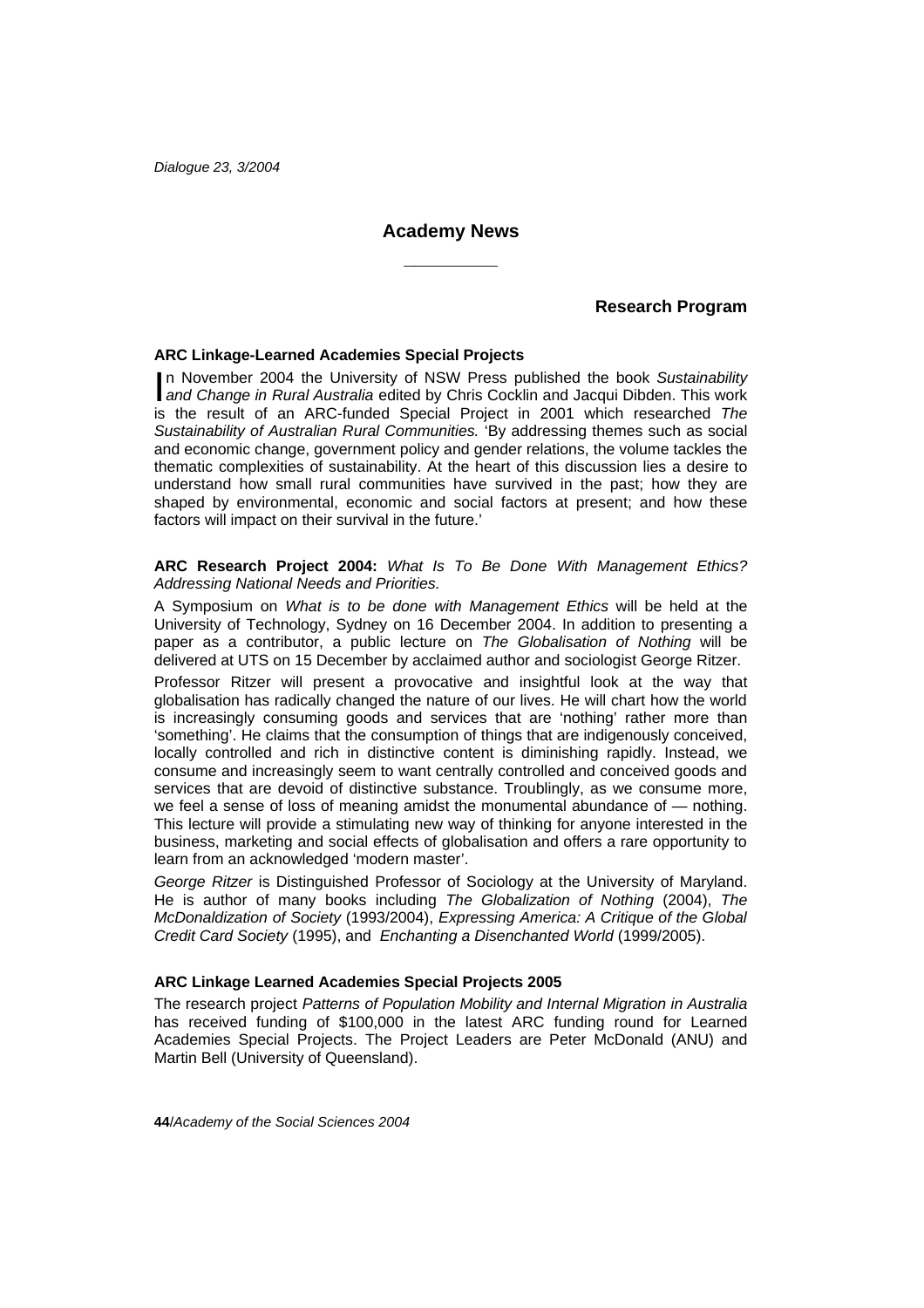# **ARC Linkage Projects 2005**

*The Social Sciences and the Making of Postwar Australia* a research proposal submitted by Chief Investigators, Professor Robert Pascoe (Victoria University of Technology) and Professor Stuart Macintyre (University of Melbourne) with Industry Partners the National Library and the Academy, has received funding support of \$31,571 in 2005 and \$32,730 in 2006.

# **Workshop Program**

The Workshop Committee met on 16 July 2004 at Flinders University in Adelaide to The Workshop Committee met on 16 July 2004 at Flinders University in Adelaide to decide on the 2005-2006 proram of workshops. To date, the Committee has received 14 applications for consideration, and so far the following applications have received Committee approval.

*Security, Democracy and Networks.* Convenors: Dr Jenny Fleming and Dr Jennifer Wood (RegNet, Australian National University).

The workshop will explore the dilemmas posed for policing and security by the shift to network governance; that is, the shift from state provision of security to its provision by many institutions in the public and private sector. The main dilemmas are competition versus cooperation, accountability versus efficiency, openness versus closure, and governability versus flexibility. The workshop will examine the effects of these dilemmas on several security networks, consisting of: private security; public policing; private military organisations; national and transnational public policing; and international development agencies. The workshop will bring together academics and practitioners concerned with the efficiency, effectiveness and regulation of the network governance of policing and security. Participating as well will be specialists in policing and security as well as practitioners involved in community policing, domestic security and international peace building and law enforcement assistance in the Asia-Pacific Region.

*The 2004 Australian Election.* Convenors: Professors Marian Simms (University of Otago) and John Warhurst (Australian National University).

This workshop is the latest in a series of post-election workshops that ASSA has supported and will continue to support for the next two elections. The workshop will bring together a team comprising academics and practitioners to present and debate their points of view about the national election. The unique value of the project is that it provides useful synergies between town and gown, and facilitates practitioners providing important data, eg, their own quantitative and qualitative survey research, and receiving feedback from academics about the relevance of party research in terms of intellectual agendas.

*Publicising Performance Data on Individual Surgeons: The Ethical Issues.* Convenor: Mr Steve Clarke (Centre for Applied Philosophy and Public Ethics, Australian National University).

An important development in health care, over the last 15 years, has been the publication of performance information on individual cardiac surgeons. This information has been publicly available in New York State and Pennsylvania for over a decade, and is being made available in the UK this year, in the wake of the Bristol Inquiry into paediatric cardiac surgery deaths at the Bristol Royal Infirmary. A considerable amount of empirical research has been carried out on aspects of the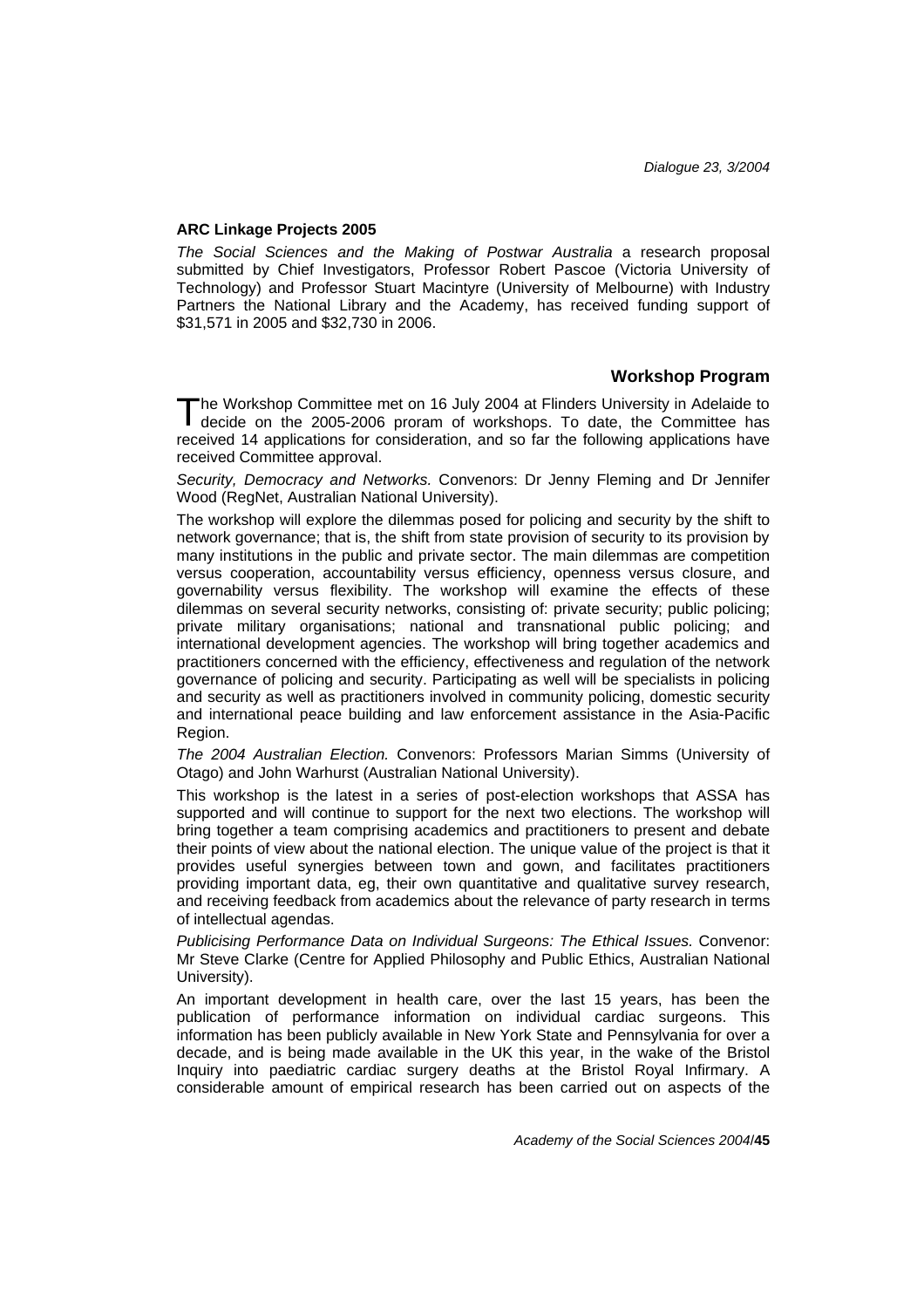collection and release of surgeon-specific performance data, but there has so far been very little analysis of these developments from an ethical perspective. There are a number of ethical issues raised by the publication of this sort of information. These include issues of patient autonomy, informed consent and the comprehension of risk information, the effect of publication on the quality and on the distribution of surgical care, and the importance of transparency and accountability for surgical outcomes. This workshop will consider whether, in light of these considerations, making surgeonspecific performance information available to the public is ethically justified. The workshop will also aim to consider whether Australia should adopt similar public disclosure processes in medicine. Papers will be presented that take bioethical, philosophical, sociological and practitioner points of view.

*Reinventing Gender Equality and the Political.* Convenors: Dr Toni Schofield (University of Sydney) and Associate Professor Carol Bacchi (University of Adelaide).

By the late 1990s, despite advances in the conceptualisation of gender and its relationship to the state and democratic participation, the specific dynamics by which gender operated in public institutions were not clearly understood. By 2004, however, Australian social researchers have explored this problem in considerable depth and from diverse perspectives. Most of this work has been funded by large Australian Research Council grants, often in combination with funding from "industry partners" through the Council's SPIRT and Linkage programs. The proposed workshop will present and discuss the findings of this recent scholarship, critically assessing its implications for the development of Australian public policy that advances gender equality and democratic participation.

The workshop will provide a forum for active social science researchers - both established and early-career - to: present and discuss recent research on advancing gender equality and democratic participation; identify and report on strategies from this research that governments could adopt in advancing the goal of gender equality and democratic participation; and, identify priority areas and directions for further social research in the field.

# **Forthcoming Workshops in the 2004-2005 Round**

*The Deregulation of the Australian Labour Market: A Workshop in Honour of Keith Hancock.* Convened by Russell Lansbury (School of Business, Sydney), and Joe Isaac (Department of Management, Melbourne). Sydney, 25-26 November 2004.

*Aborigines, Culture and Economy: The Past, Present, and Future of Rural and Remote Indigenous Lives.* Convened by Diane Austin-Broos and Gaynor Macdonald (Department of Anthropology, Sydney). Sydney, 3-4 December 2004.

# **Workshop Publications**

Amarjit Kaur and Ian Metcalfe (eds), (2003). 'Globalisation and Development in Bangladesh'. *South Asia*, 26, 3. A publication outcome from the 2002 workshop: *Globalisation, trade liberalisation and economic growth in Asia: Should labour and environmental standards be part of the equation? The case of Bangladesh*.

• Dr Tamara Jacka, Convenor of the 2003 workshop *Gender, Socialism and Globalisation in Contemporary Vietnam and China*, reported that some of the workshop papers appeared in a special July 2004 issue of *Asian Studies Review*, 'Engendering postsocialism in Vietnam and China'.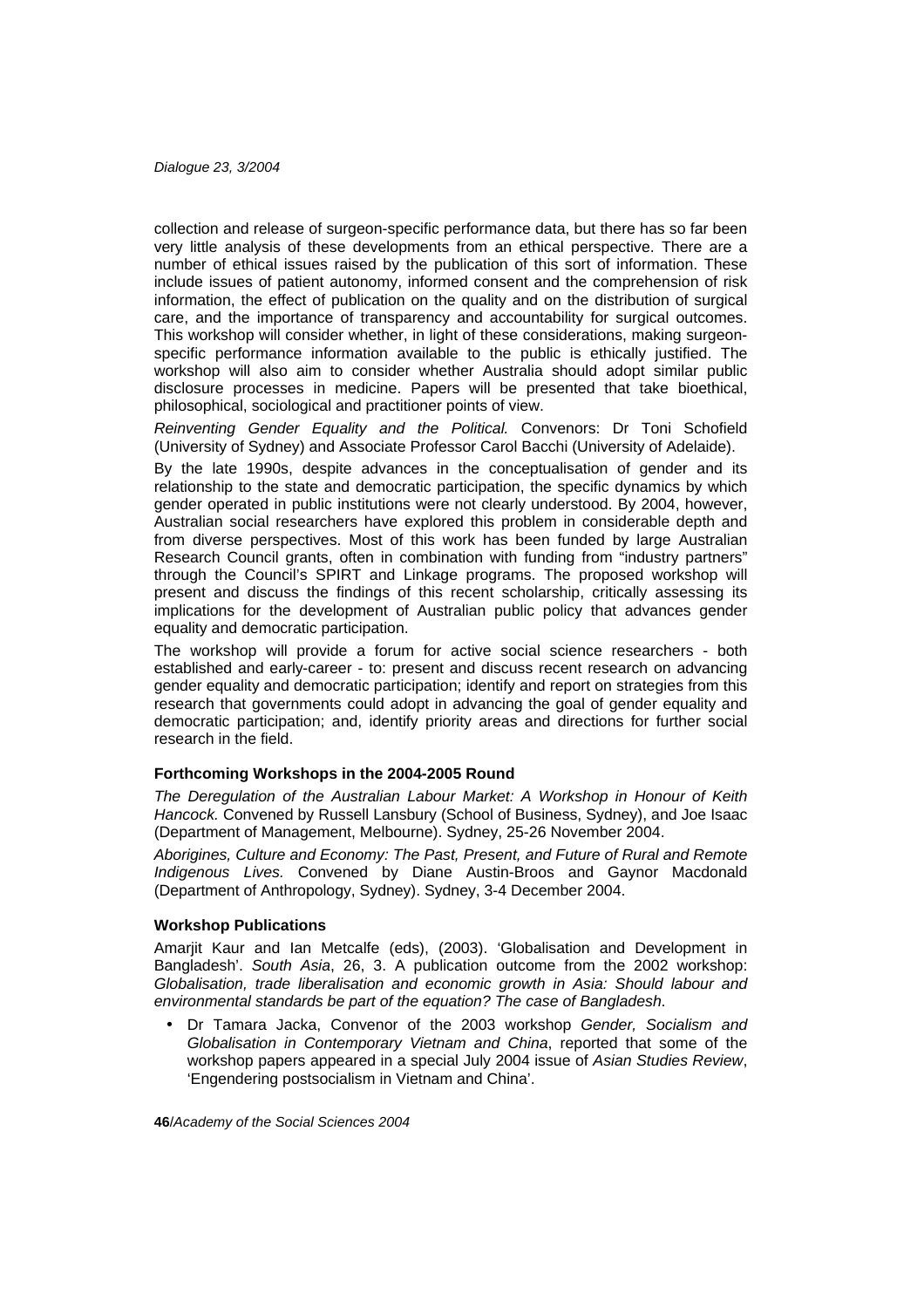• Marian Sawer and Barry Hindess (eds) (2004). *Us and Them: Anti-Elitism in Australia*, Bentley, WA: API Network. Book from the 2003 workshop 'Us and Them: Anti-Elitism in Australia' (a review appears in the Books section of this issue).

# **International Program**

# **Australia-China Exchange Program**

he Chair of the International Program Committee, *Leon Mann* met with *Dr Huang Ping*, Director-General, Bureau for International Exchanges Chinese Academy of the Social Sciences (CASS), *Professor Zhang Youyun*, Chief of the American and Oceanian Division, Bureau of International Cooperation, CASS, and *Ms Shi Xuehua*, Program Officer of the Bureau of International Cooperation in Beijing on 11 August 2004. The purpose of the meeting was to explore ways of strengthening the CASS-ASSA exchange program with a view to developing stronger ties and a more productive partnership built on joint research projects and related activities involving early career researchers.  $\mathsf{T}$ 

Dr Ping identified three research priorities of great interest to CASS: sustainable development; good governance; and the development of opportunities for younger social scientists to develop skills and capabilities in social science methodology.

<*Professor Stephanie Fahey*, Director, Research Institute for Asia and the Pacific, University of Sydney has been nominated for support under the exchange program in 2004-05 for a visit to China to undertake research on the impact of globalisation on urban Chinese youth with specific emphasis on attitudinal change and the role of new technologies. The purpose of the visit is to conduct preliminary research and to set up a collaborative research project with colleagues from the Institute of Sociology at CASS.

■ *Dr Susan McGrath-Champ* undertook an Australian-China Exchange for two weeks in Beijing from 14 June 2004. The purpose of the Exchange was to explore how foreign firms manage the performance of international assignees (expatriates) in Australian and other foreign ventures operating in China. In conjunction with a colleague from Bond University (Dr Xiaohua Yang) and a Research Fellow of the Chinese Academy of Social Sciences (Professor Rongping Kang), Dr McGrath-Champ conducted research interviews with international assignees (expatriate managers), and other managers to uncover how firms assess the performance of expatriates and how this is used to manage individual performance and the venture outcomes. The interviews also examined related aspects such as training.

A paper on the research findings, 'Performance Management and Cross-Cultural Training in Australian Firms in China', was presented at the annual conference of the Australia-New Zealand International Business Academy in Canberra, 5-6 November 2004. The paper confirmed that, amongst Australian firms, performance management is less well developed in small, newly internationalising ventures than in ventures established by larger, more internationally established firms (though even in the latter methods were not well developed) and highlighted the lack of connection between firms' training activity and performance management.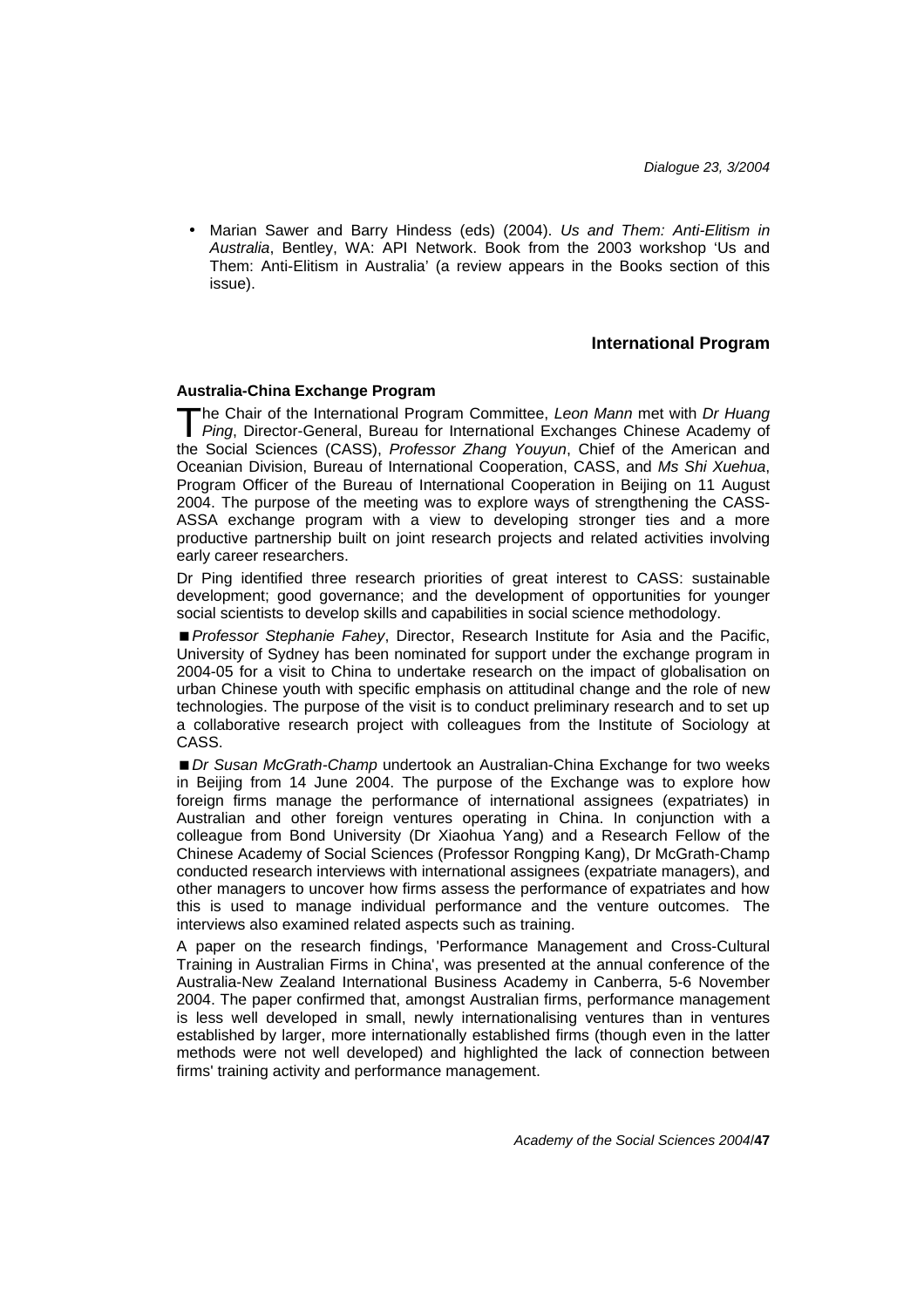The collaboration, network of contacts, local expertise and language assistance provided by the Chinese Academy was invaluable. The research established the foundations for a larger-scale study. This is Susan's second visit to China, her first to Beijing, an impressive city which is blends the old and the new dimensions of China in an intriguing manner.

# **Australia-Netherlands Exchange Program**

*Dr Peter Gesner*, Senior Curator (Cultures and Histories), Museum of Tropical Queensland was supported to undertake research in the Netherlands under the exchange program in October 2004. His research examines archival material relating to the arrival and sojourn at, and passage through, VOC settlements in Timor and Java of the survivors of HMS Pandora in 1791 and VOC archival material relating to treatment at Timor and Batavia hospital and the survivors' subsequent passage to Europe via Capetown on VOC vessels.

# *Visit Report*

My visit to the Netherlands was very useful. I visited the Netherlands Institute for Ship Archaeology (NISA) (in Lelystad) which is a world class facility if I ever saw one. It is extremely impressive as visitors can view all collection items if they choose. It is organised as an open facility allowing visitors to observe 'behind-the-scenes' activities (conservation work) as well as view displays and the entire archaeological collection NISA accommodates. The store is organised as a walk-through exhibition.

I also delivered two lectures - one to my peer group at the Rijksinstituut voor Oudheidkundig Bodemonderzoek (ROB) head office in Amersfoort and another to an undergraduate archaeology class at Leiden University. I was invited to do so by Dr Thijs Maarlevelt who is the Head of Maritime Heritage at the ROB as well as a maritime archaeology lecturer at Rijksuniversiteit Leiden (RUL). I made use of my visit to discuss with Dr Maarlevelt - as well as with one of his colleagues (Dr Diederik Meijer) - the potential to offer internships to RUL archaeology students who may want to spend some time in Australia (eg, at the Museum of Tropical Queensland) assisting with the processing and interpretation of the Pandora collection.

I spent the remainder of my time in The Hague at the Royal Library (perusing newspaper collections from 1792) and at the National Archives where I researched primary source material relating to the transit through Dutch East India Co (VOC) settlements and on VOC vessels of HMS Pandora wreck survivors. As a result of my visit I feel fairly confident in saying that very little substantive information remains to be found in the Royal Archives relating to the Pandora wreck event; Dutch newspapers from 1792 do not appear to have specifically reported the arrival in Holland and transit through Dutch ports of Pandora seamen, although I did find a report of the September 1792 court martial (and subsequent execution) of the Bounty mutineers who were brought back to face British justice by the Pandora survivors.

Two Australian scholars were nominated for support under the program in 2004-05:

*Dr Sonia Mycak*, Australian Research Fellow of the Australian Research Council, Department of English, University of Sydney (14 days in November 2004) who is participating in the 6th Conference ESA Research Network for the Sociology of the Arts, Rotterdam, and as a Visiting Scholar at Tilburg University hosted by Kees Van Rees, Tilburg University, (Marketing and Sociology of Books, Faculty of Arts) where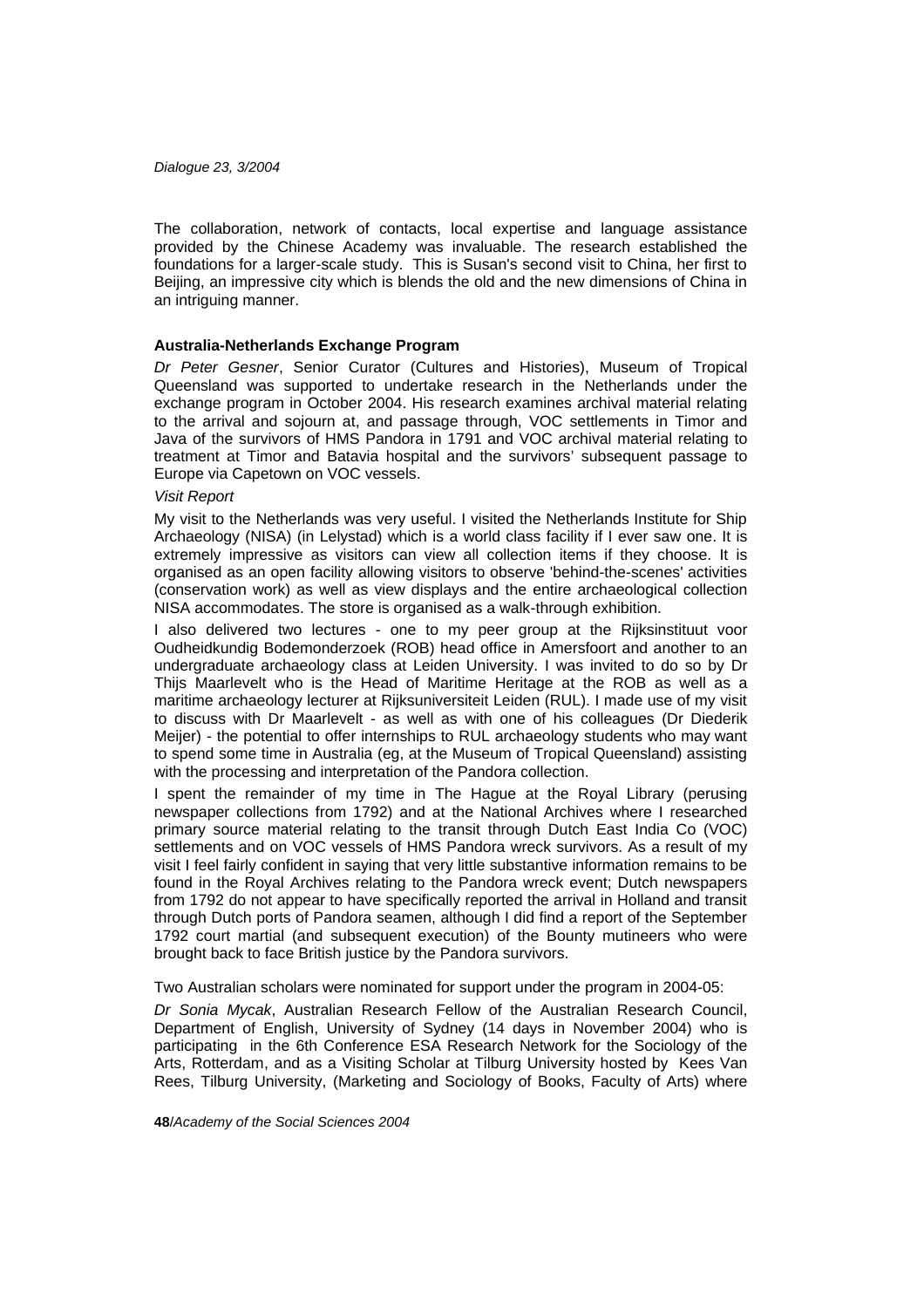she will undertake research and give lectures on *The Postwar Development of Australian Literature.*

*Dr Jeffrey Neilson*, Postdoctoral Research Fellow currently employed on an ARC research project in the School of Geosciences, University of Sydney (May 2005,) will be undertaking research on the historical geography of the South Sulawesi coffee industry. He has also proposed delivering a lecture on the importance of knowledge concerning historical geography for the establishment of geographical appellations and quality constructions more broadly involving the presentation of the Sulawesi coffee industry as a case-study.

Visitors from the Netherlands for 2004-05 have been nominated by the Royal Netherlands Academy of Arts and Sciences. They are:

*Dr HJ Hospers*, Associate Professor and Director of Studies, Faculty of Psychology, Maastricht University who will be hosted in December by Dr P van de Ven, National Centre for HIV Social Research, University of NSW where he will be undertaking collaborative research on HIV/AIDS–related risk behaviour; starting cooperation on the development of effective online HIV-preventive intervention; and exploring the possibilities for PhD-student exchange on internet studies.

*Dr Jan de Jong*, Associate Professor in Occupational Health Psychology, Utrecht University who will be hosted in January by Professor Tony Winefield, School of Psychology, University of South Australia. His visit is part of the ARC Linkage International Australia-Netherlands project on Work and Stress research and ASSA will part-fund the visit with the remainder being provided by the ARC. During his visit, Dr de Jong will finalise a supervised PhD project; commence a new research project eg Adelaide Police Officers; and complete papers for publication.

#### **Australia-India Memorandum of Understanding**

ASSA has been actively engaged in discussions with the Indian Council of Social Science Research (ICSSR) to establish an exchange agreement to support the development of joint research projects and academic exchanges. At a meeting of the Academy's International Program Committee on 16 September, it was agreed that the memorandum of understanding prepared by both sides, would be signed with commencement of an exchange program in 2005. On 20 October ICSSR sent notification of intention to move immediately to a signed exchange agreement and implementation in 2005.

# **AASSREC**

The Executive of the Association of Asian Social Science Councils met in Manila on 8- 9 October 2004. Fay Gale attended the meeting which was held at the offices of the Philippine Social Science Council. The 2005 AASSREC Conference is scheduled to be held in Delhi from 3-6 February 2005. The theme for the conference will be *Social Issues of Unemployment Following Development in Asia.*

# **UNESCO Social Science Network**

ASSA has continued as a member of the UNESCO Social Science Network. The Australian National Commission for UNESCO provides annual grant fund assistance for a range of projects. Successful applications for funding support in 2004-05 include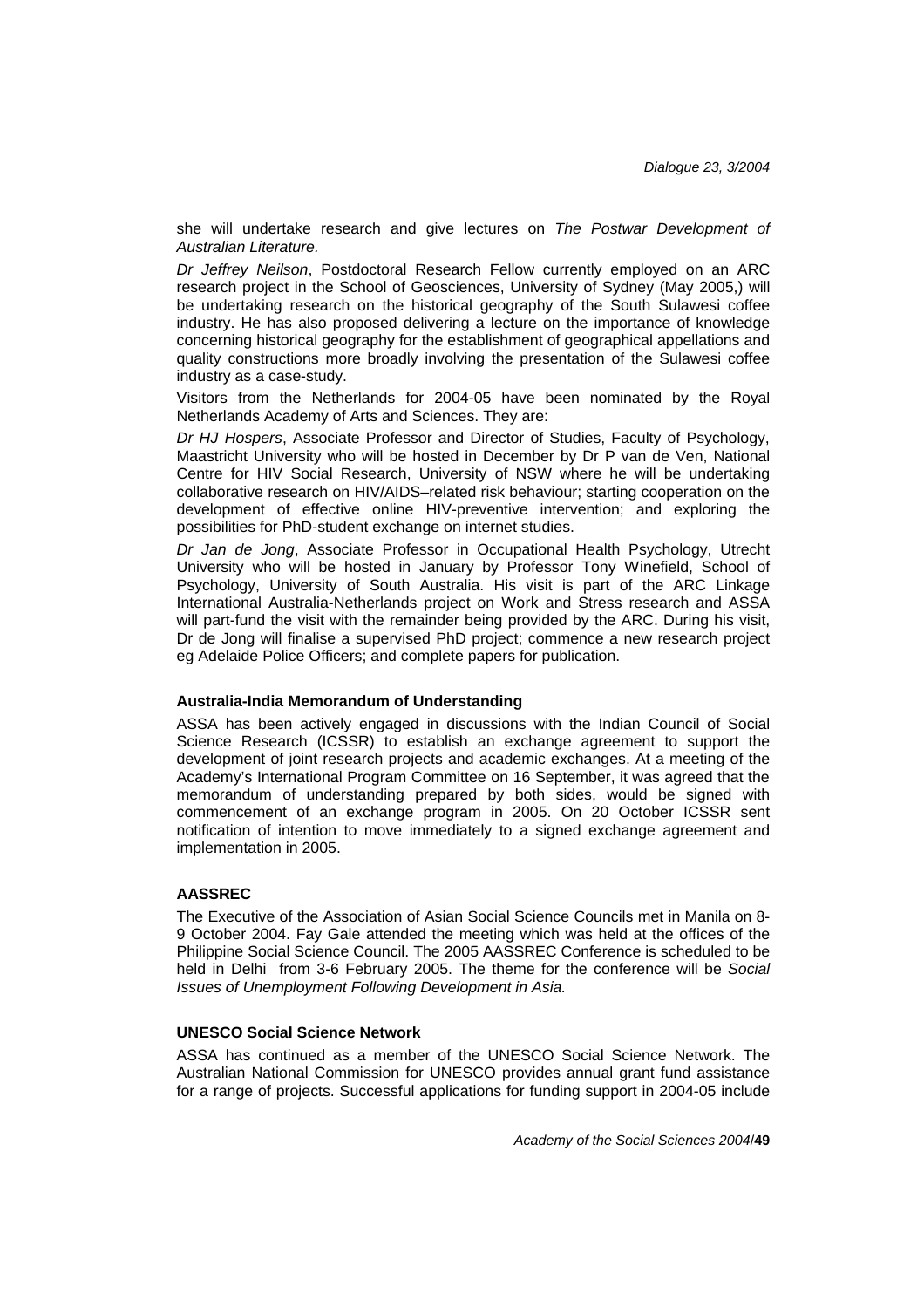funding support for a workshop proposal from Professor Dennis Altman, 'HIV Aids: State Rivalry and Human Security'.

# **Australia-France Exchange Program**

Applications for the 2005 French Exchange program closed on 30 June. The French Embassy received 11 applications across several disciplines, including economics, education, anthropology, linguistics, sociology and history. At a meeting with the French Embassy on 16 November the list of successful applicants was agreed. Further details will be reported in the next issue of *Dialogue*.

# **Policy & Advocacy**

## **Recently published policy paper**

*Social Science Research and Public Policy: Narrowing the Divide*, by Professor Meredith Edwards. *Occasional Paper* 2/2004.

The paper addresses some of the difficulties faced in translating social science researchbased policy advice to Government as well as communicating Government policy needs to researchers. The paper received a two page exposition in the October edition of *The Public Sector Informant*, published by *The Canberra Times.*

# **Forthcoming** *Occasional Paper*

*Evidence into Policy: What works in Ageing?*, by Professor Helen Bartlett.

The paper will continue on the theme of the previous *Occasional Paper* by examining the relationship between social science research and policy and its processes in the context of an ageing Australia.

# **Workshop Program - Policy Outcomes**

Policy papers from the Workshop Program are now being published in the new policy section of the ASSA website: www.assa.edu.au/policy/. The papers are intended to be summaries of social science research findings that open up policy options and debate, and in some instances, make useful policy recommendations. So far, policy reports from the following workshops are available:

- *Portrait of a Nation 2003: Reporting on the inaugural Australian Survey of Social Attitudes*. Five papers have been submitted: Knowing your genetic information - Freedom, burden or power?; How do Australians feel about their work?; What makes an Australian family?; Family and work: Policy implication; Where to for the welfare state? Attitudes to spending, welfare and social services.
- *Australian women facing the future: Is the Intergenerational Report gender neutral?*
- *Evidence into policy: What works in ageing?* The Convenor, Helen Bartlett, will write an *Occasional Paper* based on the workshop outcomes.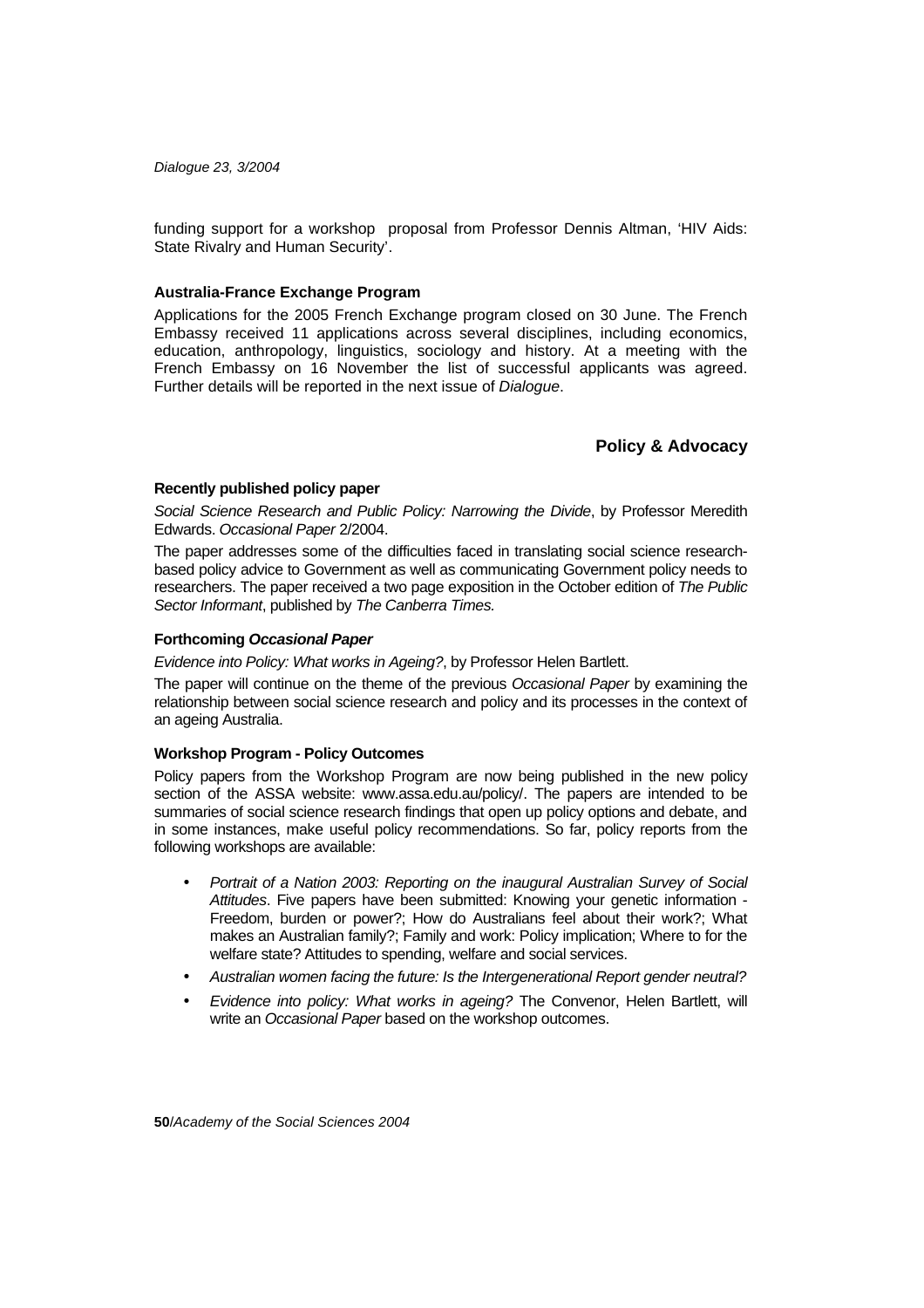# **Reports from Workshops** -------------------------------

**Participation and Governance in Regional Development**

# *Robyn Eversole and John Martin*

he national workshop on 'Participation and Governance in Regional Development' The national workshop on 'Participation and Governance in Regional Development'<br>took place at the Hamilton, Victoria campus of RMIT University from 30 June to 2 July 2004. The workshop was sponsored by the Academy of Social Sciences in Australia and convened and hosted by RMIT University's Centre for Regional and Rural Development. It brought together a diverse and distinguished group of social researchers from across Australia to a small rural town, to dialogue with each other, with policymakers, and with local community members about the role of people and their communities in regional development processes.

At the cutting edge of current development theories internationally, questions about participation and participatory governance are being asked around the world. Increasingly, people and institutions are demanding that development – planned social and economic change – be negotiated rather than imposed, that it promote human wellbeing and equity rather than merely economic efficiency, and that it acknowledge cultural diversity. 'Participatory development', 'community driven' solutions, consultations with stakeholders, and devolution of control to local levels, are all attempts to encourage a more democratic approach to development in which many voices and interest groups are represented. Yet how can real, rather than nominal, participation be defined, encouraged, and institutionalised? And how can the local, micro focus of much of participatory development gain voice and influence in the context of national and global level social and economic institutions?

The workshop, which attracted delegates from every Australian state and the Northern Territory, illuminated how these international trends toward participatory development and participatory governance are currently reflected in the context of Australian regional development policy and practice. The scope of the workshop was intentionally broad: delegates represented a wide variety of social-science disciplines, and their contributions ranged from macro-level policy reflections to case studies of specific, practical regional development interventions. While some of the delegates struggled with this diversity, it became clear that the issues we were considering reached far beyond our own disciplinary boundaries or our specific sectoral interests. We experienced both the concrete obstacles of language in cross-disciplinary work, as well as the insights that this cross-disciplinary sharing brought to enhance our understanding of the issues.

The workshop was officially opened by Professor Lois Bryson, Director of the Research Centre for Gender and Health at the University of Newcastle and an Academy fellow. In addition to providing some illuminating opening comments in response to the draft workshop papers and the workshop themes, Lois participated actively throughout the workshop, which benefited greatly from her insight. The program was divided into five themed sections of presentations, two workshop discussion sections, and a community forum. This format worked well, providing focus to the diverse range of contributions and opportunities to define and redefine, in a participatory fashion, the key themes represented by delegates' work. In the end, the workshop become an organic process in which the broad invitation to delegates to explore participation and governance issues in the context of Australian regional

*Academy of the Social Sciences 2004*/**51**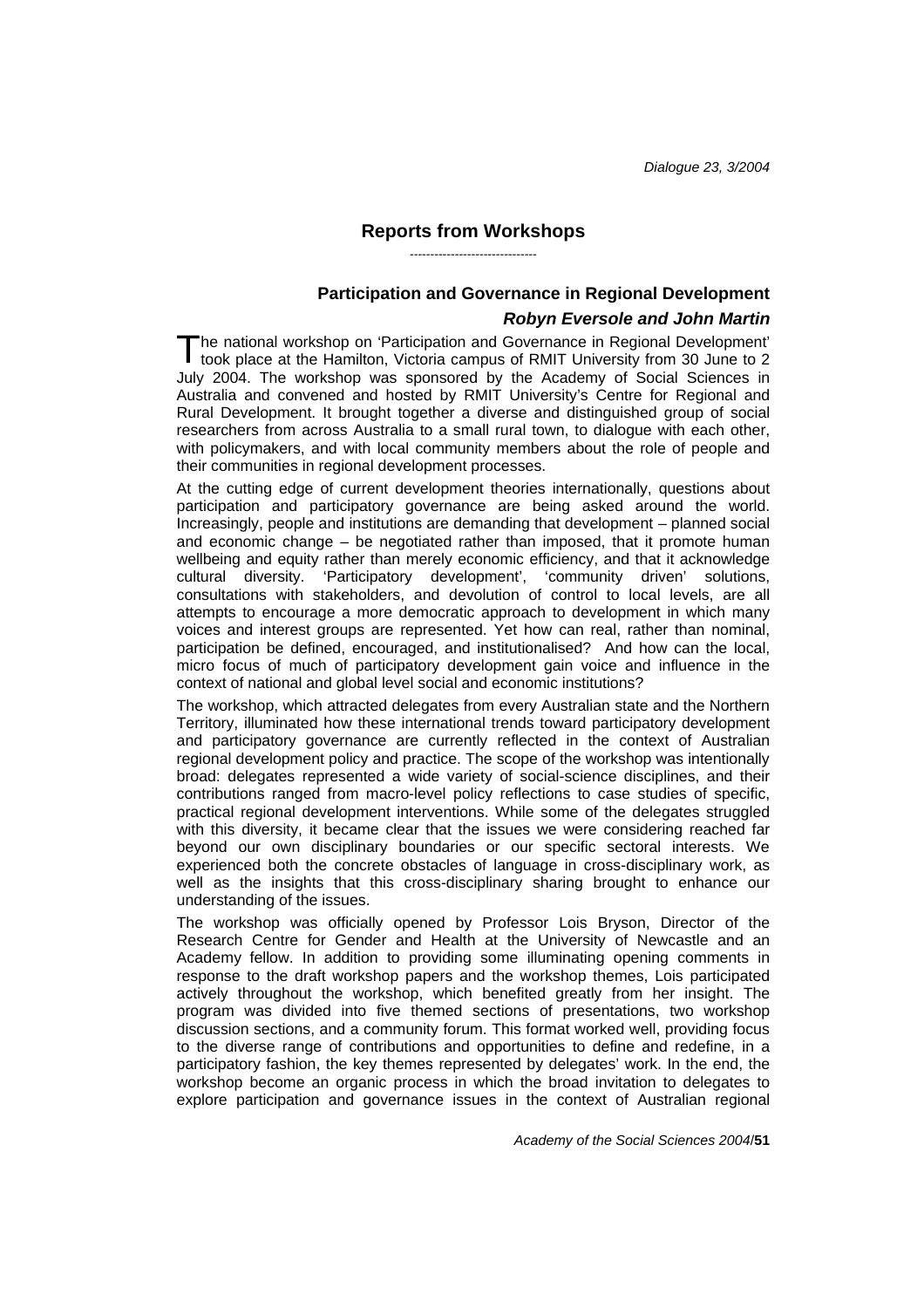development became an opportunity to distil a wide range of experiences from many disciplinary backgrounds into common key themes and issue-areas.

The workshop's five themed sections included a total of eighteen papers, all on key regional development topics such as natural resource management, employment generation, small-town survival, and social equity, demonstrating a common concern with how people's participation can be defined, encouraged, and institutionalised into regional development policy. The first session, 'Defining Regional Development and Creating Change', included papers by Ian Falk of Charles Darwin University, Fiona McKenzie from the Victorian Department of Sustainability and the Environment, Patrice Braun from the Centre for Regional Innovation & Competitiveness at the University of Ballarat, and Robyn Eversole from RMIT's Centre for Regional and Rural Development. The second session, which focused specifically on 'Participatory Natural Resource Management', included both policy and practical contributions from a range of distinguished academics from Queensland, Tasmania, Western Australia and Victoria. These included Brian Head from Griffith University, Frank Vanclay and Andrew Craig from the University of Tasmania, Susan Moore from Murdoch University, and Ruth Lane from RMIT University.

The workshop's third session focused on 'Local Capacity and Local Perspectives On Regional Development', with contributions from Andrew Beer of the School of Geography, Population and Environment at Flinders University (on the performance of regional economic development agencies); Helen Ross and Fiona McCartney from the School of Natural and Rural Systems Management, University of Queensland (on rural women's insights into sustainability issues); Paul Collits of the NSW Department of State and Regional Development and AJ Brown from Griffith University (on local government and regional governance); and Kevin O'Toole from Deakin University (on changes in Victorian local government and governance). The fourth session focused on 'Population and Infrastructure Issues', with contributions from Gordon Forth (Deakin University) and Ian Gray (Centre for Rural Social Research, Charles Sturt University). Finally, the fifth session focused on 'Empowerment and Equity in Regional Development' – themes that ran through the workshop as a whole, but were particularly captured in Margaret Alston's work on drought and social exclusion, Sherry Saggers' work on Indigenous participation in community development, Julie Grant and Al Rainnie's work on women in regional development, and Sue Kilpatrick and Helen Bound's study of training for workers in rural seasonal industries.

The two workshop discussion sessions provided an opportunity to reflect on the papers and their key themes within the context of the workshop as a whole. The insight of delegates in these sessions allowed the workshop convenors to refine the workshop's key messages, consider the appropriate audience for these messages, and craft the framework for a book to draw the workshop contributions into a cohesive whole. As the workshop dealt first and foremost with regional development, the decision was made to focus the resulting book around the four key regional development issue-areas that arose from the workshop process, namely: 'Creating Economic Opportunities', 'Managing Natural Resources', 'Acknowledging Diversity and Exclusion' and 'Linking Local Issues and Larger Contexts'. All these regional development issue-areas are discussed through the lens of participatory development and participatory governance. During the workshop, delegates were given extensive written feedback from peers, and after the workshop, specific guidance from the convenors on revising their conference paper as a book chapter.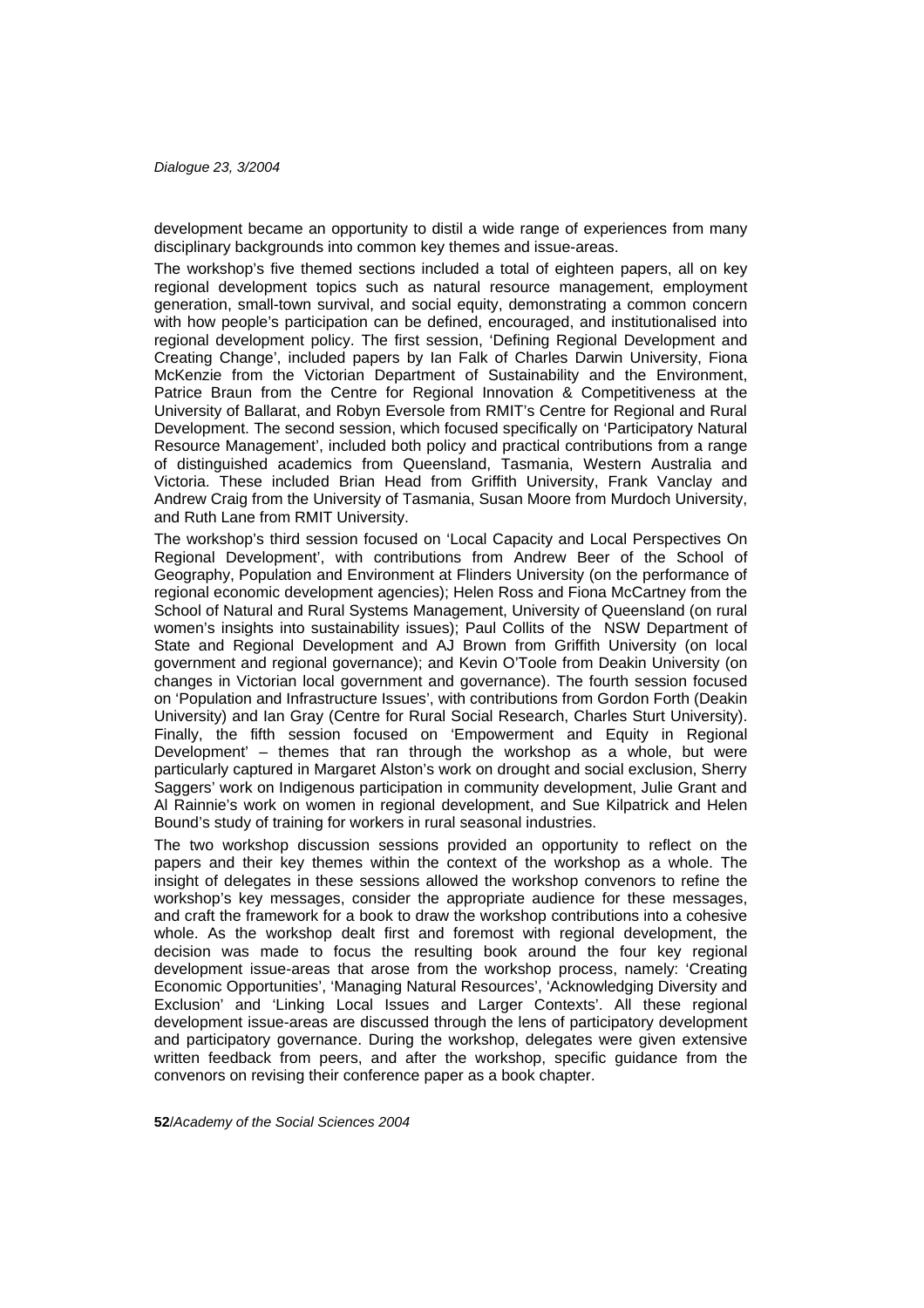Possibly the high point of the workshop was the community forum held on the afternoon of the second day. This was, in essence, an excellent opportunity to test in practice some of the rhetoric of community participation. Three non-academic residents of the local region with significant experience working in community sectors were invited to participate as delegates for the entire workshop, and to present their response and analysis formally to the afternoon community forum. Invitations to attend this forum (which included a light lunch and afternoon tea) were distributed widely in the local region around Hamilton, and a number of community delegates from a range of sectors attended. The insight demonstrated in the three talks by community representatives, and the comments and discussion from the forum participants as a whole, provided an important opportunity for dialogue that not only crossed academic disciplines, but also brought in non-academic perspectives. The community forum provided an excellent learning opportunity for all concerned.

In conclusion, the convenors were very pleased with the result of the workshop on Participation and Governance in Regional Development. Post-workshop feedback from delegates has been very positive, and the process of preparing the book has benefited greatly from the workshop process and the input of our colleagues. The process of assembling the manuscript is on schedule, and the goal is to publish *Participation and Governance in Regional Development* in 2005, as a book that makes a significant and timely contribution to the regional development literature.



# **Australian Women Facing the Future: Is the** *Intergenerational Report* **Gender-Neutral?** *Christina Lee*

This workshop was held at Customs House, Brisbane, on 1-2 July 2004. This workshop was held at Customs House, Brisbane, on 1-2 July 2004.<br>Sponsorship from the Academy of Social Sciences in Australia was supplemented by funding from the School of Psychology, the Faculty of Social and Behavioural Sciences, and the Faculty of Health Sciences, at the University of Queensland.

The *Intergenerational Report* (Commonwealth of Australia, 2002) and the more recent *Responding to Australia's Demographic Challenges Report* (Treasury, 2004) have provided a background for discussions about the socio-demographic future of Australia. Predictions for an ageing population and a decreasing proportion of Australians of working age, and the economic impact of these changes, have been accompanied by strategies for developing economic sustainability. These issues - both the demographic changes and the policy reaction to them – are unlikely to be genderneutral, but the reports make very little mention of gender issues and public debate so far has largely ignored the differential impacts on women and men.

*Academy of the Social Sciences 2004*/**53**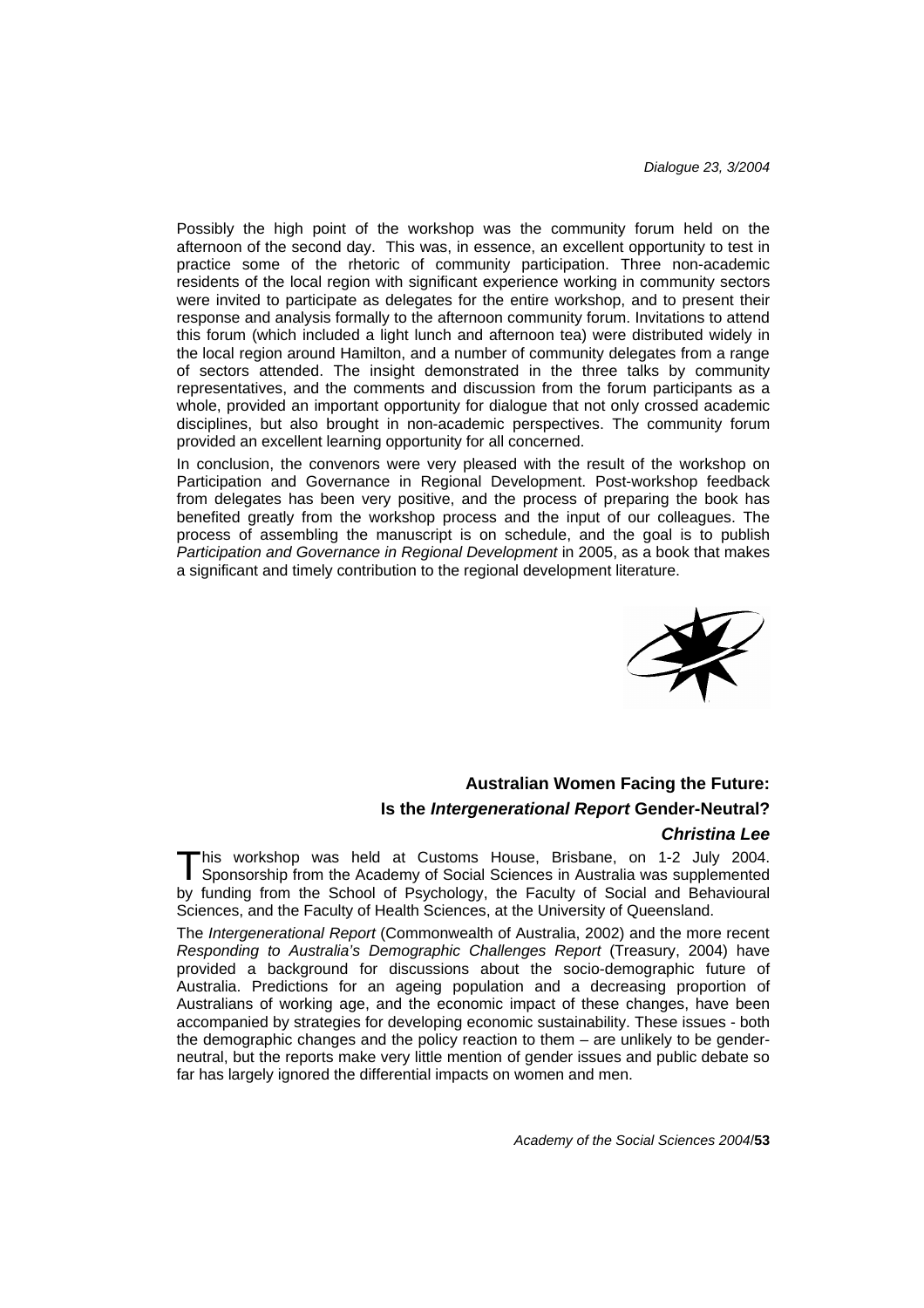Women are more likely to be out of the labour force than men, take a greater share of responsibility for child-rearing, earn less money when employed, are less likely to have adequate private superannuation, have higher levels of minor physical and emotional morbidity, are more strongly economically disadvantaged by relationship breakdown, are more likely to take on family caregiving and volunteer roles, and can expect a longer old age. Thus, any potential adverse effects of systemic policy changes on those with limited personal resources are likely to impact more on women than on men. Strategic government planning aims to increase the proportion of women in the paid labour force but does not address the social and economic value of women's unpaid contributions to the social fabric, nor the economic effects of these contributions on the individual woman.

This workshop brought together researchers from a range of disciplines including demography, epidemiology, medicine, psychology, public policy, and sociology, to share insights from research and practice. Several large-scale longitudinal studies, including the Australian Longitudinal Study on Women's Health, the Negotiating the Lifecourse Study, and the Household Income and Labour Dynamics in Australia study, were represented in addition to a number of more geographically focused projects.

An overview of projected demographic change and the issues that may arise for women, presented by Christina Lee, was followed by a context-setting presentation from Kathy Mandla of the Queensland Government's Office for Women (representatives of the Australian Office of the Status of Women were invited but were unable to attend). Kathy's presentation outlined the progress made by women in public life and pointed to priority areas in which women continue to face inequity, disadvantage or under-representation. She emphasised the need for policy change to enhance women's abilities to balance work, family and lifestyle, while achieving economic security for the present and for their older age, and in order to increase women's participation in leadership, decision-making and community building.

The rest of the first day was taken up by seven presentations on the relationships between government policy and women's reproductive choices, workforce attachment and economic wellbeing.

Peter McDonald presented an overview of the relationships between employment and welfare policies and fertility at a national level, showing that Australia's policy climate was associated with a lower level of workforce involvement among mothers than is found in comparable countries. Maggie Walter outlined the inconsistencies in current policy regarding workforce attachment among partnered and unpartnered mothers, whereby partnered mothers are encouraged to remain out of the workforce or marginally attached while unpartnered mothers are expected to find more permanent and preferably fulltime employment.

Gillian Whitehouse, presenting data on the low level of workforce involvement among Australian mothers by comparison with other OECD countries, argued that government policies that guaranteed moderate-duration, paid parental leave for all workers, and that mandated the option of returning to permanent part-time employment, would go some way to increasing the proportion of mothers in the workforce. This, she argued, is commensurate with the government's goal of increasing workforce participation and reducing welfare dependence. Glenda Strachan's presentation focused on current work and family policies, and what they actually mean for today's workforce. She concluded that – with little direct government policy control over organisational structures – the majority of Australian employers do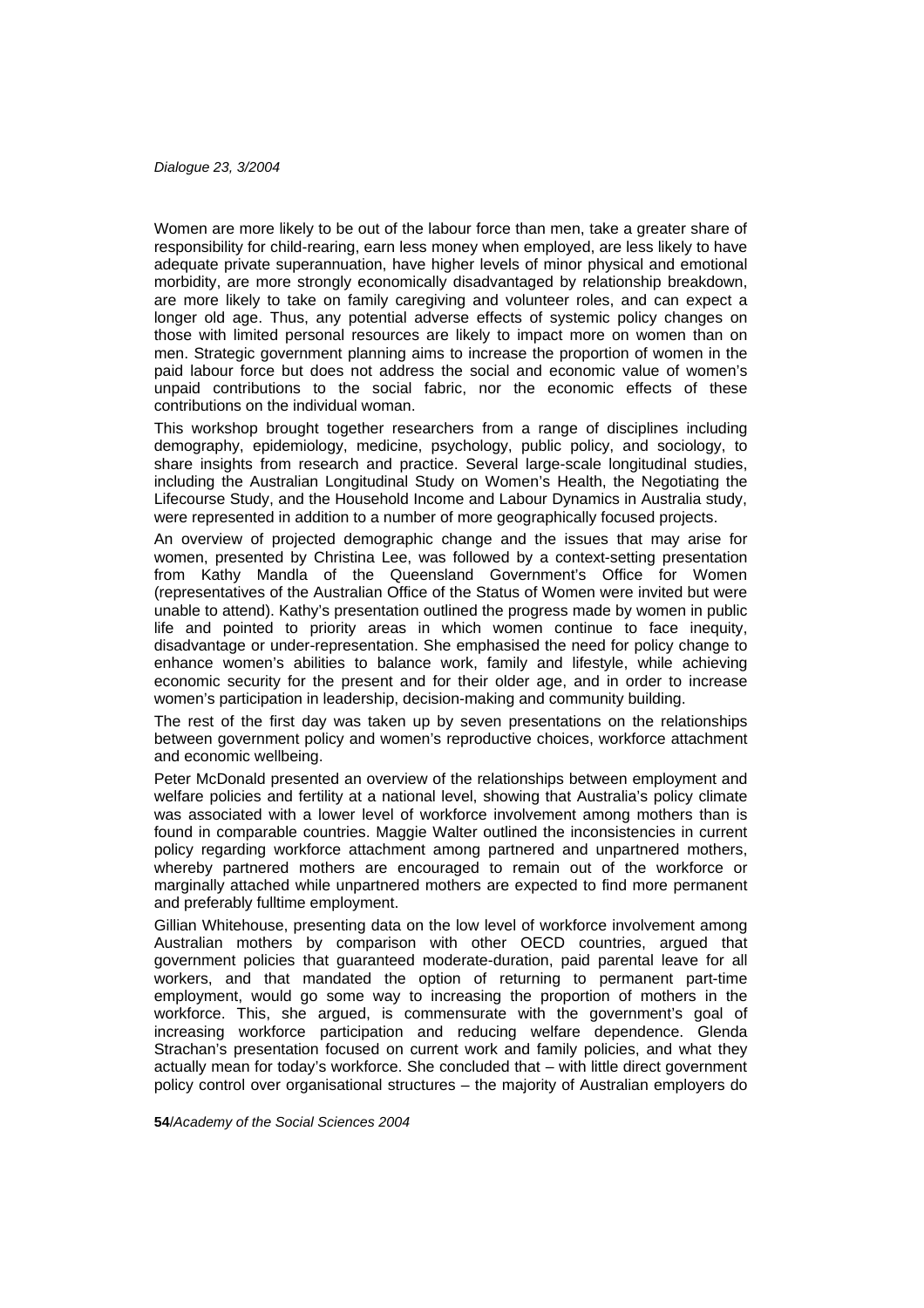not provide family-friendly options for staff, and that until legislation or corporate culture change, there is little opportunity for employees to negotiate better options.

Diana Olsberg, Deb Loxton and Penny Warner-Smith's presentations all focused on the individual, rather than on structural influences on women's workforce attachment and economic wellbeing, with a focus on economic security in old age. All three painted a relatively bleak picture of what lies ahead for Australian women, suggesting that a high proportion will continue to require financial support in the form of pensions and benefits. Diana Olsberg addressed the issue of superannuation, pointing to a looming crisis for women, whose pattern of intermittent and part-time workforce engagement frequently places structural barriers in the way of accruing adequate superannuation. Deb Loxton addressed the economic implications of divorce and family breakdown for women: with increasing rates of family breakdown and with husbands and wives frequently being in inequitable power relationships, the economic future of women whose marriages break down, especially those who have dependent children, is bleak and their opportunities for self-sufficiency in old age are very limited. Penny Warner-Smith extended this discussion to suggest that middle-aged women are generally ill prepared, financially and emotionally, for retirement. Her analysis showed that 'retirement' is a concept with little meaning for many women, especially for those who withdrew from paid work to take on childrearing and other unpaid family caring roles. For many women, retirement is an empty concept – as children become independent, they find themselves taking on family caregiving roles for husbands and parents, while at the same time contributing to the care of grandchildren.

The second day of the workshop addressed issues of diversity among Australian women, as well as dealing with the unpaid social contributions made disproportionately by women in Australian society. Regarding diversity, the point was made that – given the lack of focus on the needs of women in general in current planning for demographic change – it is hardly surprising that the needs of diverse groups of Australian women have been ignored, but that women who do not conform to 'mainstream' stereotypes may be even more disadvantaged than others. Trang Thomas addressed the particular issues that face women from a range of migrant groups, in dealing with the conflicts between traditional and contemporary expectations for women and family. Ruth McNair raised the particular issues for lesbian women, whose economic security is affected by failure of currently policies to recognise their roles as parents and as members of long-term partnerships. Heather McKay presented data on the health and wellbeing of women who remain childless, showing that they are better educated, more engaged with the workforce, and thus more financially self-sufficient than are mothers at this stage of life.

Belinda Hewitt and Julie Byles continued the theme of diversity, with presentations on the health and wellbeing of women following marriage dissolution and widowhood, respectively. Belinda showed that women who remain permanently separated from their husbands, without divorcing, appear to be in the worst health and poorest financial situation, and emphasised the need for a focus on this neglected demographic group. Julie stressed the ongoing financial stresses of widowhood, which persist despite good emotional and health-related adjustment. With increasing numbers of women growing old alone, these groups of women (as well as the alwayssingle) are neglected by policies which assume that all women live out their lives within traditional family structures.

Susan Feldman and Jeni Warburton combined themes of diversity and of unpaid labour in two complementary presentations. Susan Feldman dealt with the 'hidden'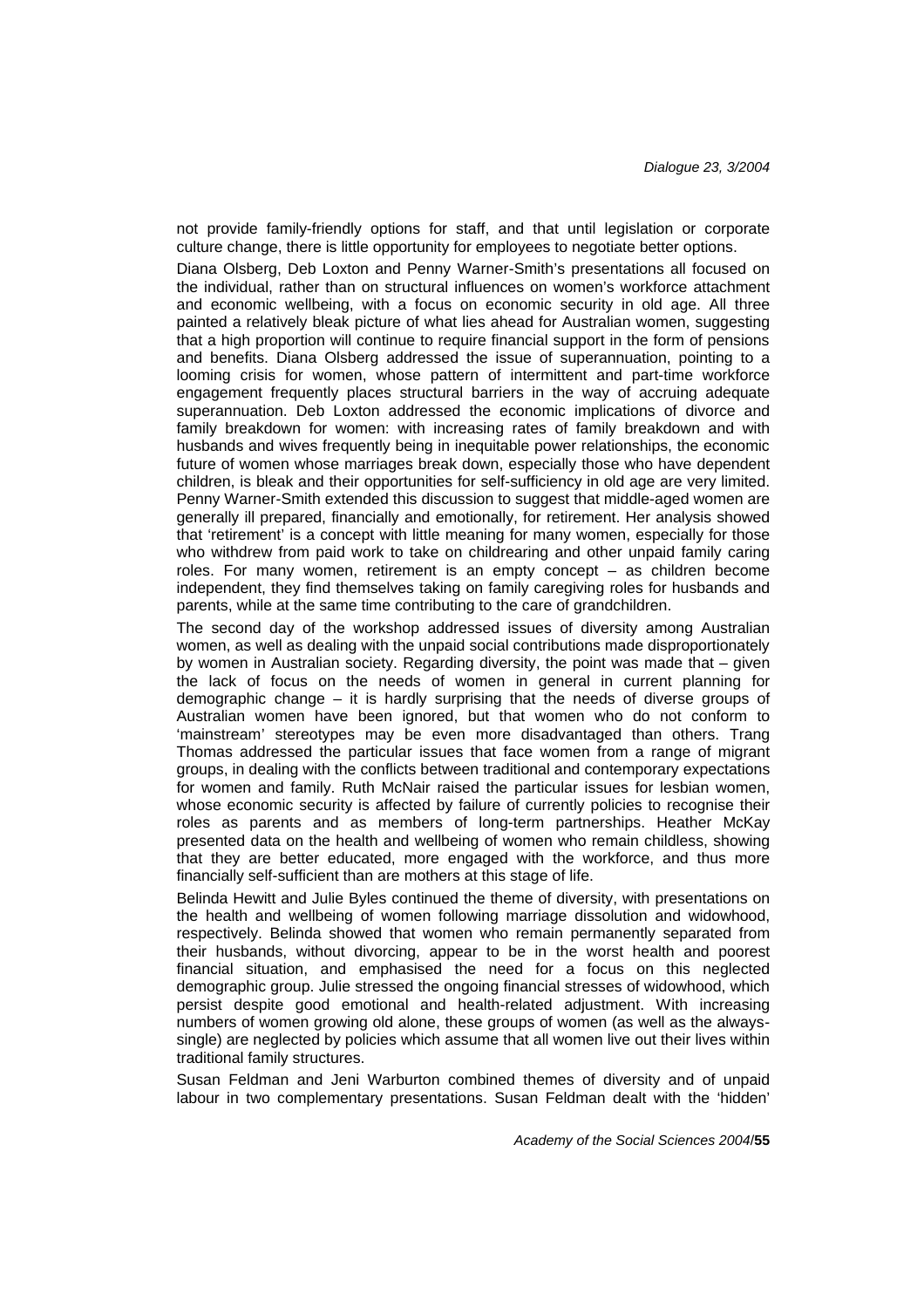role of grandmothers in providing social capital, particularly enabling their children to be more economically active by providing childcare and other support, with reference to a study of ageing Jewish Australian women. Jeni Warburton raised the issue of informal volunteer work at the level of community and family, including informal caregiving and assistance of elderly neighbours and disabled community members, pointing out that women from migrant backgrounds, especially those who come from non-English-speaking backgrounds, are most likely to contribute to social capital in this unacknowledged way.

In the final session of the symposium, Beverley Lloyd used qualitative analyses to describe the experiences of young Australian women who combine paid work and motherhood, demonstrating the creative and energy-intensive strategies that women adopt and the varying degrees of success that they are able to achieve in managing the combination and maintaining their own physical and emotional health. Peter Brown's final paper dealt with leisure – after days of discussion of how women could meet employment, financial, family and community needs, this was a salutary reminder of the importance of adequate opportunities for self-care and relaxation in the maintenance of women's wellbeing.

The workshop was characterised by vigorous debate after each presentation and during the breaks. Considerable synergy was created by the interdisciplinary mix and by the mingling of researchers working on different longitudinal projects with complementary methodologies and aims. One outcome of the workshop will be a special issue of the Australian journal *Just Policy*, with Christina Lee as guest editor. This issue is already in preparation and is expected to be published in late 2004 or early 2005.



# **Australian Multiculturalism and Political Theory: Balancing Rights and Responsibilities in a Diverse Society** *Geoffrey Brahm Levey*

ulticulturalism has been one of the dominant themes of research and reflection in **M** ulticulturalism has been one of the dominant themes of research and reflection in political theory over the last decade. Among other issues, attention has focused on how multiculturalism relates to liberal principles of individual autonomy, toleration, equality, and justice; where, and on what basis, the limits of liberal toleration should be drawn; and the implications of multiculturalism for current and emerging conceptions of citizenship. For the most part, these debates have been conducted at a fairly abstract level or else have been informed by, or applied to, the Canadian, north American and, increasingly, the European contexts. Political theorists (including Australian political theorists) have devoted scant attention to Australia's experiment with multiculturalism (in contrast to their recent attention to Indigenous rights). The workshop on Australian Multiculturalism and Political Theory (held at the University of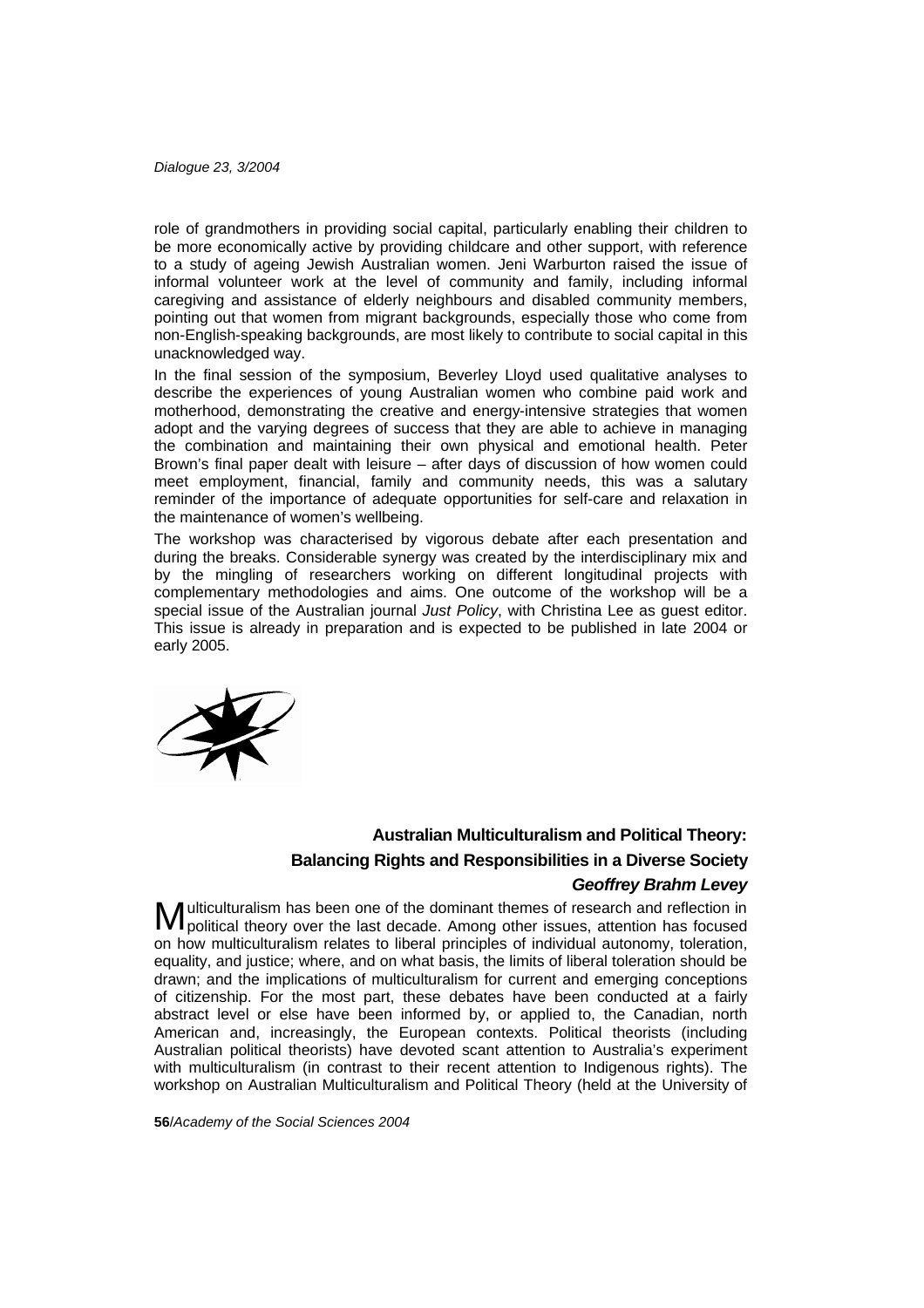NSW, 8-9 July 2004) sought to redress this lacuna. It brought together a group of political scientists, philosophers, legal academics, and sociologists to critically examine two understudied questions: (1) how current arguments and concerns about multiculturalism in political theory bear upon, or might be brought to bear upon, Australian multiculturalism, and (2) how the Australian case might contribute to political thought on multiculturalism more generally.

The workshop was jointly sponsored by the Academy, the Australian Government Department of Immigration and Multicultural and Indigenous Affairs, and the UNSW Faculties of Arts and Social Sciences and of Law. The event was officially opened by Dr James Jupp, Director of the Centre for Immigration and Multicultural Studies at the Australian National University on behalf of ASSA; Mr Benjamin Chow, Chair of the federal Government's Council for Multicultural Australia, who represented the Minister for Citizenship and Multicultural Affairs, the Hon Gary Hardgrave MP; and Professor Annette Hamilton, Dean of the Faculty of Arts and Social Sciences at the University New South Wales. Overall twenty-two scholars participated; two senior officers from DIMIA – Mr Richard Manderson and Mr Tim Kinder – attended as observers. Fourteen papers were presented, organised into seven panels around four themes. Papers were distributed well ahead of the workshop, which allowed a discussant to offer prepared comments after each panel of papers. Proceedings were then opened to general discussion.

Several papers treated aspects of Australian multiculturalism or related policies directly. Several drew on Australian experience or examples to illustrate more general arguments or issues. Some considered the implications of a particular philosophical position for the Australian case.

# **Situating Australian multiculturalism**

The first panel addressed the theme 'Australian Multiculturalism: Coherent Philosophy or Muddling Through?' and immediately set the tone of lively debate and probing questions throughout the workshop. Professor Brian Galligan and Dr Winsome Roberts (both of the University of Melbourne) presented a critical account of the evolution of multicultural policy, arguing that the policy's progressive extension to Australian national identity and citizenship is ill conceived. This is because multiculturalism misdescribes the Australian situation, since migrants are mostly geographically dispersed and their children are well integrated, linguistically and socially, into the Australian mainstream. If Australian multiculturalism is to have any relevance, they argued, it should be at the level of assisting migrants to integrate. Dr James Jupp (ANU) put an opposing point of view, questioning whether there is any determinate Australian culture and identity to which migrants could integrate. According to Jupp, critics of Australian multiculturalism also misunderstand it when they worry that it endorses cultural pluralism or exotic cultural practices at odds with liberal norms. While multicultural policy developed pragmatically rather than on the basis of an explicit ideology, and thus reflects the usual tensions and compromises in all public policy making, it has always been informed by an underlying commitment to liberal individualism and democratic institutions.

# **Liberalism and diversity**

The next two panels explored the relation between foundational liberal principles and the recognition of cultural identity and difference. Professor Chandran Kukathas (University of Utah) presented a useful typology of possible political responses to cultural diversity, including isolationism, assimilationism, weak multiculturalism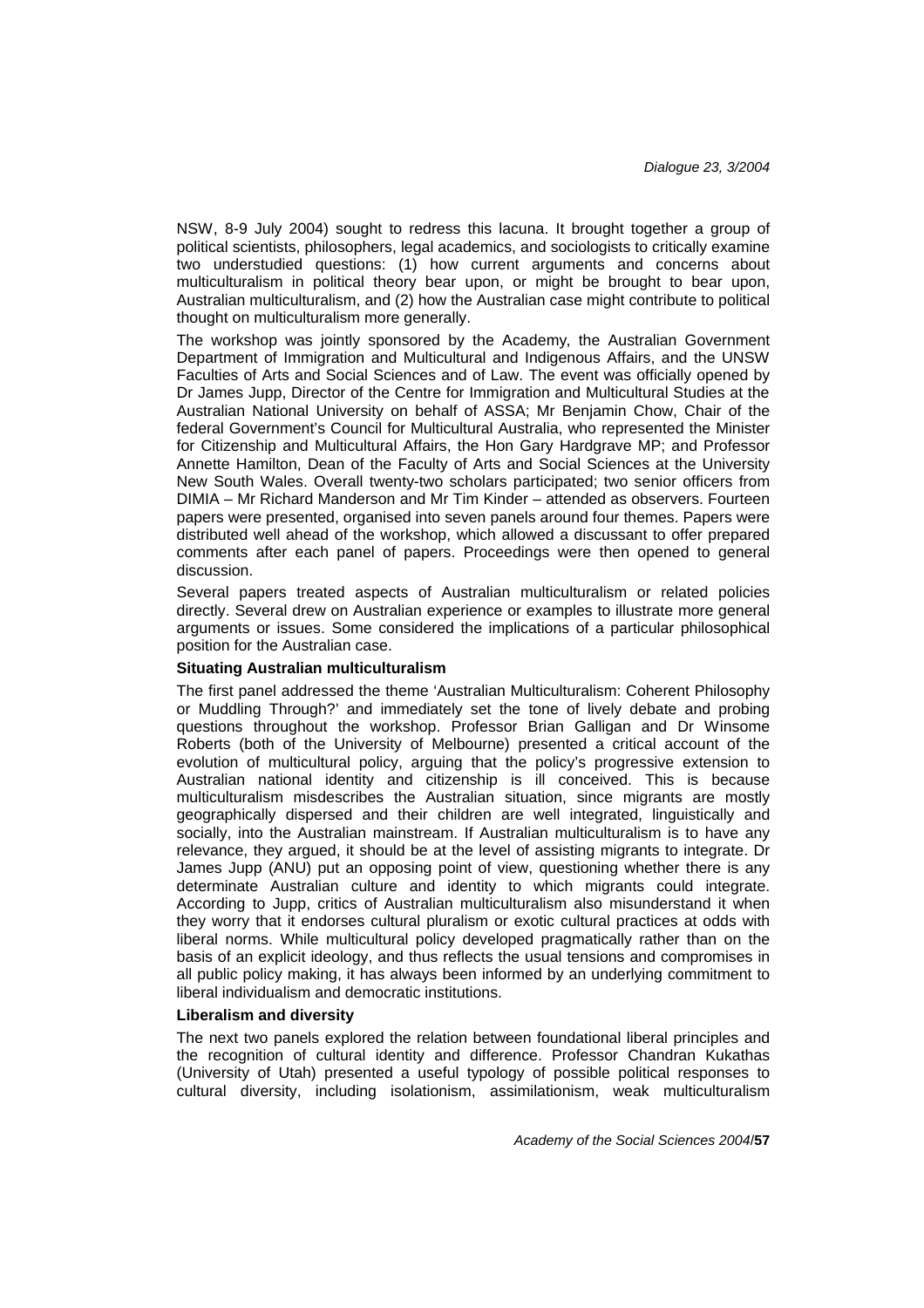(involving a state posture of 'benign neglect' or 'pure' toleration), strong multiculturalism (involving any state recognition or support of cultural identity), and apartheid. Showing how some of these responses have figured in Australia, Kukathas went on to defend the superiority of 'weak multiculturalism' as being the most consistent with classical liberalism. In contrast, Dr George Crowder (Flinders University) broached liberalism's basic posture toward cultural diversity by critically examining Isaiah Berlin's idea of value pluralism, according to which there are many genuinely valuable ways of life. While several theorists have invoked this idea of value pluralism to defend cultural pluralism in a strong sense, Crowder showed that Berlinian pluralism remains subject to liberal principles and scarcely supports 'unrestricted multiculturalism.' Australian multiculturalism, he concluded, basically conforms to these political implications of value pluralism.

Professor Barry Hindess (ANU) distinguished two influential approaches to the problems that cultural diversity poses for modern states. Where the 'multiculturalist' approach is concerned with a limited understanding of culture and range of cultural difference in human affairs and with establishing peaceful co-existence, the 'politics of difference' approach understands group disadvantage and the kinds of groups which suffer it much more broadly. Both approaches, Hindess argued, nevertheless view the state too benignly as simply the context in which the problem of diversity is addressed, rather than as part of the problem itself. Associate Professor John Kane (Griffith University) suggested that multiculturalism is caught in the uneasy relationship between liberalism and nationalism. The original marriage between the two ideologies via the nation-state broke down in the wake of bellicose nation-states, interstate conflict, and vicious nationalism within multi-national states. 'Ideological multiculturalism' is liberalism's quest to supersede cultural nationalism, but this quest, Kane believes, is likely to fail given that multiculturalism instantiates cultural nationalism in a different form.

#### **Citizenship and diversity**

The two panels in this section focused on different aspects of citizenship or membership in a political community. Professor Philip Pettit (Princeton University) argued that citizenries should be thought of as distinctive entities in their own right rather than as just assemblages of citizens. Distinguishing three different pictures of the citizenry – 'solidarist,' 'singularist,' and 'civicist' – Pettit endorsed the 'civicist' idea that the normative content of citizenship cannot be specified in general and is up to democratic and contestatory resolution. The civic rights and duties, virtues and benefits that go with citizenship will thus vary according to the particular civic structure and character of a given polity. But so also should minorities have a vital role to play and voice in this civicist dialogue. As if to anticipate this argument, Professor Laksiri Jayasuriya (UWA) held that Australian multiculturalism is in crisis precisely because it has failed to keep pace with the 'new pluralism' of Australian society. Multiculturalism, he suggested, needs to be made central to Australian identity, and the meaning of Australian citizenship should be redefined in pluralistic terms that allow for a genuine politics of difference. Interestingly, this position is precisely what Galligan and Roberts' paper attacked as *already* the prevailing multicultural approach in Australia.

The next paper considered how the principle and policy of dual (or multiple) citizenship might inform multicultural policy. Associate Professor Kim Rubenstein (University of Melbourne) argued that globalisation is profoundly reshaping questions of legal status, membership, and identity in both the nation-state and internationally. Just as Australia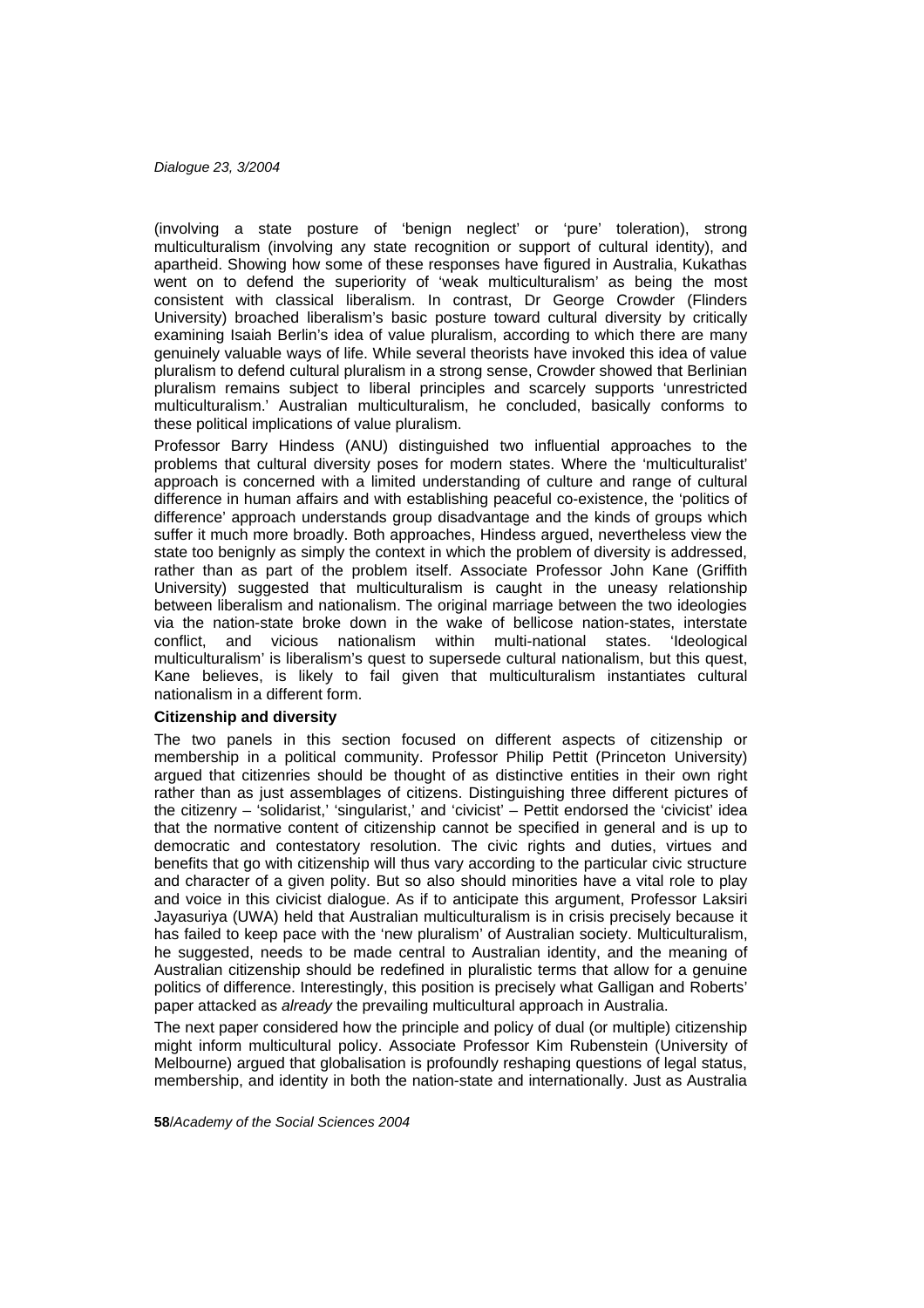has recently acknowledged these developments by offering born-Australians the opportunity to hold dual citizenship, multiculturalism ought to allow, more extensively than is presently the case, the opportunity for its citizens to express their multiple attachments and identities. On the same panel, Associate Professor Arthur Glass (UNSW) addressed three areas of migration law that concern the liberal multicultural values of equality and due process: namely: the selection of entrants, their processing and their removal. Yet, Glass showed how our migration law is, in fact, compromised by an assortment of 'discriminatory' selection processes and visa classes. Similarly, the case of refugee law vividly illustrates the burdensome nature of general laws upon particular cultural groups, and challenges any presumed commitment to equality as the proper acknowledgement of difference.

# **Culture and rights**

The conflict between universal or liberal rights and particular cultural norms or the interests of cultural communities was the subject of the final two panels. Professor Moira Gatens (University of Sydney) addressed what is, perhaps, the main example where this conflict arises, namely, the situation of women who are both citizens and members of cultural minorities. Drawing on a recent case of arranged marriage in an Aboriginal community, Gatens argued for greater sensitivity towards the contexts in which such conflicts occur. To this end, the idea of the 'social imaginary,' as the always-present backdrop to meaningful social action, was suggested as a fruitful intermediate position from which the clashing interests over culture and rights might be negotiated. Pursuing the experience of Indigenous Australians, Larissa Behrendt (UTS) underscored how the ready use of emotive, nationalistic sentiment in public discourse and even putatively 'neutral' laws and policies perpetuate inequality in Australia. This process of 'othering' could be overcome to everyone's mutual advantage, Behrendt argued, by shifting Indigenous Australians from the periphery of society to instead become the 'litmus test' for developing and evaluating law and policy.

Associate Professor Susan Dodds (University of Wollongong) examined the problem in the context of democratic proceduralism and bioethics policy. Commitments to public deliberation and ethnic pluralism might suggest that policy-making in such an ethically contentious area of medical research should be based on both expert advice and public consultation. However, Dodds pointed to a variety of factors why such a 'purely procedural' approach to policy development in bioethics is problematic. Indeed, so much so that this raised the question whether contemporary liberal democracies *can* realise the ideals of democratic and legitimate policy-making in multicultural states. In the final paper, Associate Professor Duncan Ivison (University of Toronto) defended the importance of democratic deliberation by first asking whether multiculturalists are 'dogmatic moralists'; that is, apply moral judgements to issues or areas where such judgements are deemed inappropriate. Canvasing debates over multiculturalism in Australia and elsewhere, he found that multiculturalists are often guilty of moralism, but argued there are ways of defending multiculturalism that avoid such political resentment. Building cross-cultural acceptance of multicultural policies must be geared to showing how they serve both egalitarian justice *and* social solidarity. The only way of securing this acceptance, Ivison maintained, is through democratic deliberation, notwithstanding its own challenges.

Despite or because of the contentiousness of the subject, the workshop worked extremely well. For this, credit must be given, in addition to the paper-givers, to the fine work of the discussants, who included (in order of panel) Maria Markus, Geoffrey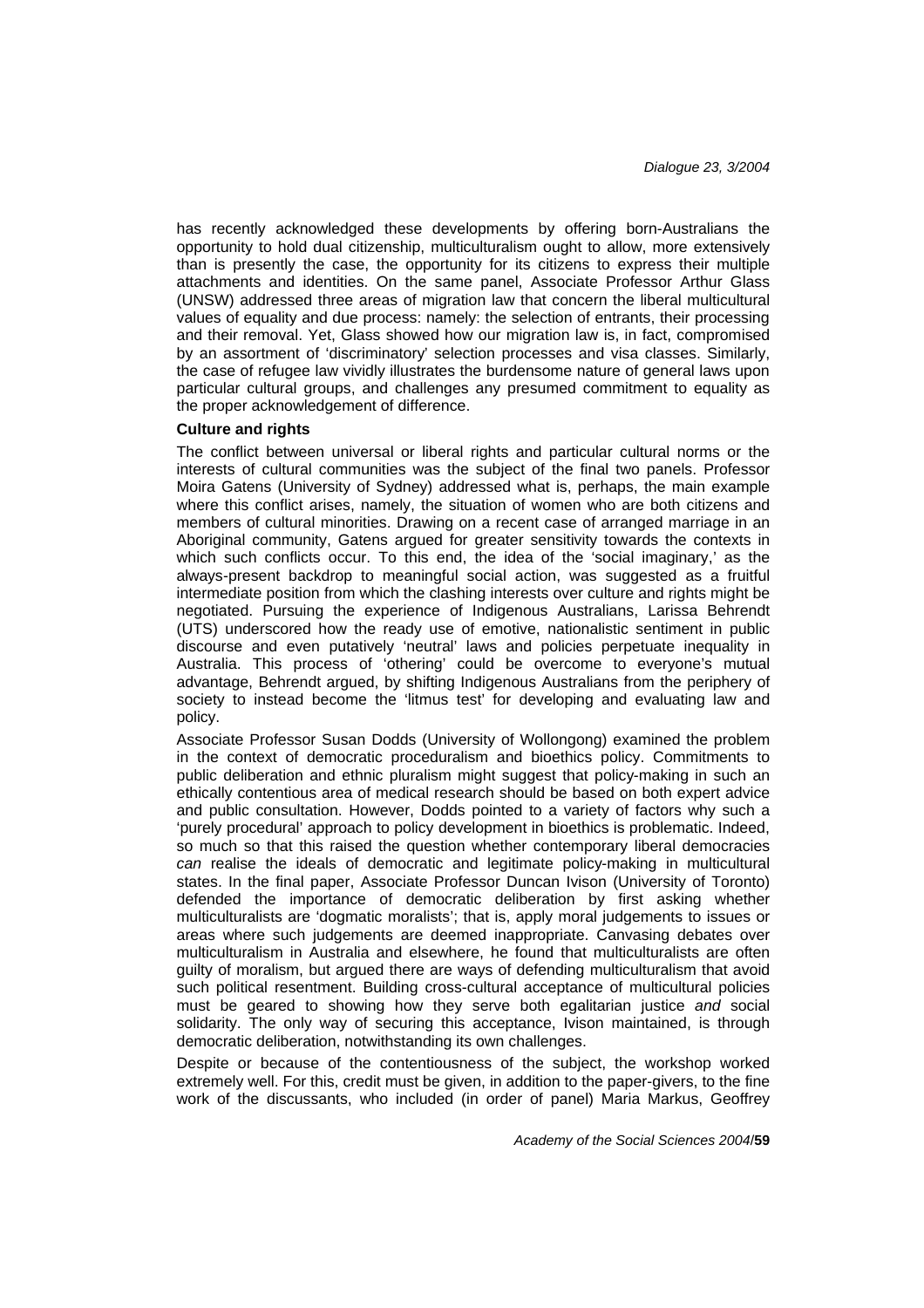Brahm Levey, Paul Patton, Martin Krygier, Adam Czarnota, and Garth Nettheim (all of UNSW), and Aleksandar Pavkovic (Macquarie University). The proceedings are presently being prepared for publication.



# **Portrait of a Nation 2003:**

# **Reporting on the Inaugural Australian Survey of Social Attitudes (AuSSA)** *Rachel K Gibson*

The goal of the workshop was to provide a forum for presentation of the findings from the first Australian Survey of Social Attitudes (AuSSA) conducted in August 2003. The first Australian Survey of Social Attitudes (AuSSA) conducted in August 2003. The AuSSA is planned as a biennial survey of Australian citizens and was developed by researchers from the ACSPRI Centre for Social Research (ACSR) at the Australian National University (ANU) in conjunction with a team of national and international experts. The AuSSA is designed to provide high quality data on the opinions of the Australian population toward their government and society. The survey was conducted as a mail-out, mail-back questionnaire by the Australian Social Science Data Archive (ASSDA) during August–December 2003. The workshop offered the first opportunity for dissemination of the findings from the AuSSA and brought together a range of scholars from a wide variety of social science disciplines and universities in Australia. The papers focused on empirical analysis of the survey data and covered a variety of social, economic and political topics including taxes and government spending, working hours, civic trust, immigration, and the power of the media. As well as providing a vehicle to 'showcase' the important findings from the dataset, the event also offered contributors the opportunity to gain advice on how to best structure their papers for a forthcoming edited volume with UNSW press *'Australian Social Attitudes: The First<sup>t</sup> Report'.* 

The timeliness of the workshop was evident from the range and depth of the questions explored during the course of the two day event. Fundamental themes surrounding Australia's national identity and values surfaced consistently across the panels, and led to reflection on the future direction for society. While evidence of increasingly liberal attitudes emerged in areas such as social spending and immigration, views on genetic testing and media power revealed a more sceptical nation. From a historical perspective, it seems that despite all the talk of economic rationalism and neo-liberal reforms, people have not given up on the importance of government as an agent of social and economic control. Nor, it would seem have they abandoned the idea of the importance of community or lost their faith in key institutions like the Courts, Parliament and Police. Indeed overall, there does seem to be strong evidence that Australians are quite trusting as a nation and display a marked willingness to get involved in voluntary associations.

The workshop was run in conjunction with the ACSPRI Centre for Social Research and the Academy of the Social Sciences, and was opened by Professor Frank Jackson, Director of the Research School of Social Science (RSSS) at the Australian National University and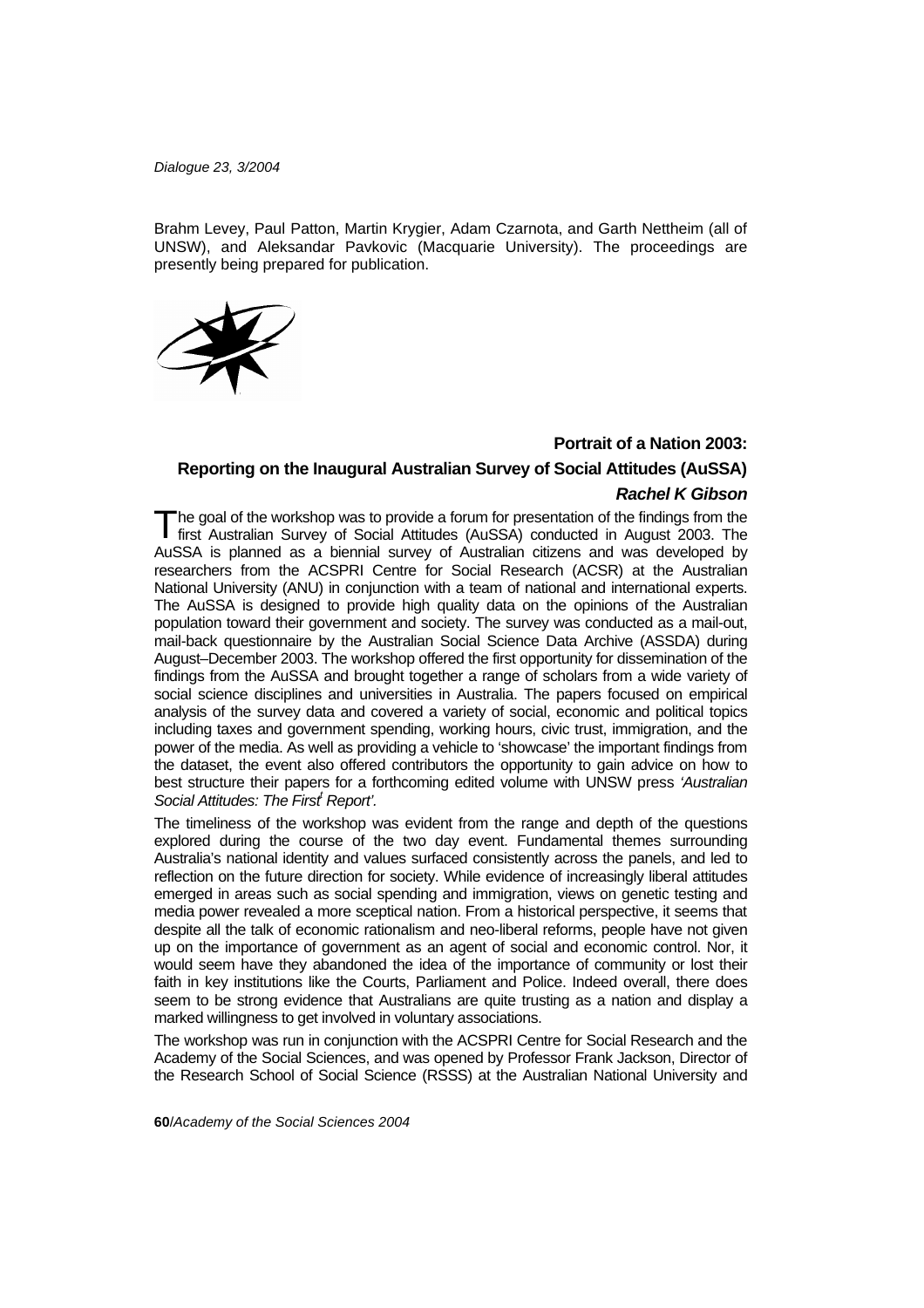Fellow of the Academy of the Social Sciences. Altogether it involved twenty participants from a variety of academic disciplines including sociology, political economy, demography, economics, political science and criminology. The background and experience of participants also varied from early career researchers through to distinguished scholars. Thirteen papers were presented, organised into four sessions as follows:

## **Session 1: The Australian way: attitudes to economic reform**

This first session dealt with attitudes toward economic policies and the world of welfare and work. The first paper 'Have Australians embraced economic reform?' by Michael Pusey and Nick Turnbull (University of New South Wales) confronted the issue of how the shift toward economic rationalism by successive federal governments had influenced Australians attitudes toward the market, income distribution and ideas of community. Overall, it was concluded that there was clear majority support for the government as provider of key social services and disquiet existed among the population about the gap between the richest and poorest in society. Big business, while seen as overly powerful, was not distrusted on a level disproportionate to state bodies. The examination of responses to economic reform was then followed by the paper 'Where to for the welfare state?: Attitudes to spending, welfare and social services' by Shaun Wilson (Australian National University) and Gabrielle Meagher (University of Sydney) which focused on attitudes toward tax and social spending. Using over-time data the authors showed that people had become more supportive of government spending, even if it meant higher personal taxation. Not surprisingly perhaps, this was found to be age-related. Overall, the evidence pointed toward the need to question the view of Australians as supportive of a low taxing and low spending welfare state. The final paper in this session, 'How do Australians feel about their work?' by Jocelyn Pixley (UNSW) and Bill Martin (Flinders University) dealt with the orientation of Australians toward work. With much being written currently in academic and media circles about the so-called 'work-life collision', this paper dealt with a decidedly timely issue. The authors showed that overall work satisfaction was reasonably high in Australia, although there were clearly some work sectors, particularly the unskilled that experienced a high level of job insecurity combined with strong fears over their future employability. A significant minority of the population were found to be working more than average hours per week, although this did not necessarily correlate with those who expressed a desire to work less. Overall, the evidence pointed to the workplace itself as a key determinant over workers' positive experiences, rather than forces outside such as family and personal circumstances.

# **Session 2: The social fabric: attitudes to families and crime**

Building on the understanding of work/life collision the first two papers in this session provided an insight into current views on what constitutes a family and the extent to which the policies of the current government have proved responsive to popular understanding of this central social pillar. In 'What makes an Australian family?' by Ann Evans and Edith Gray (Centre for Social Research, ANU) the authors reported that for Australians the understanding of what constitutes a family has become quite pluralistic, with around two fifths of AuSSA respondents agreeing that a same-sex couple with children fits the definition. This was largely related to age, however, with younger people being much more likely to entertain a more inclusive definition of family. In 'Families, white picket fences and barbecues' by Deborah Mitchell (Centre for Social Research, ANU) the theme of generational differences and orientations to family was underscored. In particular, the 'baby boom' cohort and Generation X revealed distinctly more positive views toward working mothers and single parents than their older counterparts. Shifts in policy by the Howard government in its 2004 budget toward financial support for families and recognising same

*Academy of the Social Sciences 2004*/**61**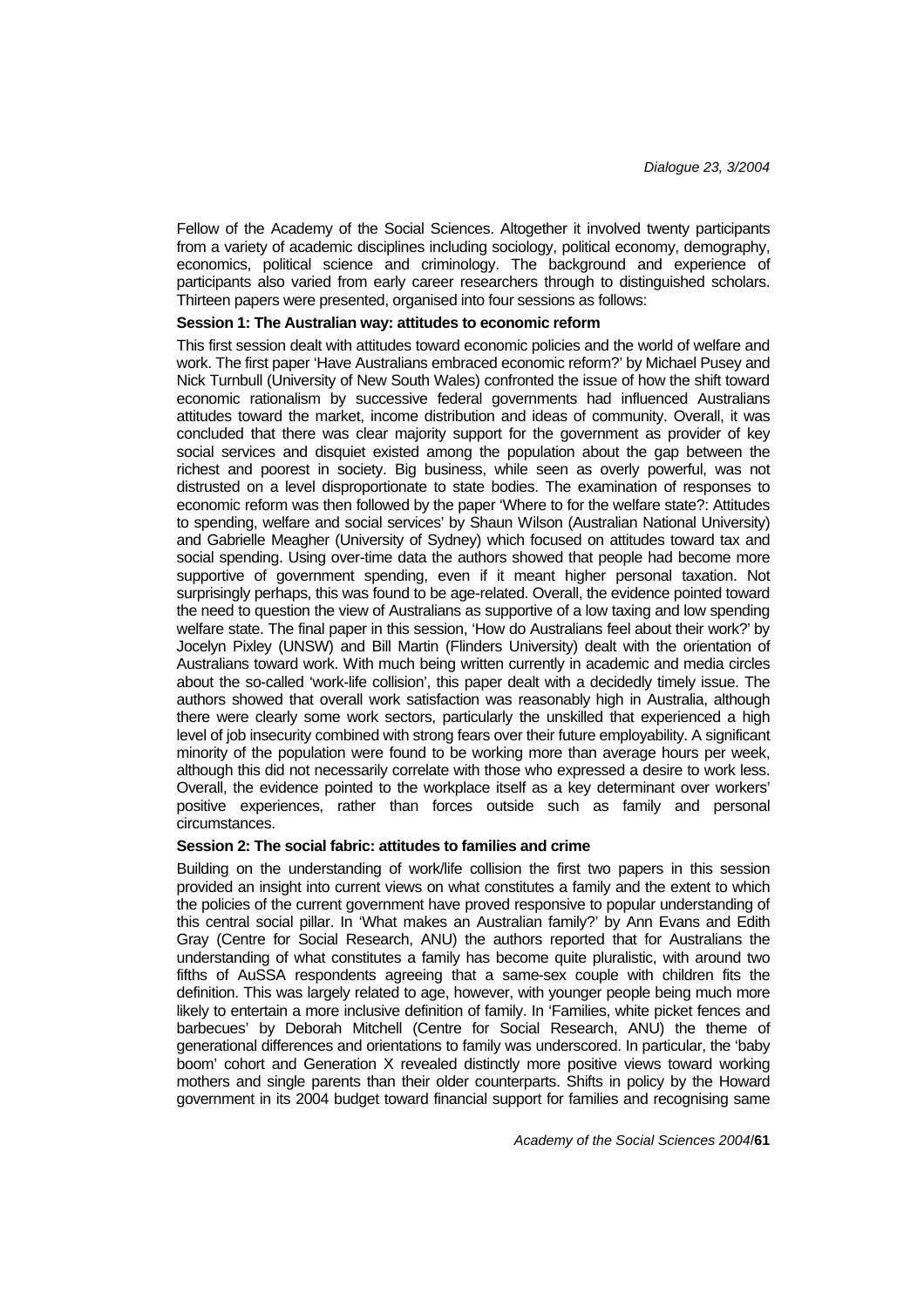sex couples were seen as, in part, a recognition by political elites of the rise to the fore of these more liberal views. Finally, in their analysis of crime and anti-social behaviour in 'Zero tolerance: are we getting harder on lawbreakers?' David Indermaur and Lynne Roberts (Crime Research Centre, University of Western Australia), who were added to the program at short notice, reported on a very preliminary strategy for analysing attitudes toward lawbreakers.

# **Session 3: New social identities**

The final two sessions saw the focus of the workshop widen to look at Australians' understanding of their broader social context and their behavioural participation within it. In 'Postmaterialism, values and political action', Mark Western and Bruce Tranter (University of Queensland) noted the presence of a significant cohort of postmaterialists in Australia at the turn of the  $21<sup>st</sup>$  century. As well as endorsing more 'liberal' causes such as the environment and being willing to pay higher taxes to do so, they exhibited a marked propensity to engage in more energetic types of 'bottom up' political action. In demographic terms, while the expected relationship to higher education and age emerged, youth effects, it was argued, should be understood in the broader context of cultural change, ie, greater exposure to higher education and the declining significance of organised religion for young people were also important to consider. Picking up on the theme of engagement in political activities, the second paper in the session 'Voluntary associations and political participation' by Andrew Passey and Mark Lyons (University of Technology, Sydney) reported a strong link between those who join in more community-related group activities and political action. Overall just over half of Australians reported some form of voluntary association membership and while the majority of members of voluntary groups were largely passive – paying dues and giving donations – there were one quarter who were more active, either holding office or attending meetings and raising support. The fact that voluntary association membership remained significant in predicting political participation after socioeconomic status had been accounted for was seen as important to underscoring its independent and positive effects on increasing engagement in democracy.

The third paper of the third session, 'Attitudes to immigration and national identity' by Murray Goot and Ian Watson (Macquarie University) moved the focus to Australians' perceptions of 'other', particularly racial minorities, and how positively they were regarded. Overall the paper concluded that there were some positive changes to note over time in attitudes toward immigrants, particularly in terms of popular perceptions of their value to the society and economy and expectations of any anti-social behaviour. National pride was also noted to have increased, although a 'nativist' streak in Australians was noted, with more negative and stereotyping views being espoused by certain groups, particularly those of lower education. The session ended with a highly provocative paper, 'Knowing your genetic information: freedom, burden or power?' by Kristine Barlow-Stewart (Centre for Genetics Education, RNSH). The author pointed to the low level of effective knowledge that Australians have about the laws governing the extent to which their genetic information can be stored and used by employers and insurers. While attitudes toward the use of genetic tests were generally cautious, overall most Australians were not set against expanding its use in the future. In particular, its use for immigration purposes aroused substantial levels of support compared with its deployment in the workplace.

# **Session 4: Australian institutions: media, globalisation and trust**

The final session offered a glimpse into the impact of the international environment and outside forces in the shape of the mass media on popular attitudes. In 'The mass media in Australia' by David Denemark (University of Western Australia) the heavy reliance of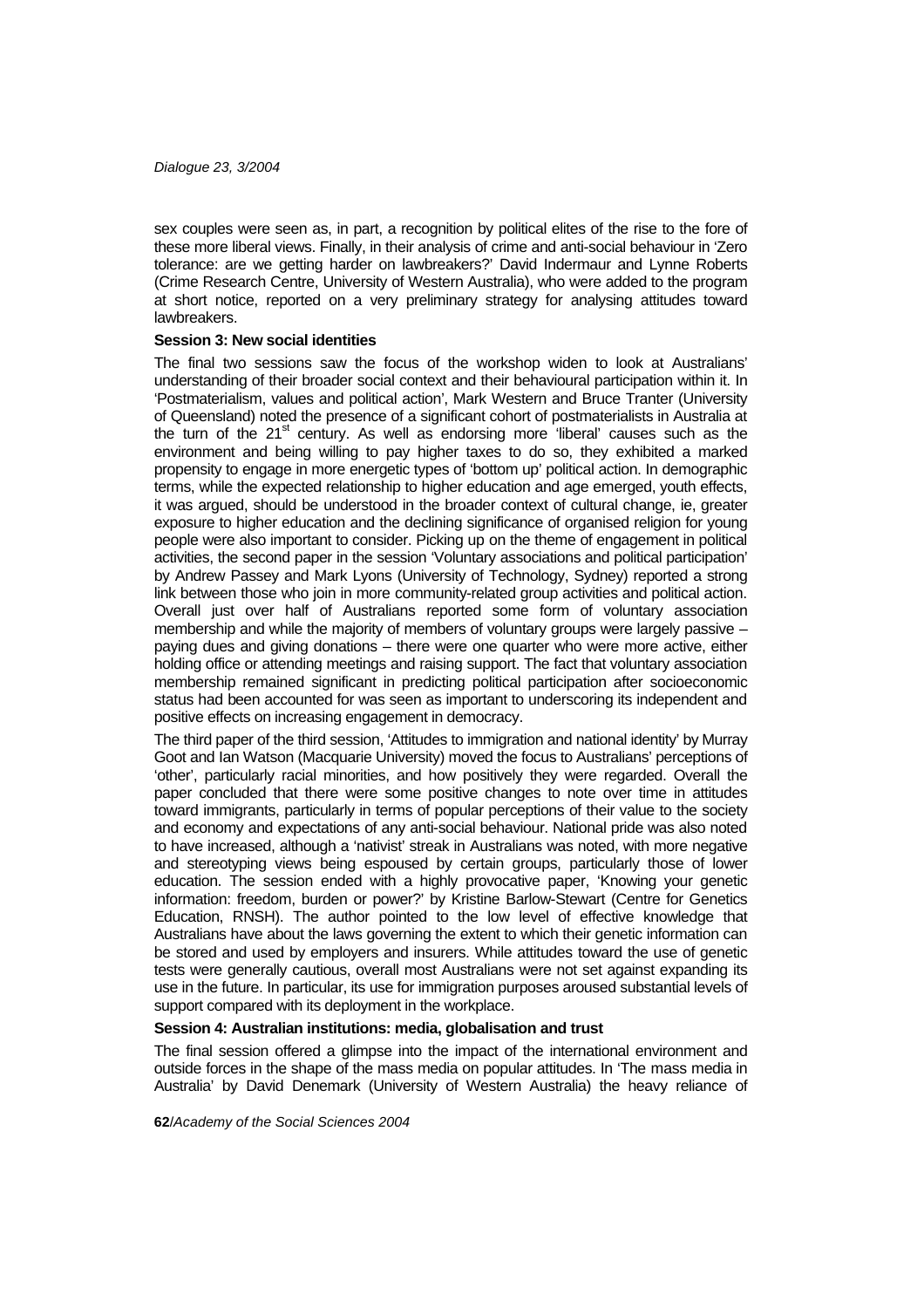Australians on the TV in particular was noted, alongside a deep distrust and suspicion of its negative influence on social relations. Fears about the impact of television violence on society were evident, and the media's power overall was seen as being too great though media power was not seen as able to keep governments honest. Such contradictions pointed to an uneasy and complex relationship that while problematic, defied any easy solution. A similar ambivalence, it would appear, also characterises Australians relationship to globalisation as Ian Marsh (ANU) pointed out in 'Australians and globalisation: an unconsummated affair', also lies at the heart of Australians' relationship to globalisation. This paper showed that despite fears about its impact on national cultural integrity and job security, as well as the power of international companies, the widening of product choice and exposure to other cultures brought about by globalisation were generally favourably regarded. Drawing all these strands together, the paper 'Is there a crisis of trust in Australia' by Clive Bean (Queensland University of Technology) provided some key insights into the state of trust among Australians toward one another and their social and political institutions today. In general, levels were reported to be holding relatively steady compared with a decade ago. Certainly among institutions, the defence forces and police were found to be riding high in terms of popular trust. The courts, unions and commercial entities such as banks and financial institutions, however, are revealed as the most vulnerable to accusations of a crisis of trust, with significant majorities voicing not very much or no confidence in them at all.

In conclusion, the workshop fulfilled a number of vital functions for social science in Australia. First, by bringing together an inter-disciplinary field of experts to utilise a new and exciting dataset it helped strengthen and build networks within quantitative social science in Australia. In addition, it allowed for a significant exchange of perspectives, promoting the rigorous evaluation, updating and even confronting of some common assumptions. In doing so, it provided an important overview and updating of our knowledge about the significant social trends affecting individuals and families in Australia today. Finally, while the papers provided important new evidence to feed into key debates among academics, the importance of the AuSSA and the workshop output as a resource that will inform policy and make it more 'evidence-based' was also noted. In addition to the publication of the book, plans for a series of short media 'friendly' pieces prepared by the authors, to coincide with publication, were also discussed.



*Academy of the Social Sciences 2004*/**63**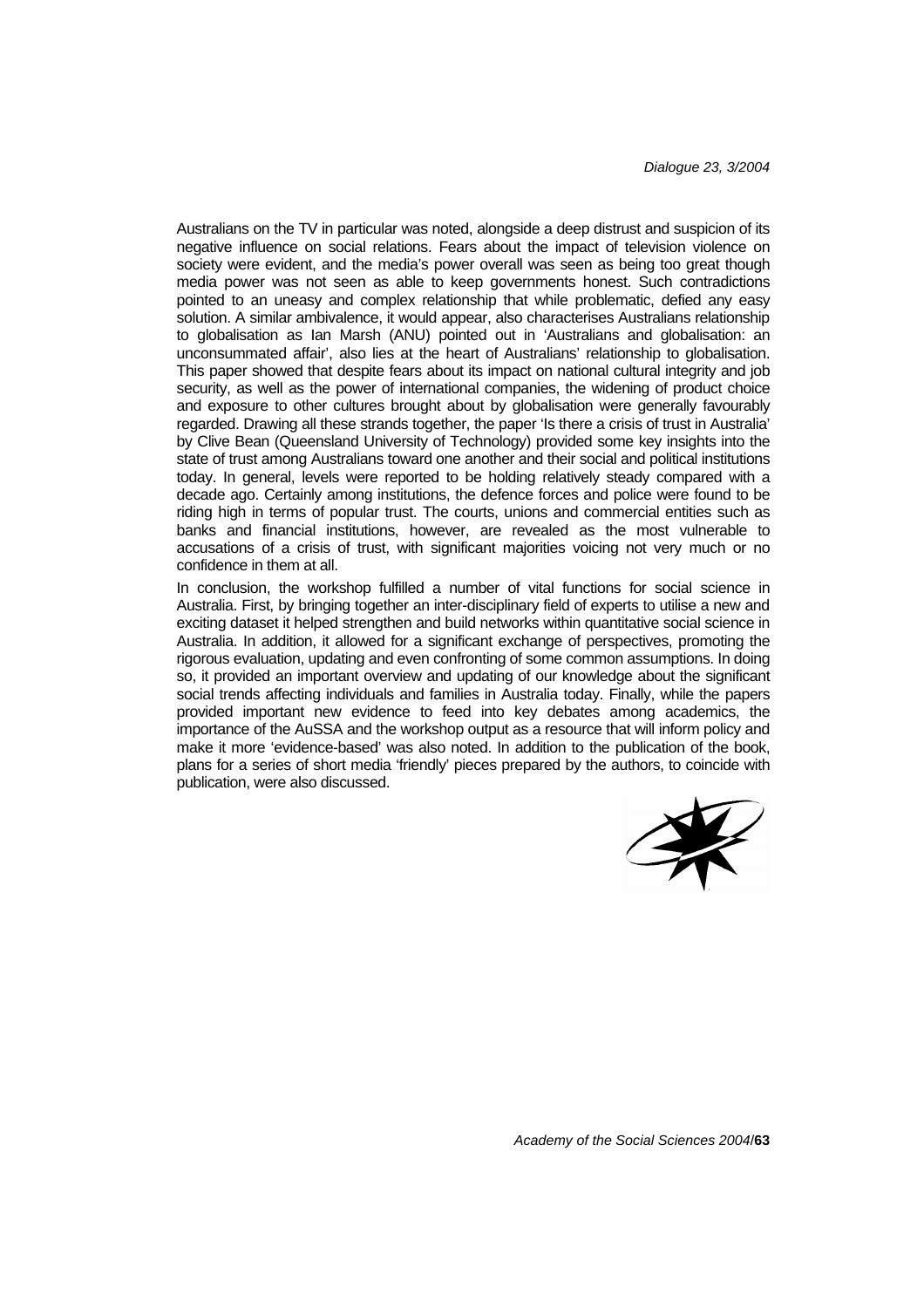# **Books**



*The Mobile Connection: The Cell Phone's Impact on Society*. By Rich Ling. Morgan Kaufmann: 2004.

Ling's first book builds on years of research, mostly conducted through his institutional base at Telenor, Norway's largest telecommunications company, and the University of Udine in Italy.

Here, Ling has put together an interesting collection covering some of the more popular

areas of the sociology of the mobile phone, including the use of short-message-system (SMS) text-based communication, the use of mobile phones by teenagers and young adults, and the etiquette (or lack thereof) of using mobile phones in public areas.



Internationally, particularly in Scandinavia, Western Europe and Japan, but also in South Korea, Hong Kong and the Philippines, there has been a substantial interest in the sociology of mobile information communications technologies. In Australia, there is a relative paucity of serious work in this regard; despite enthusiastic uptake and use of mobile phones, and public concerns regarding the impacts on public health, safety (especially when used while driving) and economic stresses placed upon younger users.

*The Mobile Connection* ought, therefore, to be considered in the context of an awakening scholarly, industry and public interest in further research into the social impact of the mobile phone in Australia. In this regard, Ling has contributed a text that may be regarded as a touchstone for further work by scholars, as well as a resource for students from undergraduate levels. It is also a lesson in the slow burn. Ling's reference to Roger Silverstone and Leslie Haddon's work (p 26ff) on the domestication of technology in the early and mid-nineties, shows that at least two sociologists (both working at the University of Sussex at the time) had developed strategies for thinking through the accession of new technologies to private space. They rightly saw mobile telephony on a continuum with its forebears in wireless transmissions, and in other technologies making their way into daily use over the last hundred years. The demystification of the mobile through an acknowledgment of existing sociologies of mobility and of technology transfer is important for new work in the field.

Introduced with an account of the development of the technology and the growth of the market, *The Mobile Connection* is divided into seven thematic chapters.

The first of these (Chapter Two) shapes later discussions by exploring ideas of technical and social determinism, and putting forward Silverstone's 'domestication' model as a means of exploring information communication technology as a relationship between the technical and the social in what Ling refers to as the 'adoption cycle'. Stages in this cycle include imagination, appropriation, objectification, incorporation and conversion. Ling summarises the process:

When we progress through this cycle, we start out with an understanding that a particular artefact exists first as an imagined consumption, as in a type of extended window shopping. Based on this, we perhaps decide to incorporate the item into our daily life. Its purchase removes it from the commercial world.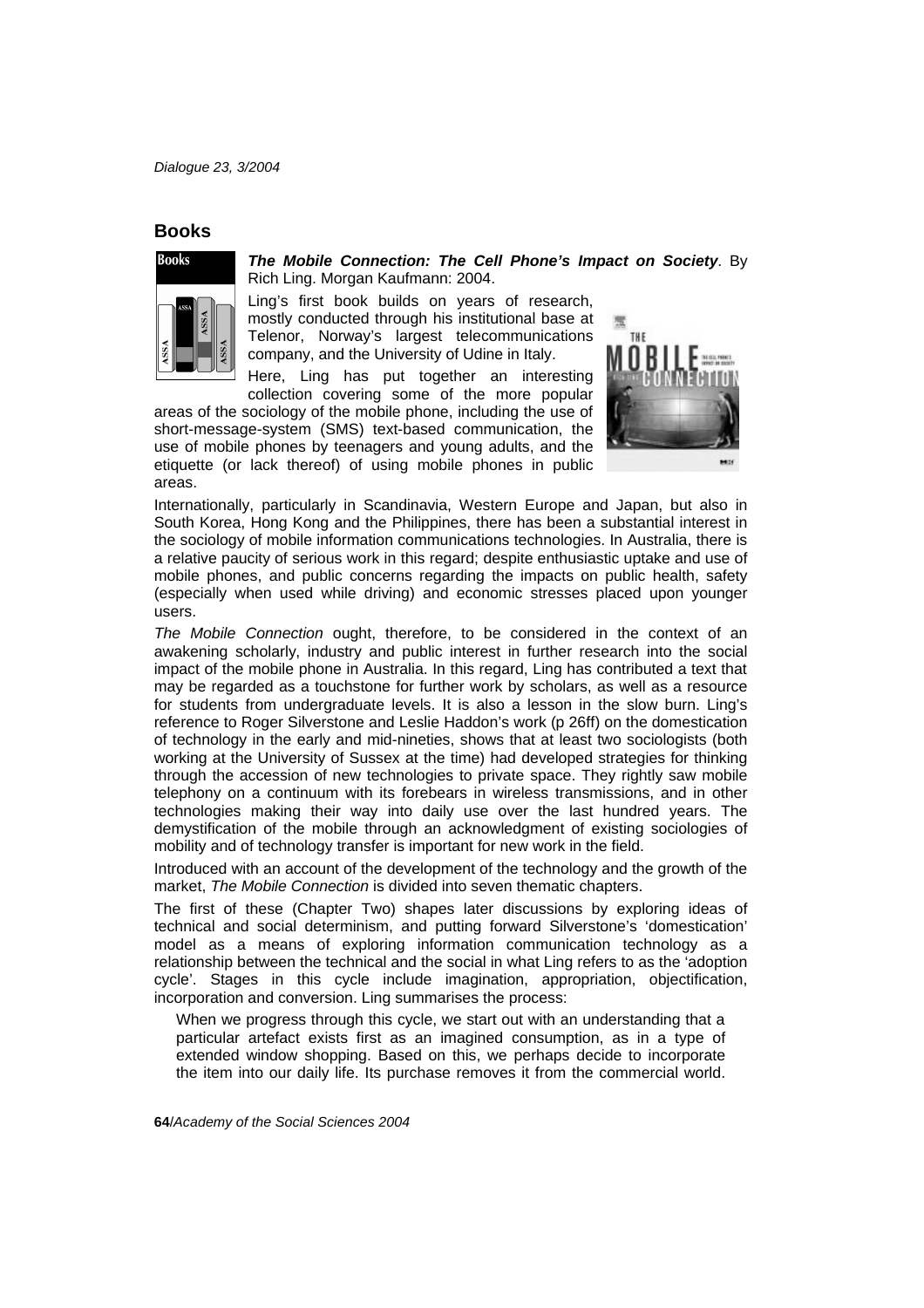Subsequent to purchase, we must work through how the item will be arrayed and also explore its actual use. Here we go through the real consumption and thereby examine the qualities of the item and map them onto our imaged self. The final turn in the cycle is that the object becomes an element in others' estimation of us. (p 30)

Domestication is not a theory as much as an approach to research. It charts pathways to follow, and nominates crucial moments in the relationships between the user and the object that may warrant particular attention. One of these, the process referred to above as 'the real consumption', is of particular significance. At this point the critical question switches from one that greatly concerns industry marketers ('why is it bought?') to the one concerning Ling's sociological analysis: how is it used? This question, we should add, is implicit in the challenge thrown forward in the ASSA/AMTA (2004)\* discussion paper: 'Each of us has anecdotes and opinions about the mobile phone, but few of us can boast a truly informed view'. (p 3)

Ling's primary data includes observational studies, qualitative interviews and quantitative analysis. It highlights the lack, as noted in the ASSA/AMTA paper, of comparable studies in Australia.

Thematic chapters provide a useful introduction to recent and ancient (!) paths to scholarship on mobile ICT. Chapter Four, on the coordination of everyday life, for example, sets the scene by reaching back to the thirteenth century development of mechanical timekeeping to monitor and maintain the cycles of monasteries and, later, civic functions, sporting events and lengths of tortures and other punishments. Following synopses of the development of the standardisation of time and the establishment of rules of etiquette relating to punctuality, Ling then suggests that

It is possible to say that the mobile telephone has completed the automobile revolution. Where the automobile allows flexible transportation, up until the rise of mobile telephony there has been no similar improvement in the real-time ability to coordinate movements. When you were en route, you were incommunicado. The mobile phone completes the circle. (p 69)

The concluding chapter is the most intriguing. Sub-titled 'The Significance of Osborne's Prognosis', it refers to the 1954 prediction by outgoing AT&T chief engineer Harold S Osborne that children will one day be born with a telephone number for life, able to collect the numbers of their friends and call them at any time. What are the consequences of the ubiquity of mobile ICT, the constant contact mobile users alternatively enjoy and recoil against? With reference to the development of theories of social capital, networking, smart mobs and swarmers, or trends towards social atomism and virtual walled communities, Ling asks 'Will the mobile telephone result in a flowering of the social sphere, or the retreat to a balkanised social clique?' His ultimate answer is one based on hope – that mobile ICT will enable common experiences and insights, develop relationships in between face to face meetings, and not 'hinder our participation in the here and now'. (p 195). Let's hope he is right.

\* Available from the Academy Secretariat.

#### **Stephanie Hemelryk Donald and Damien Spry**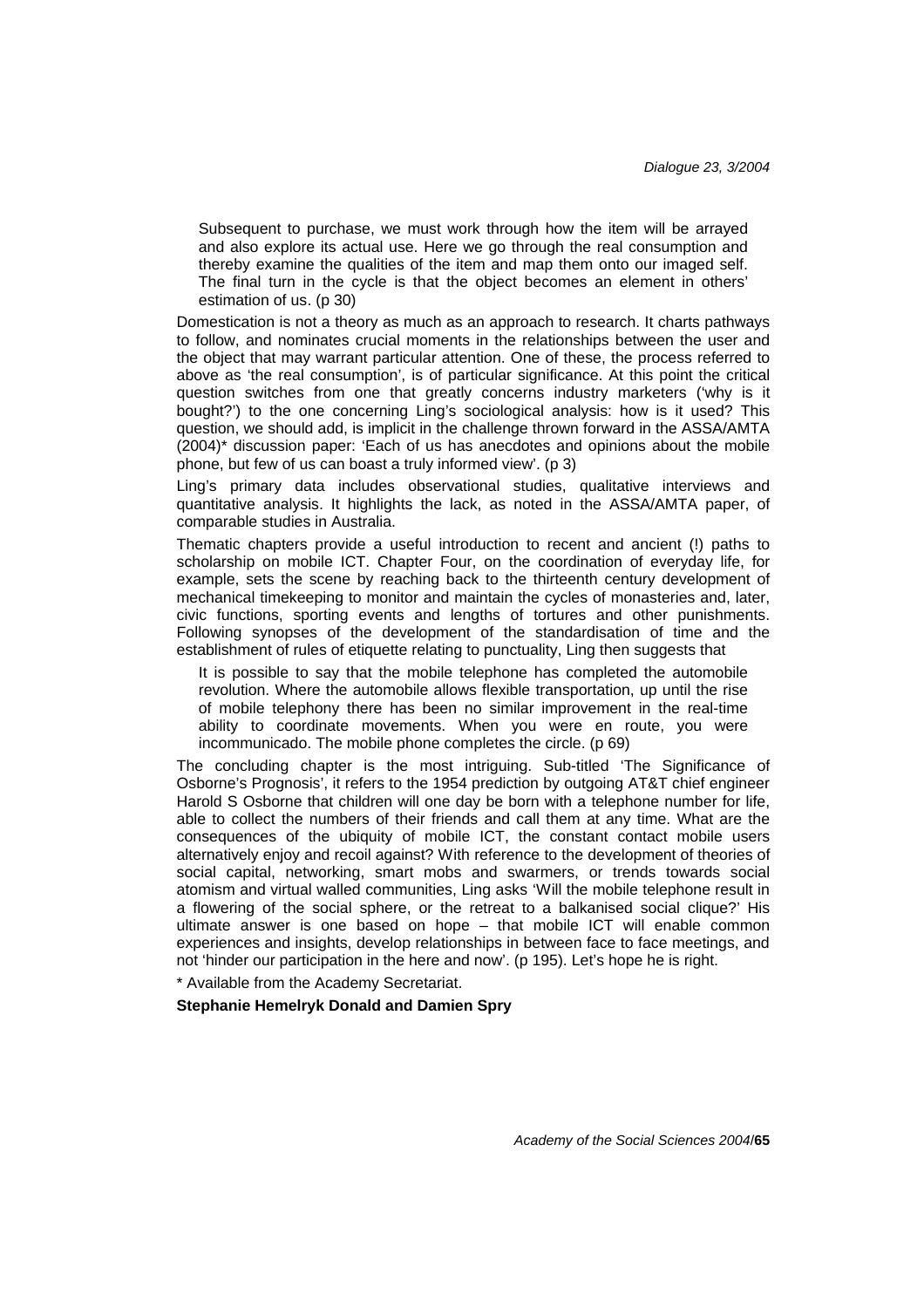*Us and Them: Anti-Elitism in Australia***.** Edited by Marian Sawer and Barry Hindess. Bentley, WA: API Network. 2004.

This is a very valuable collection in the light of the Howard and Bush election victories of late 2004 and of the ruminations of their opponents about the meaning of those victories. The central concern of the book is the rise of a conservative discourse in politics which mounts a populist attack on elites, on the 'new class' and on 'special interests', all of which are said to be ranged against the interests of ordinary Australians.

Barry Hindess and Marian Sawer argue that anti-elitist populism is not new in Australia but that in its current form it represents 'a profound change in the character of Australian public life'. They nicely sum up the images which conservative populism promotes of the elites as those who 'lead privileged existence at the expense of ordinary taxpayers, while at the same time despising the



latter's tastes and values, and lecturing them on issues such as environmentalism, feminism and multiculturalism.' Carol Johnson cites a Liberal strategist for the 'No' campaign on the republic ballot: 'This ballot should be presented as real Australians' greatest chance ever to vote against all the politicians, journalists, radical university students, welfare rorters, academics, the arts community and the rich, that, deep down, they've always hated.'

Conservative anti-elite populism is a strategic discourse through which the culture war is waged by the Right. One of its key functions is to replace the public discourse of the class war through reversing the polarity of blue collar politics, from Left to Right. It also seeks to de-legitimise liberal-left opinion based on the ideas of feminism and cultural diversity. It has had significant success in doing this through mobilising conservative moral values against which the liberal-left has little effective answer. In doing this, conservative populism relies on the kind of crude economic determinism once promoted by the Marxist left which sees ideas mirroring class position. Right wing rage against the 'elites' often reminds me of the leftist damnation of 'middle class values'. In the ALP, such ideas are today echoed in attacks on 'Chardonnay socialists'.

Another powerful device of the anti-elite culture warriors is the depiction of the liberalleft as an extraordinarily powerful, all conquering force and its critics as embattled and intimidated. This reverses the truth, even granting that the liberal-left was a powerful hegemonic force on cultural issues from roughly the late 1970s to the early 1990s. This struggle to be David not Goliath was beautifully illustrated in the Tampa crisis by Howard's statement that he was not going to be 'intimidated' by desperate asylum seekers.

For a long while it has been temping to see conservative populism as so grotesque and topsy turvy that it is better to ignore or dismiss it. *Us and Them* helps reverse this attitude and contributors such as Marian Sawer, Carol Johnson, Tim Dymond and Damien Cahill provide valuable empirical work charting the rise of anti-elite discourses and their links with US conservatism.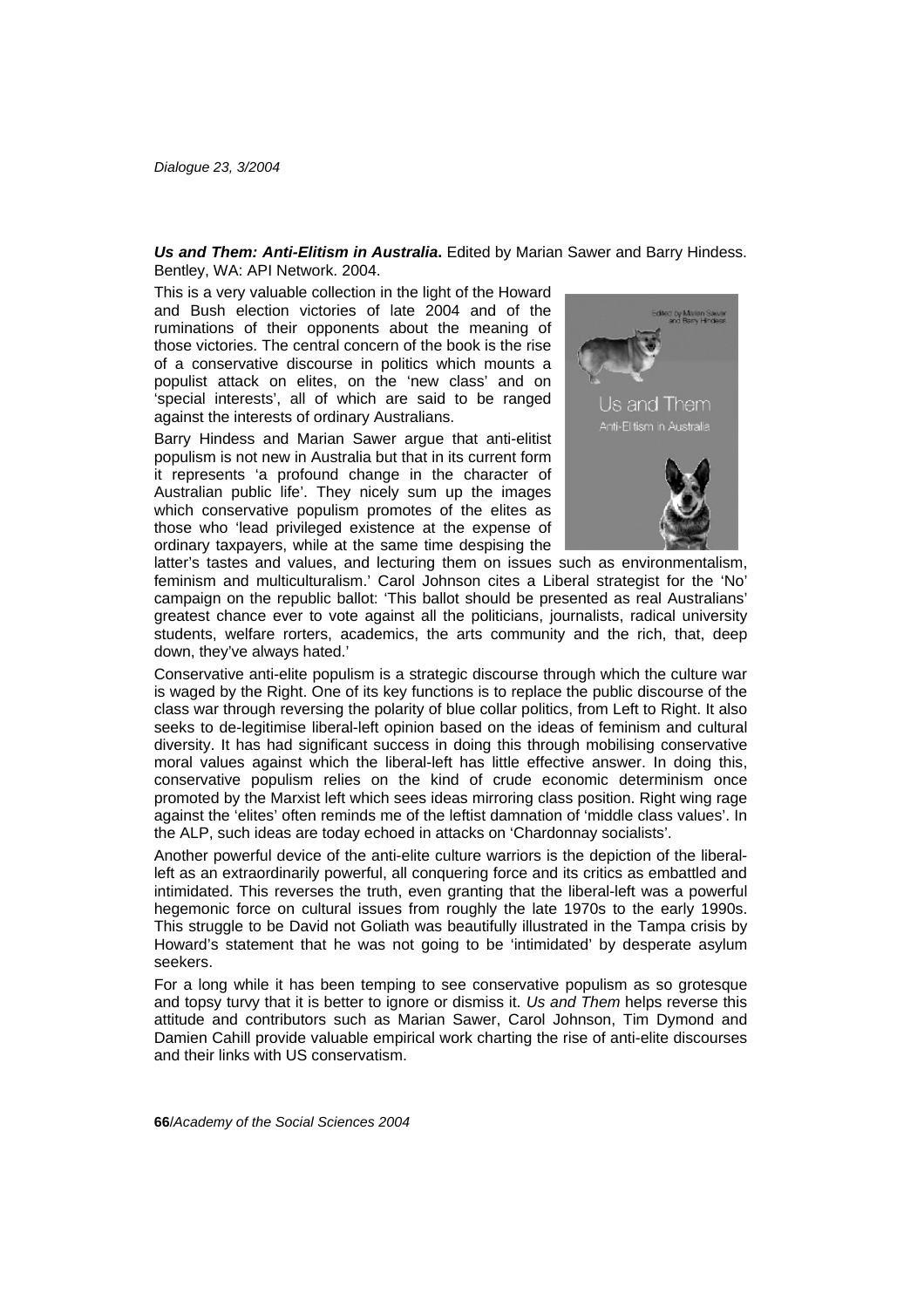In all of this, the agenda setting role of the Murdoch press, notably *The Australian*, has proved important. Sean Scalmer and Murray Goot analyse the uses of elite discourse in this newspaper and in the Sydney *Daily Telegraph* and the Brisbane *Courier Mail*. Leaving aside the news reporting of anti-elite comments by participants in the Hanson debate and republic poll, conservative elite discourse was disproportionately articulated by columnists such as Michael Duffy, Frank Devine, Ron Brunton, Piers Akerman and Andrew Bolt. As they say 'the discourse was driven less by the reporting of news and more by the generation of comment on the news.'

Conservative populism is very effective because it identifies crucial weaknesses in the liberal-left world view. Carol Johnson and Michael Pusey both highlight the crucial role of national identity in constructing 'us and them'. Opposing this, calls for diversity and tolerance sound weak and unconvincing, in my view. Against the right wing projection of a certain national identity there is no convincing alternative projection of a progressive national identity and core values. Indeed some would regard such as project as inherently flawed.

A number of contributors, such as Damien Cahill, point out that the new anti-elitism 'has been successful because it speaks to fears and insecurities brought about by the major social and economic changes that have occurred in Australian society during the latter decades of the twentieth century.' This is important to note as long as it does not substitute for other, less reassuring, reasons. The term 'political correctness' gained popular currency because it resonated with the experience of many people who genuinely perceived multicultural and feminist ideas as a new orthodoxy imposed by governments. Some still regard this as unpalatable.

One of the ongoing paradoxes is indirectly highlighted by Michael Pusey's work. He paints a picture of a group he calls the 'battling Hansonites' who are victims of neoliberal economic reforms. They resent the ruthless commercialism of banks and similar institutions. They often work casual and contract work, sometimes for former employers who have outsourced them. They resent the huge payouts to departing CEOs who have downsized firms. They complain about stress, irregular hours and they are shackled to scary mortgages. Fertile ground one would imagine for a old-style working class revolt against the economic elite, yet these are the same people who are mobilised against the 'special interest groups' and the refugees. These are Howard's battlers. Never was the disconnect between economic position and consciousness so stark. Never was the liberal-left's inability to develop a moral language and political program to address such people so glaring.

Trade unions and the social movements were once populist movements themselves but they have largely lost this character and now aim to sway governments rather than popular support. They were once able to fashion a new common sense in the way that conservative populism now does. *Us and Them* helps us see that populist ideas – whether of Right or Left – need to be expressed strongly, simply and in moral terms. Just how those opposing conservative populism might achieve this honestly and authentically remains a challenge.

# **David McKnight**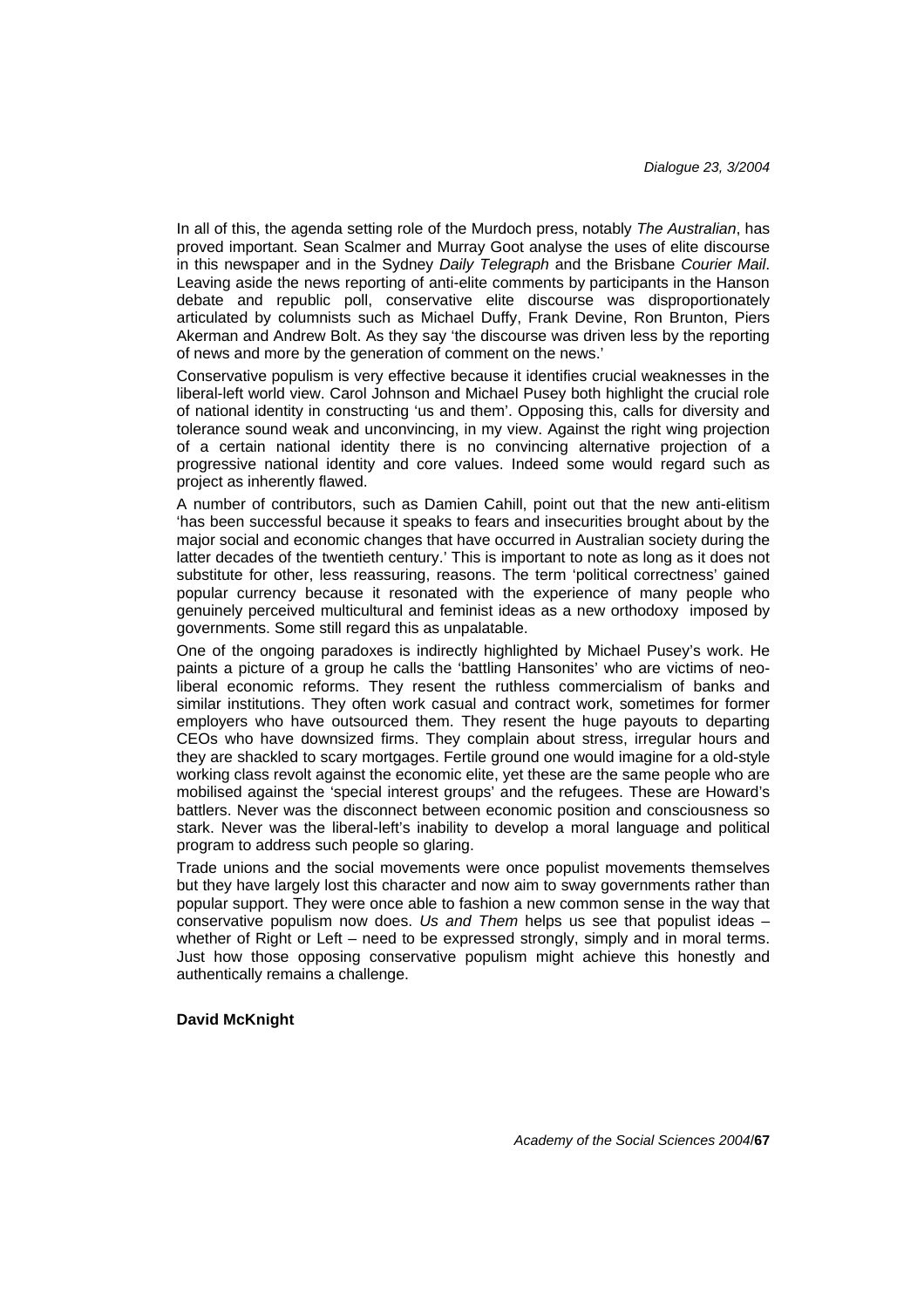# **Opinion \_\_\_\_\_\_\_\_\_**

# **Humanitarian Intervention and the 'War on Terror'**

# *Alex J Bellamy*

n 2004, international society commemorated the tenth anniversary of the Rwandan In 2004, international society commemorated the tenth anniversary of the Rwandan genocide. The world's failure to prevent or halt the hundred day long genocide was described as a 'sin of omission' by UN Secretary-General, Kofi Annan.<sup>1</sup> Annan singled out the Security Council for specific criticism, insisting that it had failed in its duty to maintain international peace and security. Referring to Rwanda in 2001, Tony Blair had promised that 'if Rwanda happens again we would not walk away as the outside world has done many times before' and argued that international society had a 'moral duty' to provide international military and humanitarian action when it is needed in Africa. $2$ For his part, George W Bush chose to neither condemn the failures of the past nor make promises for the future. In stark contrast to his 'pro-freedom' interventionist zeal in the Middle East,<sup>3</sup> Bush marked the tenth anniversary of the Rwandan genocide by 'supporting' the Rwandan people and the efforts of the International Criminal Tribunal for Rwanda.<sup>4</sup> Elsewhere, however, the White House has labelled as 'rogues' those states that 'brutalise their own people and squander their natural resources for the personal gain of their rulers'.<sup>5</sup> All this, coupled with the experiences of intervention in East Timor, Kosovo, Afghanistan and Iraq may suggest that a new norm of legitimate humanitarian intervention in times of 'supreme humanitarian emergency'<sup>6</sup> has finally emerged in international society. Certainly, when the UN Under Secretary-General for Peacekeeping, Jean-Marie Guehenno marked the Rwandan anniversary by asking whether the world would let such a thing happen again, the answer appeared to be a resounding 'no'.'

At the same time as international society reflected on the lessons of Rwanda, another catastrophe was unfolding in the Darfur region of Sudan. $8$  There, the government and its notorious *Janjaweed* militia had responded to a 2003 uprising by the Sudan Liberation Army (SLA) and Justice and Equality Movement (JEM) by terrorising the local civilian population. The Sudanese government and its militia emptied the countryside of civilians, forcing them into either the cities or into Chad. The result of this ethnic cleansing is a displaced population of over one million people, and an uncounted number of civilians. Certainly tens of thousands, have been killed.<sup>9</sup> There is also evidence of widespread and systematic rape. In late 2003, Kofi Annan warned that the situation in Sudan could descend into 'another Rwanda'.<sup>10</sup> Early in 2004 Roger Winter told a US Congressional Committee that the death toll could increase to 2,400 people per day if there was no international action to remedy the problem.<sup>11</sup>

Given the 'Rwanda effect', the US administration's determination to rid the world of 'rogue regimes' that brutalise their populations, and the lack of any serious strategic obstacles (Sudan is not a major military power by any stretch of the imagination), one might have expected to have seen international society respond decisively to the ethnic cleansing and mass murder in Sudan. Instead, between the start of the Darfur rebellion in 2003 and the Naivasha peace agreement (relating to the long-standing civil war between the government and the Sudanese People's Liberation Movement/Army – SPLM/A in the south) in May 2004, the Security Council spent only eleven minutes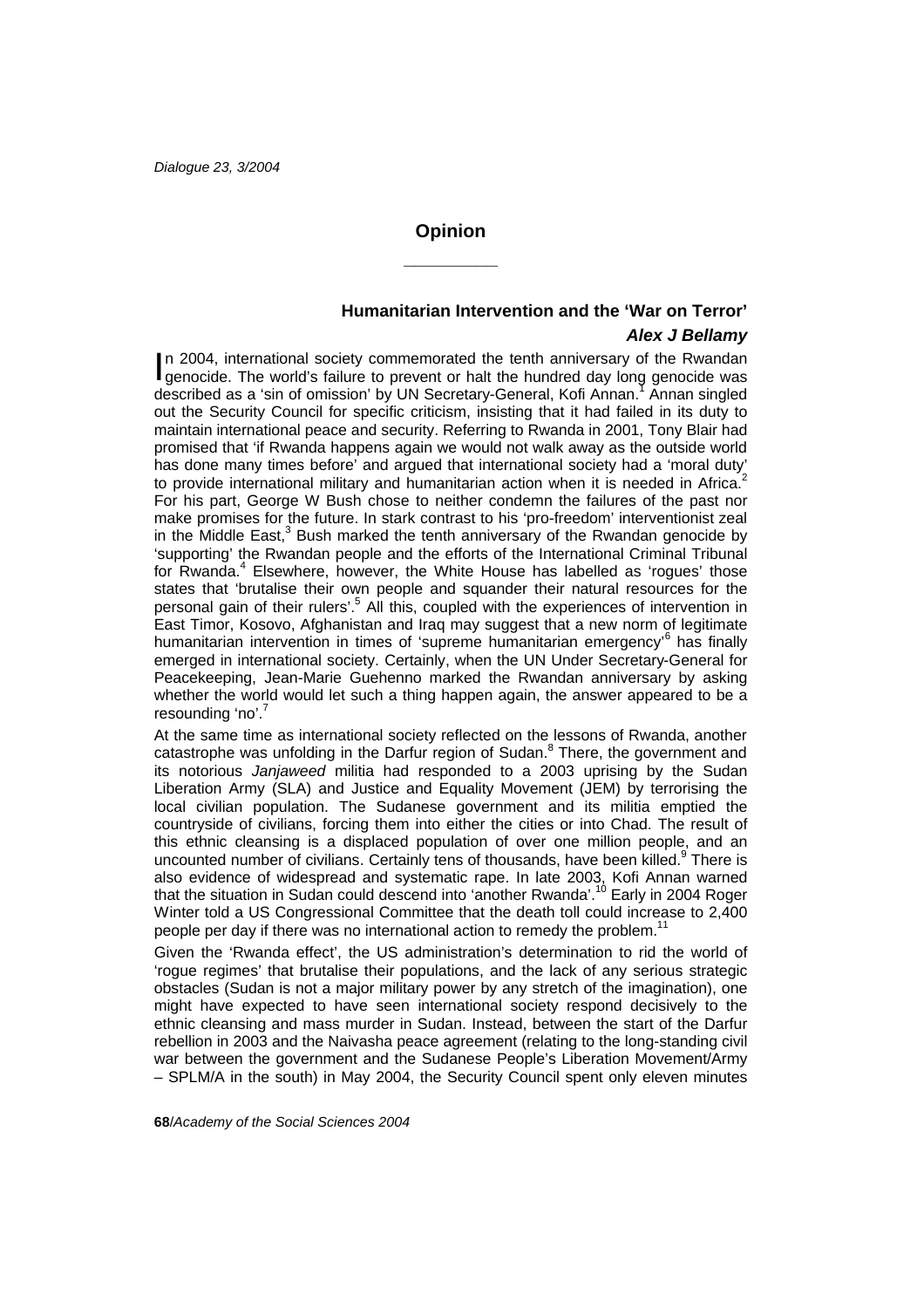deliberating on the issue and not until later the same month did it condemn the systematic and widespread atrocities.<sup>12</sup> Once the issue was taken up seriously by the Security Council in June-July 2004, Western states were reluctant to cast doubt upon Sudan's sovereign rights or challenge Council members who have been traditionally reluctant to endorse humanitarian interventionism.

This brief essay evaluates the impact of the 'war on terror' on the norm of humanitarian intervention. For many developing states, the use of humanitarian arguments to justify the war in Iraq proved what they had long feared: that legitimising a norm of humanitarian intervention could open the door for more Great Power intervention in the domestic affairs of the weak.<sup>13</sup> Sustaining a humanitarian argument in the Security Council, in the face of mounting suspicion that such arguments may be 'Trojan horses' for neo-imperialism, therefore requires a large investment of political capital, as the Kosovo case demonstrated. That is not to say that Western states will choose not to invest that capital, but the Darfur case suggests that in crises lacking strategic importance, the US and UK in particular are unlikely to be willing to incur further international opprobrium in order to 'save strangers' in peril. The sun may have set on humanitarian intervention, as Thomas Weiss recently argued, and it is the people of Darfur who are paying the price.<sup>14</sup>

# **The humanitarian Intervention norm**

The idea that there is a limited right of intervention in supreme humanitarian emergencies is today well-established in international society and widely recognised by scholars.<sup>15</sup> As Kofi Annan asked retrospectively, 'if in those dark days and hours leading up to the genocide [in Rwanda in 1994], a coalition of states had been prepared to act in defence of the Tutsi population, but did not receive prompt [Security] Council authorisation, should such a coalition have stood aside and allowed the horror to unfold?<sup>16</sup> Counter-factual arguments are always problematic, but it is highly unlikely that any state would have objected had another used force unilaterally or as a member of a coalition of the willing to halt the Rwandan genocide. What we do know is that during the Security Council's deliberations about the genocide, no state argued that the non-intervention rule (Article 2 (7) of the Charter) prohibited armed action to halt the bloodshed.<sup>17</sup> Moreover, as Simon Chesterman has pointed out, there is little evidence to suggest that states are inhibited from saving strangers by the nonintervention rule.<sup>18</sup> The one exception to this may be the belated Australian intervention in East Timor, in 1999. In that case, the Australian government delayed intervening to halt the killing of East Timorese civilians by Indonesian backed militia until it had secured the consent of the Indonesian government, but there were good prudential reasons for that position.<sup>19</sup>

In practice, the idea that there is a 'humanitarian exception' to the non-intervention rule had its origins in the allied interventions in northern and southern Iraq in the immediate aftermath of the first? Gulf War. In that case, the US and UK adopted a liberal interpretation of Security Council Resolution 688 to justify the creation of safe havens in northern Iraq. Although both Russia and China had grave misgivings about the legality and morality of the intervention, foreclosing the possibility of a Security Council resolution expressly mandating the use of force to create safe havens, there was very little outright opposition to the intervention in international society. As Wheeler put it in relation to the southern no-fly zone imposed on Iraq, 'international acceptance of the zone reflected the fact that no one wanted to be seen criticising an action that was directed against a government that was guilty of appalling human rights abuses'.<sup>20</sup>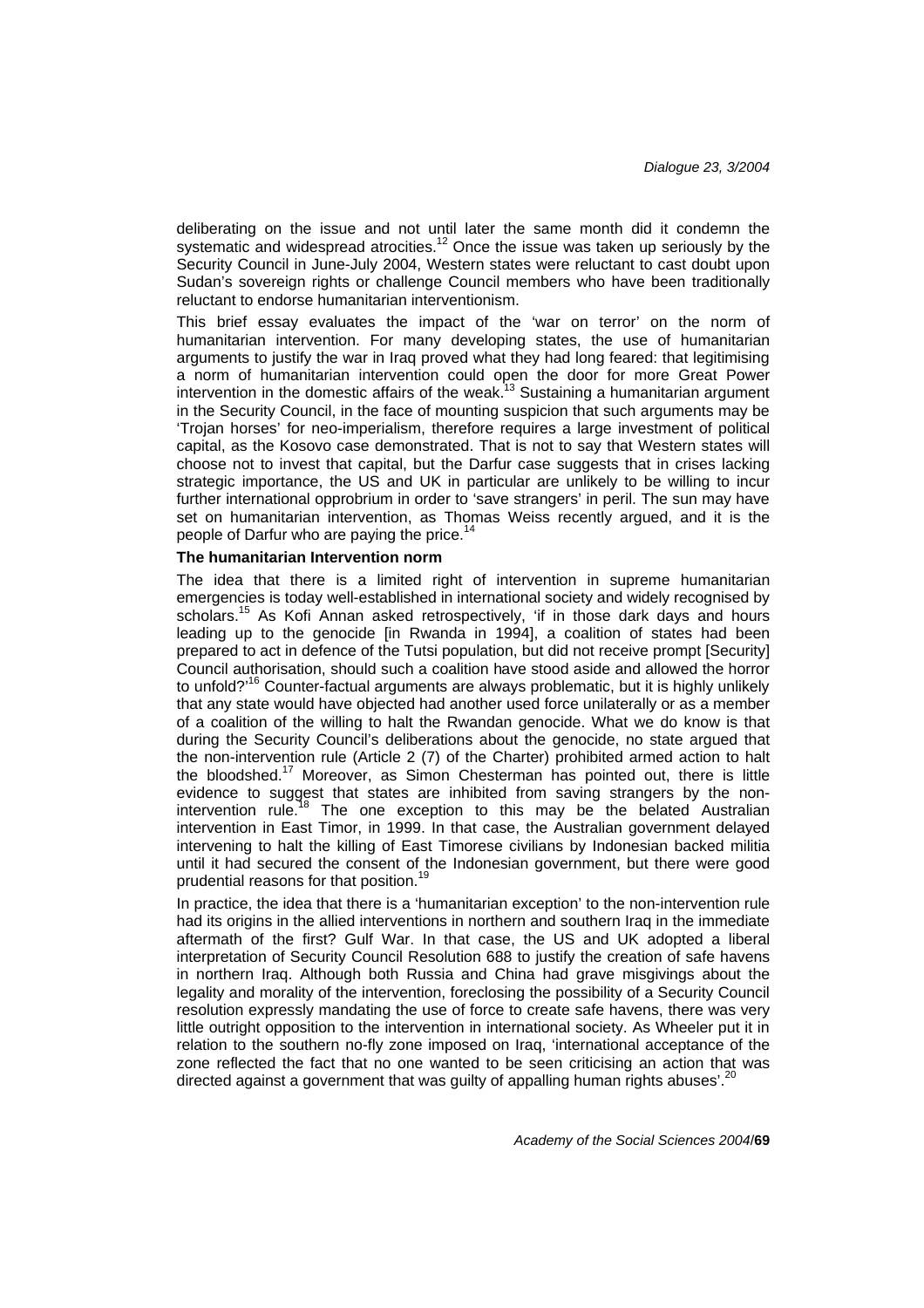The interventions in northern and southern Iraq were not 'norm creating' in themselves, first of all because Resolution 688 had been so ambiguous (the argument that Resolution 688 authorised the use of force is analogous in strength to the argument that Resolution 1441 authorised the use of force in 2003) and secondly because the Gulf War coalition had special wartime responsibilities to the indirect Iraqi victims of the war they had waged.<sup>21</sup> However, subsequent practices in Bosnia, Somalia and Haiti and the acts of omission in Rwanda all pointed towards an emerging humanitarian exception to the non-intervention rule.

The Somalia (1993-94) and Haiti (1994) cases are particularly important because in both those cases the Security Council identified human suffering and governance issues as threats to international peace and security and therefore legitimate as objects of intervention. In relation to Somalia, Resolution 794 authorised the use of 'all necessary means to establish as soon as possible a secure environment for humanitarian relief operations'.<sup>22</sup> This resolution provided the legal basis for the US-led *Operation Restore Hope*, which ended in bloody failure on the streets of Mogadishu.<sup>23</sup> The resolution was nevertheless crucial because the Security Council determined that the 'human tragedy' alone in Somalia constituted a threat to international peace and security that warranted the use of force to ameliorate it. In 1994, the Security Council found that the overthrowing of the elected President of Haiti also constituted a threat to the peace. $^{24}$  By the mid-1990s, therefore, there was widespread recognition of the legitimacy of humanitarian intervention sanctioned by the Security Council.<sup>25</sup>

In the past five years there is evidence that among Western states at least there is growing acceptance that intervention even without the explicit authorisation of the Security Council can be legitimate in supreme humanitarian emergencies. In wider international society this idea is tolerated though not wholly embraced. NATO's intervention in Kosovo in 1999 provides a case in point. Reflecting on the legality and legitimacy of the intervention, a commission of experts found the intervention to be 'illegal but legitimate', a view that accurately reflects sentiment in international society.<sup>26</sup> Most NATO states chose not to defend their actions in legal terms, arguing instead that the persecution of Kosovar Albanians created a *moral* imperative to act. However, when Russia tabled a draft resolution in the Security Council condemning the intervention and demanding its immediate ceasefire, it was rejected by twelve votes to three (Russia, China, Namibia). Although five of the voters were NATO members, seven were not. The most interesting fact is that the seven remaining states chose not to abstain but to actively cast their vote in support of NATO. Particularly surprising amongst these voters was Malaysia (a long-standing defender of state sovereignty and advocate of the so-called 'ASEAN way), Gambia, Gabon and Argentina. Although none of these states gave NATO a ringing endorsement in the Council, and Nigel White was correct to point out that the failure of the Russian draft did not constitute tacit retrospective authorisation, the vote did demonstrate grudging acceptance that in certain extreme cases it is legitimate to take measures outside of the Council.<sup>27</sup> Moreover, both China and Russia legitimised the end-result of the NATO campaign by approving Resolution 1244 which created the UN Mission in Kosovo (UNMIK).

Since Kosovo, there has been growing evidence of a shift towards acknowledgment of a limited moral but not legal right of unauthorised humanitarian intervention in cases of massive human suffering. In 2001, the high profile International Commission on Intervention and State Sovereignty (ICISS) tried to articulate the nature of the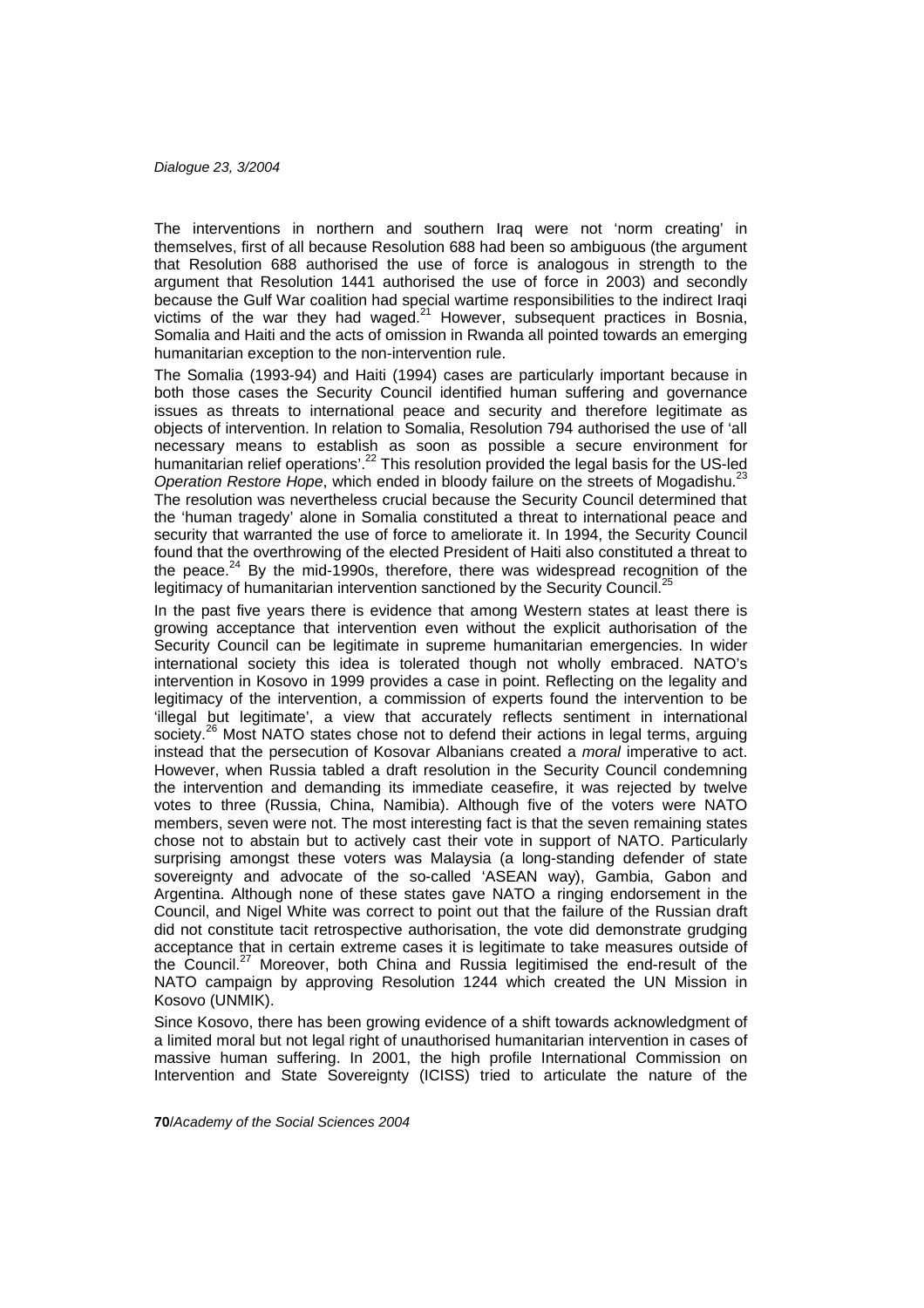relationship between sovereignty and human rights. The ICISS recommended replacing debate over 'the right to intervene' with 'the responsibility to protect'. 'The responsibility to protect' looks at the issue from the point of view of those needing help; acknowledges that the host state has primary responsibility for the welfare of its citizens and that intervention can only be contemplated if the state is either unwilling or unable to fulfil its responsibilities to its citizens; finally, it means that intervention ('the responsibility to react') should be situated alongside prevention and post-conflict rebuilding.<sup>28</sup> Whilst *The Responsibility to Protect* suggests that the Security Council should remain the primary instrument for authorising humanitarian intervention arguing that the Council reform its practices to make it more responsive to humanitarian emergencies - it nevertheless also suggested alternative routes (such as the General Assembly) that potential interveners might take when the Council is blocked by vetoes.

The ICISS report alludes to the emerging idea of 'sovereignty as responsibility' first outlined by Francis Deng in 1996.<sup>29</sup> Since 1999, the idea that sovereign rights derive from the fulfilment of certain humanitarian responsibilities has been widely expressed in international society. For example, contemporary US foreign policy identifies 'rogue states' as those that fail to live up to their responsibilities in three respects: they do not abide by basic principles of humane governance, they disregard international law, they support terrorist activities that by their very nature constitute crimes against humanity, and they illicitly develop Weapons of Mass Destruction (WMD).<sup>30</sup> In 2001, Kofi Annan used the Nobel Lecture to argue that 'the sovereignty of states must no longer be used as a shield for gross violations of human rights.<sup>31</sup> Importantly, given the continent's traditional defence of sovereignty, Article 4 (h) of the African Union's Constitutive Act signed on 11 July 2000 awarded the new organisation, 'the right…to intervene in a Member State pursuant to a decision by the Assembly in respect of grave circumstances, namely: war crimes, genocide and crimes against humanity'.<sup>32</sup> In other words, the African Union (AU) reserves for itself a right of humanitarian intervention unauthorised by the Security Council.

Not only has the 'sovereignty as responsibility' idea been adopted in the rhetoric of many states and organisations, it has also had a significant impact on state practice. Since 1999, a host of interventions with significant humanitarian components have been launched without the authorisation of the Security Council. With the notable exception of the US invasion of Iraq in 2003, these interventions have been widely accepted as legitimate by international society. They include: in 2001, South African intervention in Burundi; in 2002 the multinational intervention in the Central African Republic, the French intervention in Côte d'Ivoire and the US-led intervention in Afghanistan; and in 2003 the AU intervention in Burundi, the ECOWAS intervention in Liberia, the EU operation in Macedonia, and the Australian-led intervention in the Solomon Islands. None of these operations were authorised by the Security Council, but all were widely considered to be legitimate by international society, in most cases because they were conducted with the consent of the host nation. What was important is that in all of these cases there was either a regional organisation, pivotal state or Western power prepared to invest political capital (in terms of presenting and defending a strong case to the court of world opinion) and material resources in order to secure a degree of legitimacy for the intervention.

As I mentioned earlier, the important exception to this trend was the US-led invasion of Iraq. In this case, the political leaders in all five of the major troop contributing states (US, UK, Poland, Spain and Australia) gave considerable weight to the *humanitarian*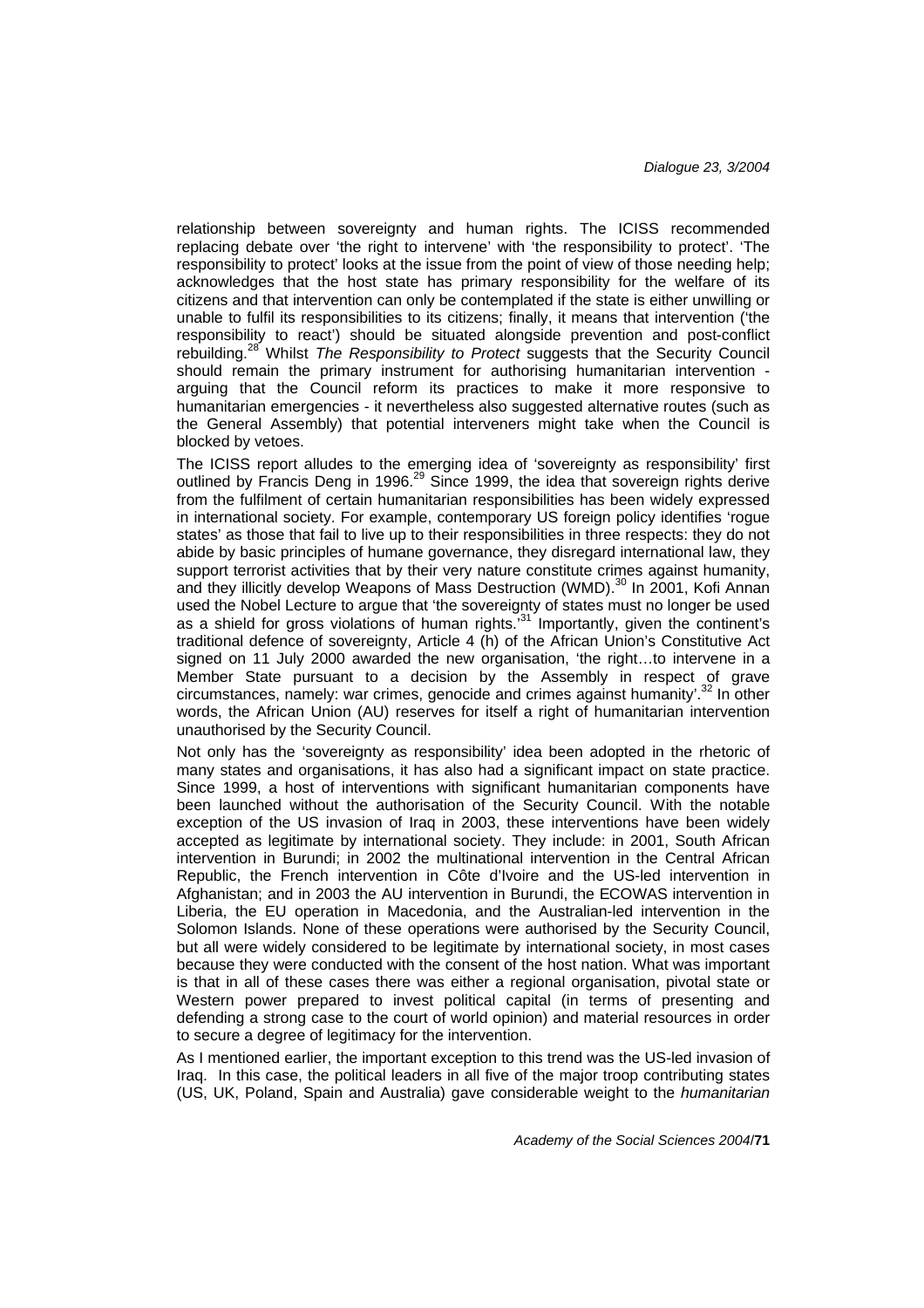#### *Dialogue 23, 3/2004*

justification for war, particularly as justifications based on WMD or self-defence floundered. Whatever one thinks of the argument, it must be conceded that of all the different cases for war with Iraq, the humanitarian case has proven more persuasive to international society and world society than any other.<sup>33</sup> However, most actors in international and world societies rejected the humanitarian argument in this case. Kenneth Roth, Director of Human Rights Watch, argued that the Iraq war could not be considered a humanitarian intervention because the humanitarian impulse was not the primary motivation. This resulted in the allies choosing strategies that caused harm to the civilian population (such as the use of cluster munitions) and their apparent failure to plan for post-war reconstruction. $34$  Similarly, in a comprehensive overview of the legal debate about humanitarian intervention, David Vesel pointed to the absence of reference to either a 'current, growing, or imminent' humanitarian emergency in Iraq within Security Council Resolutions as evidence that 'the Security Council, as a whole, did not consider the situation in Iraq to be a threat to international peace and security for humanitarian reasons'.<sup>35</sup> Whereas in the Kosovo case, international society by and large accepted NATO's plea to be acting for primarily humanitarian reasons, in the Iraq case significant actors in international and world society believed that humanitarian justifications were used to mask the exercise of hegemonic power. According to Gareth Evans, one of the leading progenitors of the *Responsibility to Protect* initiative, the 'poorly and inconsistently' argued humanitarian justification for the war in Iraq has 'almost choked at birth what many were hoping was an emerging new norm justifying intervention on the basis of the principle of "responsibility to protect"<sup>36</sup>

International society's response to Darfur is therefore an important test case to ascertain whether the Iraq experience has had a profound impact on the politics of humanitarian intervention, as it is the first relatively clear case of 'supreme humanitarian emergency' since the Iraq invasion. As we will see below, Iraq appears to have increased the level of global scepticism towards the West's humanitarian interventionism. Concerns that the West would use a new intervention norm to impose its will on weak states were prevalent throughout the 1990s but were tempered somewhat, particularly as non-Western states themselves participated in coalitions of the willing to remedy humanitarian crises in other countries. However, the perceived abuse of humanitarian justifications in the Iraq case has heightened global scepticism about the humanitarian intervention norm. This has had two principal effects, both of which have come into play in international society's response to Darfur. Firstly, heightened scepticism has made it harder for potential interveners to justify intervention on the grounds of human suffering. Secondly, therefore, potential interveners will need to invest a substantial degree of political capital before intervening. In other words, they must be prepared to offer robust humanitarian justifications and to back these up with evidence of a prior commitment to alleviating human suffering in the potential target region, together with a long-term commitment to post-war reconstruction. As a result, intervention will only be likely if there is either a regional organisation (such as NATO, AU, ECOWAS, SADC) or pivotal state (such as Australia in the South Pacific) with the capacity and will to act in the neighbourhood, or if Western states accept that a particular crisis is so severe that intervention is necessary and are prepared to invest sufficient amounts of political capital. The likelihood of Western-led (especially US or UK led) humanitarian intervention is further constrained by the fact that American and British forces are already overextended in Iraq and Afghanistan. To be picked up by either London or Washington, therefore, a humanitarian emergency would either have to involve significant strategic interests

**72**/*Academy of the Social Sciences 2004*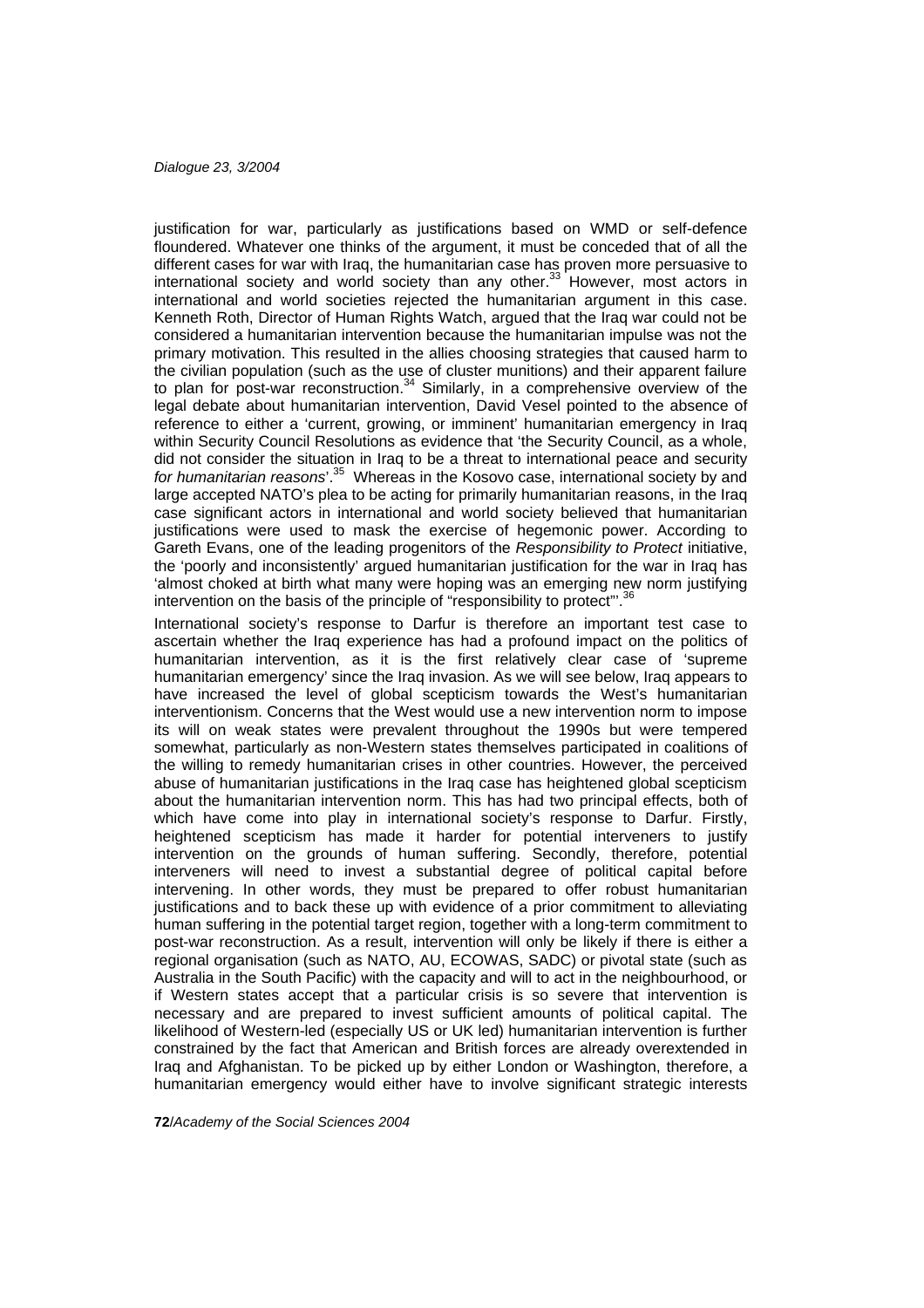understood in terms of the war on terror (Afghanistan) or involve a humanitarian tragedy of Rwanda-like proportions.

From this brief discussion, I argue that contemporary international society recognises two types of right in relation to humanitarian intervention. First, it recognises that the Security Council has a broad right to identify almost any human tragedy as a threat to the peace and to authorise enforcement action. Second, they recognise a much narrower moral but not legal right of unauthorised intervention in cases of large-scale human suffering. The latitude of this latter right has narrowed considerably as a result of Iraq, but so has the US and UK's interest in armed humanitarianism. Humanitarian intervention after Iraq is therefore caught between the Scylla and Charybdis of perceived abuse and selectivity. Perceptions of abuse in the Iraq case have increased the level of political capital that would need to be invested by a potential intervener to secure legitimisation. Simultaneously, military overstretch and the strategic prioritisation of counter-terrorism is likely to make key interventionist states such as the US and UK less willing to invest the political capital that they invested in Kosovo (1999), let alone the higher levels that post-Iraq international society demands. The problem is not just that there will be too little humanitarian intervention, as Weiss argued, $37$  but that the increased use of humanitarian language to justify wars widely perceived as illegitimate by international society will both mask this trend and further heighten scepticism and hostility to the intervention norm.

#### **The Crisis in Darfur**

When the Darfur crisis finally made it onto the policy agenda in New York, in June-July 2004, it was largely because of energetic lobbying by the UN secretariat, some European states, and a handful of determined world society actors such as journalists and human rights organisations. The UN's role in placing Darfur on the agenda once again highlighted the important distinction between the global organisation's functional bodies and its political organs. For much of 2003 and early 2004, the UN's funds, programs and agencies were actively involved in both attempting to remedy the immediate humanitarian crisis and in placing Darfur on the Security Council's agenda, which during this period was dominated by Iraq and (though to a much lesser extent) Afghanistan. In early 2004, senior UN figures began using language reminiscent of other supreme humanitarian emergencies in reference to Sudan. The UN's Representative in Sudan accused Arab militia groups backed by the government of 'ethnic cleansing' and warned that the humanitarian catastrophe in Darfur would be comparable to the Rwandan genocide.<sup>38</sup> Around three weeks later, Jan Egeland (UN Under-Secretary General for Humanitarian Affairs and Relief) reiterated the 'ethnic cleansing' claim and called for the Security Council to address the issue.<sup>39</sup> Using a speech to the UN's Human Rights Commission on the tenth anniversary of the Rwandan genocide, Kofi Annan lent considerable weight to his colleagues' views. He noted that events in Darfur:

…leave me with a deep sense of foreboding. Whatever terms it uses to describe the situation, the international community cannot stand idly by…[T]he international community must be prepared to take swift and appropriate action. By 'action' in such situations I mean a continuum of steps, which may include military action.<sup>40</sup>

When the Darfur crisis first made it onto the policy agenda, the possibility of humanitarian intervention was foreclosed at the outset. Unsurprisingly, the Sudanese government has on the one hand tried, albeit unconvincingly, to distance itself from the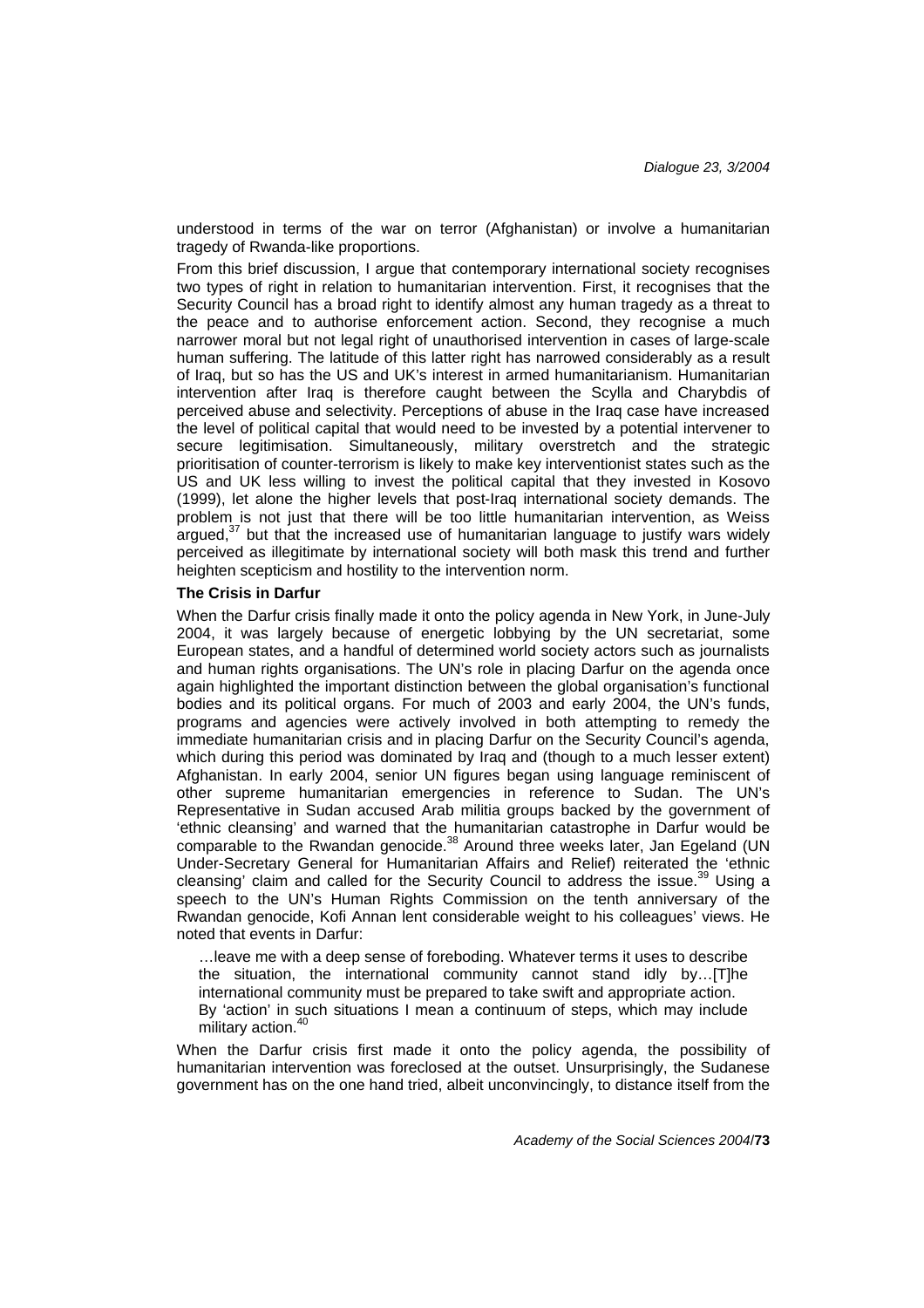#### *Dialogue 23, 3/2004*

*Janjaweed* whilst on the other hand rejecting international interference in its 'domestic affairs'. In October 2003, the Khartoum government almost banned international aid agencies and has continued to impede aid workers by installing a slow and bureaucratised visa system and failing to provide even a basic minimum level of security.<sup>41</sup> In April 2004, the government reluctantly agreed to negotiate with the rebels in Darfur and disband the *Janjaweed.* Negotiations were stalled by the failure to secure a ceasefire and there is no evidence that the Sudanese government has taken steps to disarm the *Janjaweed.* In July 2004, the government stated that it had decided to 'strongly resist all (UN Security Council) resolutions calling for despatching international forces to Darfur', including the use of force in necessary.<sup>42</sup> 

Sudan's claim that the Darfur crisis is an internal matter and not subject to foreign intervention has received considerable support from the African Union (AU), despite that organisation's interventionist constitution. Chad, which borders Darfur and has received around 170,000 refugees, supported the Sudanese position on intervention, perhaps because Sudan was instrumental in bringing Chad's President Idriss Deby to power in 1990, in a coup launched from Darfur.<sup>43</sup> African states have by and large avoided criticising the Sudanese government and have consistently displayed a preference for a small African Union (AU) observation mission to be sent to the region, deployed with Khartoum's consent. At present, a force of around 3,000 peacekeepers drawn from Nigeria, Ghana, Mali, Senegal, South Africa, Tanzania, Rwanda, Ethiopia and Chad (the latter two, allies of the Sudanese government) is envisaged.<sup>44</sup> In mid August, Rwanda deployed 154 peacekeepers as an advance party for the AU mission, with President Kegame insisting that his forces would use force to protect civilians if necessary.<sup>45</sup> However, since these initial deployments it has become clear that the intervention force is more likely to freeze the status-quo (*Janjaweed* supremacy) in place and legitimise the Sudanese government than provide genuine humanitarian assistance. Moreover, potential troop contributors have expressed doubt about how long they can sustain a peacekeeping deployment in Darfur without significant financial and materiel assistance from the West.<sup>46</sup>

It has also become apparent, since April 2004, that the US, UK and other key Western states do not have the will to invest a sufficient degree of political capital to legitimise intervention in Sudan. There are at least three reasons for this. First, the US and UK in particular have other strategic priorities and are not interested in offering much other than rhetorical and token financial support for any intervention. This is because, second, neither state has any strategic interests understood in terms of the war on terror in Darfur. Indeed, given Sudan's cooperation with the US in tracking down Al-Qaeda suspects, cooperation that has seen Sudan removed from the US' list of states connected to the terrorist movement, US strategic interests appear to dictate the maintenance of friendly relations with Khartoum.<sup>47</sup> Finally, post-Iraq, the heightened scepticism towards the norm of humanitarian intervention on the part of the developing world, and the AU especially, has increased the potential political and material costs for Western states pursuing an interventionist line and none of the permanent members of the Security Council (or, it must be said, other powerful states such as Germany) are willing to incur those costs by putting their political head on the line for Darfur.<sup>48 As</sup> a result, the debate about how international society should respond to Darfur has being framed more in terms of Sudan's sovereign rights than the world's 'responsibility to protect' its imperilled citizens. This stands in contrast to the debate in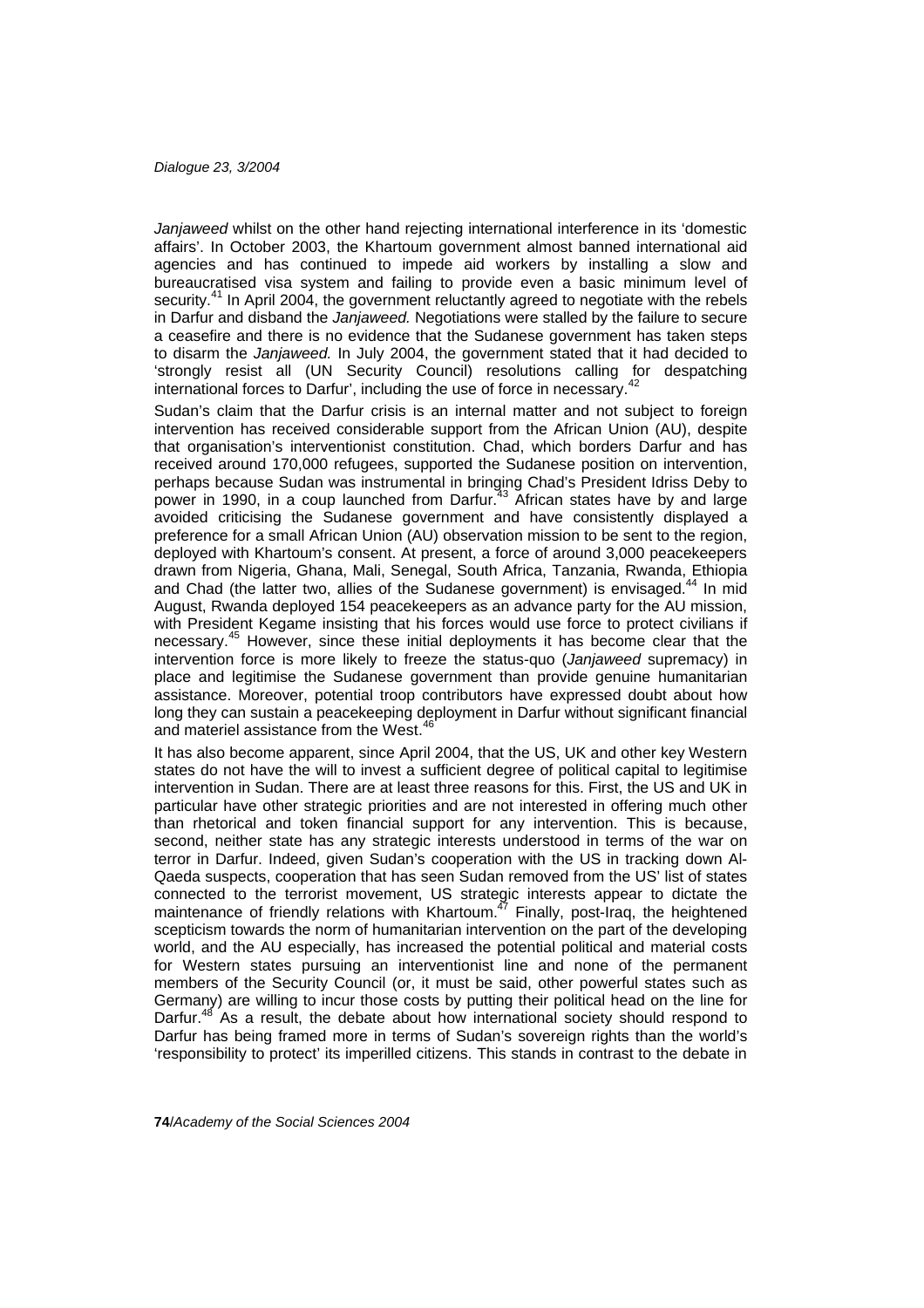world society, which has tended to focus on the world's responsibility to assist Darfurians.<sup>49</sup>

Security Council deliberations about Darfur have been deferential to Sudanese sovereignty. On 25 May, the Council issued a pre-agreed presidential statement that expressed 'grave concern' about the humanitarian situation in Darfur and the evidence of large-scale human rights abuse in the region. The Council 'called upon' states to provide humanitarian assistance and made a point of 'welcoming' the Sudanese government's decision to grant limited visas to aid workers.<sup>50</sup> In a further concession to the supporters of Sudanese sovereignty, the Council encouraged 'the parties to step up their efforts to reach a political settlement to their dispute *in the interest of the unity*  and sovereignty of Sudan<sup>'</sup>.<sup>5</sup>

The underlying dynamics of the Council debate became more apparent when it met on 11 June to unanimously pass Resolution 1547, which expressed the Council's willingness to authorise the creation of a peacekeeping operation to assist the implementation of the Nairobi peace accord between the government and the SPLM/A. Although this resolution does not directly pertain to it, the discussion that accompanied it sheds important light on the Darfur intervention debate. First, the discussion and ensuing resolution provides evidence of the widespread scepticism about humanitarian interventionism discussed earlier. As in the earlier Council discussions and in the Human Rights Commission's deliberations there was strong support for Sudanese sovereignty, revealing deep scepticism about humanitarian interventionism. Pakistan reminded the Council that:

The Sudan is an important member of the African Union, the Organisation of the Islamic Conference and the United Nations. As a United Nations member, the Sudan has all the rights and privileges incumbent under the United Nations Charter, including to sovereignty, political independence, unity, and territorial integrity - the principles that form the basis of international relations.<sup>52</sup>

That this was not a minority view in the Council is shown by the fact that the drafters of Resolution 1547 felt it necessary to doff their caps to Sudanese sovereignty by inserting a passage '*reaffirming* its commitment to the sovereignty, independence and unity of Sudan'.<sup>53</sup> It was clearly the view of Pakistan, amongst others (such as China and Russia), that the scale of human suffering in Darfur was not sufficient to provoke serious reflection on whether Sudan was fulfilling its sovereign responsibilities to its citizens.

Similar arguments have, of course, been made before. One need only look at the chorus of opposition to NATO involvement in Kosovo, the US' 1994 intervention in Haiti, and even - amongst some in Southeast Asia - to the Australian led intervention in East Timor to see that what Pakistan was arguing was not novel. Yet, as we saw in the first part of this paper, such views failed to hold back the emergence of a broad global consensus that in some circumstances humanitarian intervention is both necessary and legitimate. In these other cases, alternative views were strongly articulated by a diverse range of states, but especially by the US, UK, Australia, NATO and the EU. This debate therefore provides further evidence that anti-interventionism has become more popular since Iraq. But what is also striking about the Council debate over Sudan is that whilst the three Western states that spoke (UK, US, Germany) all pointed to the humanitarian catastrophe in Darfur and tacitly acknowledged the evidence of widespread and systematic war crimes and crimes against humanity, none of them cast doubt upon Sudan's sovereign rights or called for more robust intervention.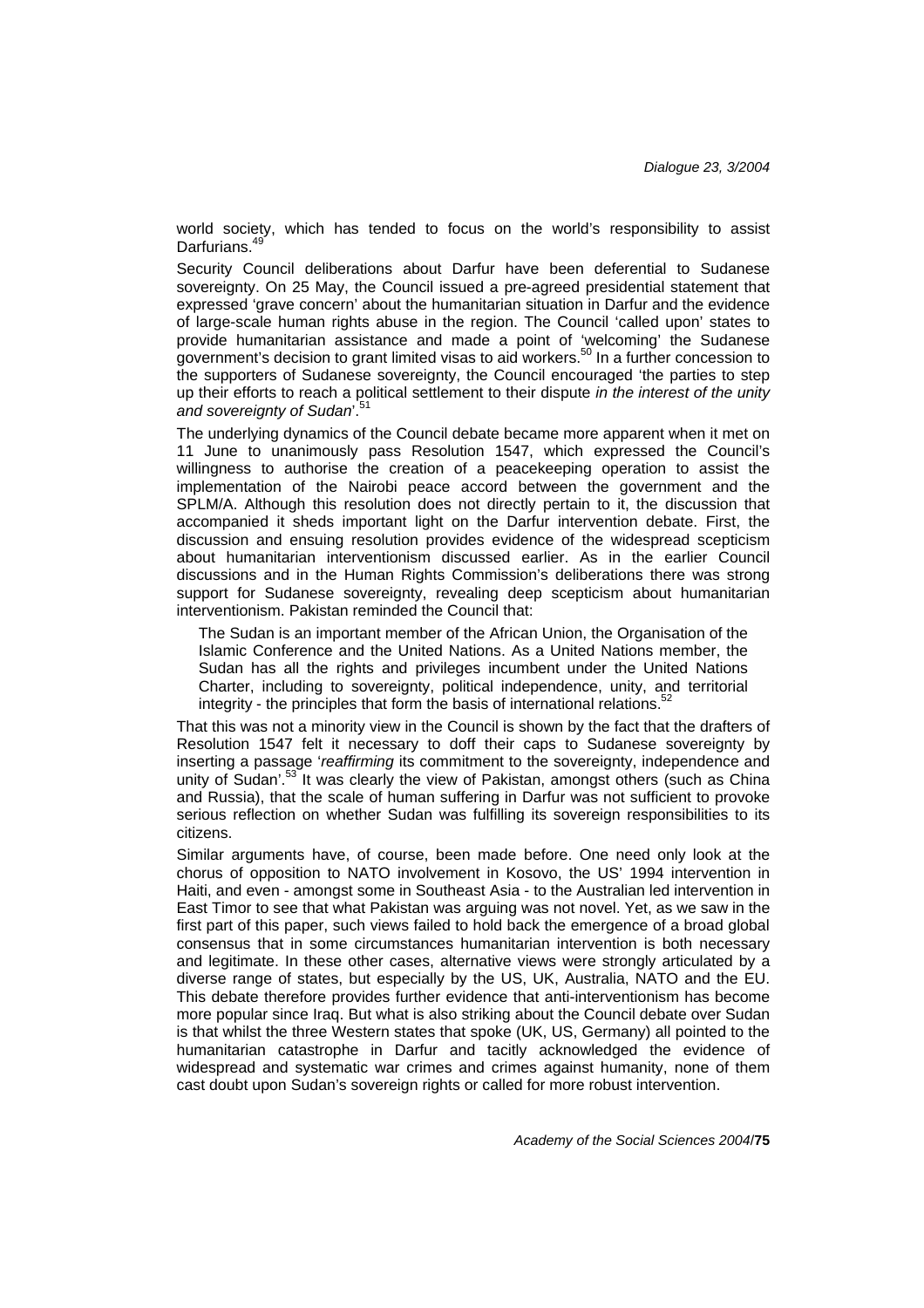#### *Dialogue 23, 3/2004*

This pattern was repeated on 30 July 2004, when the Council met to pass Resolution 1556 (passed with 13 affirmative votes and two abstentions – China and Pakistan). In the Council's deliberations three different positions were put forward. The first view, proposed by the Philippines was that Sudan had failed in its duty to protect its citizens and that in such cases international action is warranted.<sup>54</sup>

At the other end of the spectrum, China, Pakistan and Sudan all rejected talk of intervention, whilst Brazil and Russia appeared generally reluctant to contemplate this question. China abstained in the vote, complaining that the Resolution contained 'mandatory measures' against the Sudanese government, whilst Pakistan argued that it 'did not believe that the threat or imposition of [economic] sanctions against…Sudan was advisable'.<sup>5</sup>

The resolution's sponsors and their supporters, in line with their earlier engagement with Darfur, adopted a line in between these two other positions. The US, UK, Germany, Chile and Spain all invoked the language of sovereignty as responsibility (rather than directly referring to it) without taking the next step and arguing that Sudan ought to lose its sovereign prerogatives at the hands of the Security Council. Instead, all five of these states referred to the AU as being the primary instigator of any further peace process or international intervention.

The product of this debate was an understandably janus-faced Resolution that invoked Chapter VII, condemned *Janjaweed* and other violence, but stopped short of singling out the Sudanese government. Instead, Resolution 1556 gave the Sudanese government thirty days to disarm the *Janjaweed* and punish human rights abusers, threatening economic sanctions if they failed to do so. For some, such as China and Pakistan who both abstained, the resolution went too far, for others such as Western observers, the Philippines and the resolution's sponsors, it did not go far enough.<sup>56</sup>

### **Conclusion**

This half-way house has been contrived by the interaction of a number of trends. The first is that there is an emergent norm of humanitarian interventionism. International society cannot simply wash its hands of Darfur. It is fair to say that many Western states, particularly the US and UK, are genuinely concerned about the humanitarian tragedy unfolding there. The second trend, post Iraq, is one of increasing scepticism among developing states in particular. about the consequences of this new norm. Rightly or wrongly, much of the world believed that the use of humanitarian arguments to justify the war in Iraq was disingenuous. Worse, to them it was evidence that what they had long suspected but had, by the late 1990s, come to put at the back of their minds, was a political reality. Namely, that the idea that humanitarian intervention was a 'Trojan horse' to legitimise the projection of Western power. The effect of increased scepticism has been to raise the bar still higher on what may count as a legitimate humanitarian intervention in order to guard against the potential for abuse. Thus, although many states in Africa and elsewhere may be uncomfortable with Sudanese policy, they were not prepared to contemplate abrogating Sudan's right to noninterference. Prior to 11 September, Western states were occasionally prepared to bite the bullet and present strong humanitarian cases to the Security Council (Bosnia, Kosovo, Somalia, Haiti, East Timor) or to act outside the Council and defend their actions, reasonably successfully, in moral terms. That this did not happen in Darfur points to the third trend: the prioritisation of strategic interests over humanitarian concerns. As we saw in the Council debates, Western states were prepared to criticise Sudan and support outside intervention by a regional organisation. What they were not

**76**/*Academy of the Social Sciences 2004*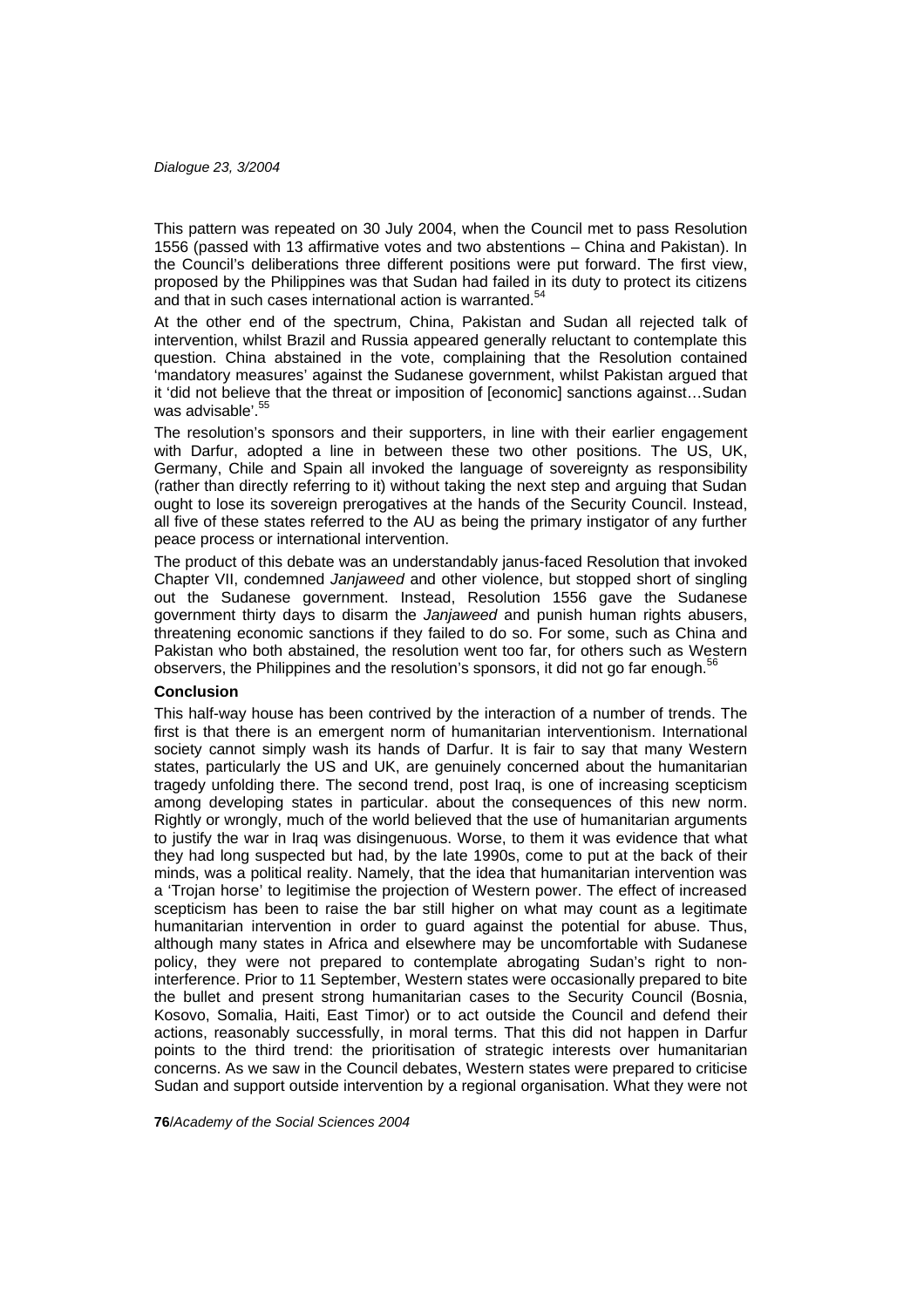prepared to do, however, was invest significant amounts of political capital by pressing the intervention argument themselves or providing material support. What Darfur demonstrates is that Western willingness to bear the political and material costs of humanitarian intervention has declined at the precisely the same time as those costs, especially the potential political costs, have increased.



l

*Dr Alex J Bellamy, Lecturer in Peace and Conflict Studies, School of Political Science and International Studies, University of Queensland, is the recipient of the Academy's Early Career Award for 2004*.

- I would like to thank Peg Job for encouraging me to write this piece. Thanks also to Mark Beeson, Sanjana Hattotuwa, Mariano Griva, Nicholas J Wheeler, Paul Williams and especially Sara Davies for their help and advice on this paper. This paper is the first product of a wider research project on the Darfur crisis and humanitarian intervention after Iraq. It draws upon work contributed by the author to: Paul Williams and Alex J Bellamy, 'The Responsibility to Protect and the Crisis in Darfur', (unpublished paper) and Alex J Bellamy and Nicholas J Wheeler, 'Humanitarian Intervention after Iraq and the Crisis in Darfur', (unpublished paper).
- 1 BBC World News (2004). 'UN Chief's Rwanda Genocide Regret', 26 March. http://news.bbc.co.uk/2/hi/africa/3573229.stm.
- 2 BBC World News (2001). 'Blair Promises to Stand by Africa', 2 October.
- http://news.bbc.co.uk/2/hi/africa/1575428.stm.
- 3 See Burke, Anthony (2004). 'Freedom's Freedom: America's Enlightenment and Permanent War', unpublished paper.
- 4 President George W Bush (2004). '1994 Rwanda Genocide', 7 April. http://www.state.gov/s/wci/rm/31350.htm
- <sup>5</sup> www.whitehouse.gov/nsc/nss5.html 18 March 2004.
- 6 This is Nicholas J Wheeler's term. See Wheeler Nicholas J,(2001). *Saving Strangers: Humanitarian Intervention in International Society.* Oxford: Oxford University Press.
- <sup>7</sup> Guehenno,Jean-Marie (2004). 'Would the world let it happen again?', *The Australian Financial Review*, 2 April: 9.
- 8 It is clear that the crisis in Darfur in 2004 constituted a 'supreme humanitarian emergency'. Reflecting on Resolution 1556, Anthony Clark Arend argued that 'if we are serious about what we said then we need to take the next step. Military intervention is what is going to be effective', in Cam Stephenson (2004). 'US set to review options on Darfur', *Chicago Tribune*, 31 August.
- 9 The 1 million figure is based on the testimony of Roger Winter, Assistant Administrator, Bureau for Democracy, Conflict and Humanitarian Assistance, US Agency for International Development, before the House Committee on International Relation hearing on Sudan, 6 May 2004. The casualty figure is derived from numerous sources but see especially, Human Rights Watch (2004). 'Darfur in Flames: Atrocities in Western Sudan', 16, 5, April.
- <sup>10</sup> 'Darfur: Africa's Hidden Holocaust?' *Herald Sun*, 11 April 2004.

*Academy of the Social Sciences 2004*/**77**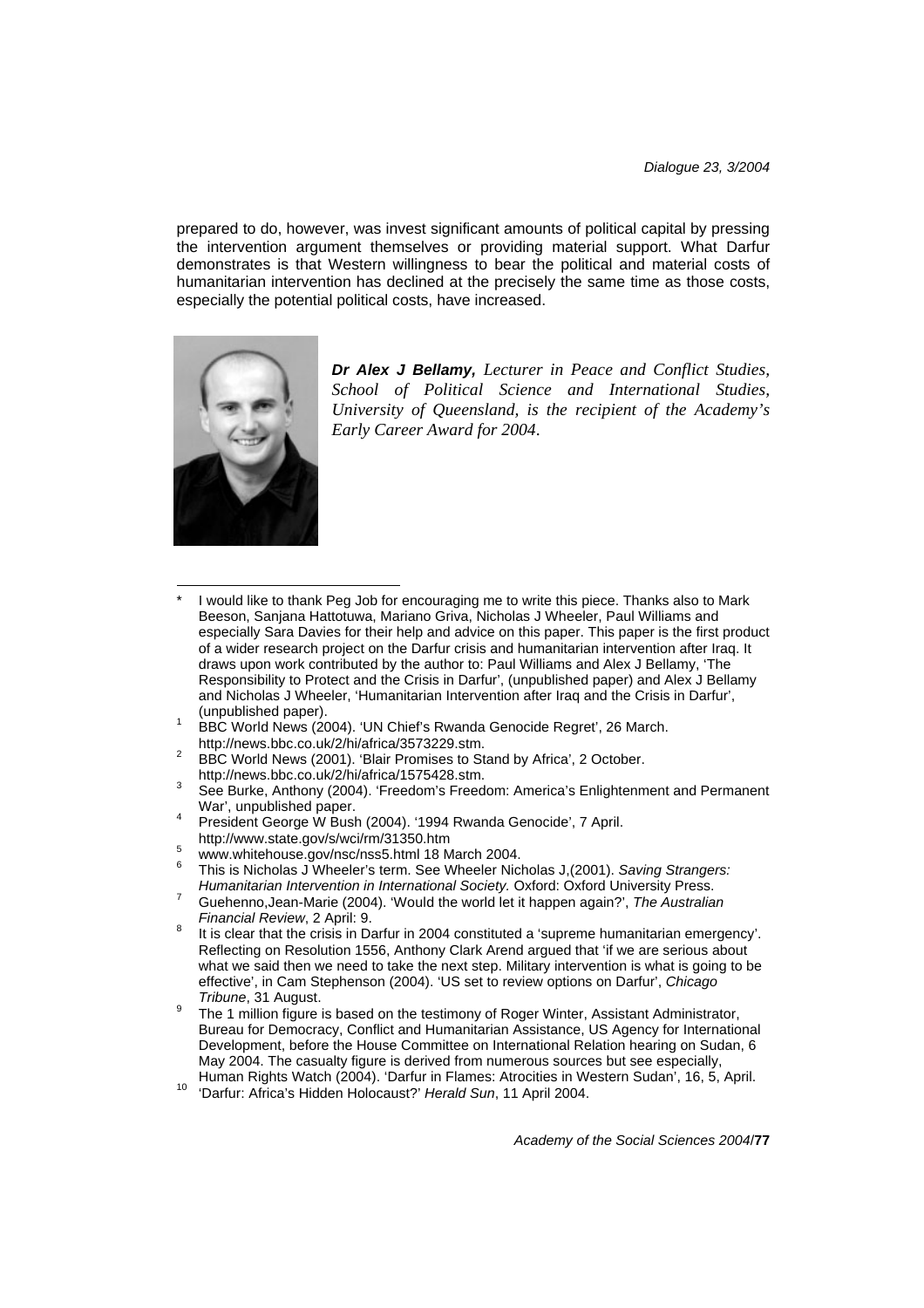- <sup>11</sup> Roger Winter, testimony before the Committee on International Relations, US House of Representatives, 6 May. Cited in Paul Williams and Alex J Bellamy, 'The Responsibility to Protect and the Crisis in Darfur', unpublished paper.
- <sup>12</sup> S/PV.4839, 10 October 2003; and S/PV.4978, 25 May 2004.
- <sup>13</sup> See Bellamy, Alex J (2004). 'Ethics and Intervention: The "Humanitarian Exception" and the Problem of Abuse in the Case of Iraq', *Journal of Peace Research*, 41, 2: 131-147.
- <sup>14</sup> Weiss, Thomas G (2004). 'The Sunset of Humanitarian Intervention? The Responsibility to Protect in a Unipolar Era', *Security Dialogue*, 35, 2: 135-153.
- <sup>15</sup> *Inter alia:* Brian Lepard (2002). *Rethinking Humanitarian Intervention: A Fresh Legal Approach Based on Fundamental Ethical Principles in International Law and World Religions.* University Park: Pennsylvania State University Press; Wheeler (2001) *op cit*; Martha Finnemore (2003), *The Purpose of Intervention: Changing Beliefs about the Use of Force.* Ithaca: Cornell University Press.
- <sup>16</sup> Secretary General's Annual Report to the General Assembly, 20 September 1999. <sup>17</sup> See Melvern, Linda R (2000). *A People Betrayed: The Role of the West in Rwanda's Genocide.* London: Zed Books; and Michael Barnett (2002). *Eyewitness to a Genocide: The United Nations and Rwanda.* Ithaca: Cornell University Press.
- <sup>18</sup> Chesterman Simon (2001). *Just War or Just Peace: Humanitarian Intervention and International Law.* Oxford: Oxford University Press: 231.
- <sup>19</sup> For more on this see Alex J Bellamy, Paul Williams and Stuart Griffin (2004). *Understanding Peacekeeping.* Cambridge: Polity: 179-181.
- <sup>20</sup> Wheeler (2001) *op cit*: 162.
- <sup>21</sup> This argument was put forward by Adam Roberts (1993). 'Humanitarian War: Military Intervention and Human Rights', *International Affairs*, 69, 3: 429-449.
- 22 Security Council Resolution 794, 3 December 1992.
- <sup>23</sup> See Sarooshi, Daniele (2000). *The United Nations and the Development of Collective Security.* Oxford: Oxford University Press; and Trevor Findlay (2002). *The Use of Force in UN Peace Operations.* Oxford: Oxford University Press for SIPRI: 166-218.
- <sup>24</sup> See Morris, Justin (1995). 'Force and Democracy: The US/UN Intervention in Haiti', *International Peacekeeping*, 2, 3: 391-412; and David Malone (1998). *Decision-Making in the Security Council: The Case of Haiti, 1990-1997.* Oxford: Oxford University Press.
- <sup>25</sup> This is one of the main arguments put forward in Wheeler's (2001) conclusion to *Saving Strangers.* I am not aware of any evidence suggesting that significant elements of international society reject the legitimacy of intervention authorised by the Security Council.
- <sup>26</sup> Independent International Commission on Kosovo (2000). *Kosovo Report: Conflict,*
- *International Response, Lessons Learned.* Oxford: Oxford University Press: 4. Nigel White, cited by Nicholas J Wheeler (2001). 'The Legality of NATO's Intervention in Kosovo', in Ken Booth (ed), *The Kosovo Tragedy: The Human Rights Dimensions.* London: Frank Cass: 156.
- <sup>28</sup> ICISS, *The Responsibility to Protect*: 17.
- <sup>29</sup> Deng, Francis, *et al* (1996). *Sovereignty as Responsibility: Conflict Management in Africa.*  Washington: The Brookings Institution.
- <sup>30</sup> www.whitehouse.gov/nsc/nss5.html, accessed on 18 March 2004.
- Kofi Annan, Nobel Lecture, 10 December 2001 accessed at www.nobel.se/peace/laureates/2001/annan-lecture.html, 18 March 2004
- <sup>32</sup> Article 4 (h) of the Constitutive Act of the African Union, 11 July 2000.
- In this paper I follow Barry Buzan as identifying international society as a society of states and world society as a society comprising non-state actors. See Barry Buzan (2004). *From International to World Society: English School Theory and the Social Structure of Globalisation.* Cambridge: Cambridge University Press.
- <sup>34</sup> Roth, Kenneth. 'War in Iraq: Not a Legitimate Humanitarian Intervention', *Human Rights Watch Report* (http://hrw.org/wr2k4/3.htm) accessed 22 July 2004.

**78**/*Academy of the Social Sciences 2004*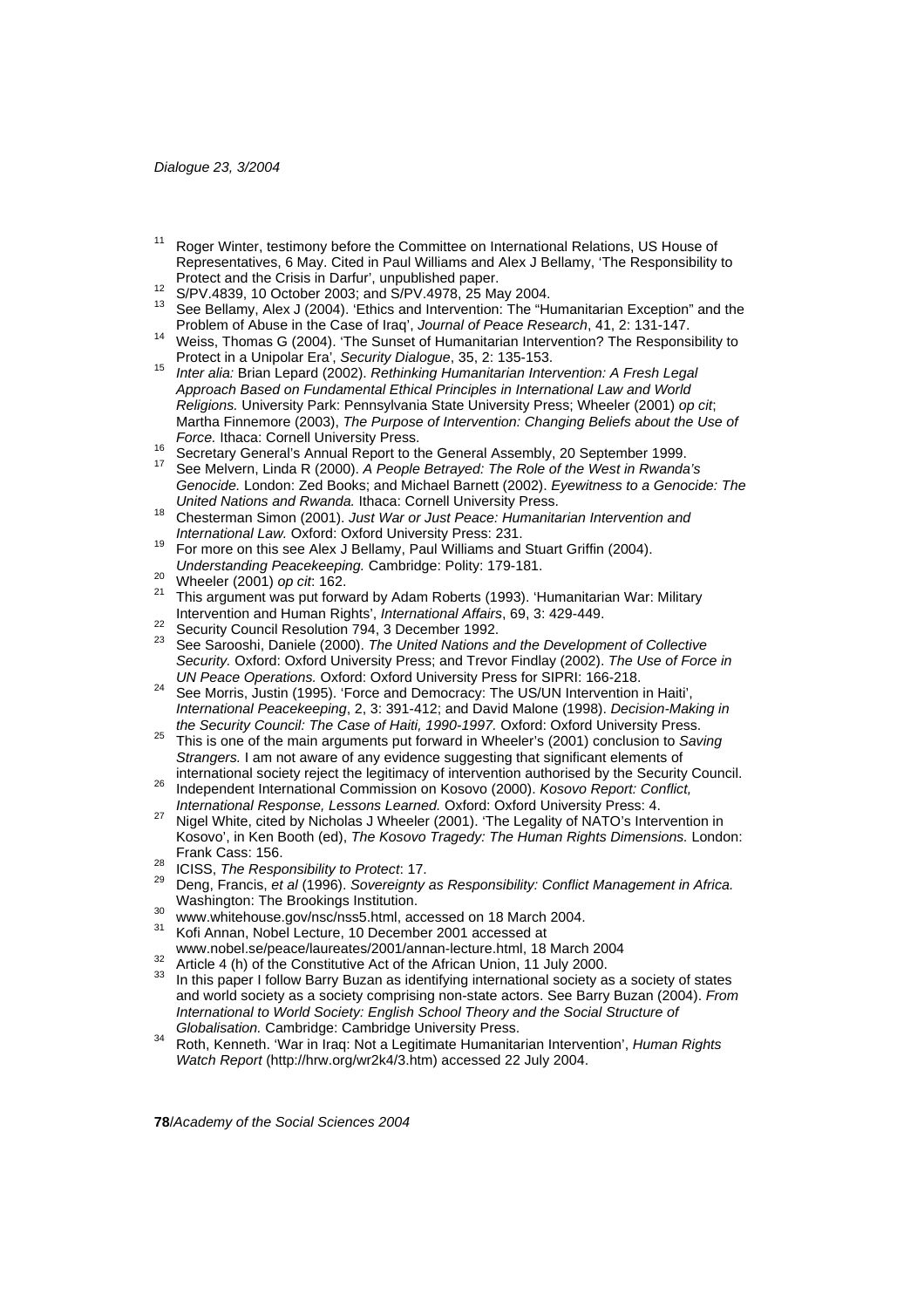- <sup>35</sup> Emphasis added, David Vesel (2004). 'The Lonely Pragmatist: Humanitarian Intervention in an Imperfect World', *BYU Journal of Public Law,* 18, 1: 56.
- <sup>36</sup> Evans, Gareth (2004). 'When is it Right to Fight?' *Survival*, 46, 3: 63.<br><sup>37</sup> Million March 1998 Million 1998 Million 1998 Million 1998
- Weiss, Thomas (2004). 'The Sunset of Humanitarian Intervention? The Responsibility to Protect in a Unipolar Era', *Security Dialogue* , 35, 2: 135-54.
- <sup>38</sup> Reported in BBC Online, 'Mass Rape Atrocity in west Sudan', 19 March 2004, http://news.bbc.co.uk/2/hi/africa/3549325.stm (accessed 14 July 2004).
- <sup>39</sup> Cited in Human Rights Watch, *Darfur Destroyed*: 53.
- <sup>40</sup> Kofi Annan speech to the UN Human Rights Commission, Geneva, 7 April 2004. UN Press Release SG/SM/9197 AFR/893 HR/CN/1077.
- <sup>41</sup> Human Rights Watch, *Darfur Destroyed:* 51.
- <sup>42</sup> Anon (2004). 'Australia May Join Darfur Mission', *Daily Telegraph,* 28 July. I am very grateful to Sara Davies for bringing this to my attention.
- <sup>43</sup> Human Rights Watch, *Darfur Destroyed*: 51.
- <sup>44</sup> CBC (2004). 'African Union Sending Military Force to Darfur', 6 July, accessed at http://www.cbc.ca/stories/2004/07/05/world/janjaweed040705, on 27 July 2004; and Reuters (2004). 'African Union to Send Troops to Darfur', 5 July
- http://www.alertnet.org/thenews/newsdesk/L05586590.htm, accessed on 27 July 2004. <sup>45</sup> Human Rights Watch, 'Rwandan Troops to Protect Civilians', New York, 17 August 2004.
- Report emailed to author by Human Rights Watch.
- $\frac{46}{47}$  I am grateful to Paul Williams for this point.
- <sup>47</sup> This point is developed further in Williams and Bellamy (unpublished) *op cit*, 'The Responsibility to Protect and the Crisis in Darfur': 12-13.
- By 'political costs' I mean the costs incurred by potentially being seen to be acting illegitimately. They include (but are not limited to), the danger of diplomatic censure, rupturing cooperation on other political issues, and the loss of moral standing. 'Material costs' are directly related to this. They involve bearing the full material burden of intervention.
- <sup>49</sup> Thus, for instance, where objections have been raised to intervention they have tended to be on principled or prudential grounds other than maintaining respect for Sudanese sovereignty. A good example is Thakur, Ramesh (2004). 'Western medicine is no cure for Darfur', *Australian Financial Review*, 31 August.
- 50 S/PV.4978, 25 May 2004.
- $\frac{51}{52}$  *Ibid.*
- <sup>52</sup> S/PV.4988, 11 June 2004: 4.
- $^{53}$  UNSCR 1547 (2004). Emphasis in the original.
- $^{54}$  S/PV.5015, 30 July 2004: 4.
- <sup>55</sup> *Ibid*: 10.
- <sup>56</sup> Simon Tisdall described it as a 'dark study in disillusion'. Tisdall, Simon (2004). 'Brave talk but no action: Darfur gets a familiar response from the West', *The Guardian*, 3 August. I am grateful to Paul Williams for bringing this to my attention.